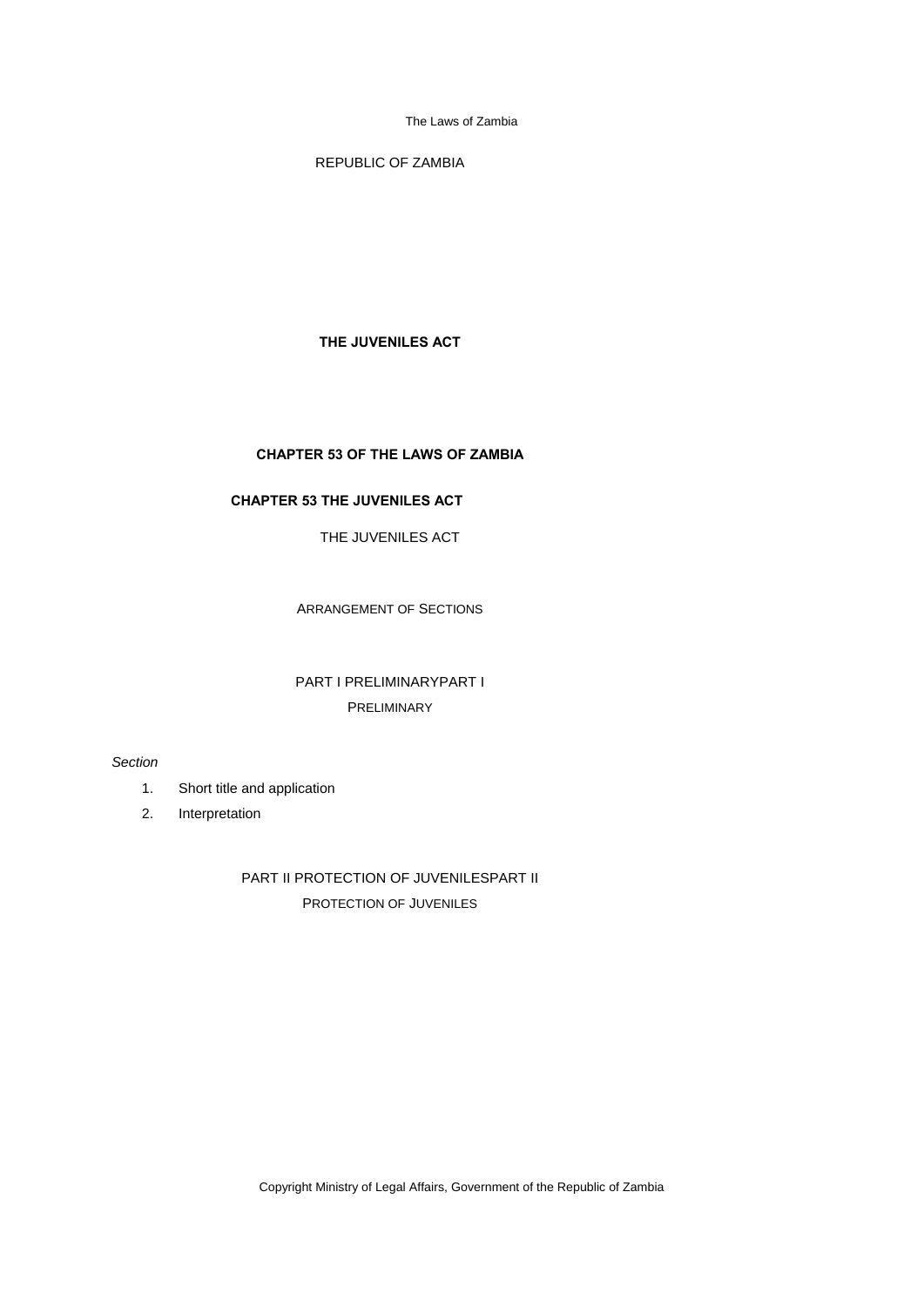# *General Provisions*

- 3. Approval of societies
- 4. Fit person
- 5. Appointment of Commissioner for Juvenile Welfare
- 6. Appointment of juveniles inspectors
- 7. Duties of Commissioner for Juvenile Welfare and juveniles inspectors
- 8. Powers of Commissioner for Juvenile Welfare and juveniles inspectors

# *Juveniles in Need of Care*

- 9. Definition of "in need of care"
- 10. Powers of juvenile courts in respect of juveniles in need of care
- 11. Power of juvenile court to vary or revoke order
- 12. Power to transfer case from one juvenile court to another
- 13. Disposal of juveniles in respect of whom a scheduled offence has been committed
- 14. Refractory juveniles
- 15. Proceedings in respect of juveniles in need of care
- 16. Warrant to search for and remove juvenile
- 17. Power of parent to oppose application
- 18. Interim orders to place of safety

# *Fit Persons*

19. Provisions as to orders of committal to fit persons

# *Section*

- 20. Contents of order of committal to care of fit person
- 21. Duration of order
- 22. Power of fit person over juvenile committed to his care
- 23. Powers of Commissioner for Juvenile Welfare to board out juveniles
- 24. Juveniles may be boarded out by fit persons
- 25. Power to arrange emigration
- 26. Application for order of committal to be varied or revoked
- 27. Application by fit person for transfer of juvenile to approved school
- 28. Escapes from care of fit person
- 29. Power to discharge
- 30. Rules

# *Custody of Juveniles*

31. Application for custody of juvenile

### *Receiving Children for Reward*

- 32. Notices to be given by persons receiving children for reward
- 33. Penalties for failure to give notices
- Copyright Ministry of Legal Affairs, Government of the Republic of Zambia 34. Persons prohibited from receiving foster children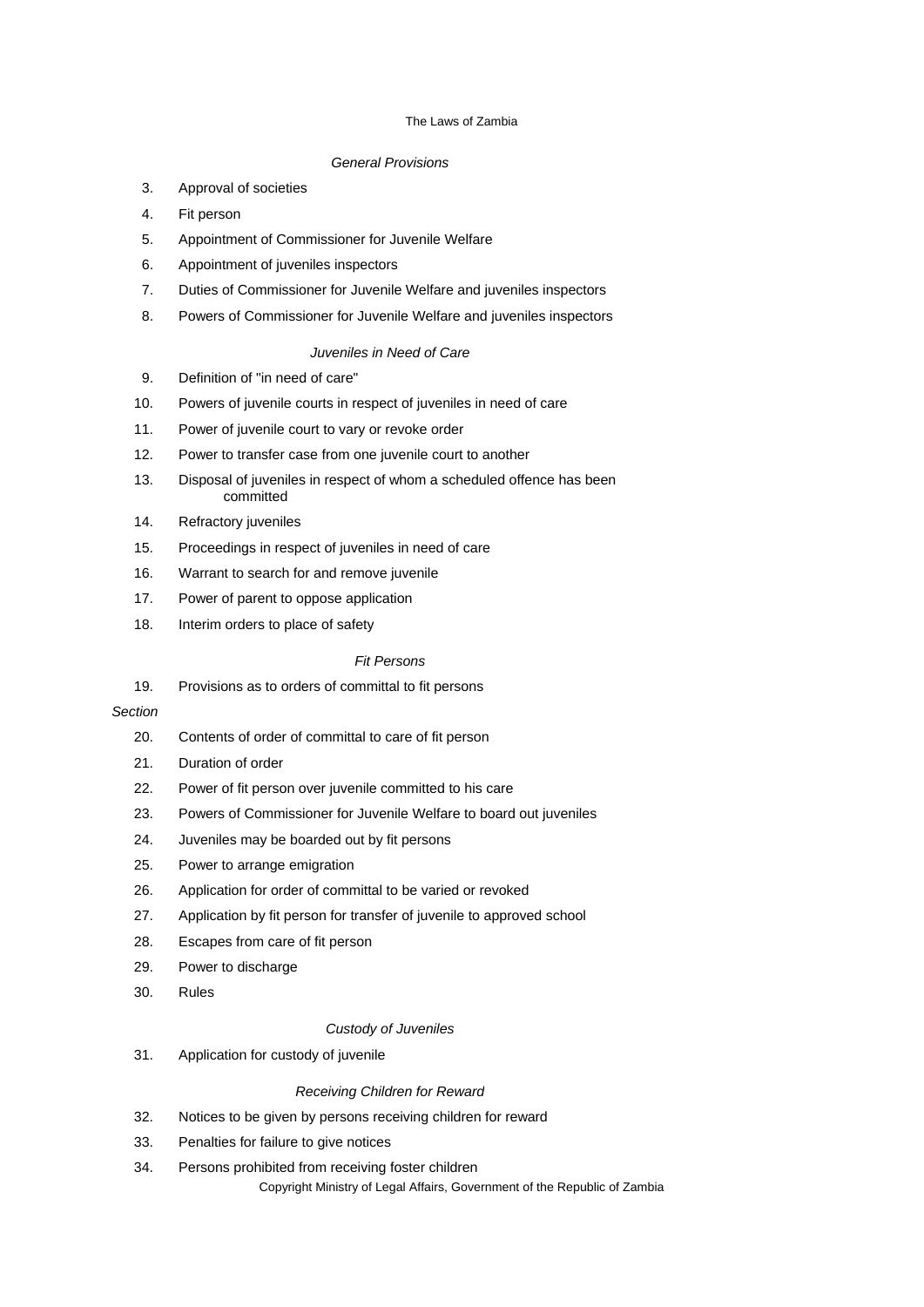# PART III JUVENILE DELINQUENTSPART III JUVENILE DELINQUENTS

### *Preliminary Proceedings*

- 58. Prevention of juveniles associating with adults during detention
- 59. Bail of juveniles arrested
- 60. Custody of juvenile not released on bail after arrest
- 61. Remand or committal to custody in a remand prison or place of safety
- 62. Custody of juveniles in remand prisons

# *Establishment and Procedure of Juvenile Courts*

- 63. Establishment of juvenile courts
- 64. Procedure in juvenile courts
- 65. Assignment of certain matters to juvenile courts
- 66. Miscellaneous provisions as to powers of juvenile courts
- 67. Power of other court to transfer offenders to juvenile courts
- 68. Abolition of the use of the words "conviction" and "sentence" in respect of juveniles
- 69. Costs
- 70. Removal of disqualifications attaching to felony
- 71. Rules of court

# *Juvenile Offenders*

# *Section*

- 72. Restriction on punishment of juveniles
- 73. Methods of dealing with offenders
- 74. Powers of court in respect of fines. etc

# PART IV ADMINISTRATIVE PROVISIONSPART IV ADMINISTRATIVE PROVISIONS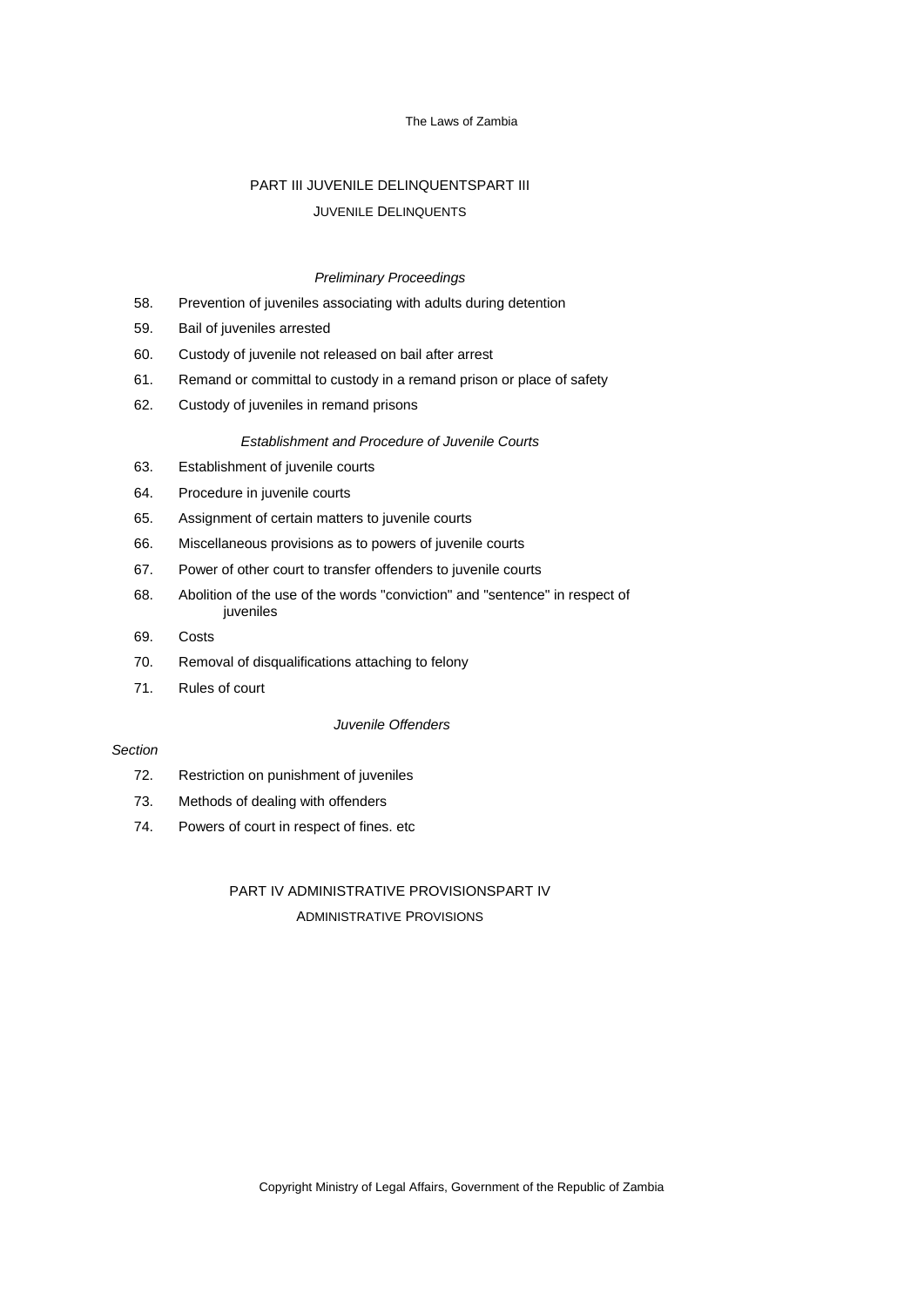# *Approved Schools*

- 75. Establishment of approved schools
- 76. Regard to be had to religious persuasion of person committed to approved school
- 77. Contents of approved school order
- 78. Authority of approved school order
- 79. Confirmation of approved school order by High Court
- 80. Conveyance of juveniles to approved schools
- 81. Supervision of approved schools
- 82. Classification of approved schools
- 83. Removal of juveniles from one approved school to another
- 84. Leave of absence
- 85. Commutation of committal order
- 86. Extension of period of detention in approved school
- 87. Release on licence
- 88. Supervision and recall after expiration of order
- 89. Powers and duties of managers of an approved school towards persons on licence or under supervision
- 90. Rules

### *Reformatories*

- 91. Establishment of reformatories
- 92. Contents of reformatory order
- 93. Authority of reformatory order
- 94. Conveyance of juvenile to receiving centre
- 95. Control and supervision of reformatories
- 96. Officers in charge of reformatories
- 97. Inspection of reformatories

### *Section*

- 98. Classification of reformatories
- 99. Leave of absence
- 100. Removal of person from one reformatory to another
- 101. Commutation of reformatory order
- 102. Extension of period of detention in reformatory
- 103. Power to discharge
- 104. Release on licence
- 105. Supervision and recall after expiration of order
- 106. Powers and duties of officer in charge of reformatory towards persons on licence or under supervision
- 107. Rules

# *Escapes*

<sup>108</sup> Escapes from approved schools and reformatories.<br>Copyright Ministry of Legal Affairs, Government of the Republic of Zambia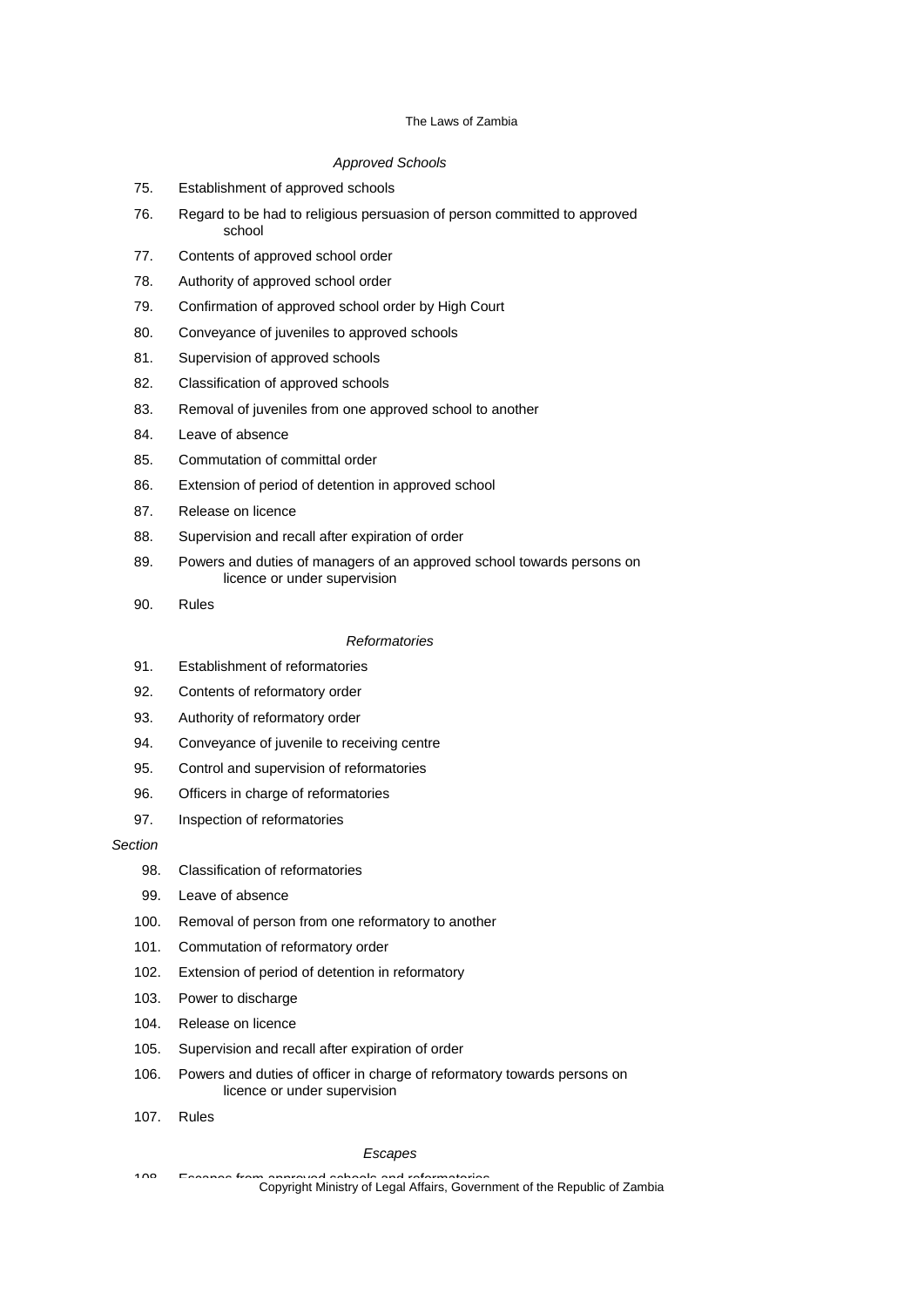# PART V SUPPLEMENTALPART V

### SUPPLEMENTAL

#### *Financial Provisions*

- 109. Contribution to be made by parents
- 110. Contribution orders
- 111. Affiliation orders
- 112. Variation of trusts for maintenance of juvenile
- 113. Grants-in-aid

## *Removal of Persons out of Zambia*

- 114. Power to enter into agreements
- 115. Removal of persons out of Zambia
- 116. Detention pending removal
- 117. Appeals after removal

### *Provisions in Relation to Court Proceedings in which Juveniles are Involved*

- 118. Presumption and determination of age
- 119. Sittings of juvenile courts
- 120. Children not allowed in court
- 121. Power to clear court
- 122. Evidence of a child of tender years

# *Section*

- 123. Prohibition of publication of certain matters
- 124. Power to proceed with case in absence of juvenile
- 125. Extension of power to take depositions
- 126. Admission of deposition of juvenile
- 127. Attendance in court of parent of juvenile

# PART VI MISCELLANEOUSPART VI **MISCELLANEOUS**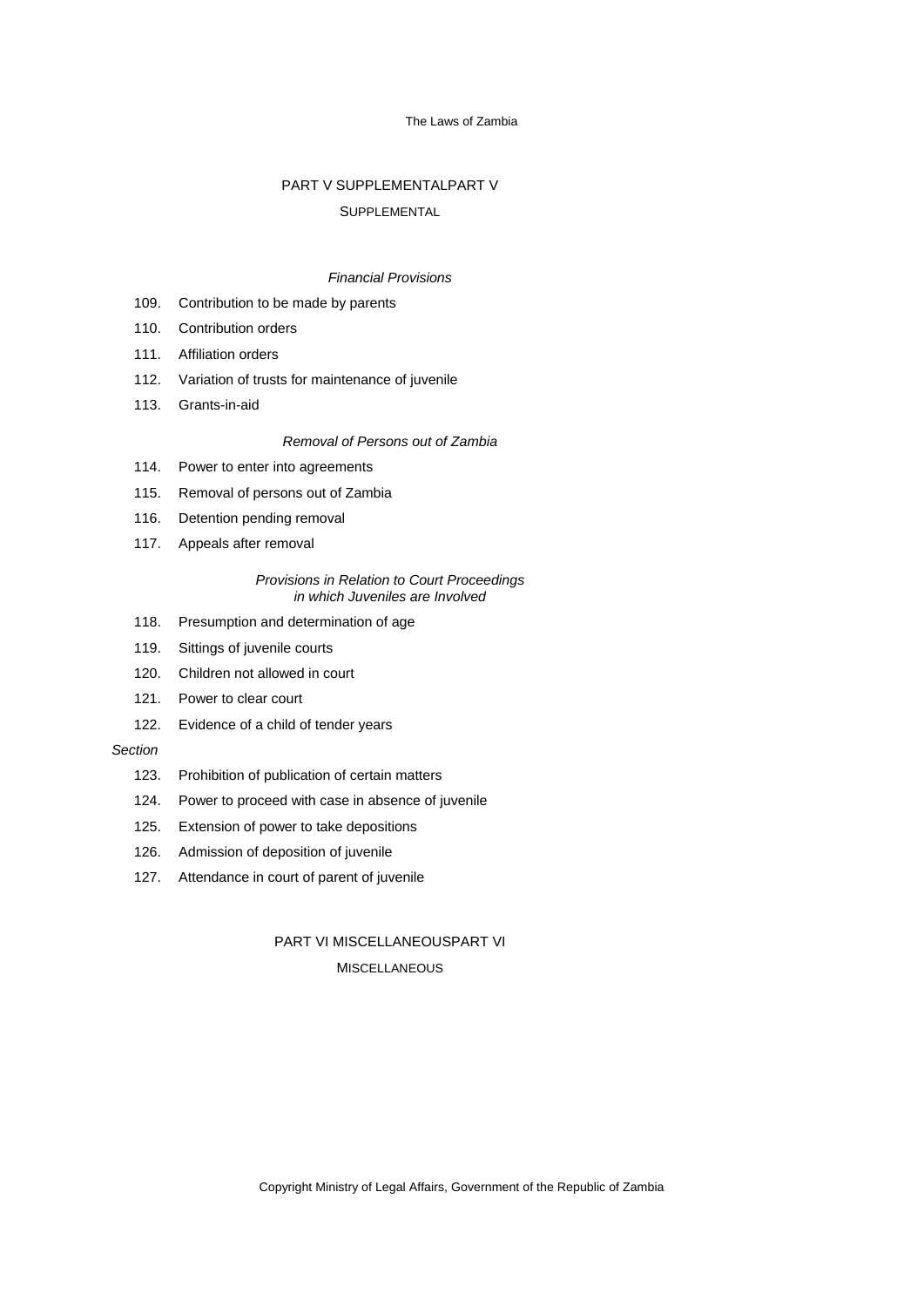- 128. Evidence of husband or wife of accused person
- 129. Evidence of wages
- 130. Appeals
- 131. Provisions as to documents, etc.
- 132. Power to amend Second Schedule
- 133. Regulations
- 134. Transitional provisions
- 135. Repeal and saving

FIRST SCHEDULE-Offences against juveniles to which special provisions of this Act apply

SECOND SCHEDULE-Scheduled territories

THIRD SCHEDULE-Agreement with the Union

| <b>CHAPTER 53</b>                                                               | 4 of 1956                 |
|---------------------------------------------------------------------------------|---------------------------|
|                                                                                 | 15 of 1957                |
| <b>JUVENILES</b>                                                                | 35 of 1959                |
|                                                                                 | 41 of 1960                |
|                                                                                 | 1 of 1961                 |
| An Act to make provision for the custody and protection of juveniles in need of | 47 of 1963                |
| care; to provide for the correction of juvenile delinguents; and to provide for | 53 of 1963                |
| matters incidental to or connected with the foregoing.                          | 30 of 1964                |
|                                                                                 | 56 of 1965                |
|                                                                                 | 20 of 1966                |
| [4th May, 1956]                                                                 | 34 of 1966                |
|                                                                                 | 1 of 1967                 |
|                                                                                 | 25                        |
|                                                                                 | of 1969                   |
|                                                                                 | 27 of 1969                |
|                                                                                 | 13 of 1994                |
|                                                                                 | <b>Government Notices</b> |
|                                                                                 | $270 - 14004$             |

276 *of* 1964 497 *of* 1964 503 *of* 1964 *Statutory Instrument* 63 *of* 1964

#### PART I PRELIMINARYPART I

PRELIMINARY

**1.** (1) This Act may be cited as the Juveniles Act, and shall apply to such areas and to such extent as the Minister may, by statutory order, declare.

Short title and application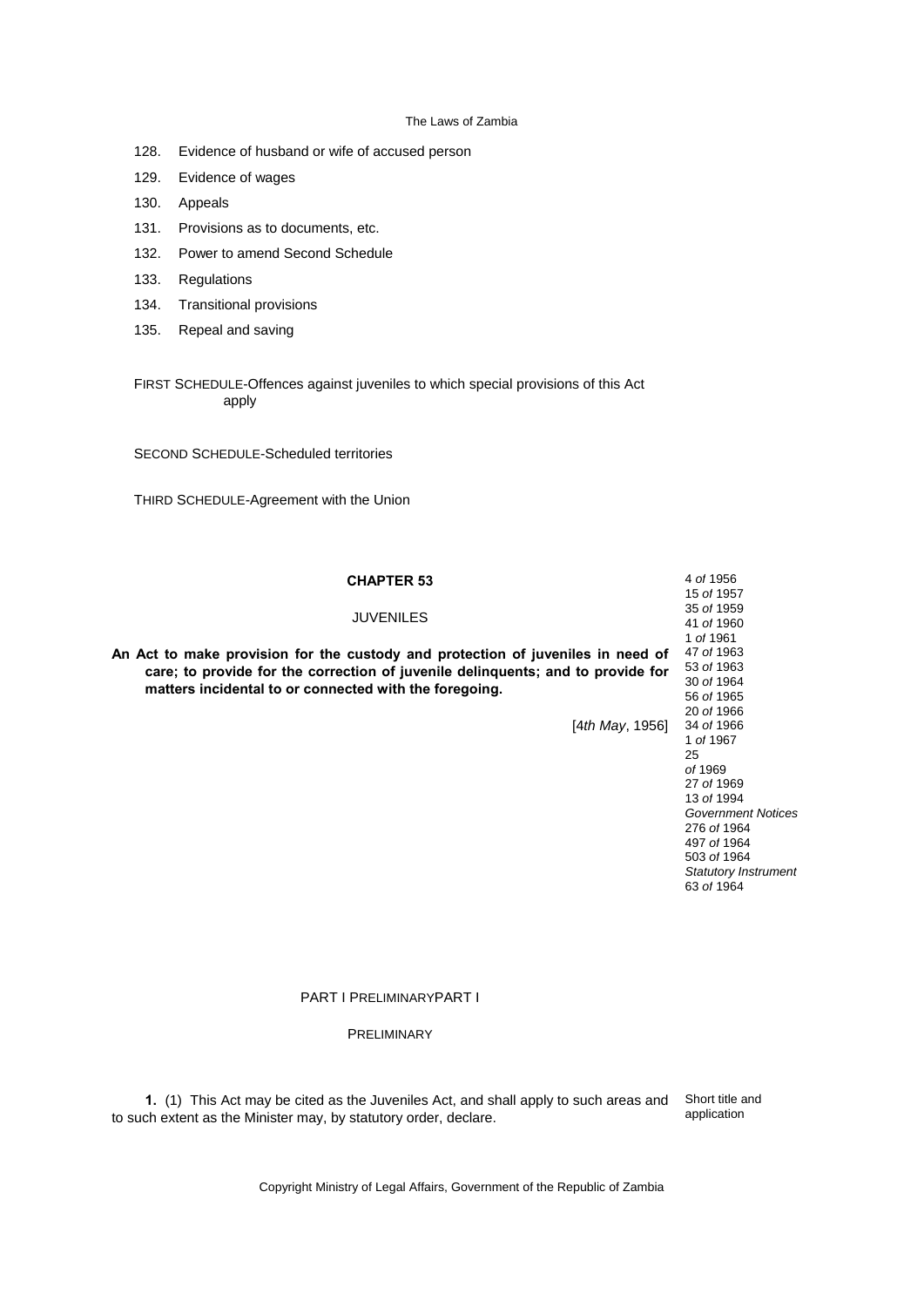(2) In the application of this Act to juveniles, the provisions of African customary law shall be observed unless the observance of such customary law would not be in the interests of such juveniles.

(*As amended by G.N. No.* 276 *of* 1964)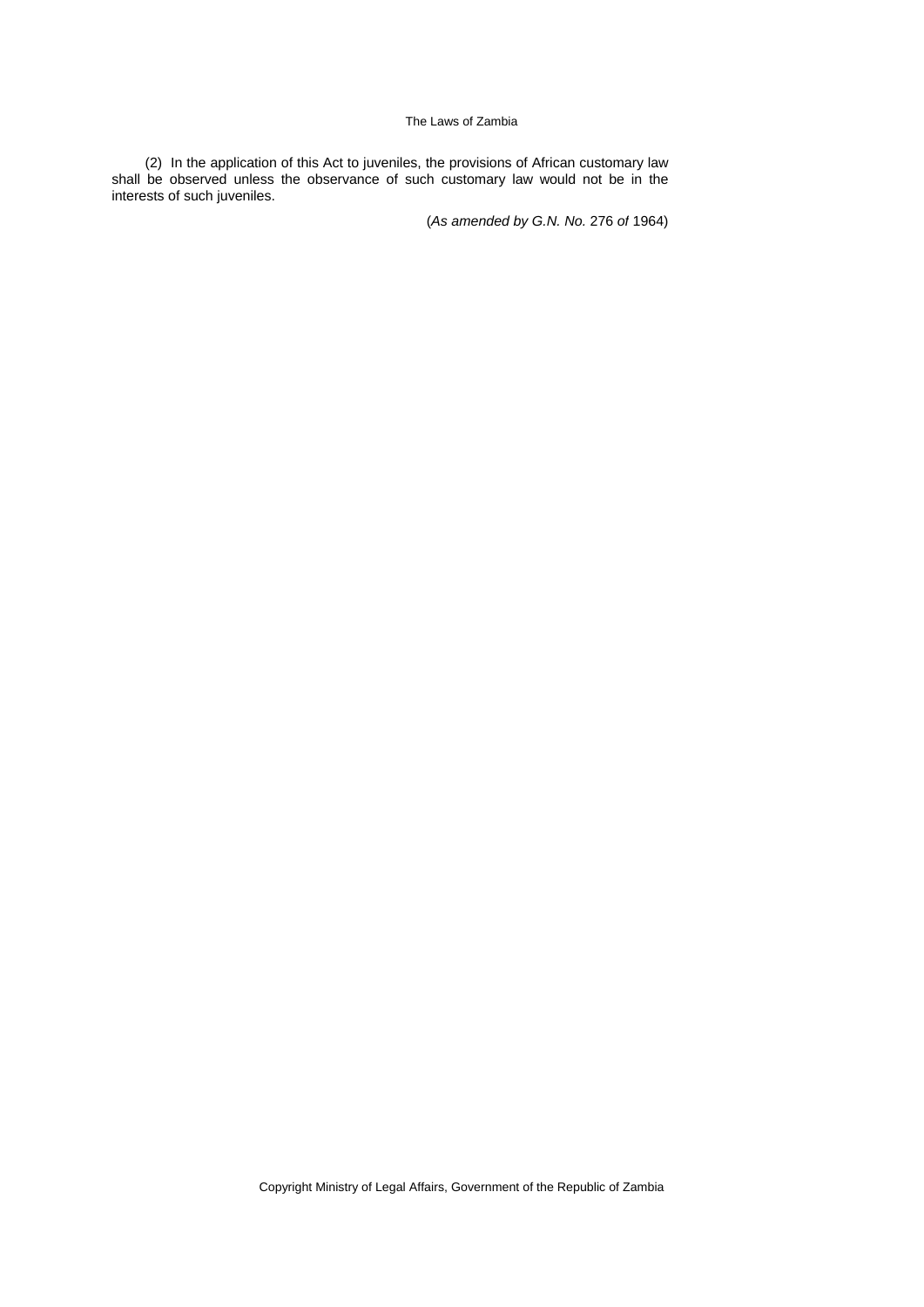- **2.** (1) In this Act, unless the context otherwise requires-
	- "approved school" means a school approved by the Minister under subsection (1) or deemed to be an approved school under subsection (2) of section *seventy-five*;
	- "approved school order" means an order made by a court requiring a juvenile to be sent to an approved school;
	- "child" means a person who has not attained the age of sixteen years;
	- "contribution order" has the meaning assigned to it by section *one hundred and ten*;

"foster child" has the meaning assigned to it by subsection (4) of section *thirty-two*;

"guardian", in relation to a juvenile includes any person who, in the opinion of any court having cognizance of a case in relation to the juvenile or in which he is concerned, has for the time being the charge of or control over such juvenile;

"in need of care" has the meaning assigned to it by section *nine*;

- "intoxicating liquor" has the meaning assigned to it by section *two* of the Liquor Licensing Act;
- "juvenile" means a person who has not attained the age of nineteen years; and includes a child and a young person;

"juvenile adult" means-

- (*a*) a person who has attained the age of nineteen years but has not attained the age of twenty-one years; and
- (*b*) a person who has attained the age of twenty-one years but has not attained the age of twenty-five years and whose classification as a juvenile adult has been expressly sanctioned by the Minister;
- "juvenile adult reformatory" includes any division of a prison or juvenile reformatory established as a reformatory for juvenile adults;

"juvenile court" has the meaning assigned to it by section *sixty-three*;

- "legal guardian", in relation to a juvenile, means a person appointed according to law to be his guardian by deed, will or order of a court;
- "managers", in relation to an approved school or other institution, means the persons for the time being having the management or control thereof;
- "place of safety" includes any institution, police station, or any hospital or surgery, or any other suitable place the occupier of which is willing temporarily to receive a juvenile, but does not include any remand prison, prison or detention camp;
- "probation officer" means any person appointed under the Probation of Offenders Act;
- "probation order" has the meaning assigned to it by section *three* of the Probation of Offenders Act;
- "public place" includes any street and any building, place or conveyance to which for the time being the public are entitled or permitted to have access either with or without any condition or upon condition of making any payment, and any building or place which is for the time being used for any public or religious meeting or assembly or as an open court;
- "receiving centre" means any reformatory or part thereof declared to be a receiving centre under section *ninety-one*;
- "reformatory" means a reformatory established by the Minister under section *ninety-one*;

" Copyright Ministry of Legal Affairs, Government of the Republic of Zambia

Interpretation Cap. 167 Cap. 93 Cap. 93 Cap. 97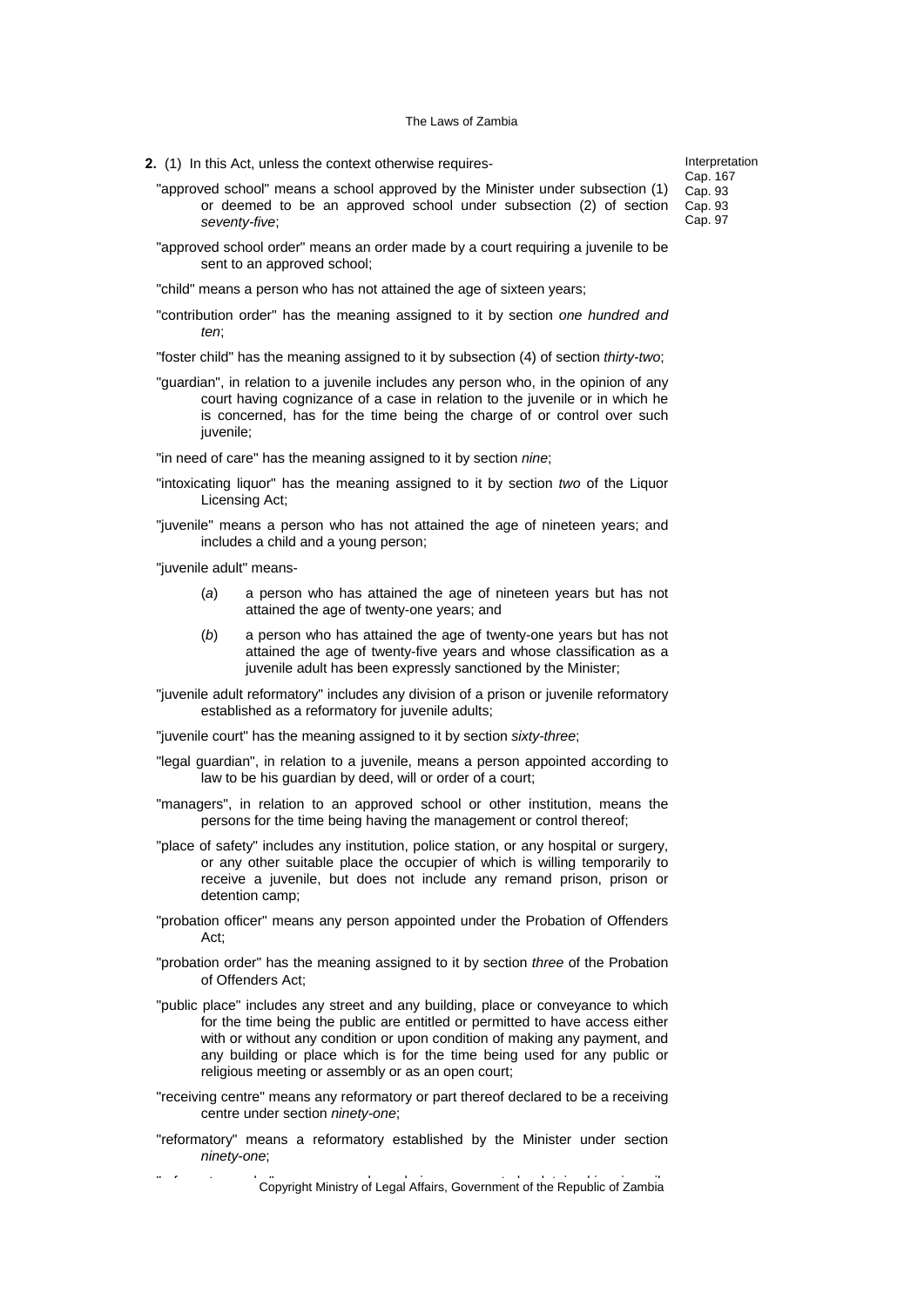(2) Reference in this Act to findings of guilty and findings that an offence has been committed shall be construed as including references to pleas of guilty and admissions that an offence has been committed.

> (*As amended by No*. 53 *of* 1963, *G.N. No*. 276 *of* 1964 *and No*. 25 *of* 1969)

# PART II PROTECTION OF JUVENILESPART II

# PROTECTION OF JUVENILES

### *General Provisions*

**3.** (1) The managing committee or governing body of any association of persons Approval of societies working for the care, protection or control of juveniles may apply to the Minister for the society to be approved by him for that purpose, and the Minister may, after making such inquiries as he may think fit, approve the society for that purpose and may issue a certificate of approval accordingly.

(2) If the Minister considers that the continuance of such approval is unnecessary or undesirable, he may, by notice served on the managing committee or governing body of the society, withdraw the certificate of approval of the society as from a date to be specified in the notice, not being less than three months after the date of the notice, and upon the date so specified, unless the notice is previously withdrawn, the society shall cease to be an approved society.

(3) The managing committee or governing body of any approved society may, on giving not less than three months' notice to the Minister in that behalf, surrender the certificate of approval of the society, and at the expiration of the said notice, unless previously withdrawn, the society shall cease to be an approved society.

(4) No juvenile shall be committed or received into the care of an approved society under the provisions of this Act after the date of the receipt of any notice given under subsections (2) and (3), but the obligations of the approved society with respect to juveniles under their care at such date shall continue until the withdrawal or surrender of the certificate of approval takes effect when the Commissioner for Juvenile Welfare shall make application under subsection (1) of section *twenty-six* in respect of any juvenile who was at the time of such withdrawal or surrender under the control of the society, so that such juvenile may be suitably dealt with.

(5) The Minister shall, within one month of the date thereof, cause any grant of a certificate of approval or any notice of withdrawal or intention to surrender given in respect of any such certificate to be published in the *Gazette*.

(*As amended by G.N. No*. 276 *of* 1964)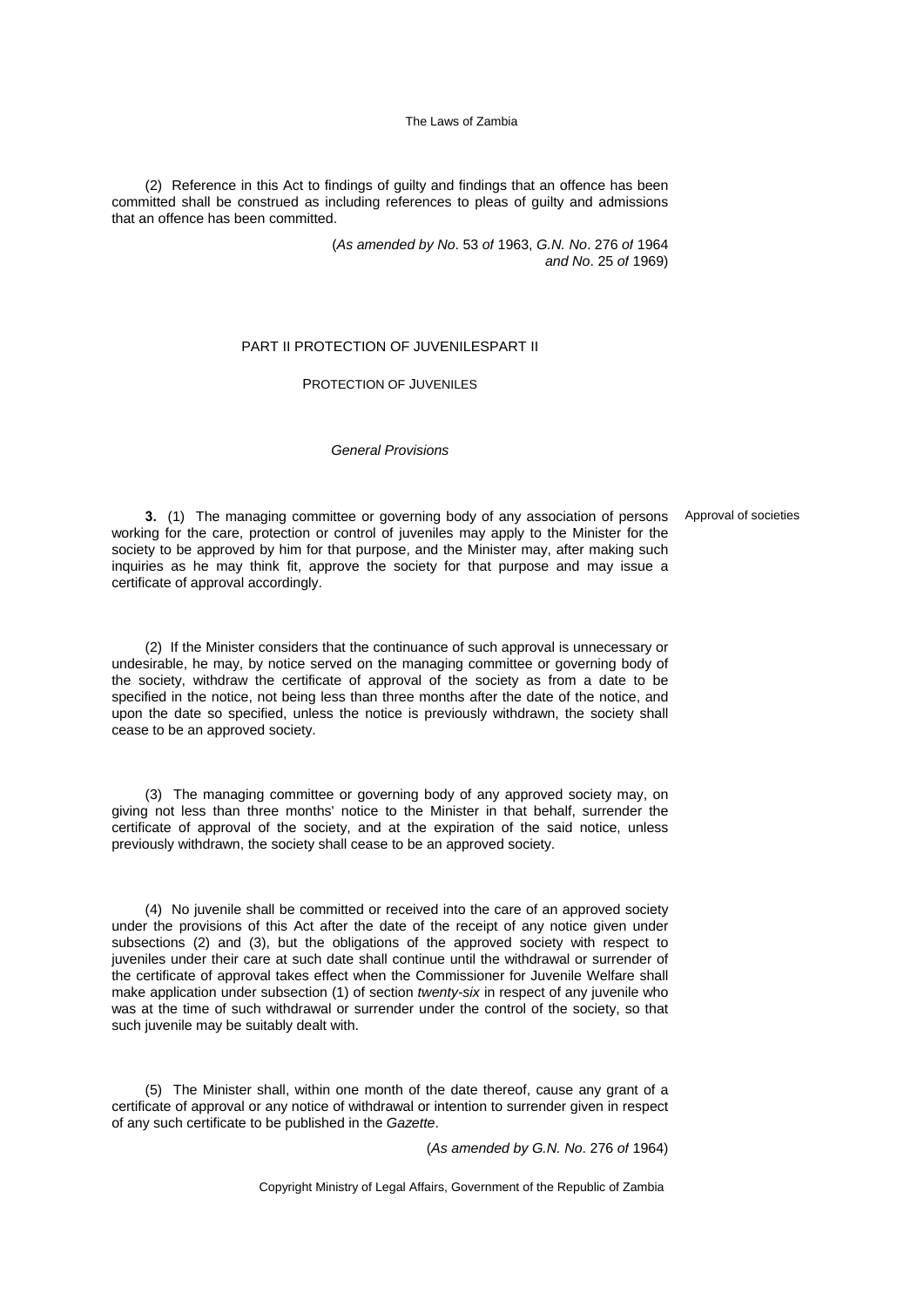4. For the purposes of the provisions of this Act relating to the making of orders Fit person committing juveniles to the care of fit persons-

(*a*) the Commissioner for Juvenile Welfare; or

- (*b*) an approved society; or
- (*c*) a person appointed for this purpose by the court;

shall be deemed to be a fit person and accordingly orders may be made committing juveniles to the care of the said Commissioner, or to the care of any such society or person willing to undertake the care of such juveniles.

(*No*. 35 *of* 1959)

**5.** The President may, by *Gazette* notice, appoint a Commissioner for Juvenile Welfare. Appointment of Commissioner for Juvenile Welfare

**6.** (1) The President may, by *Gazette* notice, appoint as juveniles inspectors such persons as he may think fit. Appointment of juveniles inspectors

(2) In any District in which no juveniles inspector appointed under the provisions of subsection (1) is stationed, the District Secretary of the District shall, for the time being, be a juveniles inspector.

(*G.N. No*. 503 *of* 1964)

**7.** (1) The Commissioner for Juvenile Welfare and a juveniles inspector shall perform such duties as may be entrusted to them by this or any other Act.

(2) The Commissioner for Juvenile Welfare may authorise a juveniles inspector to exercise or perform all or any of the powers and duties which are entrusted to the said Commissioner under the provisions of this or any other Act.

(*As amended by No*. 1 *of* 1961)

**8.** (1) The Commissioner for Juvenile Welfare and a juveniles inspector may, at any reasonable time and for the proper performance of their duties, enter-

Powers of Commissioner for Juvenile Welfare and juveniles inspectors

Duties of Commissioner for Juvenile Welfare and juveniles inspectors

(*a*) any institution or dwelling of any person, society or body in whose custody a juvenile has been placed under this Act; or

(*b*) any dwelling in which a foster child is kept; or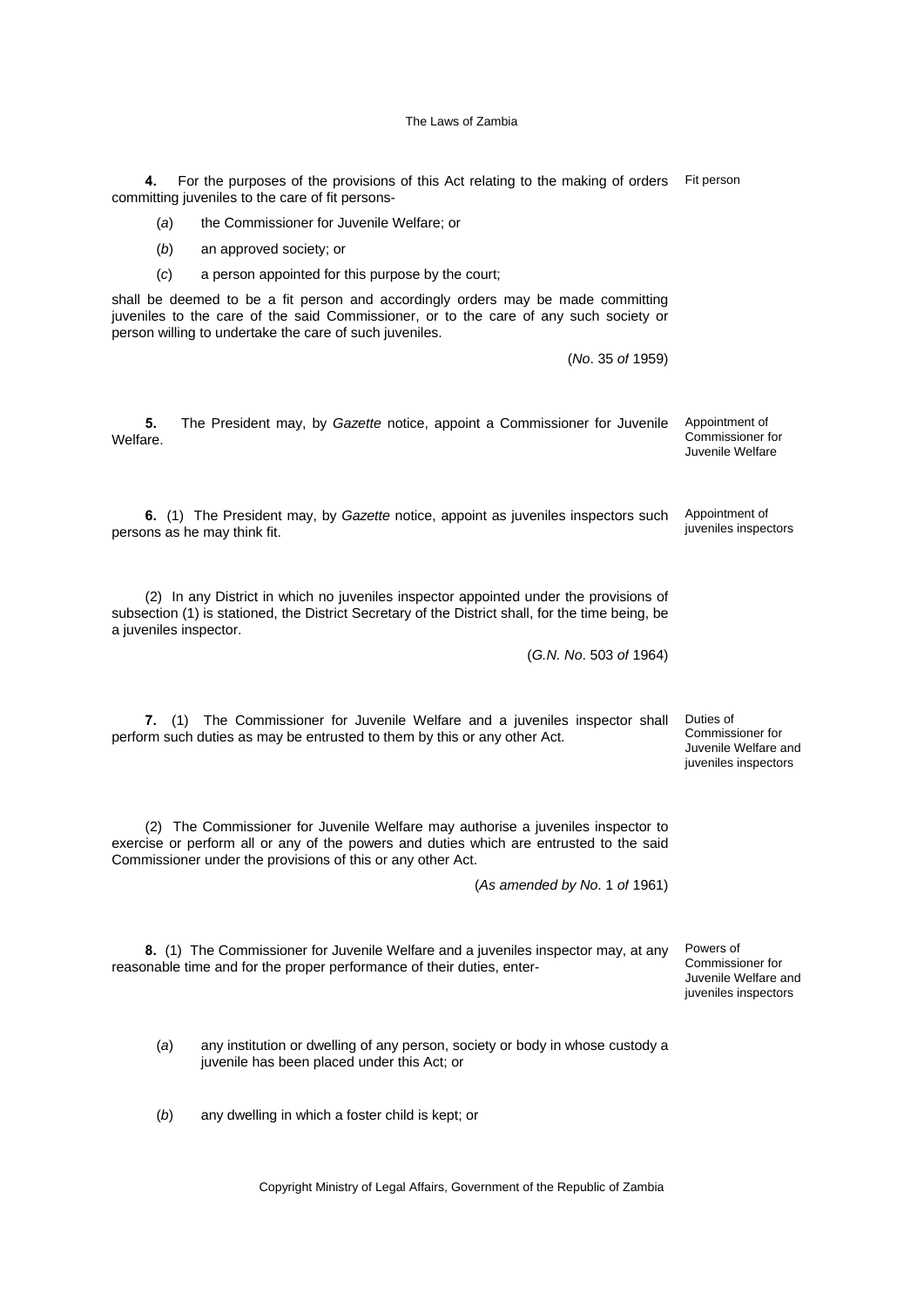(*c*) any voluntary home;

and make such examination into the state and management thereof as he thinks requisite.

(2) Any person who obstructs the Commissioner for Juvenile Welfare or a juveniles inspector in the execution of his duties shall be liable to a fine not exceeding seven hundred and fifty penalty units.

(3) Any refusal to allow the Commissioner for Juvenile Welfare or a juveniles inspector to enter any such institution, dwelling or voluntary home in the execution of his duties shall, for the purposes of section *sixteen* (which relates to search warrants), be deemed to be a reasonable cause to suspect that a juvenile therein is in need of care.

(*As amended by Act No*. 13 *of* 1994)

*Juveniles in Need of Care*

- **9.** (1) For the purposes of this Act, a juvenile in need of care means a person who-<br>Definition of "in need"
	- (*a*) is a juvenile who, having no parent or guardian or a parent or guardian unfit to exercise care and guardianship or not exercising proper care and guardianship, is either falling into bad associations or is exposed to moral or physical danger or beyond control; or
	- (*b*) is a juvenile who-
		- (i) being a person in respect of whom any scheduled offence has been committed; or
		- (ii) being a member of the same household as a juvenile in respect of whom such an offence has been committed; or
		- (iii) being a member of the same household as a person who has been convicted of such an offence against a juvenile; or
		- (iv) being a female member of a household whereof a member has committed an offence under section *one hundred and fifty-nine* of the Penal Code in respect of another female member of that household; or
		- (v) frequenting the company of any reputed thief or prostitute; or
		- (vi) lodging or residing in a house or the part of a house used by any prostitute for the purposes of prostitution, or is otherwise living in circumstances calculated to cause, encourage, or favour the seduction of the juvenile;

requires care, control or protection.

(2) For the purposes of this section, the fact that a juvenile-

Copyright Ministry of Legal Affairs, Government of the Republic of Zambia

Cap. 87

of care"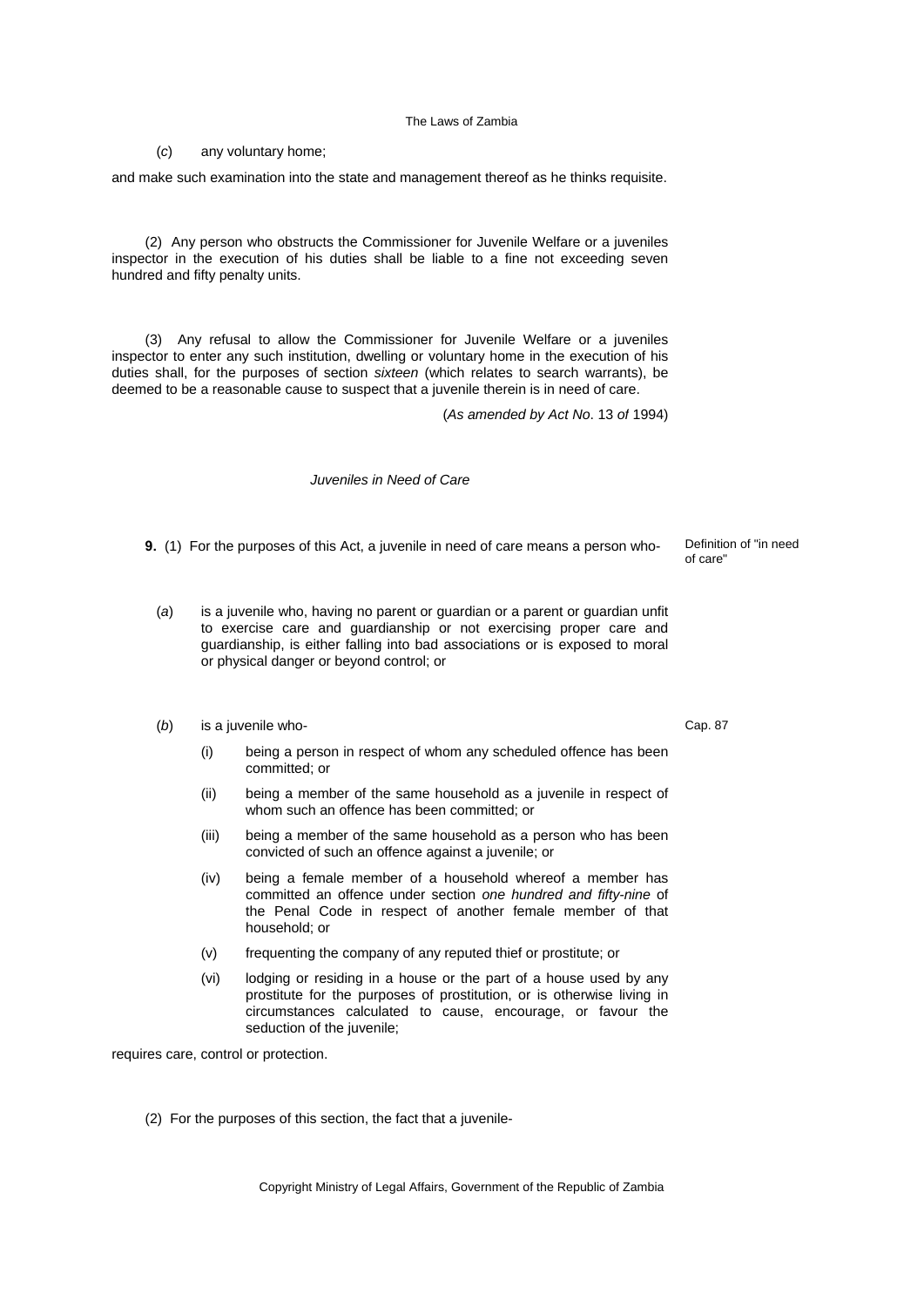- (*a*) is found destitute; or
- (*b*) is found wandering without any settled place of abode and without visible means of subsistence; or
- (*c*) is found begging or receiving alms (whether or not there is any pretence of singing, playing, performing or offering anything for sale); or
- (*d*) is found loitering for the purpose of so begging or receiving alms;

shall, without prejudice to the generality of the provisions of paragraph (*a*) of subsection (1), be evidence that he is exposed to moral danger.

**10.** (1) Any police officer or juveniles inspector having reasonable grounds for believing that a juvenile is in need of care may bring him before a juvenile court, and it shall be the duty of a juveniles inspector to bring before a juvenile court any juvenile who appears to be in need of care unless he is satisfied that the taking of proceedings is undesirable in the interests of such juvenile, or that proceedings are about to be taken by some other person.

Powers of juvenile courts in respect of juveniles in need of care

(2) If a juvenile court is satisfied that any person brought before the court under this section is a juvenile in need of care, the court may-

- (*a*) order his parents or guardian to enter into recognizances to exercise proper care and guardianship; or
- (*b*) commit him to the care of any fit person, whether a relative or not, who is willing to undertake the care of him; or
- (*c*) without making any other order, or in addition to making an order under either of the last two foregoing paragraphs, make an order placing him for a specified period, not exceeding three years, under the supervision of a probation officer or some other person appointed for the purpose by the court; or
- (*d*) order him to be sent to an approved school.

(3) The provisions of section *one hundred and thirty-one* of the Criminal Procedure Cap. 88Code shall apply in relation to recognizances under paragraph (*a*) of subsection (2) as they apply in relation to recognizances to be of good behaviour: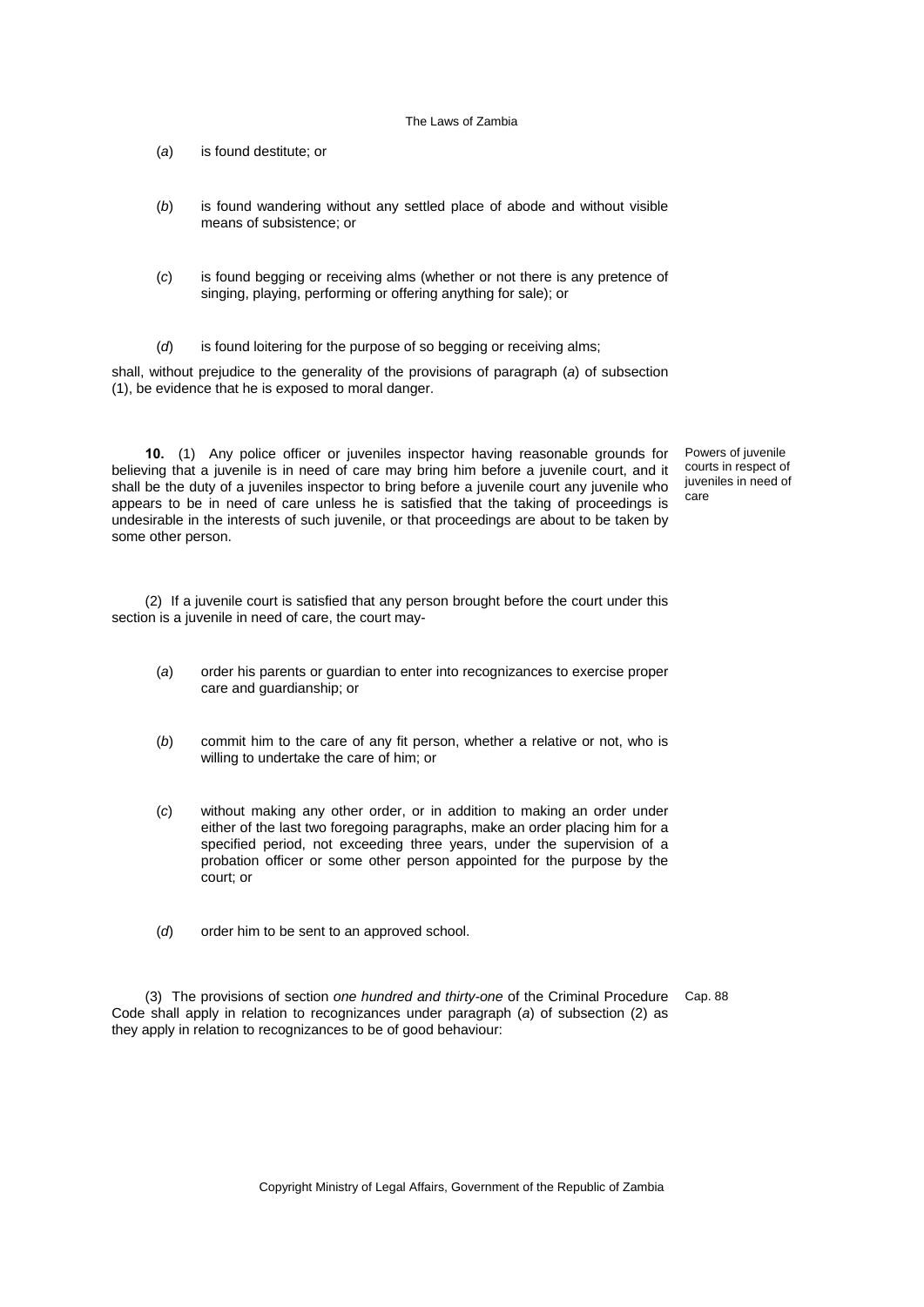Provided that where a recognizance under the said paragraph is adjudged to be forfeited, the court, if it thinks fit, instead of adjudging the person bound thereby to pay the sum for which he is bound, may adjudge him to pay part only of the said sum or may remit payment of the whole thereof.

(*As amended by No.* 15 *of* 1957 *and No.* 53 *of* 1963)

**11.** Any order made by a juvenile court may be varied or revoked at any time by the court making the order or by any other juvenile court acting for the same District.

**12.** Where a juvenile court finds a juvenile to be in need of care within the meaning of section *nine*, and the juvenile has his home or usually resides in an area within the jurisdiction of another juvenile court, the court may transfer the case to that other court to be dealt with.

Power to transfer case from one juvenile court

to another

Power of juvenile court to vary or revoke order

**13.** (1) Any court by which a person has been-<br> **13.** (1) Any court by which a person has been-

respect of whom a scheduled offence has been committed

(*a*) convicted of committing a scheduled offence against a juvenile; or

- (*b*) committed for trial for any such offence; or
- (*c*) bound over to keep the peace towards a juvenile;

may direct that the juvenile be brought before a juvenile court with a view to that court making such order under section *ten* as may be proper:

Provided that, if the juvenile has a parent or legal guardian, no order shall be made under this section unless the parent or guardian has been convicted of or committed for trial for the offence, or is under committal for having been, or has been proved to the satisfaction of the court to have been, party or privy to the offence, or has been bound over to keep the peace towards the juvenile, or cannot be found.

(2) Where any court has, under this section, directed that a juvenile be brought before a juvenile court, it shall notify forthwith a juveniles inspector of that area of such direction and the juveniles inspector shall take all steps necessary to bring the juvenile before a juvenile court.

(3) Where a direction is made under this section and any order is subsequently made under section *ten* in respect of a person who has been committed for trial, then, if that person is acquitted of the charge, or if the charge is dismissed for want of prosecution, the direction and order shall forthwith be void, except with regard to anything that may have lawfully been done under it.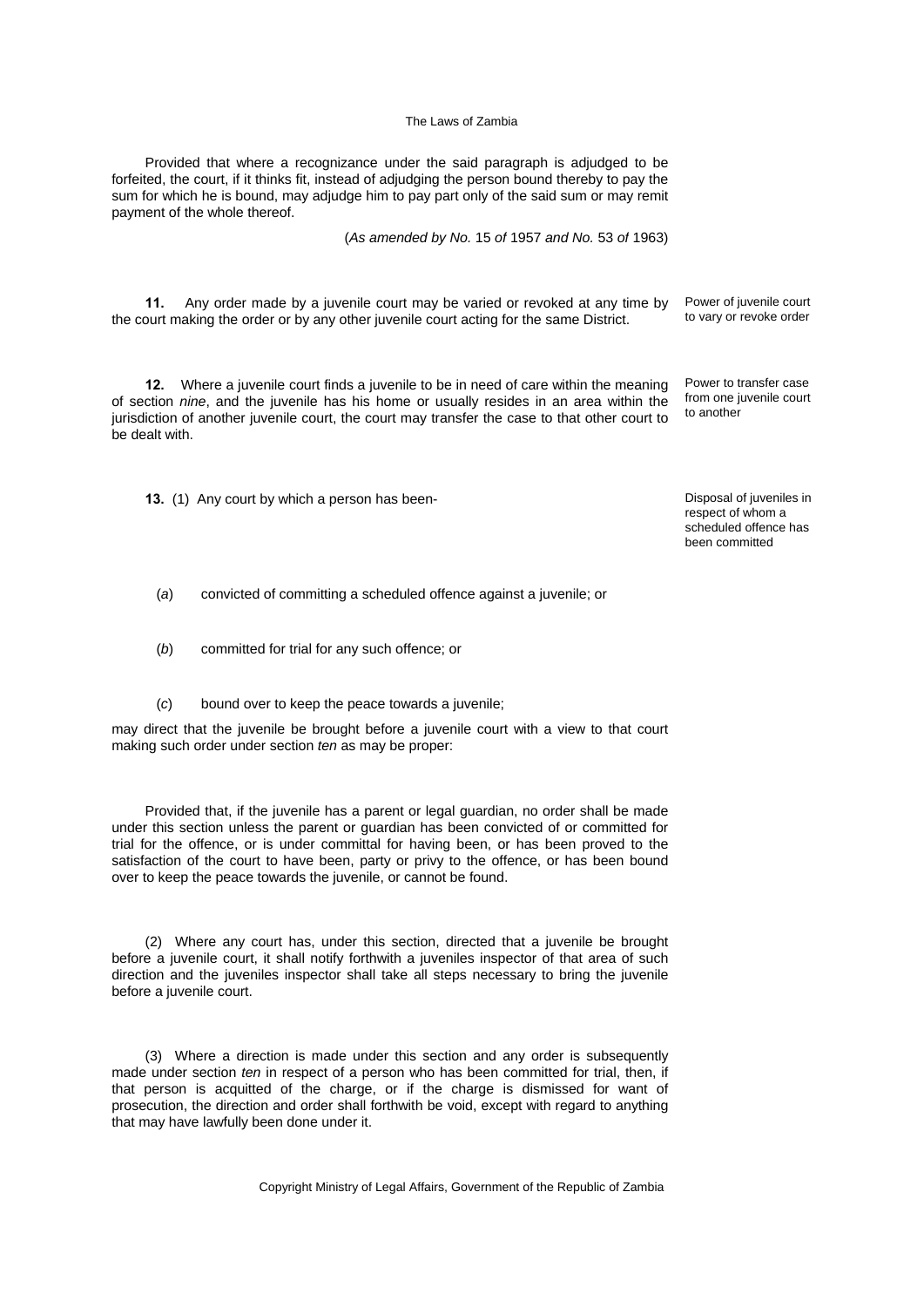**14.** Where the parent or guardian of a juvenile proves to a juvenile court that he is Refractory juveniles unable to control the juvenile, the court, if satisfied-

- (*a*) that it is expedient so to deal with the juvenile; and
- (*b*) that the parent or guardian understands the results which will follow from and consents to the making of the order;

may order that the juvenile be sent to an approved school or may place him under the supervision of a probation officer, for a period not exceeding three years, or may commit him to the care of a fit person, whether a relative or not, who is willing to undertake the care of him.

**15.** (1) Any juveniles inspector or police officer having obtained an order from a magistrate may take to a place of safety any juvenile who is about to be brought before a juvenile court as being in need of care.

Proceedings in respect of juveniles in need of care

(2) No juvenile may be kept in a place of safety for longer than fourteen days without a renewal of the order.

(3) Where an application is to be made to a juvenile court for an order under section *ten* and the juvenile in respect of whom the application is to be made has not been removed to a place of safety, a summons may be issued requiring him to attend before the court.

(4) Where under the provisions of this section a juvenile is taken to a place of safety, the person who so takes him shall forthwith send a notice to the juvenile court specifying the grounds upon which the juvenile is to be brought before the court, and shall also send the particulars to the parent or guardian of the juvenile warning him to attend at the court on the date and at the time of the hearing.

(5) Where an application is to be made to a juvenile court under section *ten*, the person intending to make the application shall forthwith notify a juveniles inspector for that area of the name and address of the juvenile, the day and the hour when and the nature of the grounds on which he is to be brought before the court.

(6) A juveniles inspector having received a notice under subsection (5) shall make such investigations and render available to the court such information as to the home circumstances, health, age, character, and general antecedents of the juvenile as are likely to assist the court.

**16.** (1) If it appears to a magistrate on information on oath laid by any person who, in the opinion of the magistrate, is acting in the interests of a juvenile, that there is reasonable cause to suspect-

Warrant to search for and remove juvenile

(*a*) that the juvenile has been or is being assaulted, illtreated, or neglected in any place within the jurisdiction of the magistrate in a manner likely to cause him unnecessary suffering or injury to health; or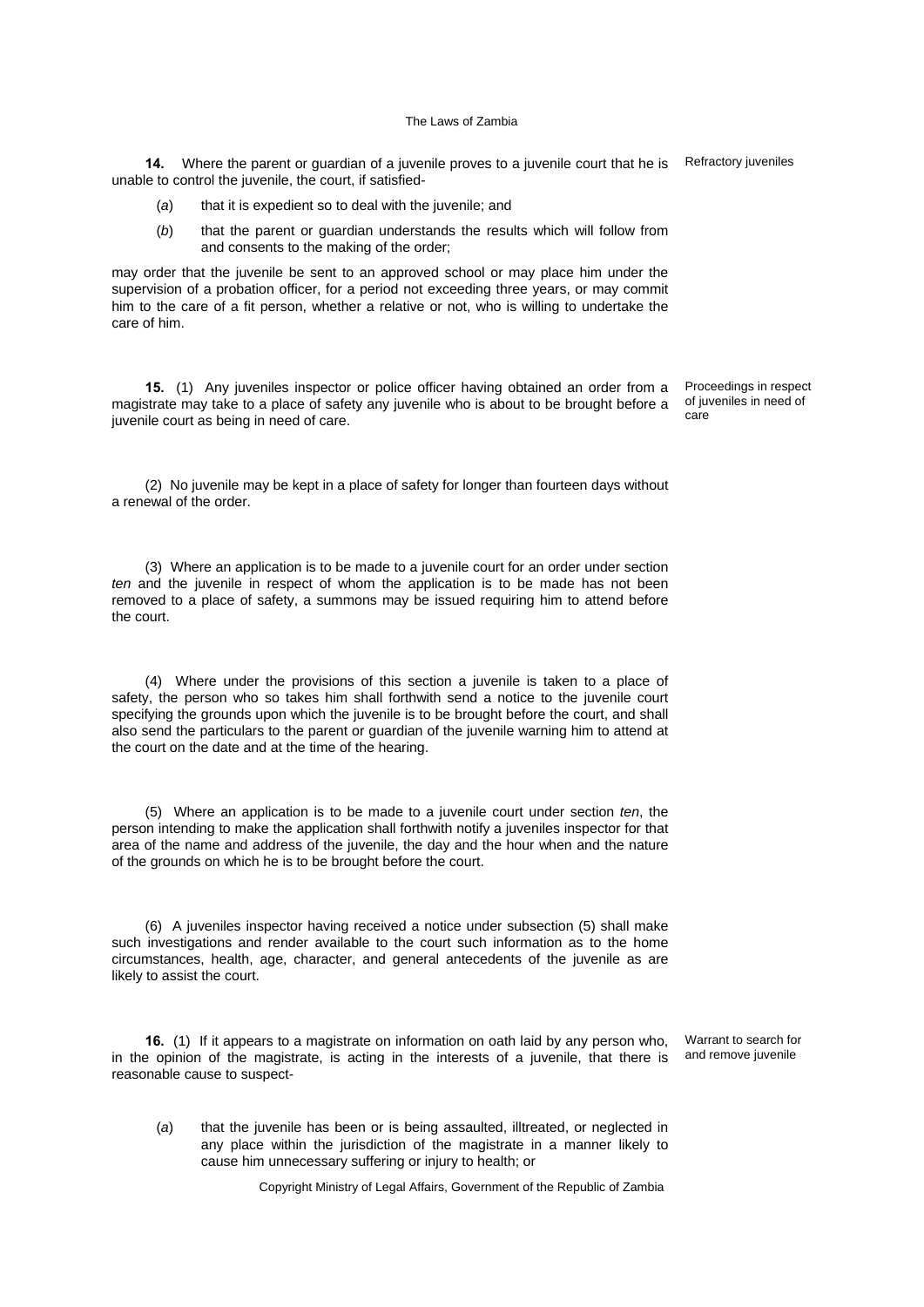- (*b*) that any scheduled offence has been or is being committed in respect of the juvenile; or
- (*c*) that the juvenile is otherwise in need of care;

the magistrate may issue a warrant authorising any police officer named therein to search for the juvenile, and, if it is found that he has been or is being assaulted, ill-treated or neglected in manner aforesaid, or that any scheduled offence has been or is being committed in respect of him, or that he is in need of care, to take him and detain him in a place of safety, until he can be brought before a juvenile court, or authorising any police officer to remove him with or without search to a place of safety and detain him there until he can be brought before a juvenile court.

(2) A magistrate issuing a warrant under this section may, by the same warrant, cause any person accused of any offence in respect of the juvenile to be apprehended and brought before a subordinate court, and proceedings brought against him according to law.

(3) Any police officer authorised by warrant under this section to search for any juvenile, or to remove any juvenile with or without search, may enter (if need be by force) any house, building, or other place specified in the warrant, and may remove him therefrom.

(4) Every warrant issued under this section shall be addressed to and executed by a police officer, who shall be accompanied by the person laying the information, if that person so desires, unless the magistrate by whom the warrant is issued otherwise directs, and may also, if the said magistrate so directs, be accompanied by a duly qualified medical practitioner.

(5) It shall not be necessary in any information or warrant under this section to name the juvenile.

**17.** (1) Where a juvenile is brought before a juvenile court on an application for an order on the grounds that he is in need of care, the court shall allow his parent or guardian to be heard, if they so wish, in opposition to the application for an order, either personally or by a barrister or solicitor.

(2) Where the parent or guardian cannot be found or cannot, in the opinion of the court, be reasonably required to attend, the court may allow any relative or other responsible person to take the place of the parent or guardian for the purpose of this section.

**18.** If a juvenile court is not in a position to decide what order, or whether any order, ought to be made in respect of a juvenile, the court may make such interim order as it thinks fit for the detention or continued detention of the juvenile in a place of safety:

Power of parent to oppose application

Interim orders to place

of safety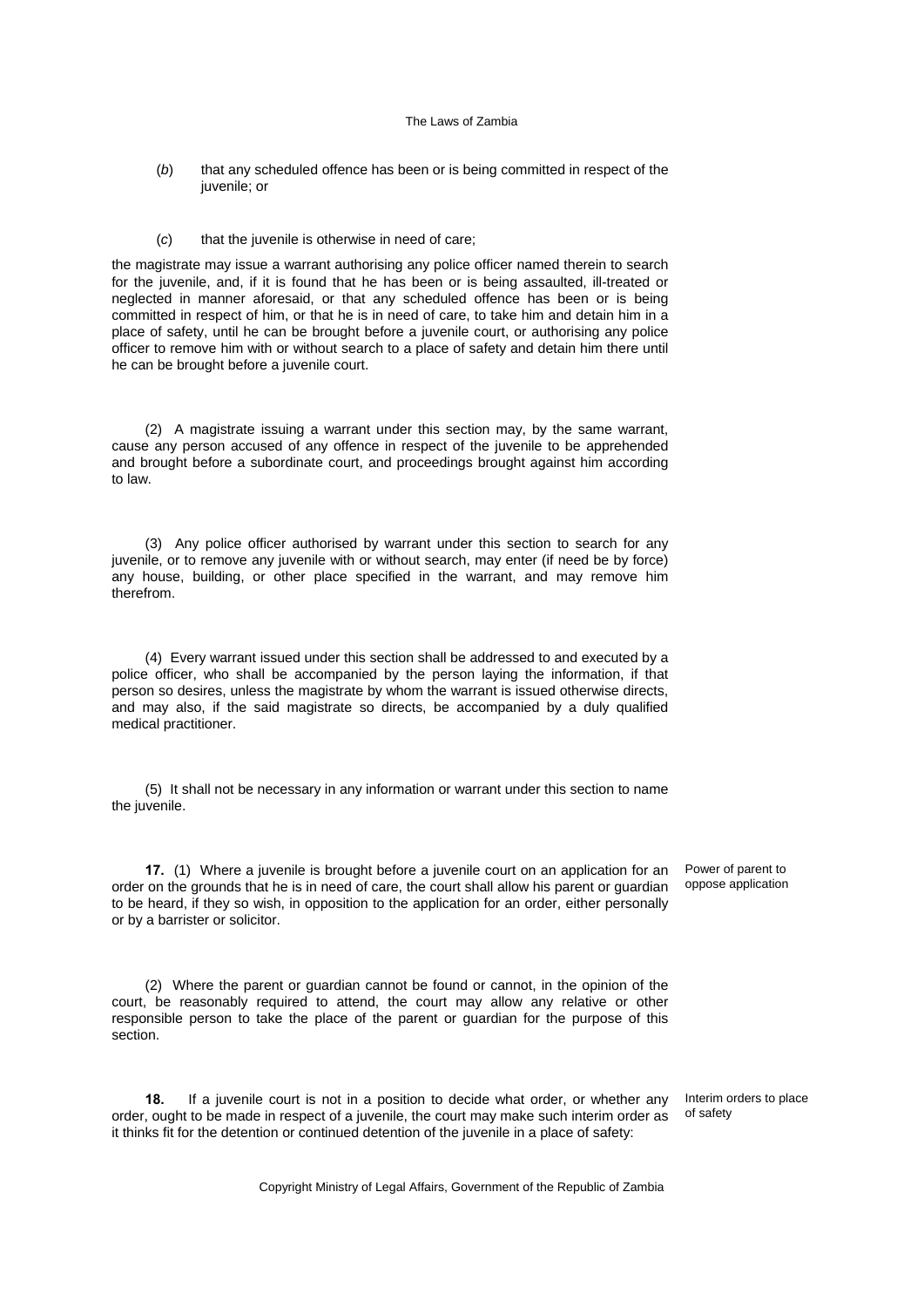Provided that any interim order made under this section shall not remain in force for more than fourteen days, but if, at the expiration of that period, the court deems it expedient so to do, it may make a further interim order.

# *Fit Persons*

**19.** (1) Before making an order under this Act committing a juvenile to the care of a fit person, the court shall endeavour to ascertain the religious persuasion of the juvenile, and in selecting the person to whose care the juvenile is to be committed the court shall, if possible, select a person who is of the same religious persuasion as the juvenile or who gives an undertaking that he will be brought up in accordance with that religious persuasion.

(2) The provisions of subsection (1) relating to the selection of a fit person shall not apply where the court orders committal to the Commissioner for Juvenile Welfare, but the said Commissioner shall take all reasonable steps to ensure that the juvenile is brought up in accordance with his religious persuasion.

(*As amended by No.* 35 *of* 1959)

**20.** (1) Every order committing a juvenile to the care of a fit person shall contain a declaration

Contents of order of committal to care of fit person

Provisions as to orders of committal to fit persons

(*a*) as to the age or apparent age; and

(*b*) as to the religious persuasion;

of the juvenile with respect to whom it is made.

(2) The court which makes an order committing a juvenile to the care of a fit person shall cause a record in the prescribed form, embodying all such information in the possession of the court as is, in the opinion of the court, material to be known by such fit person, to be prepared and transmitted to the fit person.

**21.** Every order made committing a juvenile to the care of a fit person shall, subject Duration of order to the provisions of this Act, remain in force until the juvenile attains the age of nineteen years.

**22.** (1) The person to whose care a juvenile is committed by any such order as aforesaid shall, while the order is in force, have the same rights and powers and be subject to the same liabilities in respect of his maintenance as if he were the parent of the juvenile, and the juvenile so committed shall continue in his care notwithstanding any claim by a parent or any other person:

Power of fit person over juvenile committed to his care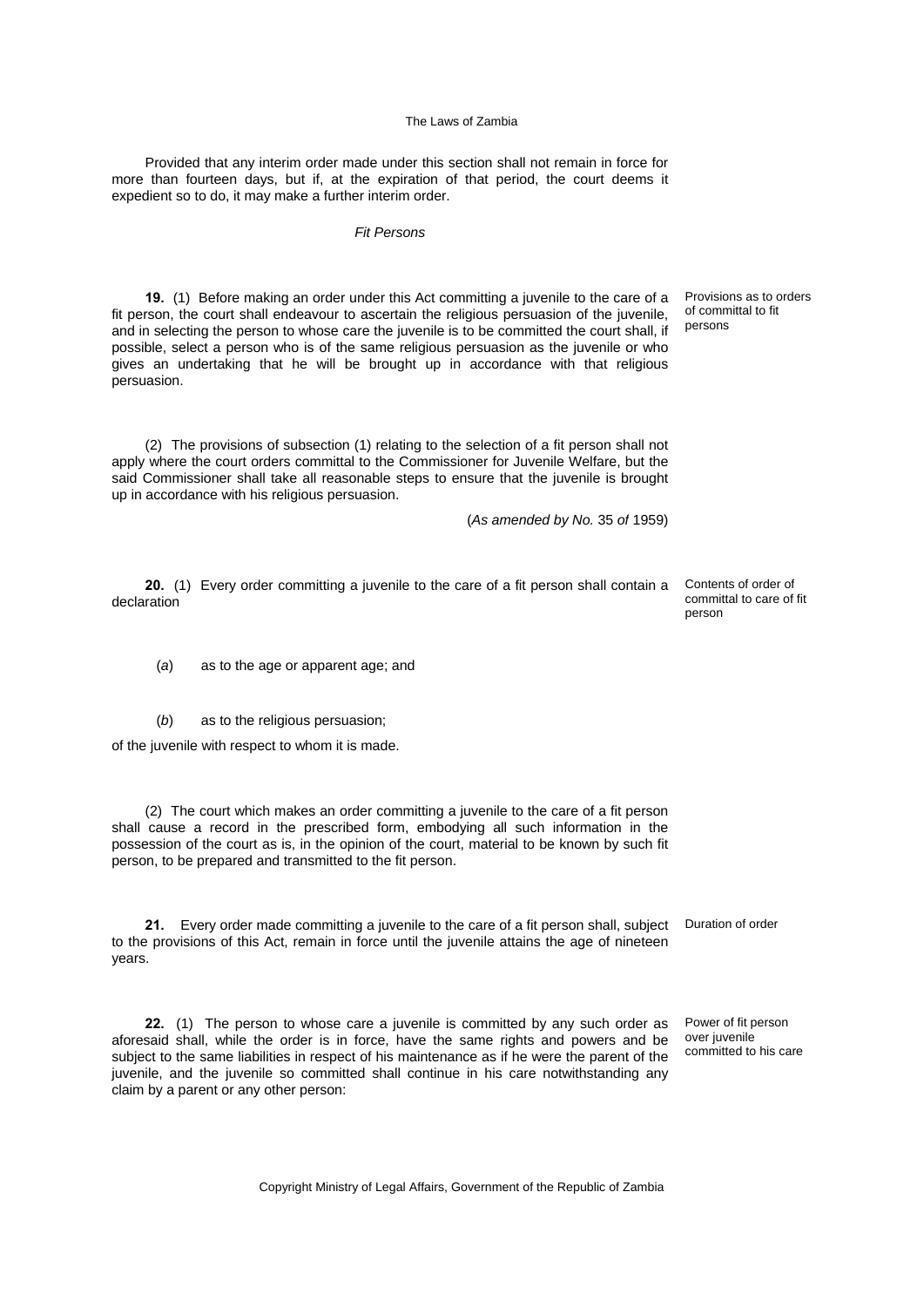Provided that the authority and control shall not include power to give consent to the marriage of the juvenile or to deal with the property of the juvenile.

(2) The Commissioner for Juvenile Welfare may, when he is satisfied that it is in the interest of the juvenile and on such conditions as he may deem fit, authorise the temporary absence from Zambia of any juvenile committed to his care or to the care of any other fit person.

(3) Nothing in subsection (1) shall be deemed to make the Commissioner for Juvenile Welfare personally liable for the maintenance of a juvenile committed to his care.

(*As amended by No.* 35 *of* 1959 *and No.* 1 *of* 1961)

**23.** Where a juvenile is committed to the care of the Commissioner for Juvenile Welfare as a fit person, he may-

- (*a*) board out the juvenile with persons whom he considers suitable to undertake the care of the juvenile and who are willing to do so;
- (*b*) place the juvenile in any home or institution within Zambia which he considers suitable for the juvenile and the managers of which are willing to undertake the care of such juvenile;
- (*c*) place the juvenile in a home or institution in Southern Rhodesia or the Republic of South Africa which he considers suitable for the juvenile and the managers of which are willing to undertake the care of such juvenile:

Provided that no juvenile shall be placed in a home or institution outside Zambia without the written authority of the court which made the order committing the juvenile to the care of the Commissioner for Juvenile Welfare as a fit person.

(*No.* 35 *of* 1959)

**24.** A fit person, other than the Commissioner for Juvenile Welfare, may board out juveniles committed to his care for such periods and on such terms as to payment and otherwise as the Commissioner for Juvenile Welfare may approve:

Provided that, in selecting the person or institute with whom any juvenile is to be boarded out, care shall be taken to select, if possible, a person or institute of the same religious persuasion as the juvenile, or a person or institute which will give an undertaking

that he will be brought up in accordance with that religious persuasion.

(*As amended by No.* 35 *of* 1959)

**25.** The Minister, in any case where it appears to him to be for the benefit of a juvenile, may empower the person to whose care the juvenile has been committed to arrange for his emigration, but except with the authority of the Minister no person to whose care a juvenile has been committed shall arrange for his emigration:

Power to arrange emigration

Juveniles may be boarded out by fit persons

Powers of Commissioner for Juvenile Welfare to board out juveniles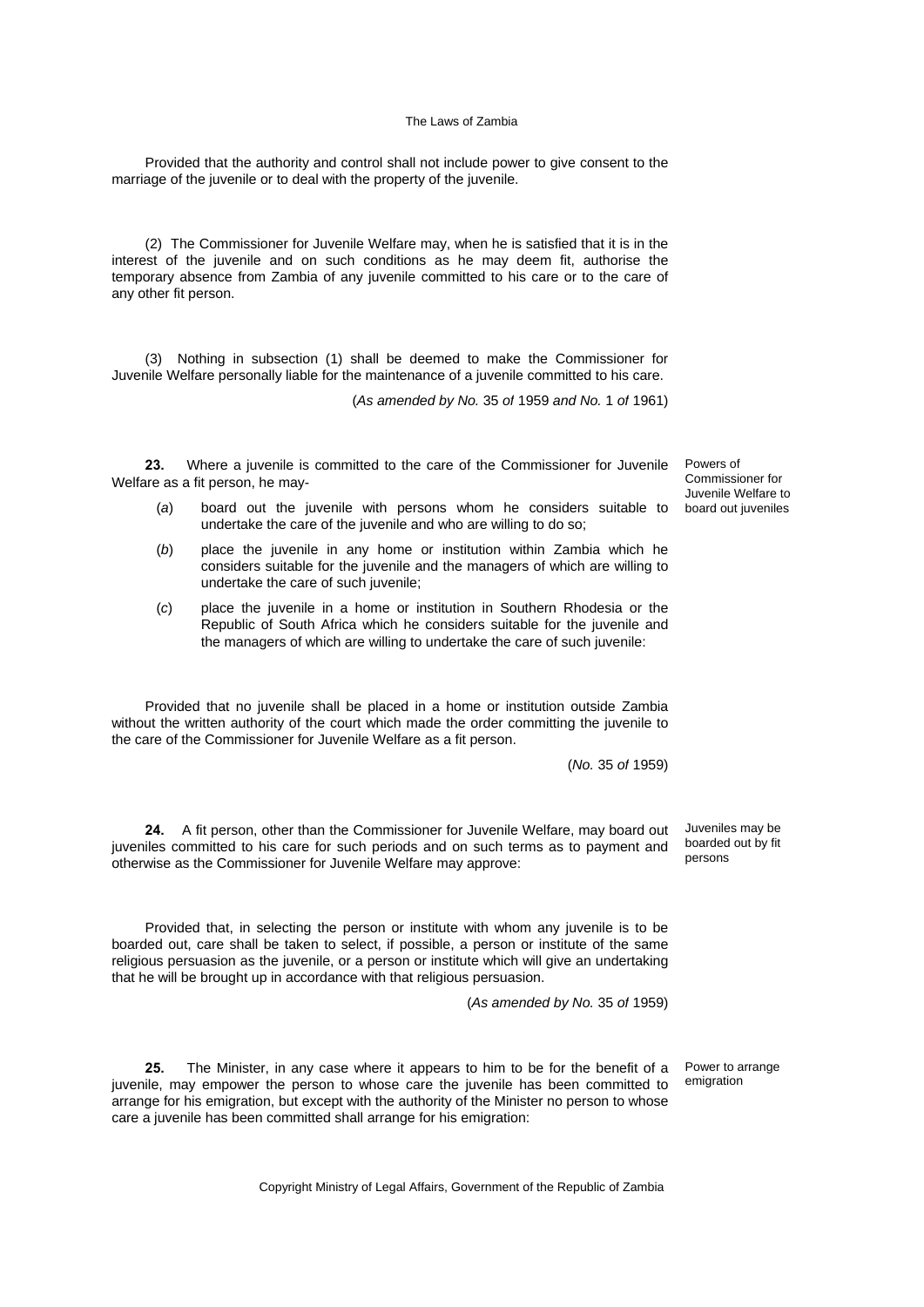Provided that the Minister shall not empower such a person to arrange for the emigration of a juvenile unless he is satisfied that the juvenile consents or, being too young to form or express a proper opinion on the matter, is to emigrate in company with a parent, guardian, relative or friend, and also that his parents have been consulted or that it is not practicable to consult them.

(*As amended by G.N. No.* 276 *of* 1964)

**26.** (1) An order committing a juvenile to the care of a fit person may, on the application of any person, be varied or revoked by a juvenile court acting for the District or place within which the juvenile is residing, and the court by which any such order is revoked may, upon the application of any person, substitute for that order an order placing the juvenile for a specified period not exceeding three years under the supervision of a probation officer or of some other person appointed by the court for that purpose:

Provided that an order under this subsection placing a juvenile under supervision as aforesaid shall be of no effect after the time at which the juvenile attains the age of nineteen years.

(2) If on the application of the parent or guardian or any near relative of a juvenile committed by any such order as aforesaid, any court having power to vary or revoke the order is satisfied that he is not being brought up in accordance with his religious persuasion, the court shall, unless a satisfactory undertaking is offered by the person to whose care the child has been committed, either revoke the order or vary it in such manner as the court thinks best calculated to secure that he is henceforth brought up in accordance with that persuasion.

**27.** Where a fit person is of opinion that any juvenile who has been committed to his care and who is under nineteen years of age should be sent to an approved school, he may apply to a juvenile court, and that court may, if it thinks that it is in his interests so to do, order him to be sent to such a school.

**28.** (1) Any juvenile who runs away from a person to whose care he has been committed under this Act may be apprehended without a warrant and brought back to that person, if he is willing to receive him, and if he is not willing to receive him, he may be brought before a juvenile court having jurisdiction in the place where he was residing immediately before he ran away, and that court may make any order in respect to him which the court might have made if he had been brought before it as being a juvenile who, having no parent or guardian, was beyond control.

(2) A juvenile who runs away from a person or institution with whom he has been boarded out under section *twenty-four* may be apprehended without a warrant and brought back to that person or institution, or to such other person or institution as the Commissioner for Juvenile Welfare may direct.

(3) Any person who knowingly-

Copyright Ministry of Legal Affairs, Government of the Republic of Zambia

Application for order of committal to be varied or revoked

Application by fit person for transfer of juvenile to approved school

Escapes from care of fit person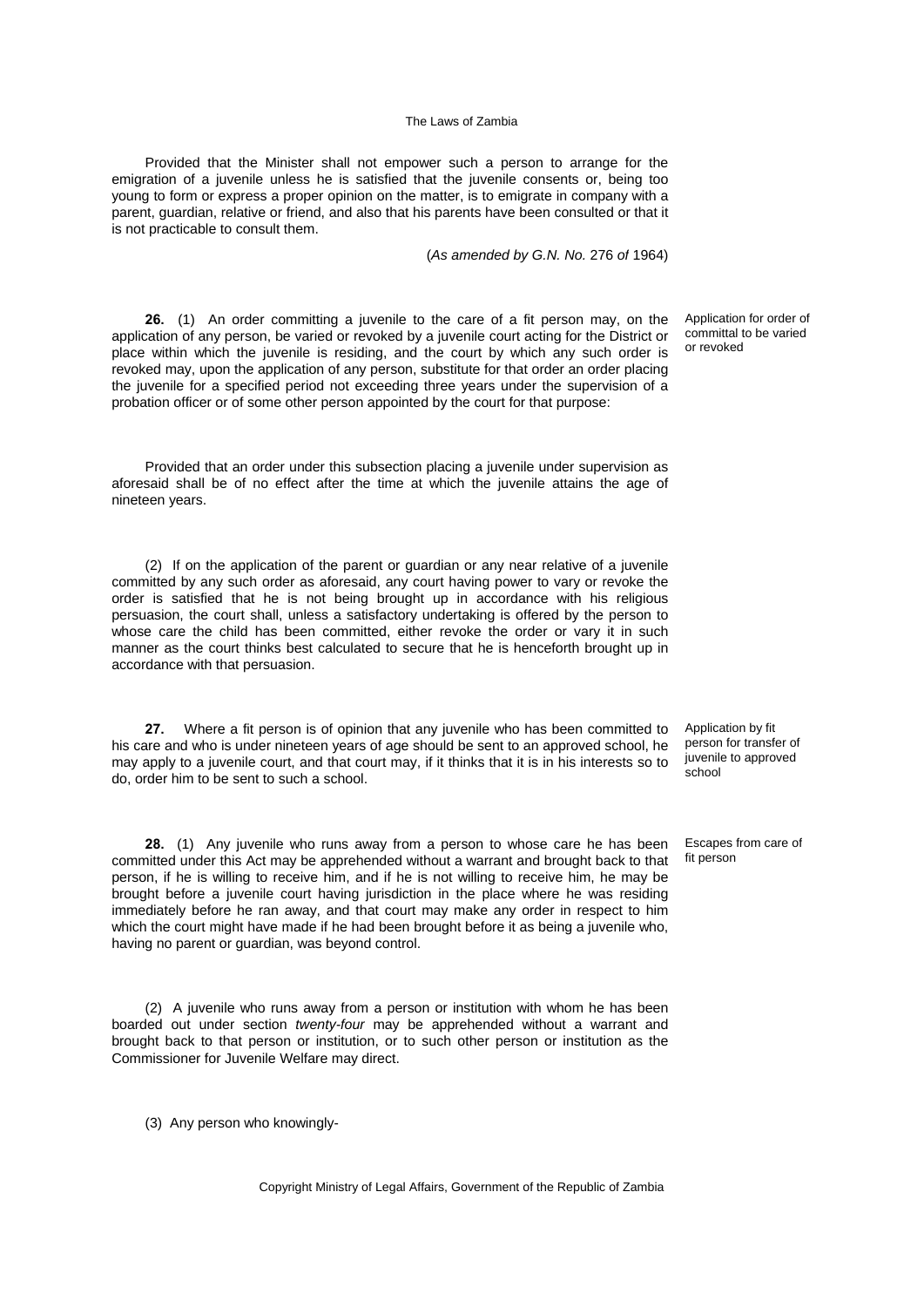- (*a*) assists, or persistently attempts to induce, or induces a juvenile to run away from a person or institution to whose care he has been committed or with whom he has been boarded out under this Act; or
- (*b*) harbours or conceals a juvenile who has so run away, or prevents him from returning;

shall be liable to a fine not exceeding one thousand five hundred penalty units or to imprisonment for any term not exceeding six months, or to both.

(*As amended by Act No.* 13 *of* 1994)

**29.** The Minister may, at any time in his discretion, discharge a juvenile from the care of the person to whose care he has been committed or from an approved school and any such discharge may be granted either absolutely or subject to conditions.

Power to discharge

Rules

**30.** The Minister may, by statutory instrument, if he thinks fit, make rules as to the manner in which juveniles committed to the care of fit persons are to be dealt with and as to the duties of the persons to whose care they are committed, and may cause any juvenile committed to the care of a fit person to be visited from time to time.

(*As amended by G.N. No.* 276 *of* 1964)

(*As amended by G.N. No.* 276 *of* 1964)

### *Custody of Juveniles*

**31.** (1) Where the parent of a juvenile applies to any court for the custody of the juvenile and the court is of the opinion that the parent has abandoned or deserted the juvenile, or that he has so conducted himself that the court should refuse to enforce his right to the custody of the juvenile, the court may in its discretion refuse to award the custody of the juvenile to the parent.

(2) Where the parent of a juvenile has allowed him to be brought up by another person at that person's expense for such length of time and under such circumstances as to satisfy the court that the parent was unmindful of his parental duties, the court shall not make an order for the delivery of the juvenile to the parent unless the parent has satisfied the court that, having regard to all the circumstances, it is more advantageous to the juvenile to make the order.

(3) If at the time of an application by a parent for an order for the custody of a juvenile, the juvenile is being brought up by a person other than the parent, the court may in its discretion, if it orders the juvenile to be given up to the parent, further order that the parent shall pay to such other person the whole of the cost properly incurred by such person in bringing up the juvenile, or such proportion thereof as shall seem to the court to be just and reasonable having regard to all the circumstances of the case.

*Receiving Children for Reward*

Application for custody of juvenile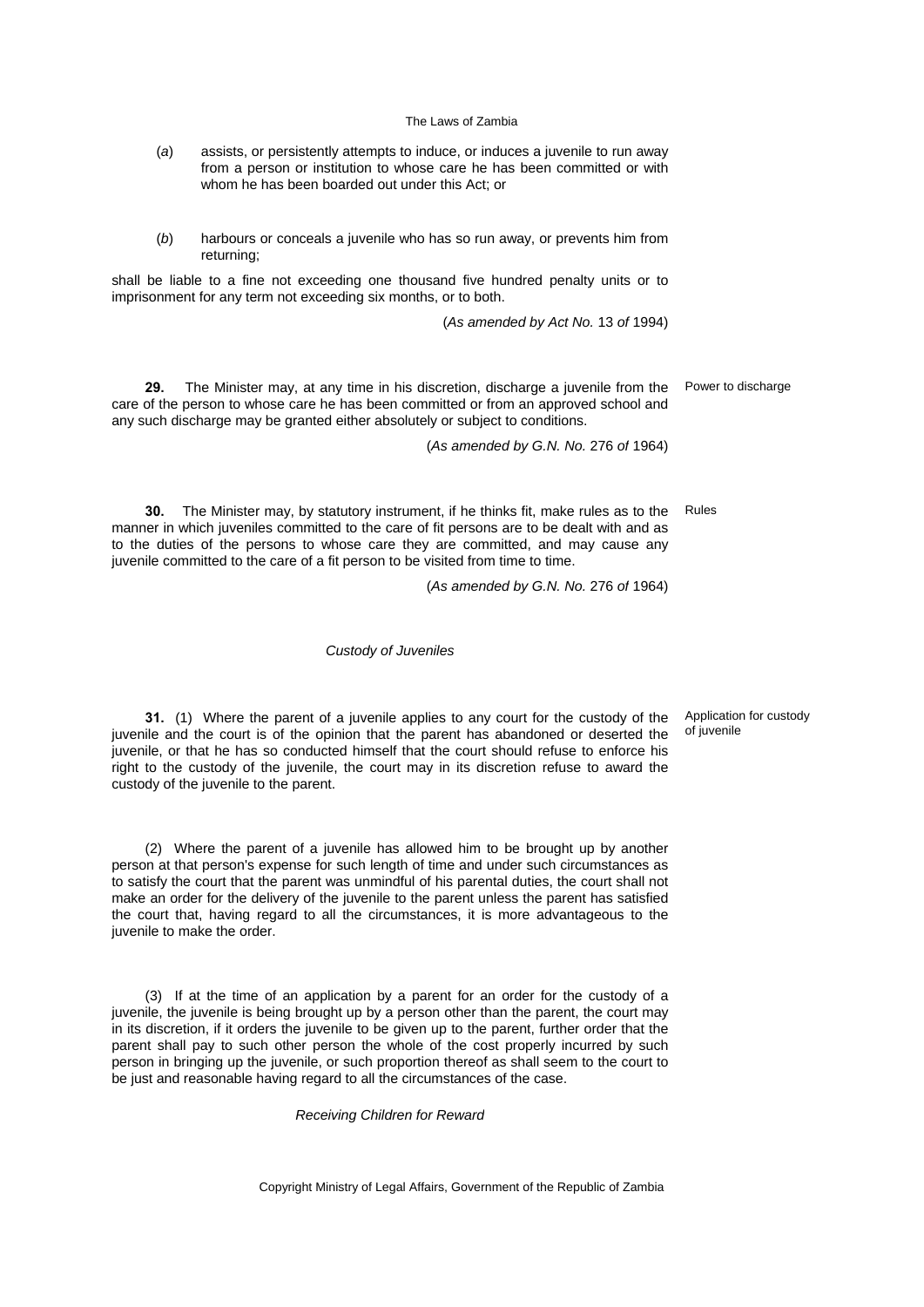**32.** (1) A person who undertakes for reward the care and maintenance of a child apart from his parents, or having no parents, for a longer period than thirty days shall give notice thereof to the juveniles inspector of the area within which the child is to be maintained-

Notices to be given by persons receiving children for reward

- (*a*) in the case of a child not already in his care, being the first child proposed to be received by him for reward in the premises occupied, or proposed to be occupied, for the purpose, not less than seven days before he receives the child;
- (*b*) in the case of any other child not already in his care, not less than forty-eight hours before he receives the child;
- (*c*) in the case of a child already in his care without reward, within forty-eight hours after entering into the undertaking; and
- (*d*) in the case of a child who is being cared for and maintained for reward at the commencement of this Act, and in respect of whom no notice has been given to the juveniles inspector, within one month of the commencement of this Act:

Provided that, in proceedings in respect of failure to give any such notice as aforesaid, it shall be a defence for the defendant to prove that he received the child upon an emergency and gave notice within forty-eight hours thereafter.

(2) For the purposes of this section, an undertaking shall be deemed to be an undertaking for reward if there is any payment or gift of money or money's worth, or any promise to pay or give money or money's worth irrespective of whether there is any intention of making profit.

(3) The notice required by this section shall contain such particulars as may be prescribed.

(4) A child in respect of whom a notice has been or ought to have been given under this section and who is still living apart from his parents, if any, with the person by whom the notice was, or ought to have been given, is hereinafter referred to as a "foster child".

(5) If a person who is maintaining a foster child changes his residence, he shall, at least seven days before so doing, give to the juveniles inspector notice of the change, and, where the residence to which he removes is situate within the area of another juveniles inspector, he shall at least seven days before so moving give to that juveniles inspector the like notice as respects each foster child in his care as he is required to give on the first reception of a foster child: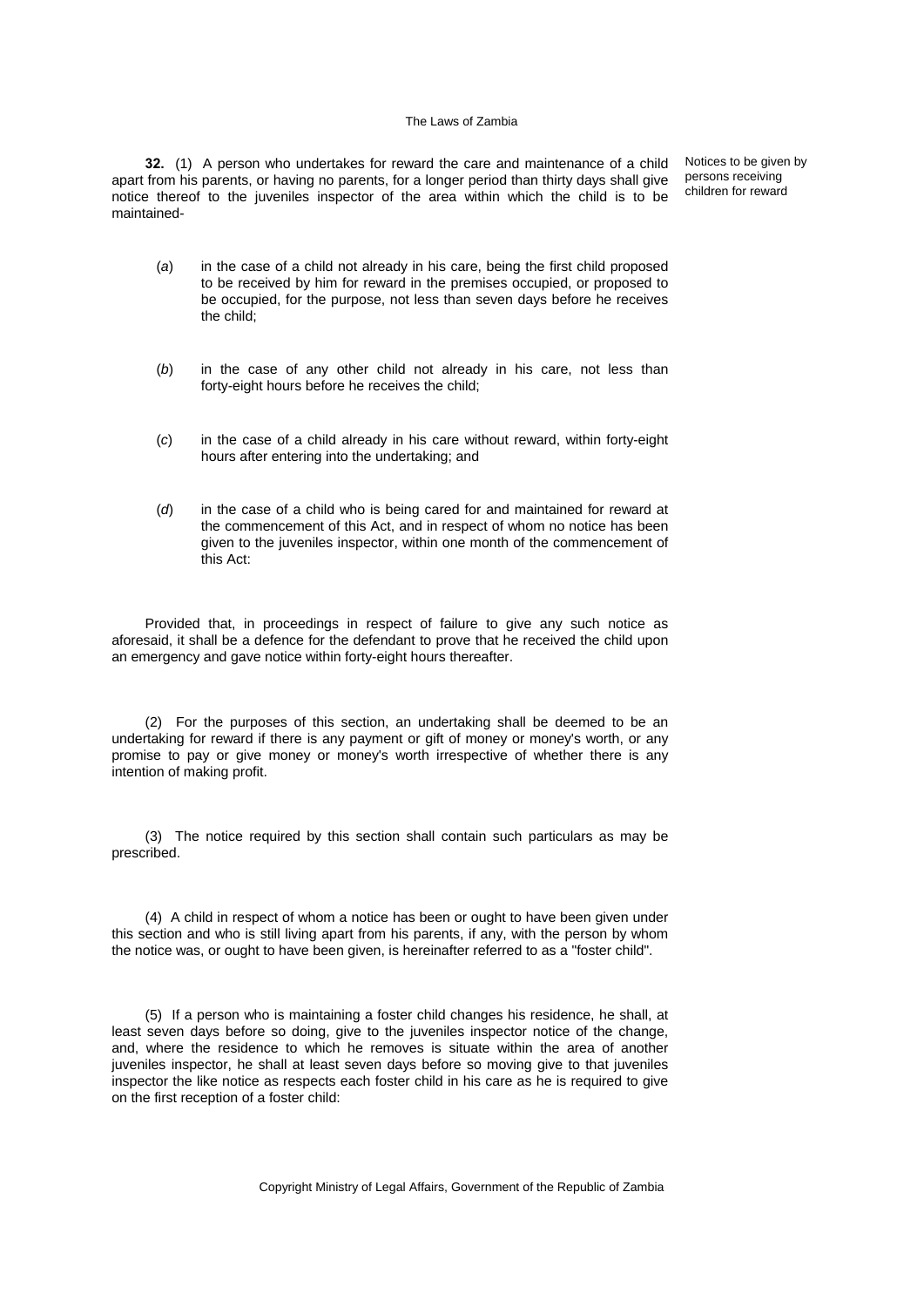Provided that, where an immediate change of residence is necessitated by any emergency, a notice under this subsection may be given at any time within forty-eight hours after the change of residence.

(6) If a foster child dies, or is removed or removes himself from the care of the person who has undertaken his care and maintenance, that person shall, within forty-eight hours thereof, give to the juveniles inspector and to the person from whom the child was received if his whereabouts are known notice in writing of the death or removal and, in the case of removal, the notice shall also state the name and address of the person, if any, to whose care the child has been transferred.

**33.** (1) If any person required to give any notice under either subsection (5) or (6) of section *thirty-two* fails to give notice before the latest time specified for giving the notice, he shall be guilty of an offence and, if the consideration for the care and maintenance of the child in respect of whom the notice ought to have been given consisted in whole or in part of a lump sum, the person failing to give the notice shall, in addition to any other penalty under this Part, be liable to forfeit that sum, or such less sum as the court having cognizance of the case may deem just, and the sum forfeited shall be applied for the benefit of the child in such manner as the court may direct.

(2) Where under this section any such sum as aforesaid is ordered to be forfeited, the order may be enforced as if it were an order for the payment of a civil debt.

(3) For the purpose of any enactment by which the time for taking proceedings is limited, an offence under this section shall be deemed to continue so long as the child in respect of whom a notice ought to have been given remains in the care of the offender without any notice having been given.

**34.** A foster child shall not, without the consent of the juveniles inspector and the approval of the Commissioner for Juvenile Welfare, be kept-

- (*a*) by any person from whose care any child has been removed under this Part; or
- (*b*) in any premises from which any child has been removed under this Part by reason of the premises being dangerous or insanitary or so unfit as to endanger the health of a child; or
- (*c*) by any person who has been convicted of an offence under sections *forty-six* to *fifty-three*; or
- (*d*) by any person excluded from taking care of a child under the provisions of section *thirty-six*;

and any person keeping a foster child contrary to this section or causing a foster child to be so kept shall be guilty of an offence.

**35.** (1) The Minister may fix the maximum number of persons under the age of nineteen years who may be kept in any premises in which a foster child is kept, and may also impose conditions to be complied with so long as the number of children kept in the premises exceeds a specified number.

Penalties for failure to give notices

Persons prohibited from receiving foster children

Power to prevent over-crowding of foster children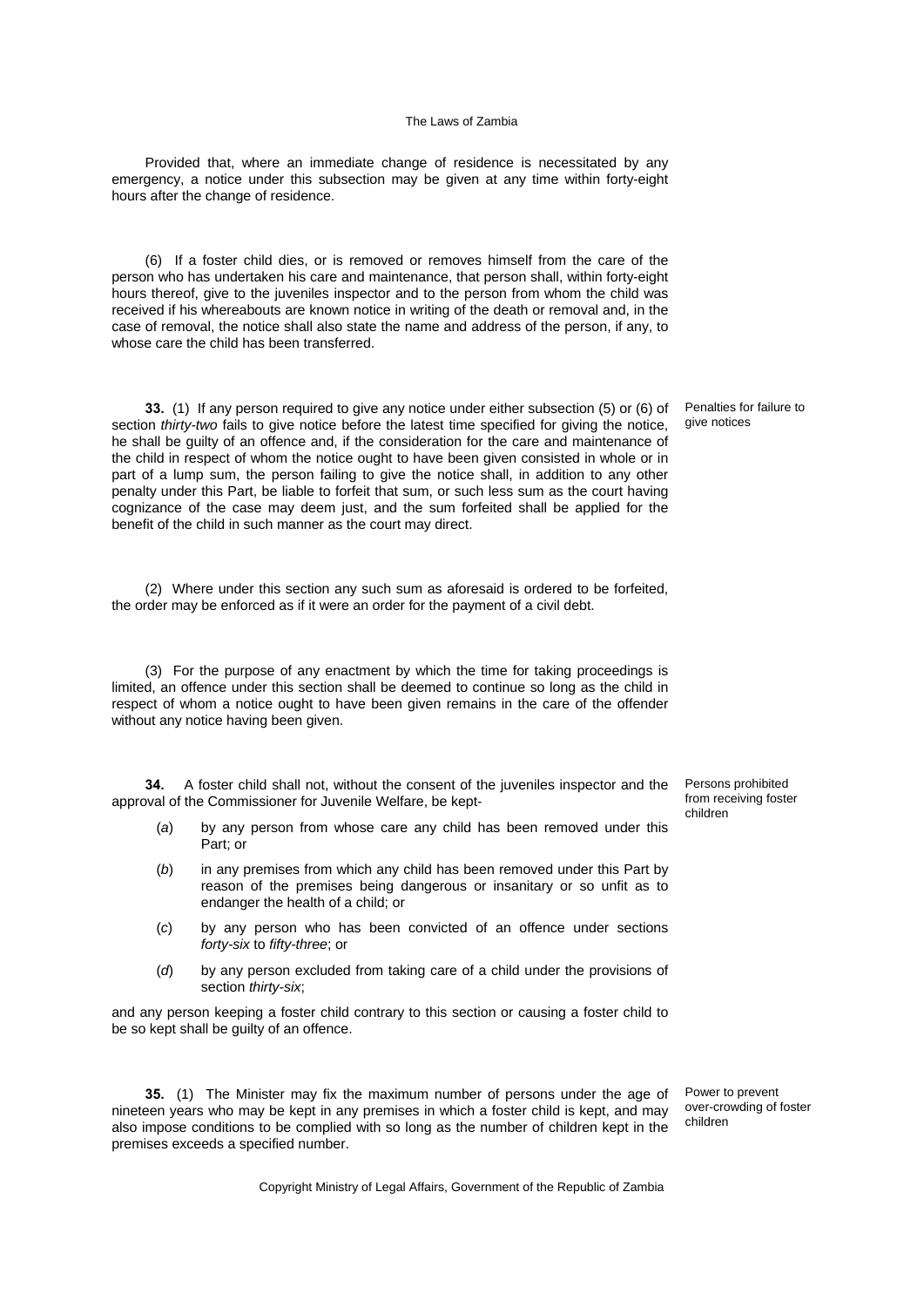(2) If the maximum number fixed under this section is exceeded, or if any condition imposed is not complied with, a person who keeps a foster child in those premises shall be guilty of an offence.

(*As amended by G.N. No.* 276 *of* 1964)

**36.** (1) If a foster child is about to be received or is being kept-<br>Removal of foster

children from unsuitable premises or persons

- (*a*) in any premises which are overcrowded, insanitary or dangerous; or
- (*b*) by any person who, by reason of old age, infirmity, ill health, ignorance, negligence, inebriety, immorality, or criminal conduct, or for any other reason, is unfit to have care of the child; or
- (*c*) in any premises, or by any person, in contravention of any of the provisions of this Part; or
- (*d*) in an environment which is detrimental to the child;

a subordinate court may, on the application of a juveniles inspector, make an order for the removal of the child to a place of safety until he can be restored to his relatives, or until other arrangements can be made with respect to him; and, upon proof that there is imminent danger to the health and well-being of the child concerned, such court may make the said order *ex parte*.

(2) An order made under subsection (1) may be enforced by a police officer, or any other person authorised by the court making the order; and any person who refuses to comply with such an order upon its being produced or who obstructs any such police officer or person as aforesaid in the enforcement of the order, shall be guilty of an offence.

**37.** (1) In the case of the death of a foster child, the person who had the care of the child shall, within twenty-four hours of the death, give notice in writing thereof to the coroner of the area within which the body of the child lies, and the coroner shall hold an inquest thereon, unless there is produced to him a certificate of a registered medical practitioner certifying that a practitioner has personally attended the child during his last illness and certifying also the cause of death, and the coroner is satisfied that there is no ground for holding an inquest.

(2) If the person required to give notice under this section fails to give notice within the time specified for the purpose, he shall be guilty of an offence.

**38.** A person who keeps a foster child shall be deemed to have no interest in the life of the child for the purpose of any law for the time being in force regarding life insurance, and, if any such person directly or indirectly insures or attempts to insure the life of a foster child, he shall be guilty of an offence.

Avoidance of insurance on lives of foster children

Notice to coroner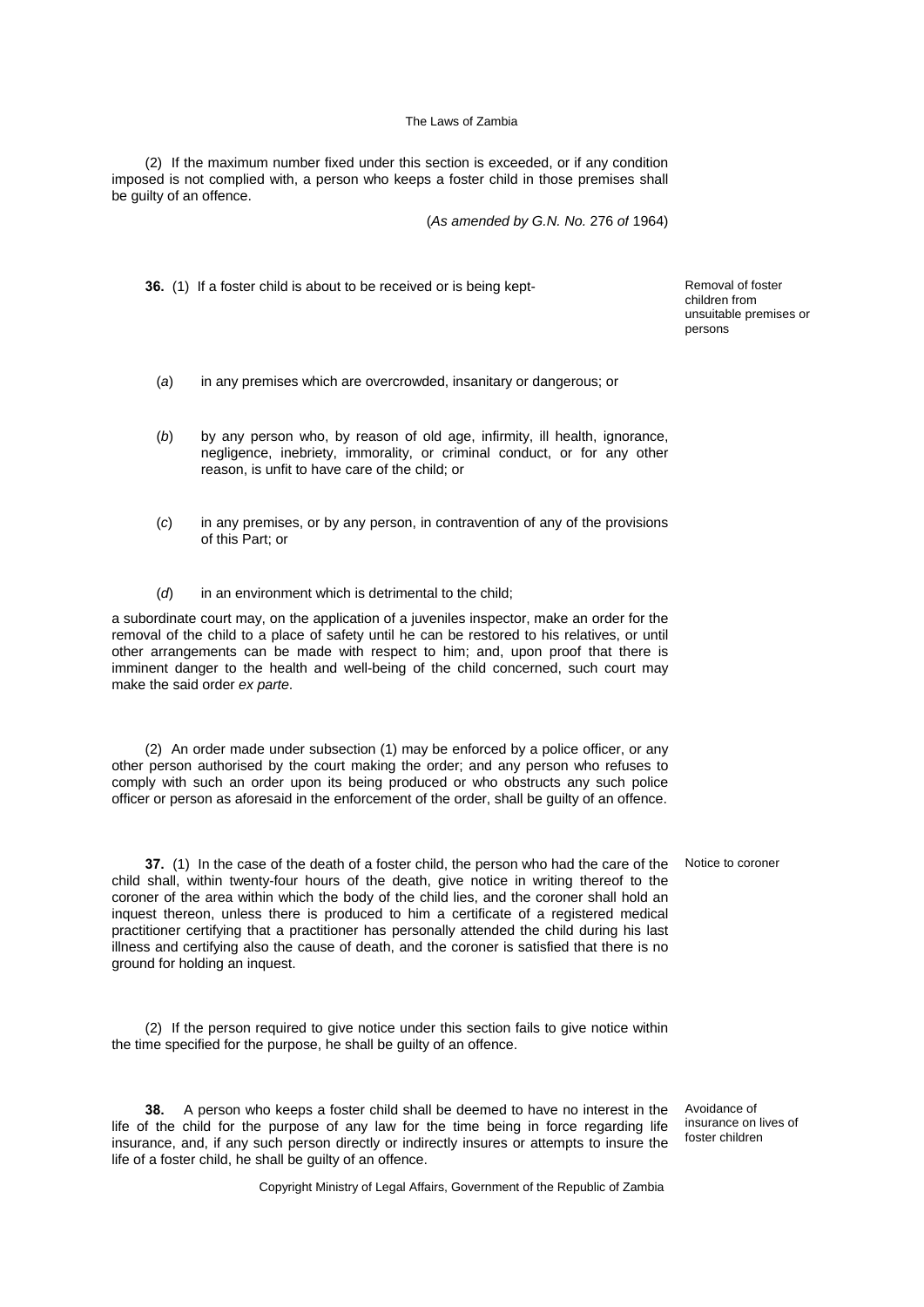**39.** (1) If any person required to give any notice under the provisions of this Part relating to protection of juveniles knowingly makes, or causes or procures any other person to make, any false or misleading statement in any such notice, he shall be guilty of an offence.

(2) Every notice required by this Part to be given to a juveniles inspector may be delivered to the office of the juveniles inspector or may be sent by post in a registered letter addressed to the juveniles inspector or to a person duly authorised by him to receive such notice. Every such notice required to be given to a coroner shall be delivered at his office or residence.

**40.** (1) No advertisement indicating that a person or society will undertake, or will arrange for, the care or maintenance of a child shall be published unless that person's name and residence, or, as the case may be, that society's name and office, are truly stated in the advertisement.

(2) Every person who knowingly publishes or causes to be published any advertisement in contravention of the provisions of this section shall be guilty of an offence.

**41.** Any person guilty of an offence under the foregoing provisions of this Part Penalties relating to the protection of juveniles for which no other penalty is provided shall be liable to a fine not exceeding one thousand and five hundred penalty units or to imprisonment for a term not exceeding six months, or to both and the court may order any child in respect of which the offence was committed to be removed to a place of safety.

(*As amended by Act No.* 13 *of* 1994)

**42.** (1) The provisions of this Part relating to the reception of children for reward Exemptions shall not extend to-

- (*a*) any relative or legal guardian of a child who undertakes the care and maintenance of the child; or
- (*b*) any hospital, convalescent home, school, or institution which is maintained by a Government department or local authority, or which is, as a whole, otherwise than under this Act, subject to inspection by, or under the authority of, a Government department; or
- (*c*) any approved society or fit person to whose care a child has been committed under the provisions of this Act; or
- (*d*) any person who, with the consent of the parents or guardians, has undertaken the care of a child who is attending school as a day scholar; or

Copyright Ministry of Legal Affairs, Government of the Republic of Zambia

Provisions as to notices

Prohibition of anonymous advertisements offering to receive foster children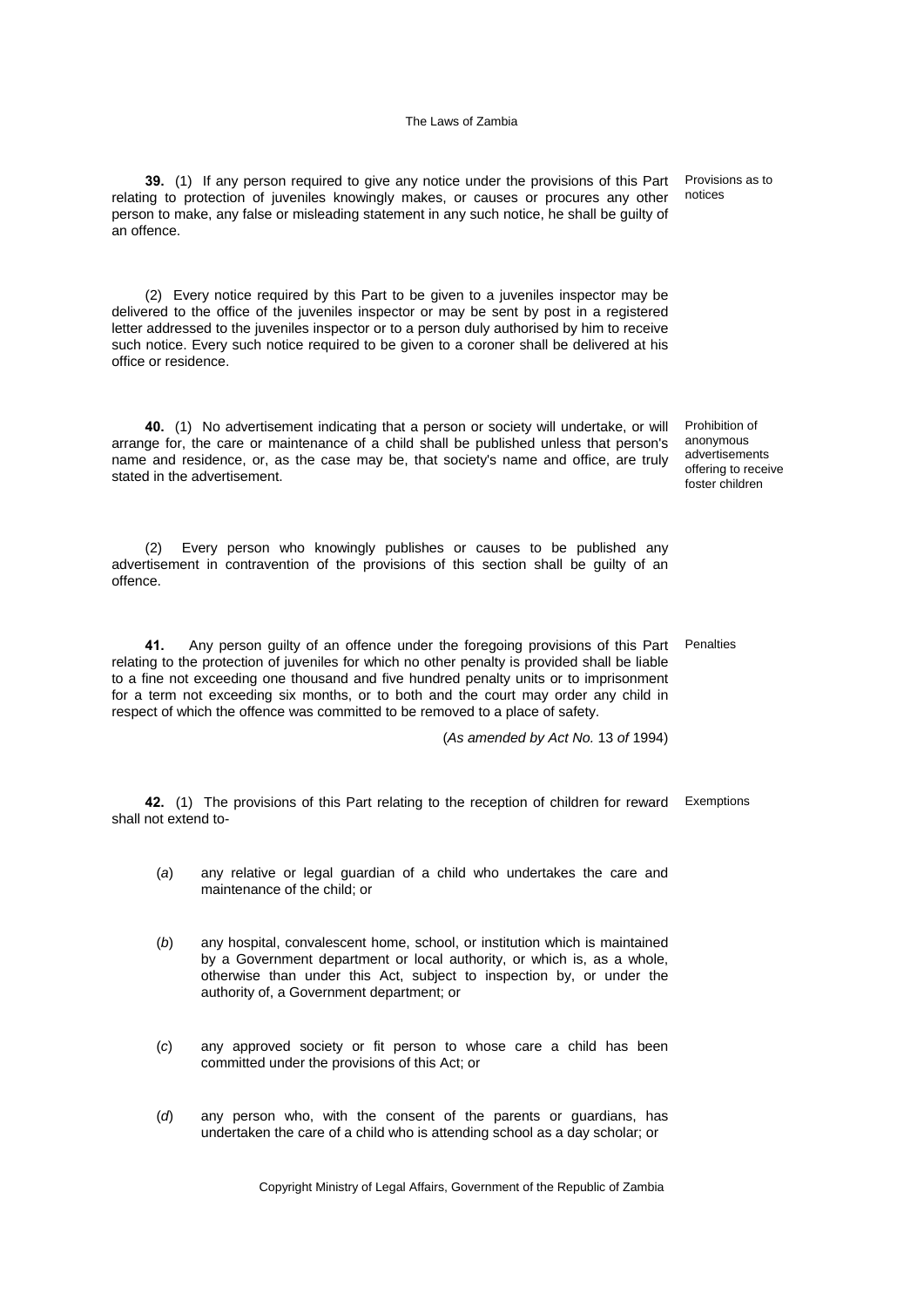- (*e*) any person who, with the consent of the parents or guardians, undertakes for a period not exceeding six months the care and maintenance of a child during the absence on leave or holiday of such parents or guardians; or
- (*f*) any person or body of persons exempted by order of the Minister from the provisions of this Act relating to the reception of children for reward.

(2) The Minister, having satisfied himself that any institution is being conducted in good faith for the care and protection of children, may issue to the managers of the institution a certificate exempting them from the requirements of sections *thirty-two* and *thirty-three*, and any certificate so granted may at any time be withdrawn by the Minister.

(3) For the purposes of this section, "relative" means a grandparent, brother, sister, uncle or aunt by consanguinity or affinity, or in consequence of adoption, and, in the case of an illegitimate child, a person who would be so related through the mother if the child were legitimate.

(*As amended by G.N. No.* 276 *of* 1964)

## *Voluntary Homes*

**43.** (1) It shall be the duty of the person in charge of a voluntary home to give notice with respect to the establishment of the home to the juveniles inspector of the area within which the home is situate within three months after the commencement of this Act, or, in the case of a home established after the commencement of this Act, within one month of the establishment of the home. The notice to be given under this subsection shall state-

Notices and records in connection with voluntary homes

- (*a*) the address of the home;
- (b) the date on which it was established:
- (*c*) the name or names of the manager or managers of the home;
- (*d*) the name of the person in charge thereof;
- (*e*) the age group of the juveniles for which it is designed to cater; and
- (*f*) the race of the juveniles for which it is designed to cater.

(2) It shall be the duty of the person in charge of a voluntary home to keep records showing the name of every juvenile admitted to the home, and his age and the dates on which he was admitted and discharged, and the name of the person, if any, to whose care he was discharged.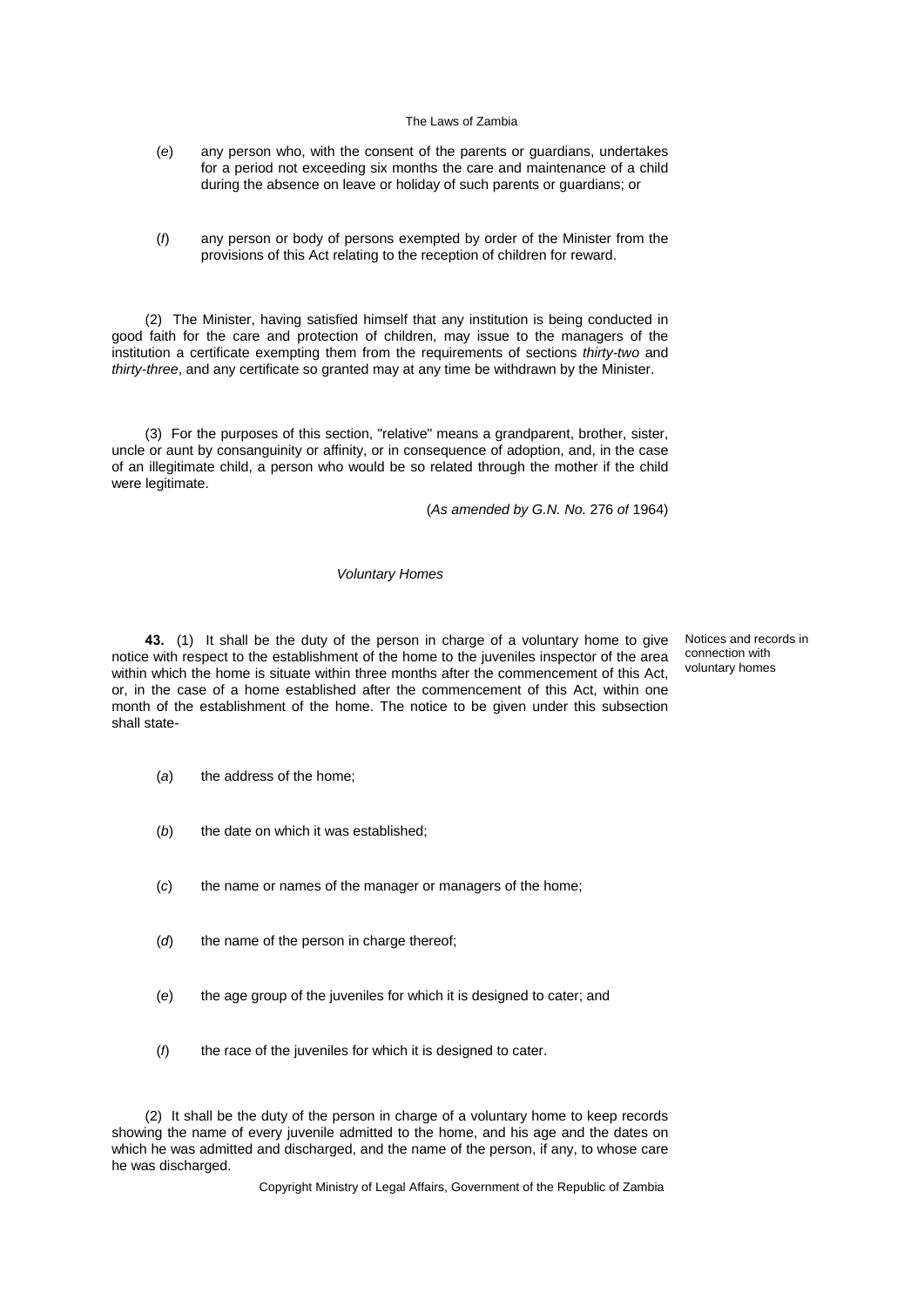(3) If any person required to give a notice or keep records under this section fails to give such notice or keep such records he shall be liable to a fine not exceeding one hundred and fifty penalty units and to a further fine not exceeding thirty penalty units in respect of each day during which the default continues after conviction.

(*As amended by Act No.* 13 *of* 1994)

**44.** (1) No voluntary home shall be established or maintained under the management of-

- (*a*) any person from whose care a juvenile has been removed as being in need of care; or
- (*b*) any person who has been convicted of a scheduled offence in respect of a juvenile.

(2) No person shall employ in any voluntary home any of the persons mentioned in paragraphs (*a*) and (*b*) of subsection (1).

(3) Any person contravening the provisions of this section shall be liable to a fine not exceeding one thousand five hundred penalty units.

(*As amended by Act No.* 13 *of* 1994)

**45.** (1) A juveniles inspector shall cause any voluntary home within his area to be inspected from time to time unless the home is one which is, as a whole, otherwise than under this Act, subject to inspection by, or is under the authority of, a Government department.

Inspection of voluntary homes and removal of juveniles therefrom

(2) If a juvenile, while maintained in a voluntary home, is found to be in need of care, a juvenile court having jurisdiction in the area in which the home is situate, in addition to making an order in respect of the juvenile, may cause a summons to be served upon the person in charge of the home and upon such other person as the court may direct, and upon the hearing of the summons may-

- (*a*) order the removal of all juveniles from the home; or
- (*b*) make an order containing such general and special directions as the court thinks expedient for the welfare of the juveniles in the home:

Provided that no order shall be made unless the court is satisfied that the welfare of the juveniles in the home is endangered.

Copyright Ministry of Legal Affairs, Government of the Republic of Zambia

Restriction on managers of voluntary homes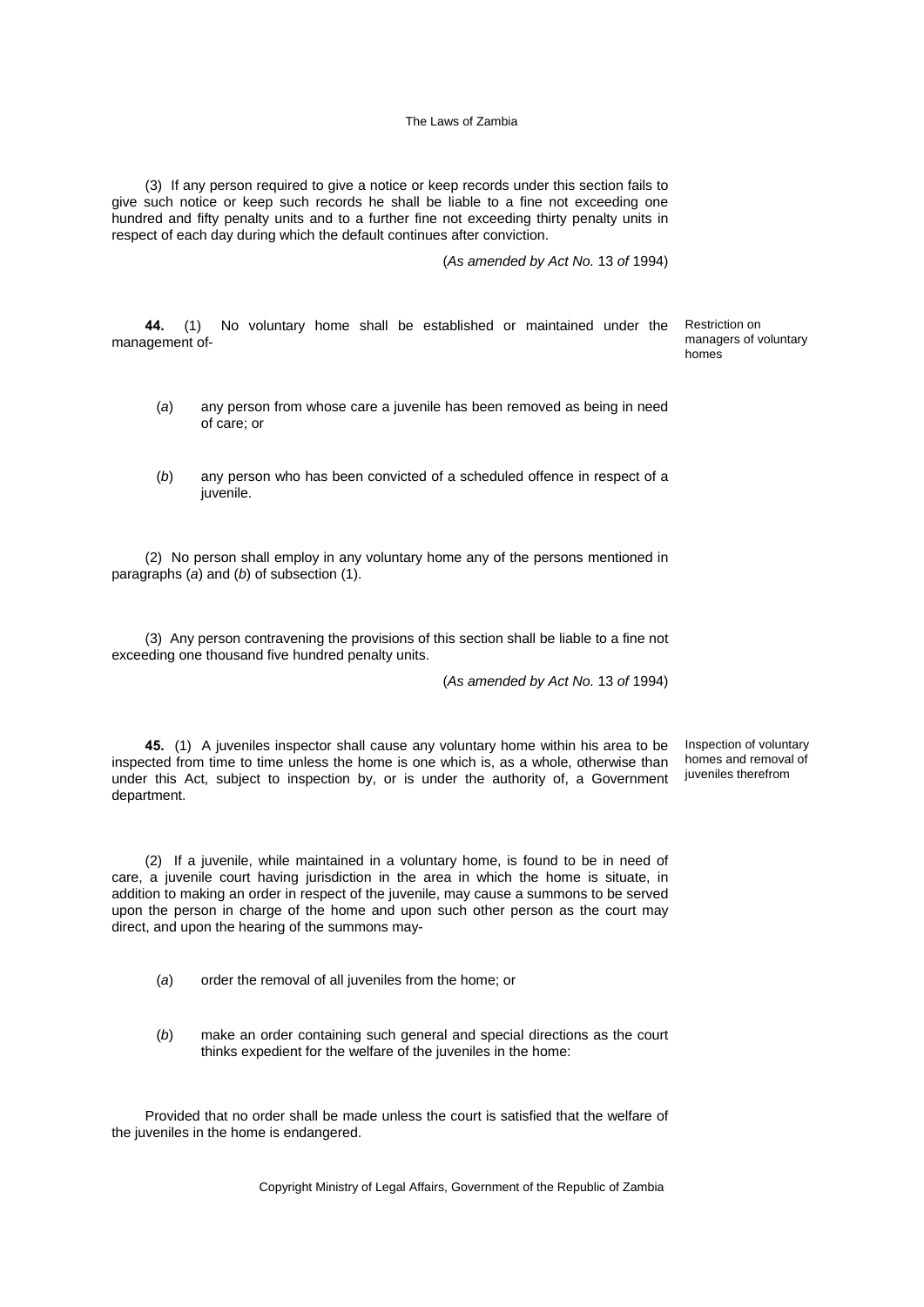(3) An order for the removal of all juveniles from a voluntary home shall operate as an authority to any person named in the order and to any police officer to enter the home and to remove all juveniles therein to a place of safety; and where any juveniles are so removed, it shall be the duty of the person removing them to lodge them in a place of safety until they can be restored to their relatives, or until other arrangements have been made with respect to them.

(4) Where an order has been made for the removal of all juveniles from a voluntary home, the home shall not be used for the reception of juveniles without the consent of the juveniles inspector of the area within which it is situate, and any person who knowingly permits it to be so used shall be guilty of an offence and shall be liable on conviction to a fine not exceeding seven hundred and fifty penalty units.

(*As amended by Act No.* 13 *of* 1994)

### *Offences against Juveniles*

**46.** (1) If any person who has attained the age of sixteen years and has the Cruelty to juveniles custody, charge or care of any juvenile wilfully assaults, ill-treats, neglects, abandons or exposes him, or causes or procures him to be assaulted, ill-treated, neglected, abandoned or exposed, in a manner likely to cause him unnecessary suffering or injury to health (including injury to or loss of sight, or hearing, or limb, or organ of the body, and any mental suffering), that person shall be liable to a fine not exceeding six thousand penalty units or to imprisonment for a term not exceeding two years, or to both.

(2) For the purposes of this section-

- (*a*) a parent or other person legally liable to maintain a juvenile shall be deemed to have neglected him in a manner likely to cause injury to his health if he has failed to provide adequate food, clothing, medical aid or lodging for him;
- (*b*) where it is proved that the death of a child under three years of age was caused by suffocation (not being suffocation caused by disease or the presence of any foreign body in the throat or air passages of the child) while the child was in bed with some other person who has attained the age of sixteen years, that other person shall, if he was when he went to bed under the influence of drink, be deemed to have neglected the child in a manner likely to cause injury to his health.
- (3) A person may be convicted of an offence under this section-
	- (*a*) notwithstanding that actual suffering or injury to health, or the likelihood thereof, was obviated by the act of some other person;
	- (*b*) notwithstanding that actual suffering or injury or detriment to health, mind or body has not occurred; and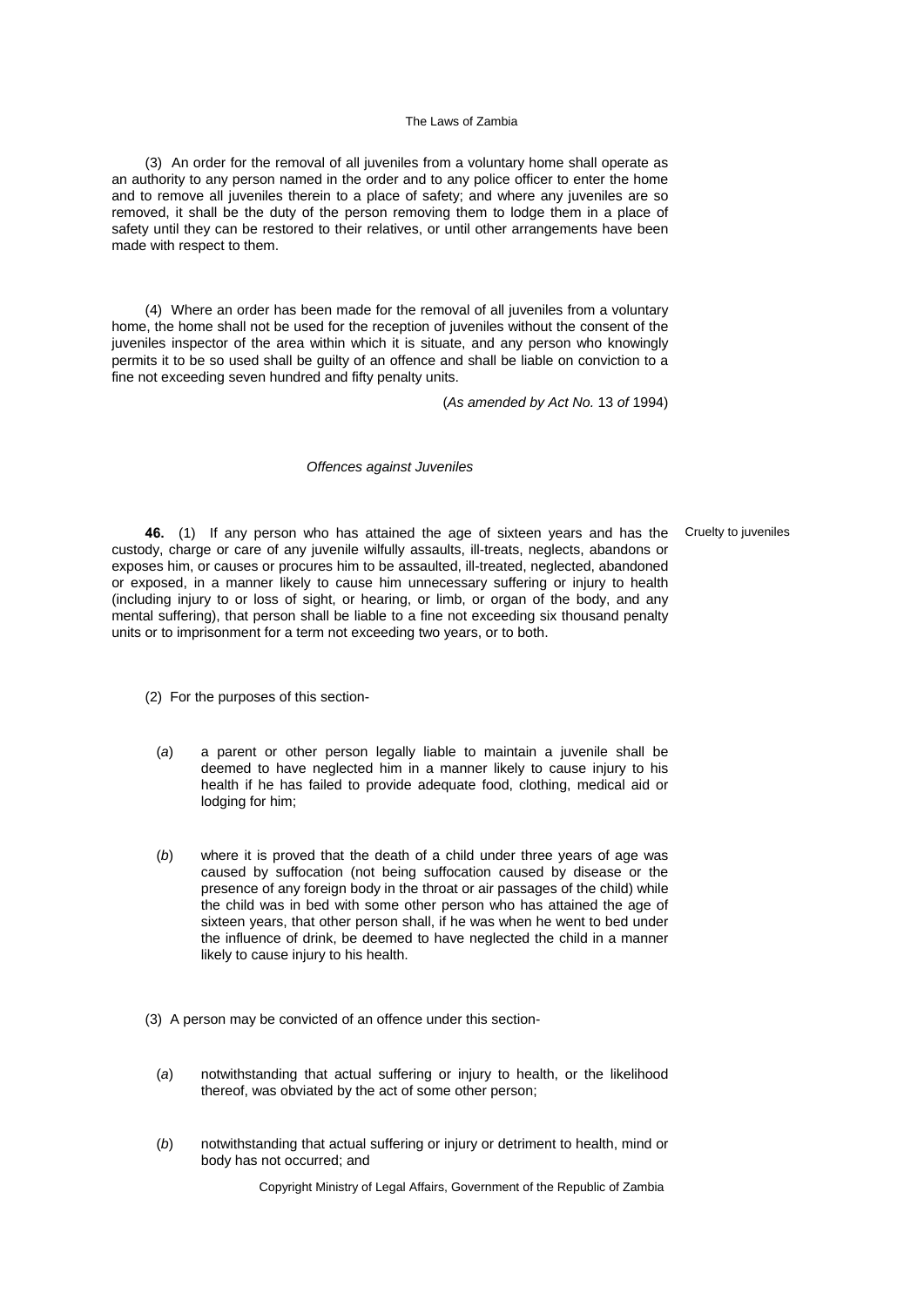(*c*) not withstanding the death of the juvenile in question.

(4) Upon the trial of any person who is charged with or indicted for infanticide or the manslaughter of a juvenile of whom he had the custody, charge or care, it shall be lawful for the court, if it is satisfied that he is guilty of an offence under this section, to find him guilty of that offence.

(5) If it is proved that a person convicted under this section was directly or indirectly interested in any sum of money accruing or payable in the event of the death of the juvenile, and had knowledge that the sum of money was accruing or becoming payable, then the maximum amount of the fine which may be imposed under this section shall be twelve thousand penalty units and the court shall have the power, in lieu of awarding any other penalty under this section, to sentence the person convicted to imprisonment for any term not exceeding five years.

(6) For the purposes of subsection (5)-

- (*a*) a person shall be deemed to be directly or indirectly interested in a sum of money if he has any share in or any benefit from the payment of that money, notwithstanding that he may not be a person to whom it is legally payable; and
- (*b*) a copy of a policy of insurance, certified to be a true copy by an officer or agent of the insurance company granting the policy, shall be evidence that the juvenile therein stated to be insured has in fact been so insured, and that the person in whose favour the policy has been granted is the person to whom the money thereby insured is legally payable.

(7) Nothing in this section shall be construed as affecting the right of any parent, teacher or other person having the lawful control or charge of a juvenile to administer lawful punishment to him.

(*As amended by Act No.* 13 *of* 1994)

**47.** (1) If any person having the custody, charge or care of a girl under the age of sixteen years causes or encourages the seduction, unlawful carnal knowledge, or prostitution of, or the commission of an indecent assault upon, her, he shall be liable to imprisonment for a term not exceeding two years.

Causing or encouraging the prostitution of girls under sixteen

(2) For the purposes of this section, a person shall be deemed to have caused or encouraged the seduction, unlawful carnal knowledge, or prostitution of, or commission of an indecent assault upon, a girl who has been seduced, unlawfully carnally known, or indecently assaulted, or who has become a prostitute, if he has knowingly allowed her to consort with, or to enter or continue in the employment of, any prostitute or person of known immoral character.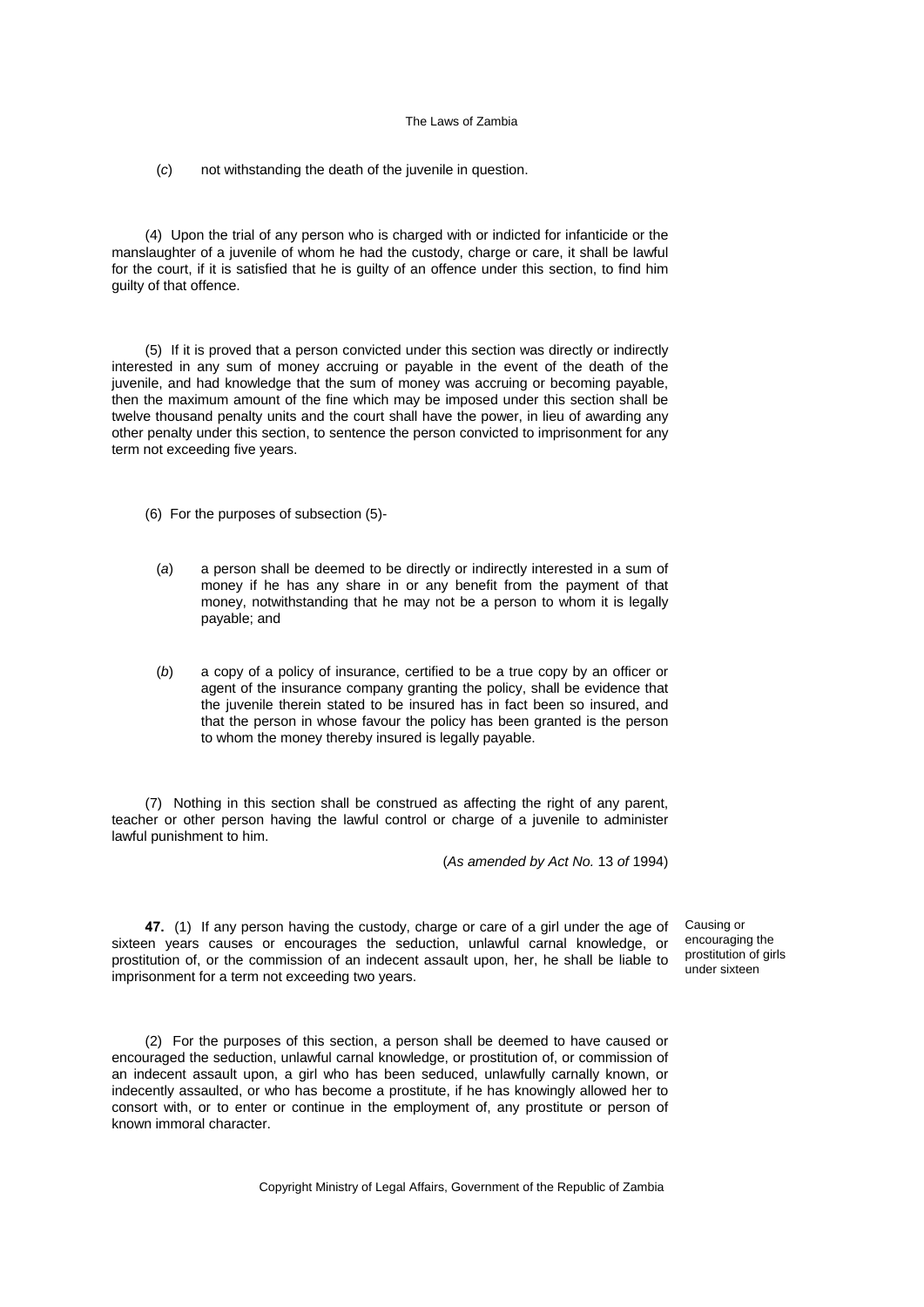**48.** (1) If any person having the custody, charge or care of a juvenile who has attained the age of four years and is under the age of sixteen years allows that juvenile to reside in or frequent a brothel, he shall be liable to a fine not exceeding one thousand five hundred penalty units or to imprisonment for a period not exceeding six months, or to both.

(2) Nothing in this section shall affect the liability of a person to be charged with an Cap. 87 offence under sections *one hundred and forty-two* and *one hundred and forty-three* of the Penal Code, but upon trial of a person under those sections, or any one of them, it shall be lawful for the court, if it is satisfied that he is guilty of an offence under this section, to find him guilty of that offence.

(*As amended by Act No.* 13 *of* 1994)

**49.** (1) Where it is shown to the satisfaction of the magistrate empowered to hold a subordinate court of the first or second class, on the complaint of any person, that a girl under the age of sixteen years is, with the knowledge of her parent or guardian, exposed to the risk of seduction or prostitution or of being unlawfully carnally known, or is living a life of prostitution, the magistrate may adjudge the parent or guardian to enter into a recognizance to exercise due care and supervision in respect of the girl.

(2) The provisions of the Penal Code with respect to recognizances to be of good Cap. 87 behaviour (including the provisions as to the enforcement thereof) shall apply to recognizances under this section.

**50.** (1) If any person causes or procures any child or, having the custody, charge or care of such a child, allows him to be in any street, premises or place for the purpose of begging or receiving alms, or of inducing the giving of alms (whether or not there is any pretence of singing, playing, performing, offering anything for sale or otherwise), he shall be liable to a fine not exceeding seven hundred and fifty penalty units or to imprisonment for a term not exceeding three months, or to both.

(2) If a person having the custody, charge or care of a child is charged with an offence under this section and it is proved that such child was in any street, premises or place for any such purposes as aforesaid, and that the person charged allowed the child to be in the street, premises or place, he shall be presumed to have allowed him to be in the street, premises or place for that purpose unless the contrary is proved.

(3) If any person while singing playing, performing or offering anything for sale in a street or public place has with him a child who has been hired out to him, the child shall, for the purposes of this section, be deemed to be in that street or public place for the purpose of inducing the giving of alms.

(*As amended by Act No.* 13 *of* 1994)

Allowing persons under sixteen to be in brothels

Power to bind over persons having the custody of young girls

Causing or allowing children to be used for begging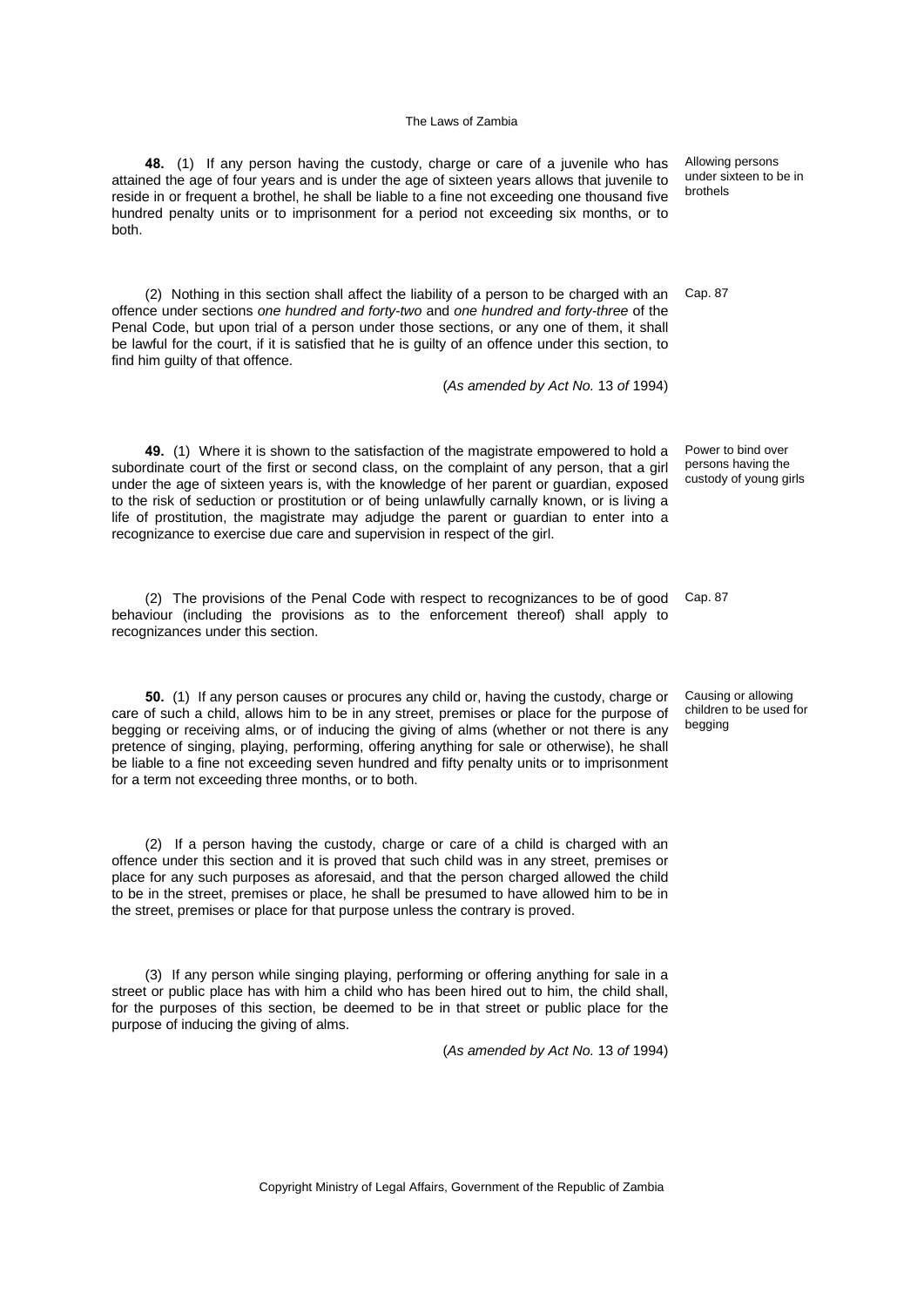**51.** If any person gives or causes to be given-

- (*a*) to any child under the age of five years any intoxicating liquor;
- (*b*) without the consent of his parent or guardian, to any child over the age of five years any intoxicating liquor;
- (*c*) to any child any spirituous liquor;

except upon the order of a duly qualified medical practitioner, or in the case of sickness, apprehended sickness or other urgent cause, he shall be guilty of an offence and liable to a fine not exceeding one hundred and fifty penalty units.

(*As amended by Act No.* 13 *of* 1994)

**52.** (1) The holder of the licence of any licensed premises shall not allow a child, other than an infant, to be at any time in the bar of the licensed premises during the permitted hours.

(2) If the holder of a licence acts in contravention of this section, or if any person causes, or procures, or attempts to cause or procure, any child, other than an infant, to go to, or to be in, the bar of any licensed premises during the permitted hours, he shall be liable to a fine not exceeding, in respect of a first offence, sixty penalty units, and in respect of any subsequent offence, one hundred and fifty penalty units.

(3) If a child, other than an infant, is found in the bar of any licensed premises during the permitted hours, the holder of the licence shall be deemed to have committed an offence under this section unless he proves that he had used due diligence to prevent such child from being admitted to the bar or that the child had apparently attained the age of sixteen years.

(4) Nothing in this section shall apply to the case of any child who is in any railway restaurant car, railway or airport refreshment room or other premises constructed, fitted, and intended to be used in good faith for any purpose for which the holding of a licence is merely auxiliary.

Giving intoxicating or spirituous liquor to children

Causing or allowing children to be in bars of licensed premises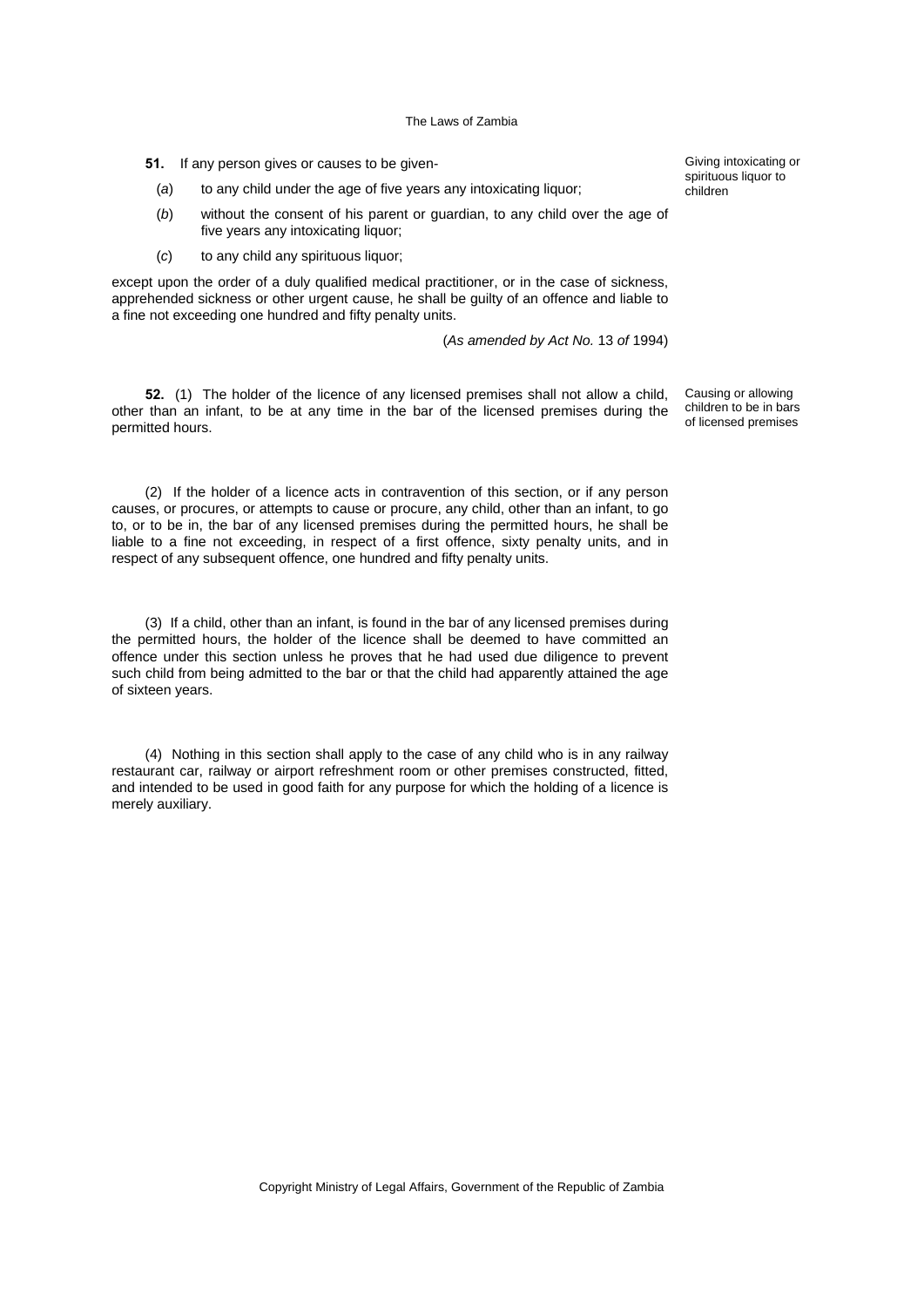| (5) In this section-                                                                                                                                | Cap. 167                         |
|-----------------------------------------------------------------------------------------------------------------------------------------------------|----------------------------------|
| "bar", in relation to any licensed premises, means any open drinking bar or any<br>part of the premises exclusively or mainly used for the sale and | Cap. 168<br>Cap. 162<br>Cap. 167 |
| consumption of intoxicating liquor;                                                                                                                 | Cap. 162<br>Cap. 168             |
| "the holder of the licence of any licensed premises" means-                                                                                         | Cap. 167                         |
| the holder of a licence issued under the Liquor Licensing Act;<br>(a)                                                                               | Cap. 168<br>Cap. 162             |
|                                                                                                                                                     |                                  |

- (*b*) the person authorised to sell traditional beer in accordance with the provisions of the Traditional Beer Levy Act;
- (*c*) the secretary of any club registered in accordance with the provisions of the Clubs' Registration Act;
- "infant" means a child up to the apparent age of three years and actually carried by some other person;
- "licence" means a licence issued under the Liquor Licensing Act or the Clubs' Registration Act and any authority to sell traditional beer in accordance with the provisions of the Traditional Beer Levy Act;

"licensed premises" means-

- (*a*) any premises in respect of which a licence to sell liquor is in force in accordance with the provisions of the Liquor Licensing Act;
- (*b*) a place where traditional beer is sold in accordance with the provisions of the Traditional Beer Levy Act;
- (*c*) a club registered in accordance with the provisions of the Clubs' Registration Act;

"permitted hours" means those hours of the day during which intoxicating liquor may lawfully be supplied in licensed premises.

(*As amended by Act No*. 13 *of* 1994)

# *Children at Entertainments*

**53.** (1) No child shall, except under licence granted by a juveniles inspector, take part whether as performer or attendant in any entertainment in connection with which any charge, whether for admission or not, is made to any of the audience with a view to profit or personal gain; and every person who causes or procures a child, or being his parent allows him, to take part in an entertainment in contravention of this section shall be liable to a fine not exceeding one thousand five hundred penalty units.

Restriction on children taking part in entertainment

(2) The Minister may exempt any entertainment or class of entertainment from the provisions of this section.

(*As amended by G.N. No*. 276 *of* 1964 *and Act No.* 13 *of* 1994)

**54.** A juveniles inspector may grant a licence for a child to take part in any specified entertainment or series of entertainments in his area:

License to take part in entertainment

Copyright Ministry of Legal Affairs, Government of the Republic of Zambia

 $\overline{8}$  $32$  $37$  $32.$  $\overline{8}$  $37<sup>5</sup>$ 8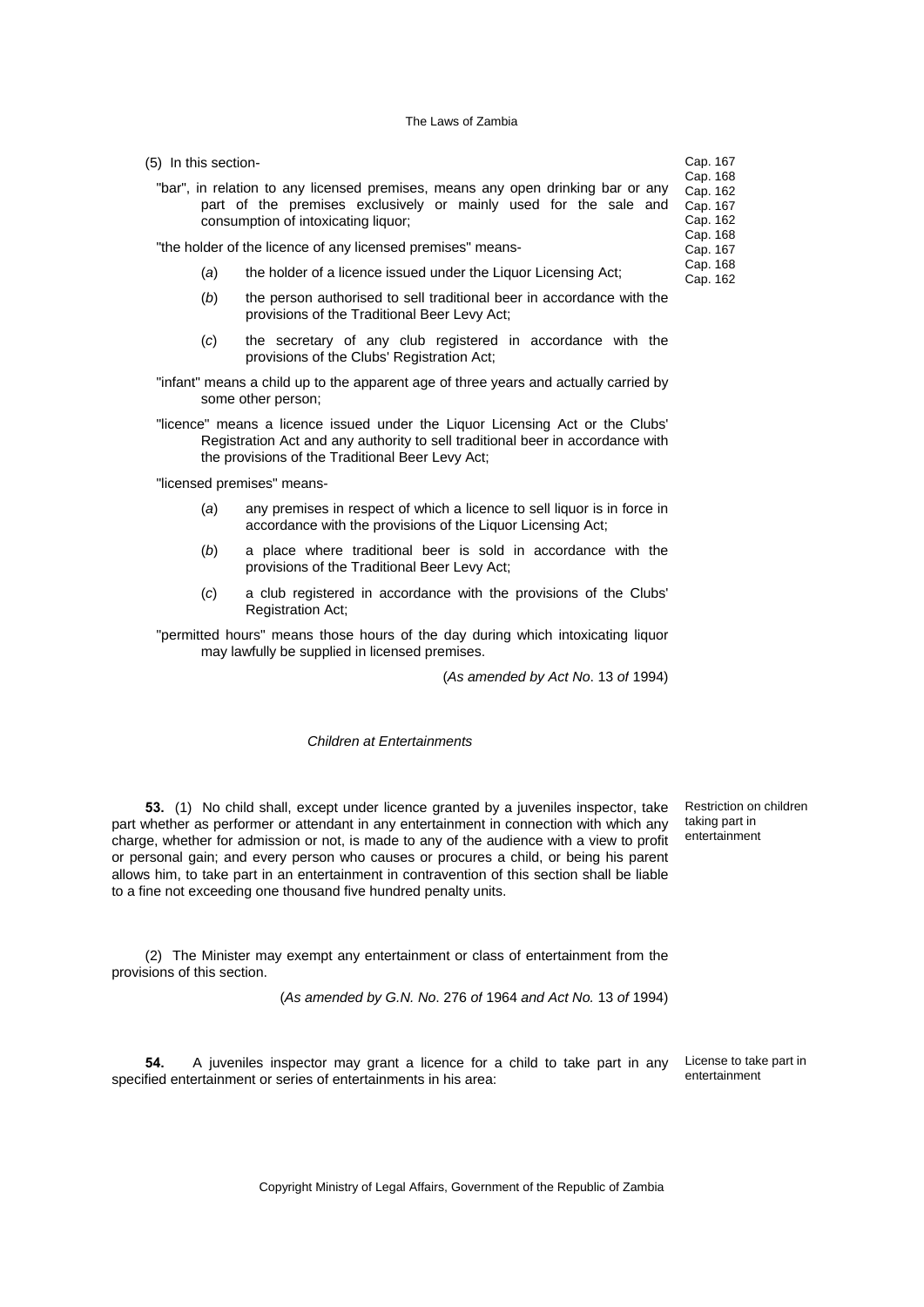Provided that no licence shall be granted unless the juveniles inspector is satisfied that the child is fit to take part in the entertainment, and that proper provision has been made to secure his health and kind treatment, and that his performance shall in no way endanger his life or limbs.

**55.** (1) Where there is provided in any building an entertainment for children, or an entertainment at which the majority of the persons attending are children, it shall be the duty of the person or persons providing the entertainment to take all reasonable steps to station and keep stationed wherever necessary a sufficient number of attendants, properly instructed as to their duties and not being less than eighteen years of age, to prevent more children or other persons being admitted to the building, or to any part thereof, than the building or part can properly accommodate, and to control the movement of the children and other persons admitted while entering or leaving the building or any part thereof, and to take all other reasonable precautions for the safety of the children and the prevention of fire.

(2) Any person failing to fulfil the obligations imposed on him by this section shall be liable to a fine not exceeding one thousand five hundred penalty units.

(3) Any police officer of or above the rank of Assistant Inspector who has reason to believe that such an entertainment as aforesaid is being, or is about to be, provided in any building may enter such building with a view to ascertaining whether the provisions of subsection (1) are carried into effect.

(*As amended by No*. 47 *of* 1963 *and Act No.* 13 *of* 1994)

#### *Miscellaneous*

**56.** For the purposes of this Part-

- (*a*) any person who is the parent or legal guardian of a juvenile or who is legally liable to maintain him shall be presumed to have the custody of him and, as between father and mother, the father shall not be deemed to have ceased to have the custody of him by reason only that he has deserted, or otherwise does not reside with, the mother and the juvenile;
- (*b*) any person to whose charge a juvenile is committed by a person who has the custody of him shall be presumed to have charge of the juvenile;
- (*c*) any other person having the actual possession or control of a juvenile shall be presumed to have the care of him.

**57.** (1) Where prior to the commencement of Act No. 35 of 1959 a court has committed a juvenile to the care of the Commissioner for Juvenile Welfare, such committal shall not be deemed to be or to have been invalid solely by reason of the fact that, prior to the enactment of Act No. 35 of 1959, the Commissioner for Juvenile Welfare was not a fit person under this Act.

(2) The Commissioner for Juvenile Welfare shall be deemed always to have had the powers conferred upon him by this Act as amended by Act No. 35 of 1959.

Copyright Ministry of Legal Affairs, Government of the Republic of Zambia

Safety of children at entertainments

Interpretation of Part II

Validation and saving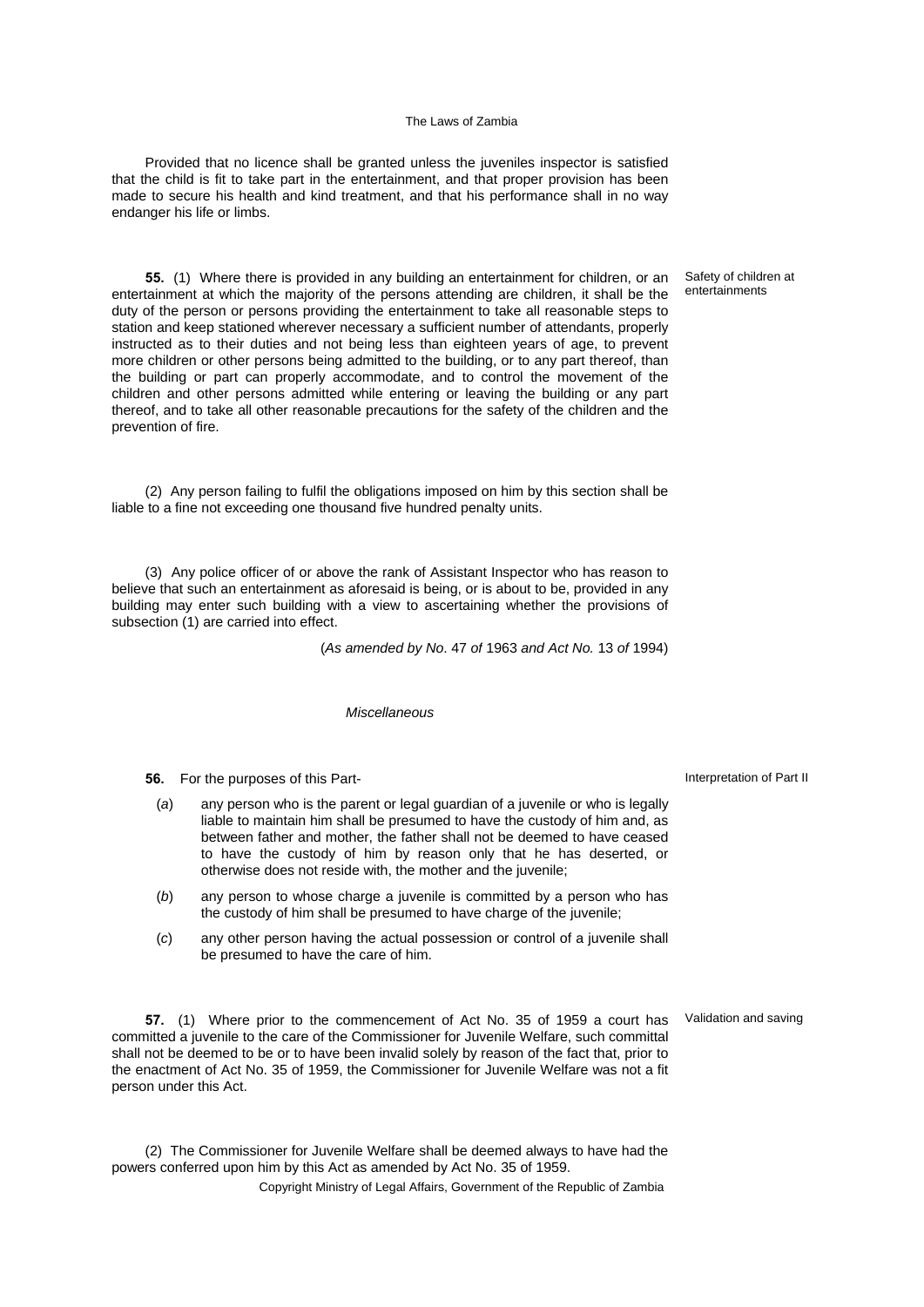(3) Nothing in Act No. 35 of 1959 shall be deemed to render invalid any order validly made prior to the commencement of Act No. 35 of 1959 committing a juvenile to the care of a fit person.

(*No*. 35 *of* 1959)

# PART III JUVENILE DELINQUENTSPART III

# JUVENILE DELINQUENTS

### *Preliminary Proceedings*

**58.** It shall be the duty of the Commissioner of Police to make arrangements for preventing, as far as possible, a juvenile while detained in a police station, or while being conveyed to or from any criminal court, or while waiting before or after attendance in any criminal court, from associating with an adult (not being a relative) who is charged with an offence, other than an offence with which the juvenile is jointly charged, and for ensuring that a girl (being a juvenile) shall, while so detained, being conveyed, or waiting be under the care of a woman.

**59.** Where a person apparently under the age of nineteen years is apprehended, with or without a warrant, and cannot be brought forthwith before a court, the police officer in charge of the police station to which he is brought shall inquire into the case, and may in any case, and-

- (*a*) unless the charge is one of homicide or other grave crime; or
- (*b*) unless it is necessary in the interest of such person to remove him from association with any reputed criminal or prostitute; or
- (*c*) unless the officer has reason to believe that the release of such person would defeat the ends of justice;

shall, release such person on a recognizance, with or without sureties, for such amount as will, in the opinion of the officer, secure the attendance of that person upon the hearing of the charge, being entered into by him, or by his parent or guardian or other responsible person.

**60.** Where a person apparently under the age of nineteen years having been arrested is not released on recognizance as provided in the last preceding section, the officer in charge of the police station to which such person is brought shall cause him to be detained in a place of safety until he can be brought before a court, unless such officer certifies-

- (*a*) that it is impracticable to do so; or
- (*b*) that the juvenile is of so unruly or depraved a character that he cannot safely be so detained; or
- (*c*) that by reason of the state of health or of the mental or bodily condition of the juvenile it is inadvisable so to detain him;

and the certificate shall be produced to the court before which the person is brought.

Copyright Ministry of Legal Affairs, Government of the Republic of Zambia

Prevention of juveniles associating with adults during detention

Bail of juveniles arrested

Custody of juvenile not released on bail after arrest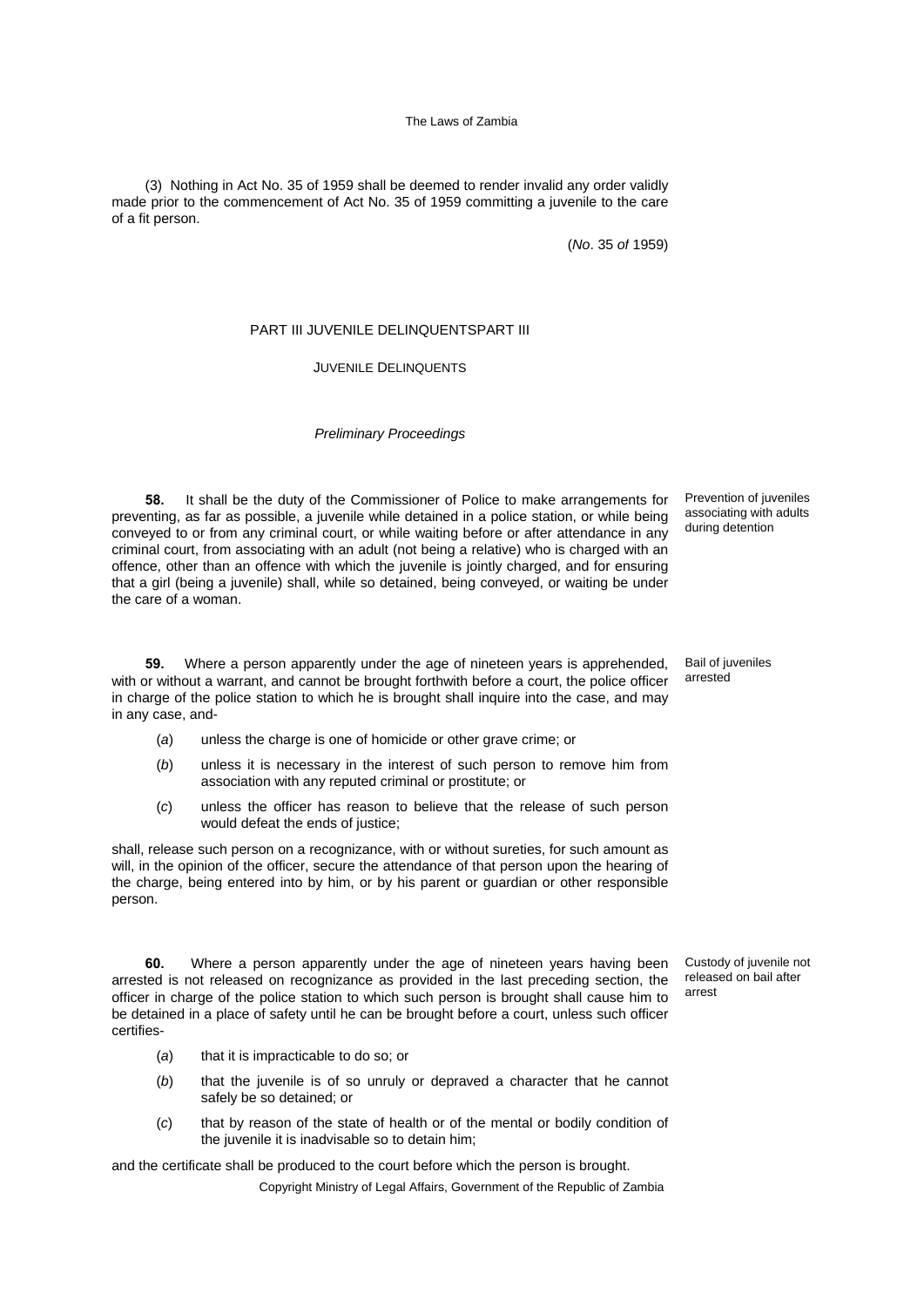**61.** (1) A court on remanding or committing for trial a juvenile who is not released on bail shall, instead of committing him to prison, commit him to custody in a remand prison or place of safety named in the commitment, to be detained there for the period for which he was remanded or until he is thence delivered in due course of law:

Provided that, in the case of a young person, it shall not be obligatory on the court so to commit him if the court certifies that he is of so unruly or depraved a character that he is not a fit person to be so detained.

(2) A commitment under this section may be varied or, in the case of a young person who proves to be of so unruly or depraved a character that he is not fit to be so detained, revoked by any court acting in or for the place in or for which the court which made the order acted, and, if the order is revoked, the young person may be committed to prison.

**62.** (1) Where it is impracticable in a remand prison to separate juveniles from adults detained in custody, a superintendent of prisons may detain any juvenile awaiting trial, or placed on remand by a court, in a suitable dwelling, other than a prison or detention camp, and whilst the juvenile is so detained, he shall be deemed to be in legal custody.

(2) A juvenile whilst so detained and whilst being conveyed to and from a remand prison shall be deemed to be in legal custody, and if he escapes shall be guilty of an offence and may be apprehended without warrant and brought back to the remand prison in which he was detained.

*Establishment and Procedure of Juvenile Courts*

**63.** A subordinate court sitting for the purposes of-

(*a*) hearing any charge against a juvenile; or

(*b*) exercising any other jurisdiction conferred on juvenile courts by or under this or any other Act;

is in this Act referred to as a juvenile court.

**64.** (1) Where a juvenile is brought before a juvenile court for any offence other than homicide or attempted murder, the case shall be finally disposed of in such court.

(2) After explaining the substance of the alleged offence, the court shall ask the juvenile whether he admits the offence.

Remand or committal to custody in a remand prison or place of safety

Custody of juveniles in remand prisons

Establishment of juvenile courts

Procedure in juvenile courts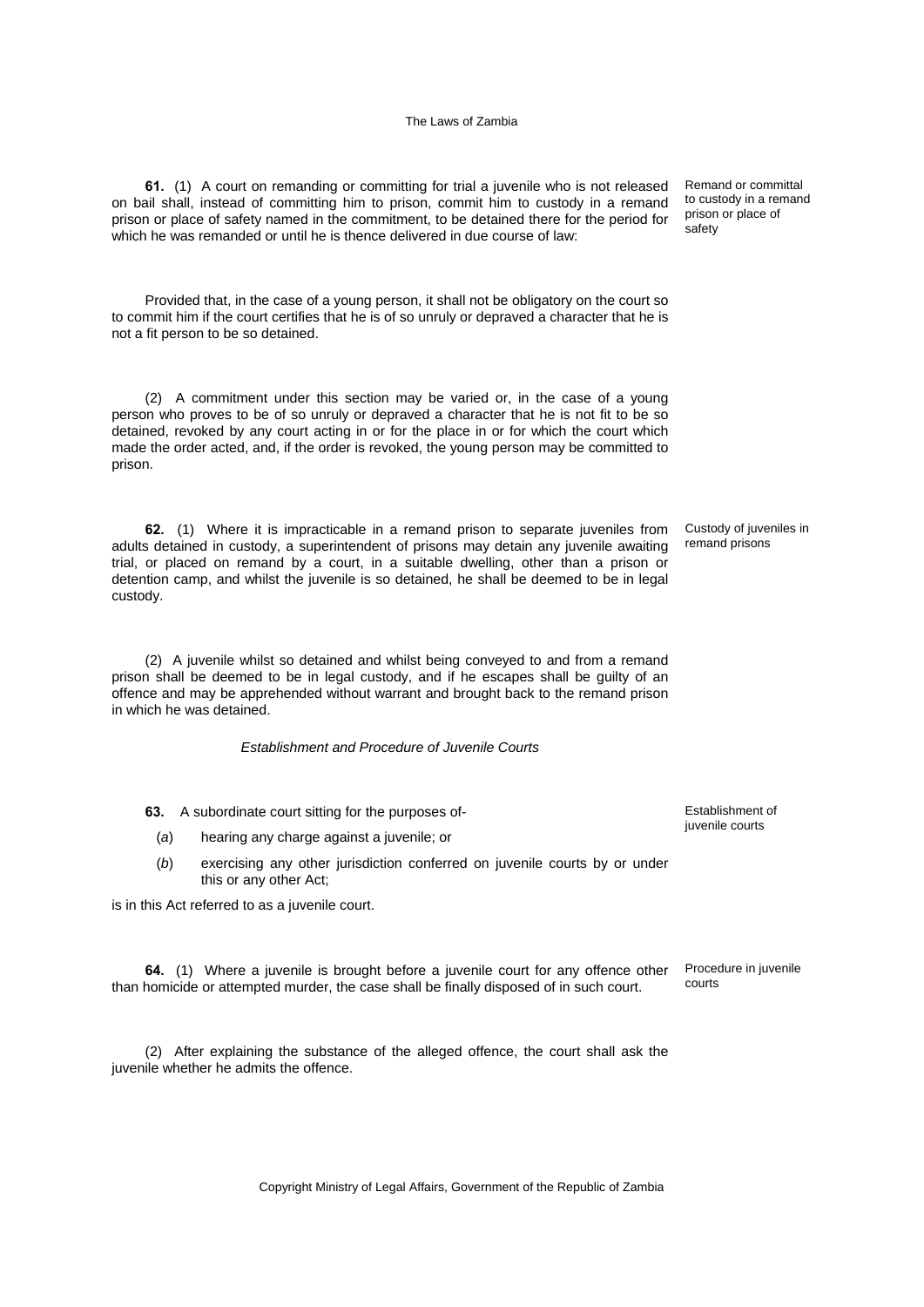(3) Nothwithstanding that the juvenile admits the offence, a juvenile court, other than a court presided over by a senior resident magistrate, resident magistrate or such other magistrate as the \*(1)Chief Justice may designate for the purposes of this section, shall in any case where the juvenile is not legally represented then hear the evidence of the witnesses in support thereof.

\* All magistrate empowered to hold a subordinate court of the first or second class designated by G.N. No. 972 of 1967.

(4) At the close of the evidence in chief of each witness, the magistrate shall, if the juvenile is not legally represented, ask the juvenile, and the juvenile's parent or guardian if present in court, whether he wishes to put any questions to the witness.

(5) If in any case where the juvenile is not legally represented, the juvenile, instead of asking questions by way of cross examination, makes assertions, the court shall then put to the witness such question as it thinks necessary on behalf of the juvenile and may for this purpose question the juvenile in order to bring out or clear up any point arising out of such assertions.

Provided that where the court puts any questions to a witness in pursuance of this subsection, the prosecution shall have the right to re-examine the witness upon the answers to such questions.

(6) If it appears to the court that a *prima facie* case is made out, the evidence of any witness for the defence shall be heard and the juvenile shall be allowed to give evidence or make a statement.

(7) If the court is satisfied that the offence is proved, the juvenile shall then be asked if he desires to say anything in extenuation or mitigation of the penalty or otherwise. Before deciding how to deal with him, the court shall, if practicable, obtain such information as to his general conduct, home surroundings, school record, and medical history as may enable it to deal with the case in the best interests of the juvenile, and may put to him any question arising out of such information. For the purpose of obtaining such information or for special medical examination or observation, the court may from time to time remand the juvenile on bail or to a place of detention so, however, that he appears before a court at least once in every twenty-one days.

(*As amended by No.* 30 *of* 1964)

**65.** (1) Subject as hereinafter provided, no charge against a juvenile, and no application or matter whereof the hearing is by this Act assigned to juvenile courts, shall be heard by a subordinate court which is not a juvenile court:

Assignment of certain matters to juvenile courts

Provided that-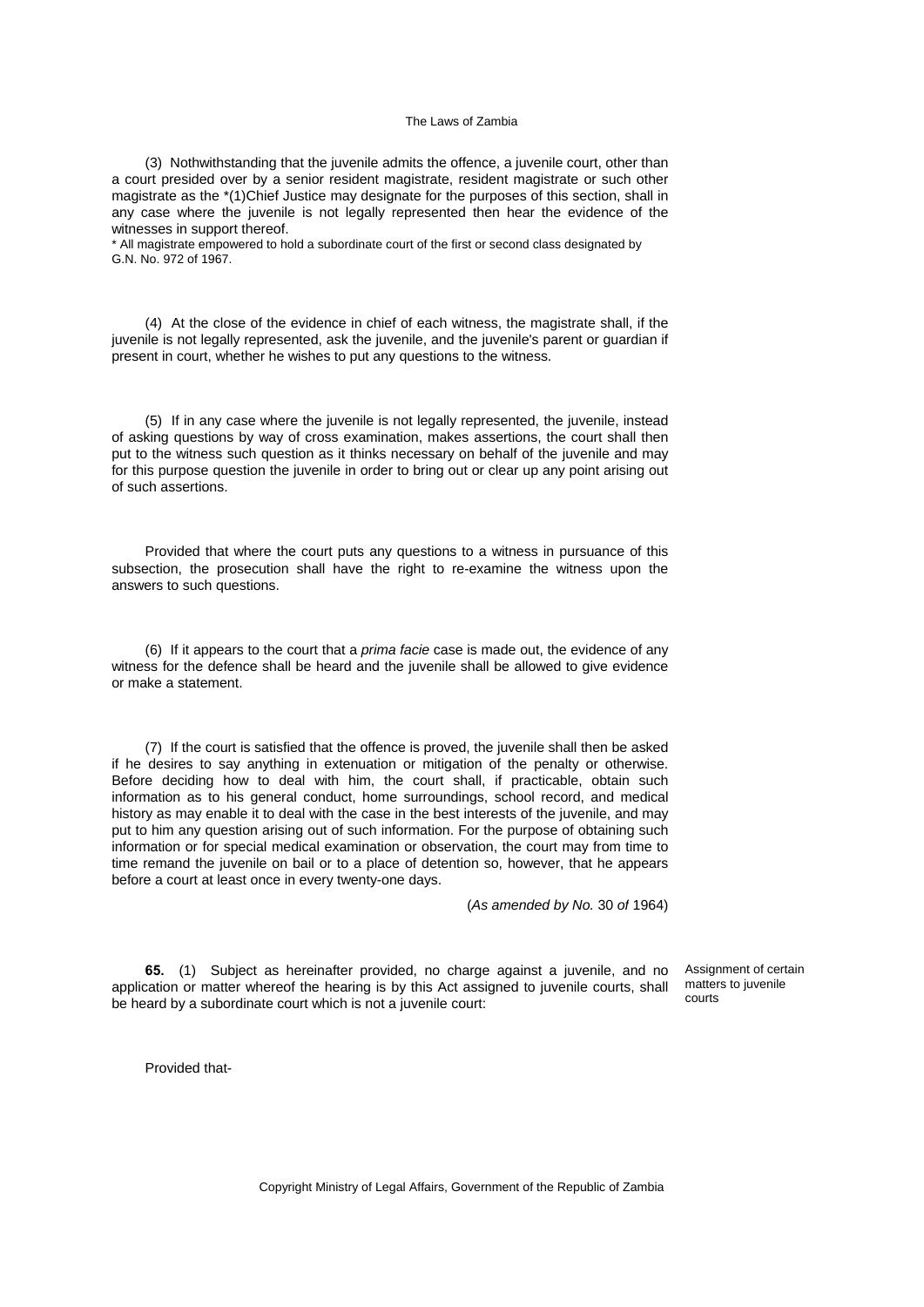(i) a charge made jointly against a juvenile and a person who has attained the age of nineteen years shall be heard by a subordinate court which is not a juvenile court; and

\*All magistrates empowered to hold a subordinate court of the first or second class designated by G.N. No. 972 of 1967.

- (ii) where a juvenile is charged with an offence, the charge may be heard by a subordinate court which is not a juvenile court if a person who has attained the age of nineteen years is charged at the same time with aiding, abetting, causing, procuring, allowing or permitting that offence; and
- (iii) where in the course of any proceedings before any subordinate court other than a juvenile court, it appears that the person to whom the proceedings relate is juvenile, nothing in this section shall be construed as preventing the court, if it thinks fit so to do, from proceeding with the hearing and determination of those proceedings.

(2) No direction, whether contained in this or any other Act, that a charge shall be brought before a juvenile court shall be construed as restricting the powers of any magistrate to entertain an application for bail or for a remand, and to hear such evidence as may be required for that purpose.

**66.** (1) Juvenile courts shall sit as often as may be necessary for the purpose of Miscellaneous exercising any jurisdiction conferred on them by or under this or any other Act.

provisions as to powers of juvenile courts

(2) A juvenile court sitting for the purpose of hearing a charge against, or an application relating to, a person believed to be a juvenile may, if it thinks fit to do so, proceed with the hearing and determination of the charge or application notwithstanding that it is discovered that the person in question is not a juvenile.

(3) The attainment of the age of nineteen years by a probationer or a person bound Cap. 93 by a recognizance under the provisions of this Act or of the Probation of Offenders Act shall not deprive a juvenile court of jurisdiction to enforce his attendance and deal with him in respect of any failure to observe the conditions of the recognizance or order, or of jurisdiction to vary or to discharge the recognizance or order.

(4) When a juvenile court has remanded a juvenile for information to be obtained with respect to him, any juvenile court acting for the same District or place-

(*a*) may in his absence extend the period for which he is remanded, so, however, that he appears before a court at least once in every twenty-one days;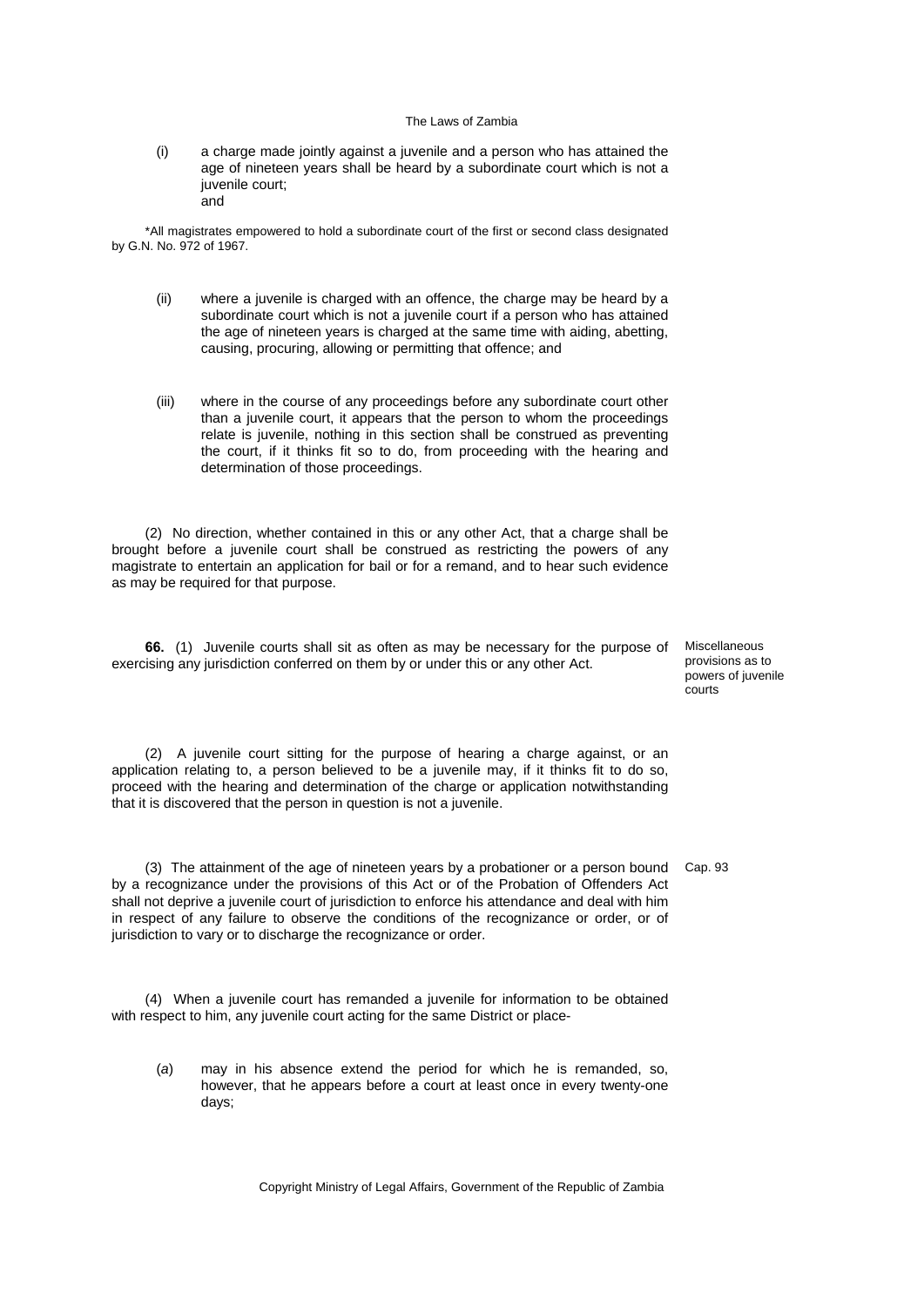#### (*b*) when the required information has been obtained, may deal with him finally;

and where the court by which he was originally remanded has recorded a finding that he is guilty of an offence charged against him, it shall not be necessary for any court which subsequently deals with him under this subsection to hear evidence as to the commission of that offence, except in so far as it may consider that such evidence will assist the court in determining in which manner he should be dealt with.

**67.** (1) Any court by or before which a juvenile is found guilty of an offence other than homicide may, if it thinks fit, transfer the case to a juvenile court acting for the place where the offender was committed for trial, or for the place where the offender resides; and, where any such case is so transferred, the offender shall be brought before a juvenile court accordingly, and that court may deal with him in any way in which it might have dealt with him if he had been tried and found guilty by that court.

(2) No appeal shall lie against an order of transfer made under this section, but nothing in this subsection shall affect any right of appeal against the verdict or finding on which such an order is founded, and a person aggrieved by the order of the juvenile court to which the case is transferred may appeal therefrom as if the offender had been tried by, and pleaded guilty before the juvenile court.

(3) A court by which an order transferring a case to a juvenile court is made under this section may give such directions as appear to be necessary with respect to the custody of the offender or for his release on bail until he can be brought before the juvenile court, and shall cause to be transmitted to the clerk of the juvenile court a certificate setting out the nature of the offence and stating that the offender has been found guilty and that the case has been transferred for the purpose of being dealt with under this section.

**68.** The words "conviction" and "sentence" shall cease to be used in relation to juveniles dealt with by a subordinate court and any reference in any enactment, whether passed before or after the commencement of this Act, to a person convicted, a conviction, or a sentence shall in the case of a juvenile be construed as including a reference to a person found guilty of an offence, a finding of guilty, or an order made upon such a finding, as the case may be.

**69.** Where a juvenile is himself ordered by a juvenile court to pay costs in addition Costs to a fine, the amount of the costs shall in no case exceed the amount of the fine.

**70.** No conviction or finding of guilty of a juvenile shall be regarded as a conviction of felony for the purposes of any disqualification attaching to felony.

**71.** The Chief Justice may, by statutory instrument, from time to time make rules of court for regulating the procedure and practice of juvenile courts, and such of the provisions of the Subordinate Courts Act or of any other enactment as regulate procedure in criminal cases shall have effect subject to any rules so made.

(*As amended by No.* 41 *of* 1960)

Copyright Ministry of Legal Affairs, Government of the Republic of Zambia

Power of other court to transfer offenders to juvenile courts

Abolition of the use of the words "conviction" and "sentence" in respect of juveniles

Removal of disqualifications attaching to felony

Rules of court Cap. 28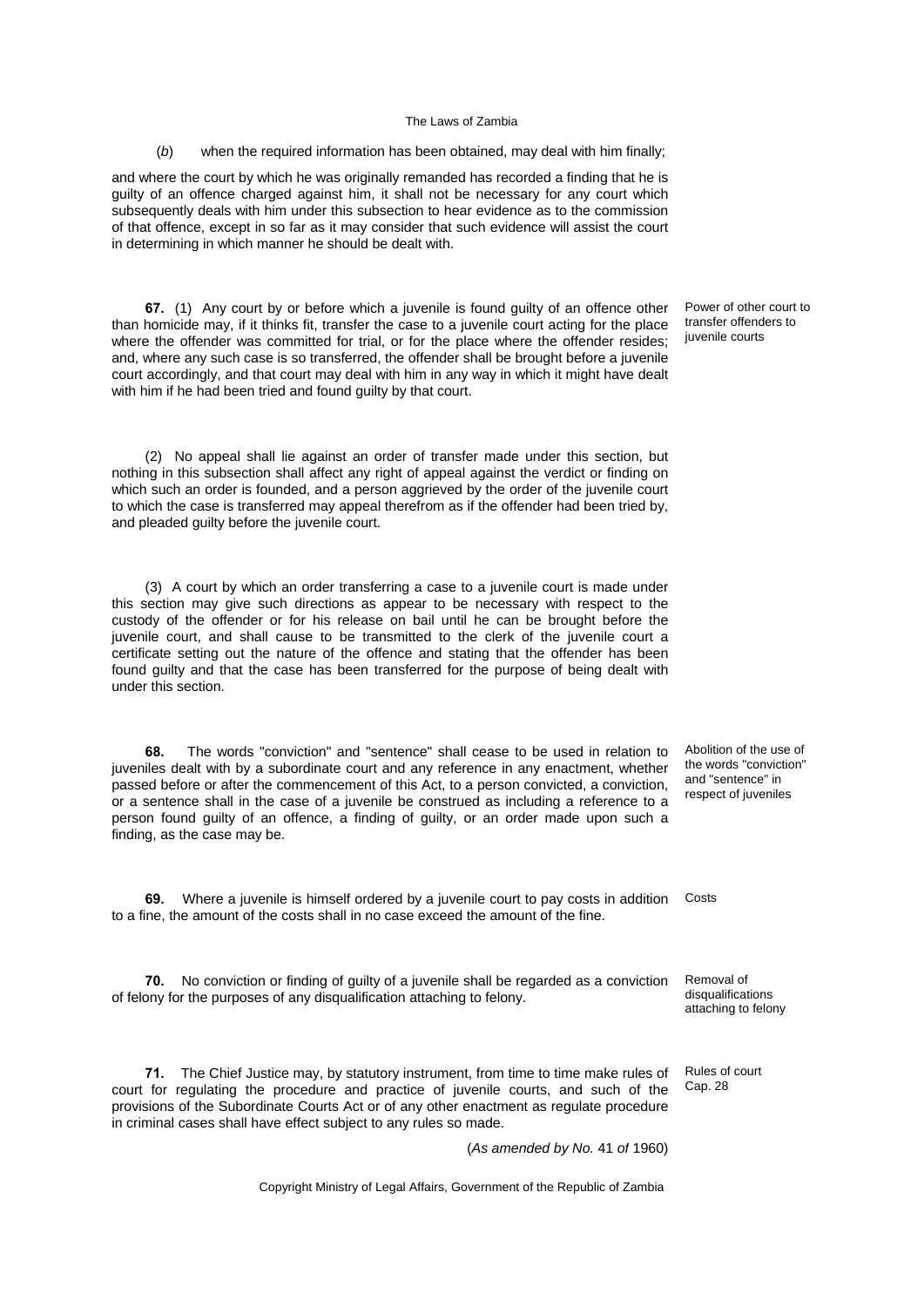*Juvenile Offenders*

**72.** (1) No child shall be sentenced to imprisonment or to detention in a detention camp.

Restriction on punishment of juveniles

(2) No young person shall be sentenced to imprisonment if he can be suitably dealt with in any other manner.

(3) A court shall not order a child to be sent to a reformatory unless the court is satisfied that having regard to his character and previous conduct, and to the circumstances of the offence, it is expedient for his reformation and the prevention of crime that he should undergo a period of training in a reformatory.

**73.** (1) Where a juvenile charged with any offence is tried by any court, and the court is satisfied of his guilt, the court shall take into consideration the manner in which, under the provisions of this or any other written law, the case should be dealt with, namely: Methods of dealing with offenders

- (*a*) by dismissing the charge;
- (b) by making a probation order in respect of the offender:
- (*c*) by sending the offender to an approved school;
- (*d*) by sending the offender to a reformatory;
- (*e*) by ordering the offender to be caned;
- (*f*) by ordering the offender to pay a fine, damages or costs;
- (*g*) by ordering the parent or guardian of the offender to pay a fine, damages or costs;
- (*h*) by ordering the parent or guardian of the offender to give security for the good behaviour of the offender;
- (*i*) where the offender is a young person, by sentencing him to imprisonment;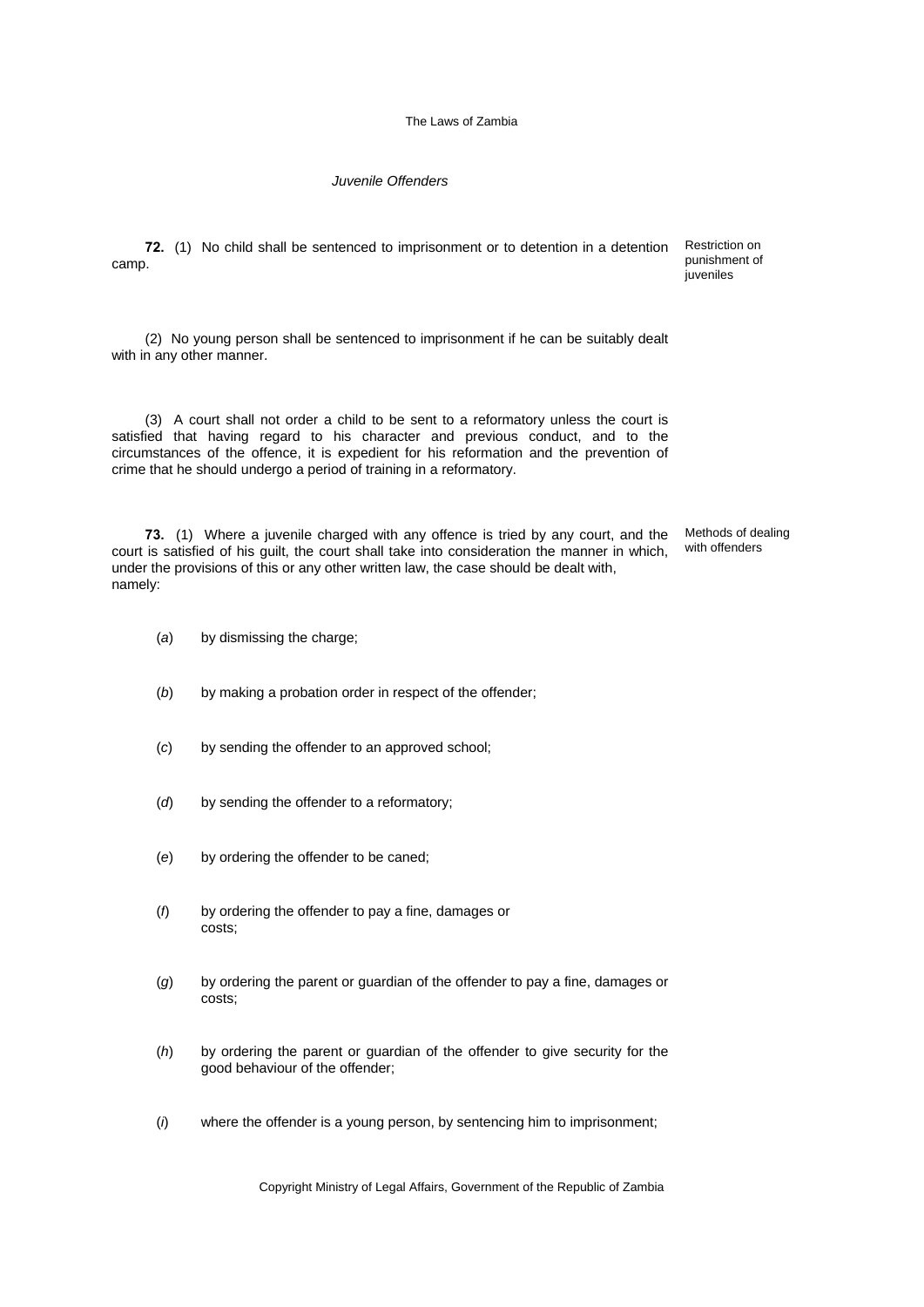(*j*) by dealing with the case in any other manner in which it may legally be dealt with.

(2) Whenever a juvenile is found guilty of an offence for which, but for the provisions of this Act, a sentence of imprisonment would have been passed, the court by which the juvenile is found guilty may, instead of passing such sentence of imprisonment, order him to be detained in a reformatory.

(3) Nothing in this section shall be construed as in any way restricting the power of the court to pass any sentence or combination of sentences which it is empowered to pass under this or any other written law:

Provided that no court shall order an offender to be caned in addition to directing that he be sent to an approved school or a reformatory.

(*As amended by No.* 56 *of* 1965)

**74.** (1) Where a court thinks that a charge against a juvenile is proved, the court may make an order on the parent or guardian of the juvenile under the last preceding section for the payment of a fine, damages or costs or requiring him to give security for good behaviour, with or without proceeding to the conviction of the juvenile:

Powers of court in respect of fines, etc.

Provided that no such order shall be made unless the court is satisfied that the parent or guardian has conduced to the commission of the offence by neglecting to exercise due care of the juvenile.

(2) An order made under the last preceding section may be made against a parent or guardian who, having been required to attend, has without reasonable excuse failed to do so, but save as aforesaid no such order shall be made without giving the parent or guardian an opportunity of being heard.

(3) Any sums imposed and ordered to be paid by a parent or guardian under the last preceding section, or on forfeiture of any security as aforesaid, may be recovered from him by distress and imprisonment in like manner as if the order had been made on the conviction of the parent or guardian of the offence with which the juvenile was charged.

#### PART IV ADMINISTRATIVE PROVISIONSPART IV

ADMINISTRATIVE PROVISIONS

*Approved Schools*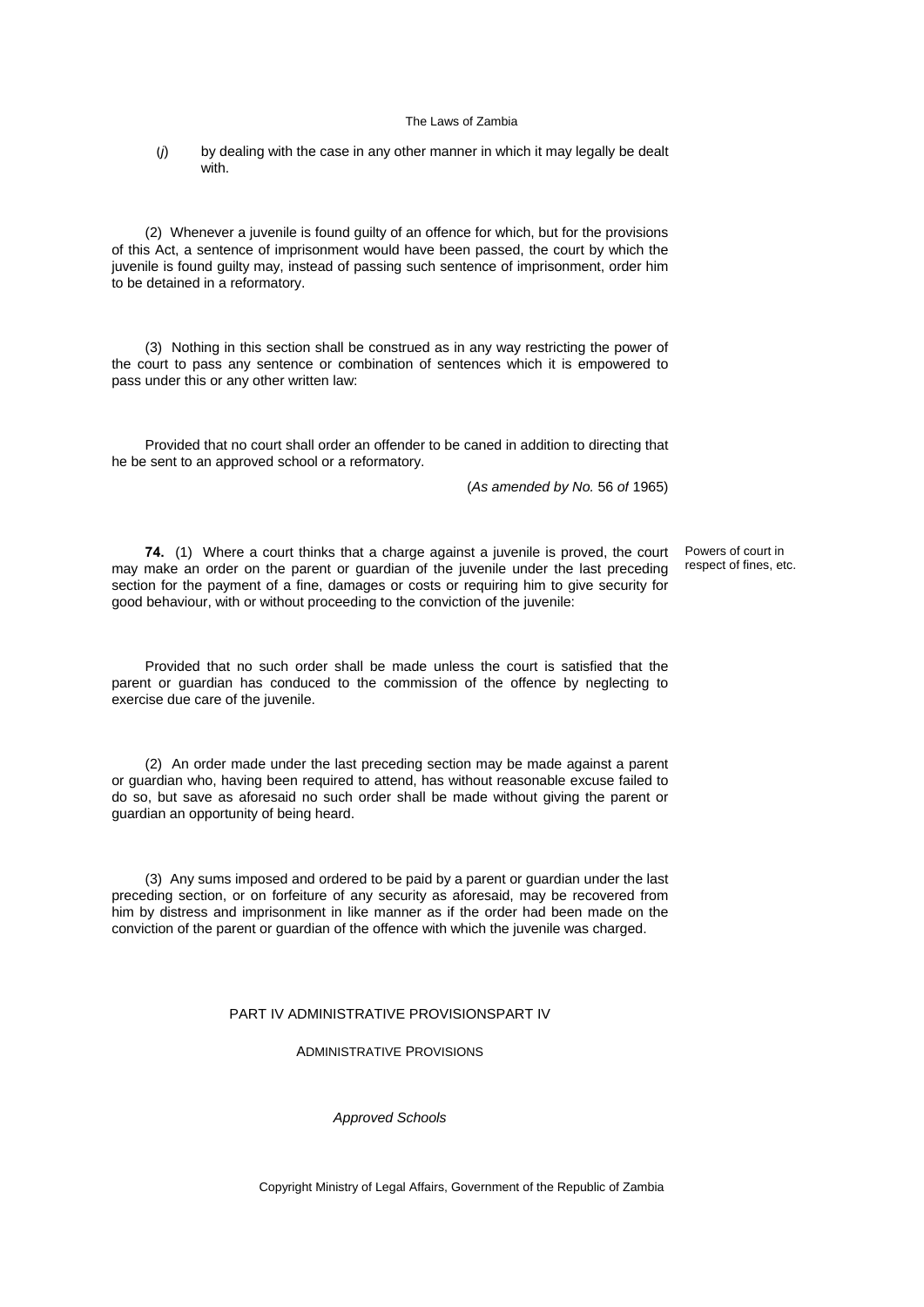**75.** (1) The Minister may, by statutory notice, establish approved schools for the reception, maintenance and training of juveniles sent thereto under the provisions of this or any other Act.

(2) Any institution or school established in any of the scheduled territories which affords sufficient facilities for the education and training of persons who could be sent there in pursuance of the provisions of this Act relating to approved schools may be approved by the President and shall thereupon be deemed to be an approved school for the purposes of this Act.

(*As amended by G.N. No.* 276 *of* 1964)

**76.** Before making an order under this Act committing a juvenile to an approved school, the court shall endeavour to ascertain the religious persuasion of the juvenile, and in selecting the approved school to which the juvenile is to be committed, the court shall, if possible, select a school for persons of the same religious persuasion as the juvenile, or which gives an undertaking that he will be brought up in accordance with that religious persuasion.

**77.** (1) Every approved school order shall contain a declaration-

- (*a*) as to the age or apparent age; and
- (*b*) as to the religious persuasion;

of the juvenile with respect to whom it is made.

(2) The court which makes an approved school order shall cause a record in the prescribed form, embodying all such material in the possession of the court as is, in the opinion of the court, material to be known by the managers of the school, to be prepared and forwarded to the person in charge of the school.

**78.** An approved school order shall be an authority for the detention of the person named therein in an approved school-

- (*a*) if at the date of the order he has not attained the age of fourteen years, until the expiration of a period of three years or the expiration of four months after he attains the age of fifteen years, whichever is the later;
- (*b*) if at the date of the order he has attained the age of fourteen years but has not attained the age of sixteen years, until the expiration of a period of three years from the date of the order; and
- (*c*) if at the date of the order he has attained the age of sixteen years, until he attains the age of nineteen years.

**79.** (1) No approved school order made by a juvenile court shall be carried into effect until the record of the case or a certified copy thereof has been transmitted to, and the order confirmed by, the High Court.

Confirmation of approved school order by High Court

Authority of approved school order

school order

Regard to be had to religious persuasion of person committed to approved school

Establishment of approved schools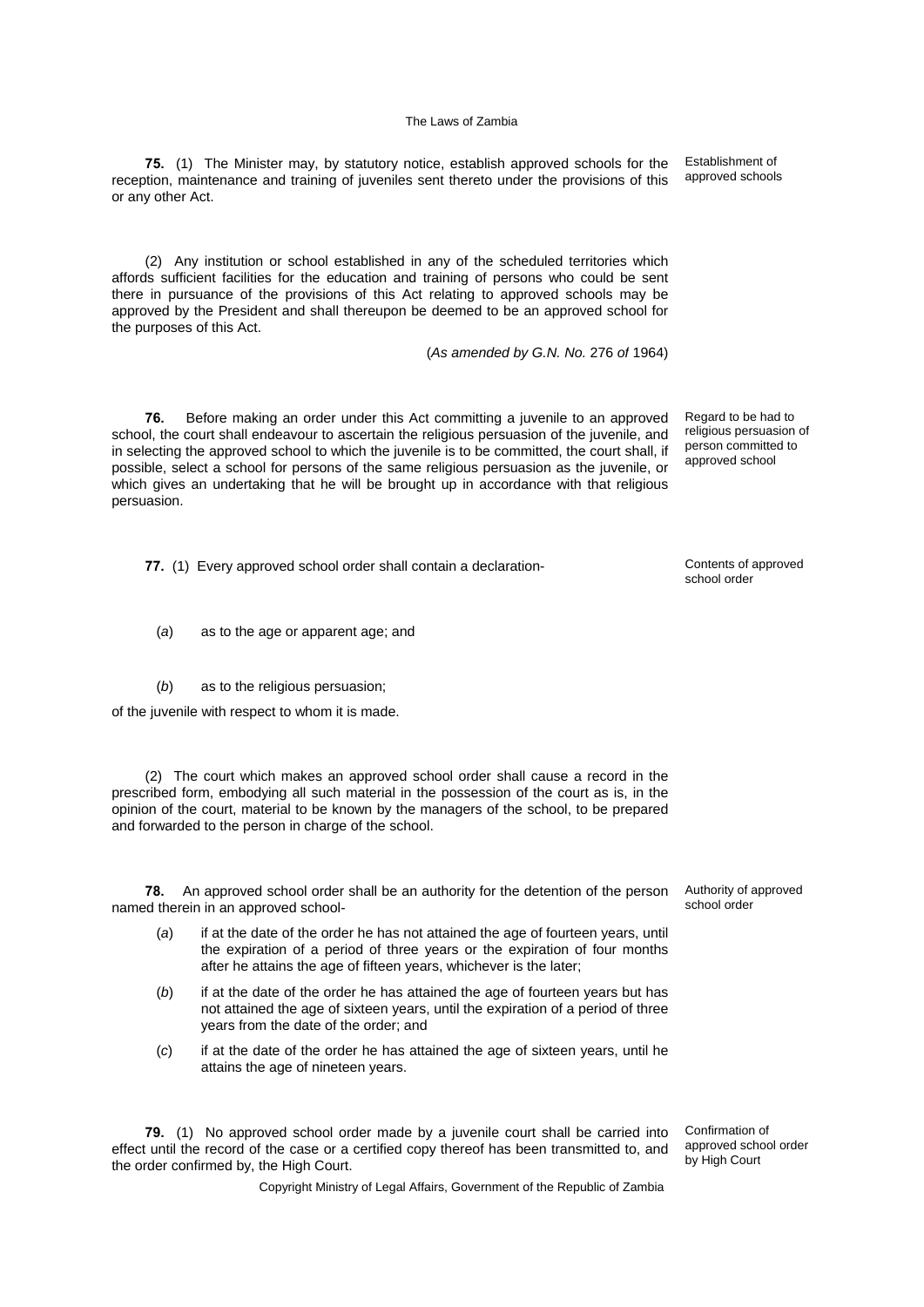(2) Pending the confirmation of an approved school order by the High Court or pending arrangements for the admission of the juvenile to an approved school, the court making the order may make a temporary order committing the juvenile to the care of a fit person to whose care he might be committed under this Act, or to a place of safety, and, subject as hereinafter provided, such temporary order shall have effect until he is sent to an approved school in pursuance of the approved school order:

Provided that a temporary order as aforesaid shall not remain in force for more than twenty-eight days, but if at the expiration of that period the court considers it expedient so to do, it may make a further temporary order.

(3) Any temporary order may be made under subsection (2) in the absence of the juvenile.

**80.** (1) The court which makes an approved school order shall cause it to be delivered to the authority or person responsible for conveying the juvenile to his school, and the person who conveys him to his school shall deliver the order to the person in charge of the school.

(2) Where a juvenile has been ordered to be sent to an approved school, any person who harbours or conceals him after the time has come for him to go to his school shall be liable to a fine not exceeding six hundred penalty units or to imprisonment for a term not exceeding two months, or to both.

(3) Where a person authorised to take a juvenile to an approved school is, when the time has come for him to go to his school, unable to find him or unable to take possession of him, a subordinate court may, if satisfied by information on oath that same person named in the information can produce the juvenile, issue a summons requiring the person so named to attend at the court on such day as may be specified in the summons and produce the juvenile and, if he fails to do so without reasonable excuse, he shall be guilty of an offence and shall, in addition to any other liability to which he may be subject under the provisions of this Act, be liable to a fine not exceeding one hundred and fifty penalty units.

(*As amended by Act No*. 13 *of* 1994)

**81.** All approved schools established under the provisions of subsection (1) of section *seventy-five* shall be under the supervision of the Commissioner for Juvenile Welfare.

**82.** All approved schools established under the provisions of subsection (1) of section *seventy-five* shall be classified according to the discipline and training required by the juveniles detained therein.

Classification of approved schools

Supervision of approved schools

Conveyance of juveniles to approved schools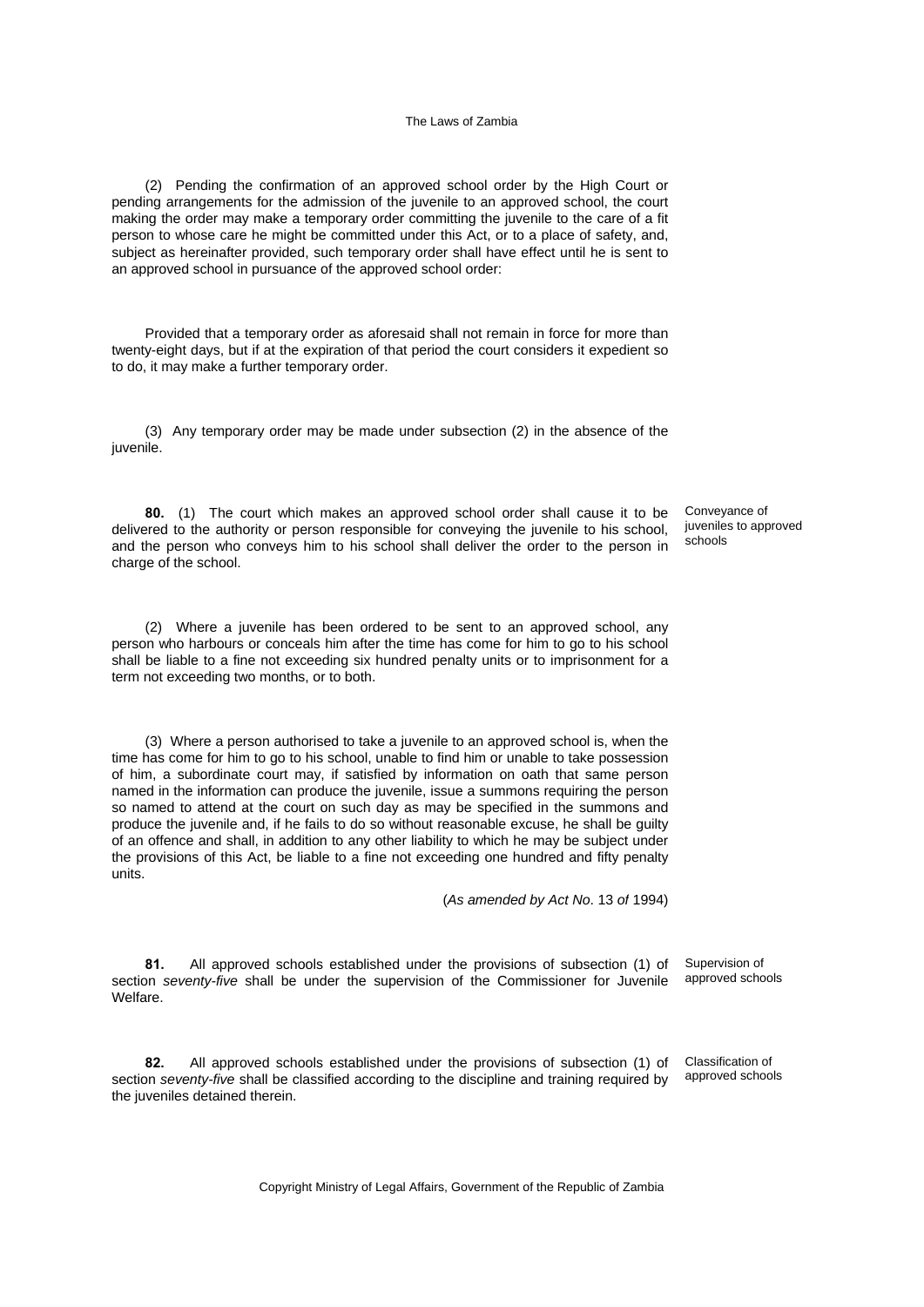| The Commissioner for Juvenile Welfare may at any time direct that a juvenile<br>83.<br>be removed from one approved school within Zambia to another such approved school.                                                                                                                                                                                                                    | Removal of juveniles<br>from one approved<br>school to another |
|----------------------------------------------------------------------------------------------------------------------------------------------------------------------------------------------------------------------------------------------------------------------------------------------------------------------------------------------------------------------------------------------|----------------------------------------------------------------|
| 84.<br>The Commissioner for Juvenile Welfare may grant leave of absence to any<br>person detained in an approved school within Zambia for such periods and on such<br>conditions as may be prescribed and may at any time revoke such leave and direct such<br>person to return to his school.                                                                                               | Leave of absence                                               |
| 85.<br>Where a person detained in an approved school within Zambia is reported to<br>the Minister by the Commissioner for Juvenile Welfare to be-                                                                                                                                                                                                                                            | Commutation of<br>committal order                              |
| (a)<br>exercising a bad influence on the other inmates of the school; or                                                                                                                                                                                                                                                                                                                     |                                                                |
| (b)<br>through his own default not benefiting from the training in the school;                                                                                                                                                                                                                                                                                                               |                                                                |
| the Minister may commute the whole or part of the unexpired portion of his committal<br>order to a term of detention in a reformatory.                                                                                                                                                                                                                                                       |                                                                |
| (As amended by G.N. No. 276 of 1964)                                                                                                                                                                                                                                                                                                                                                         |                                                                |
| 86.<br>If the managers of an approved school within Zambia are satisfied that a<br>juvenile whose period of detention therein is, under the provisions of this Act, about to<br>expire needs further care or training, they may, with the consent of the Minister, detain<br>such person for a further period not exceeding six months:                                                      | Extension of period of<br>detention in approved<br>school      |
| Provided that a person shall not be detained beyond the date on which he will attain<br>the age of nineteen years.                                                                                                                                                                                                                                                                           |                                                                |
| (As amended by G.N. No. 276 of 1964)                                                                                                                                                                                                                                                                                                                                                         |                                                                |
| 87.<br>At any time during the period of a person's detention in an approved school<br>within Zambia, the Commissioner for Juvenile Welfare may, by a licence in writing, permit<br>him to live at his home or elsewhere, and may at any time, by order in writing, revoke such<br>licence and require the person to whom it relates to return to the school wherein he was<br>last detained. | Release on licence                                             |
| A juvenile sent to an approved school within Zambia shall, after the<br>88.<br>(1)<br>expiration of the period of his detention, be under the supervision of the managers of his<br>school                                                                                                                                                                                                   | Supervision and recall<br>after expiration of<br>order         |
| if at the expiration of that period he has not attained the age of fifteen years,<br>(a)<br>until he attains the age of eighteen years;                                                                                                                                                                                                                                                      |                                                                |

(*b*) if at the expiration of that period he has attained the age of fifteen years, for a period of three years or until he attains the age of twenty-one years, whichever may be the shorter period.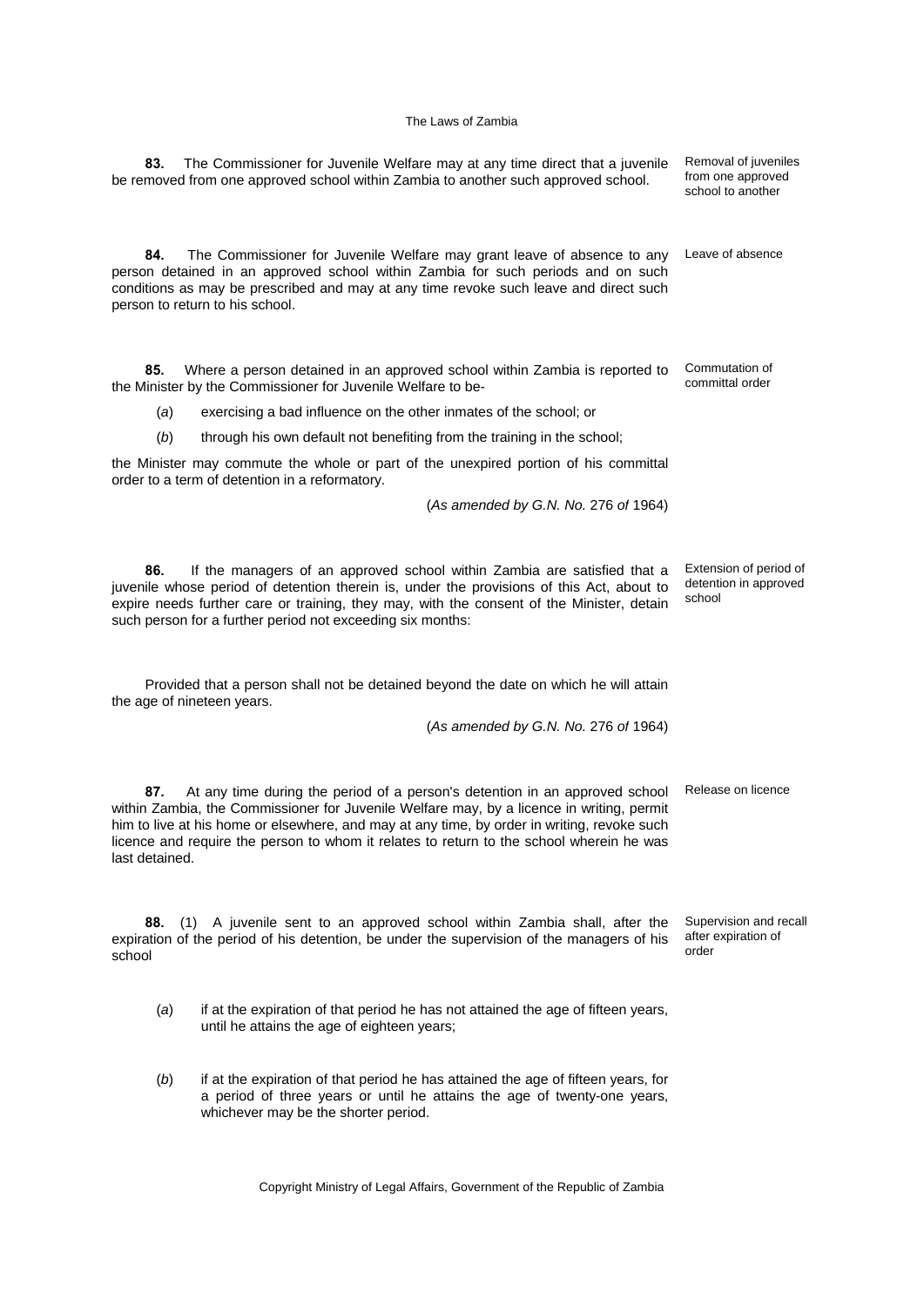(2) The Commissioner for Juvenile Welfare may, by notice in writing, recall to the school any person under the supervision of a manager who is at the date of the recall under the age of nineteen years:

Provided that-

- (i) a juvenile shall not be so recalled unless, in the opinion of the Commissioner for Juvenile Welfare, it is necessary in the interest of such juvenile to recall him;
- (ii) a juvenile so recalled shall be released as soon as the Commissioner for Juvenile Welfare thinks that he can properly be released, and in no case shall he be detained after attaining the age of nineteen years.

**89.** (1) For the purposes of this Act, a juvenile who is out on licence under the provisions of section *eighty-seven*, or is under supervision under the last preceding section, shall be deemed to be under the care of the managers of the school in which he was last detained.

(2) It shall be the duty of the officer in charge of the approved school from which a person is released on licence or under whose supervision he is to cause such person to be visited, advised and befriended and to give him assistance (including, if he thinks fit, financial assistance) in maintaining himself and finding himself suitable employment, or, where practicable, to arrange for the continuance of his education.

**90.** The Minister may, by statutory instrument, if he thinks fit, make rules as to the management and administration of approved schools established under the provisions of subsection (1) of section *seventy-five*, and the treatment and control of juveniles sent thereto.

(*As amended by G.N. No.* 276 *of* 1964)

### \*(2)*Reformatories*

\* Powers and duties of the Minister under section 91 to 107 transferred to Minister responsible for home affairs by S.I. No. 76 of 1964.

- **91.** The Minister may, by statutory notice-
	- (*a*) establish reformatories;
	- (*b*) declare any reformatory or any part thereof to be a receiving centre.

(*As amended by No.* 53 *of* 1963)

**92.** (1) Every reformatory order shall contain a statement as to- Contents of

reformatory order

Copyright Ministry of Legal Affairs, Government of the Republic of Zambia

Powers and duties of managers of an approved school towards persons on licence or under supervision

Rules

reformatories

Establishment of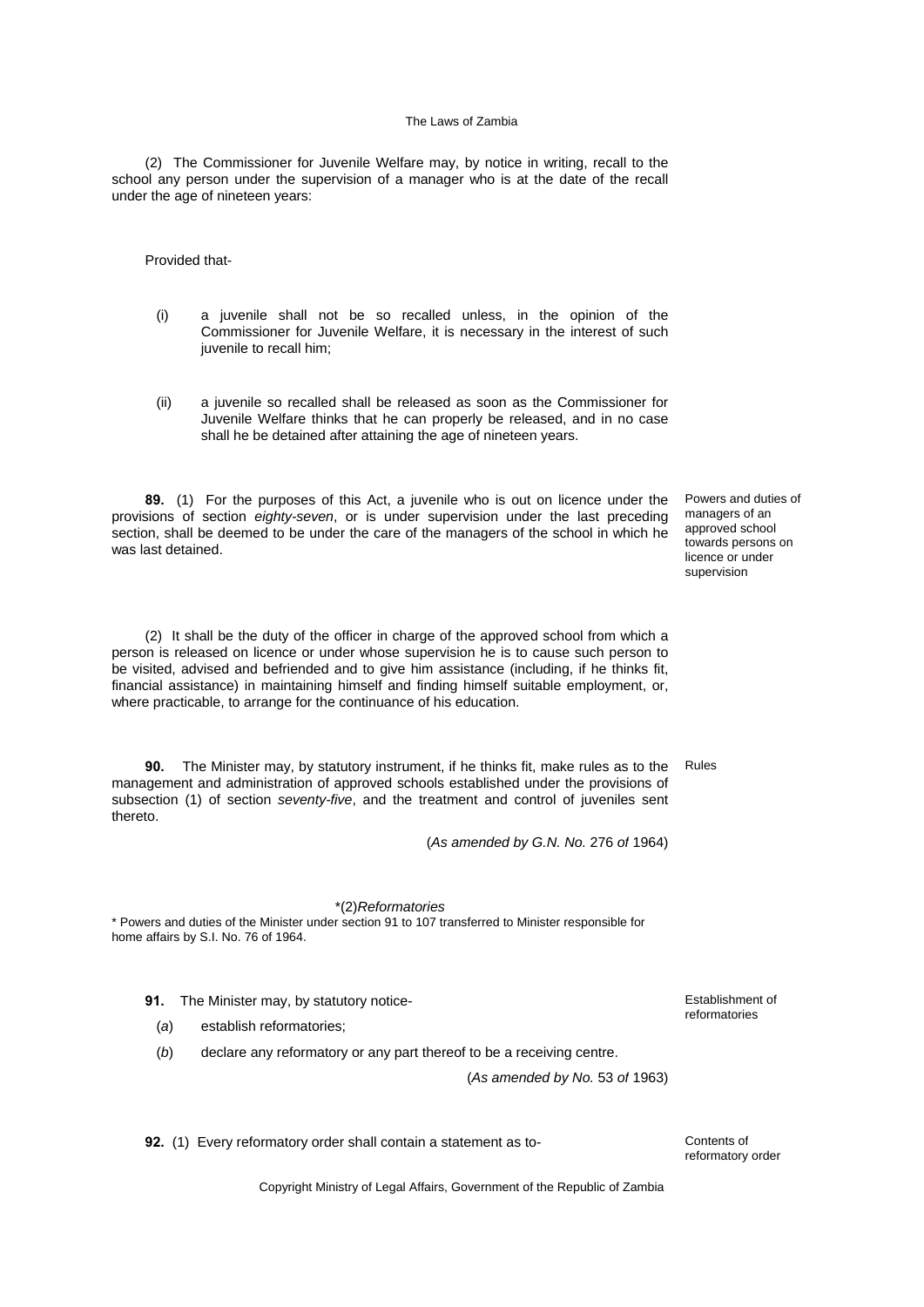(*a*) the age or apparent age; and

(*b*) the religious persuasion;

of the juvenile in respect of whom it is made.

(2) The court making a reformatory order shall cause a record in the prescribed form, embodying all the information in the possession of the court with respect to the person subject to the order as is, in the opinion of the court, material to be made known to the officer in charge of the receiving centre, to be made and transmitted to such officer.

**93.** A reformatory order shall, subject to the provisions of this Act, be authority for the detention of the person named therein for a period of four years.

**94.** (1) No reformatory order made by a juvenile court shall be carried into effect, except as provided in subsection (2), until the record of the case or a certified copy thereof has been transmitted to and the order confirmed by the High Court.

(2) Any juvenile with respect to whom a reformatory order has been made shall be conveyed forthwith to the receiving centre without awaiting the confirmation of the order by the High Court.

\*Powers and duties of the Minister under sections 91 to 107 transferred to Minister responsible for home affairs by S.I. No. 76 of 1964.

(3) The court making a reformatory order shall cause it to be delivered to the person conveying the juvenile to the receiving centre, and such person shall deliver it to the officer in charge of the centre.

**95.** (1) All reformatories shall be under the supervision of the Chief Inspector of Reformatories who shall be the person for the time being holding the office of Commissioner of Prisons.

(2) The Chief Inspector of Reformatories shall be assisted by boards, to be known as "Reformatory Boards", established by the Minister by Gazette notice.

(3) There shall be established a Reformatory Board for each Province in which a reformatory has been established under section *ninety-one*, and each Board shall consist of a chairman and such other members, not exceeding nine, as the Minister may appoint:

Authority of reformatory order

Conveyance of juvenile to receiving centre

Control and supervision of reformatories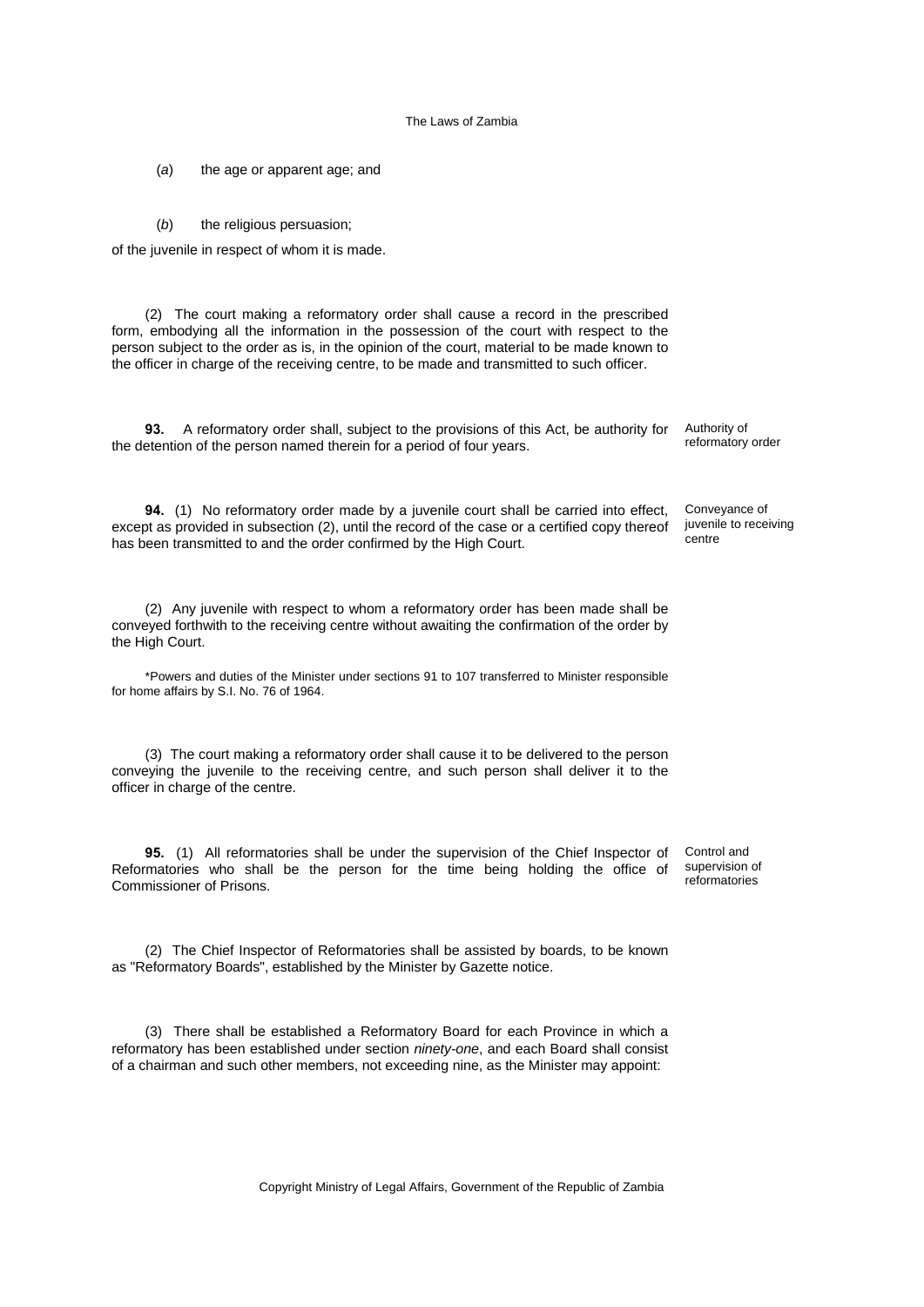Provided that every such appointment to a Board shall be for a specified period but shall be revocable at any time by the Minister at his pleasure. (*As amended by No.* 53 *of* 1963, *No.* 34 *of* 1966 *and No.* 27 *of* 1969) **96.** The officers appointed to control and administer a reformatory shall be appointed under and be subject to the provisions of the Prisons Act. Officers in charge of reformatories Cap. 97 **97.** The Chief Inspector of Reformatories shall periodically visit and inspect or cause to be visited and inspected all reformatories. Inspection of reformatories **98.** (1) Reformatories shall be classified according to the discipline and training required by the persons detained therein. Classification of reformatories (2) It shall be the duty of the officer in charge of the receiving centre to consider all the information which may be forthcoming as to the health, character, abilities, conduct, home circumstances, and general antecedents of any juvenile with respect to whom a reformatory order has been made; and thereafter to cause the juvenile to be placed in the reformatory which, in the opinion of that officer, is best suited to the needs of the juvenile. (3) A juvenile may be detained in the receiving centre for such period, not exceeding three months as may be necessary for the purposes of subsection (2): Provided that any such detention in the receiving centre shall not extend the total period for which he is liable to be detained in a reformatory. **99.** The Chief Inspector of Reformatories may grant leave of absence to any person detained in a reformatory for such periods and on such conditions as he may think fit, and may at any time revoke such leave and direct the person to whom leave was granted to return to the reformatory. Leave of absence **100.** The Chief Inspector of Reformatories may at any time direct that a person be removed from one reformatory to another: Removal of person from one reformatory to another Provided that the total period of detention of a person so removed shall not be increased thereby.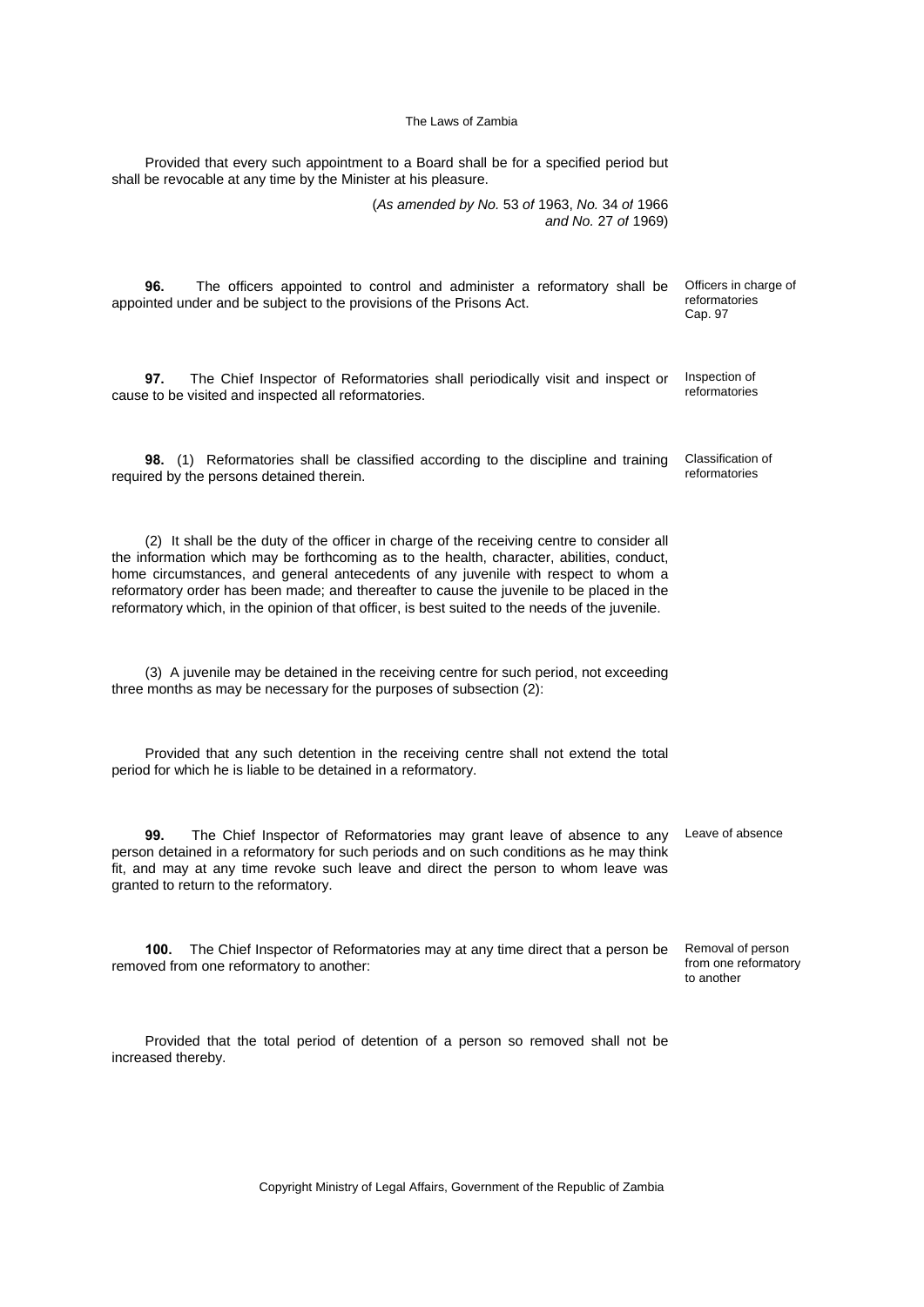**101.** Notwithstanding any of the provisions of this Act, when a person detained in a reformatory has attained the age of fourteen years and is reported to the Minister by the Chief Inspector of Reformatories to be- Communtation of reformatory order

(*a*) exercising a bad influence on the other inmates of the reformatory; or

(*b*) through his own default not benefiting from the training in the reformatory;

the Minister may commute the whole or part of the unexpired period of the reformatory order made in respect of such person to a term of imprisonment.

**102.** If the officer in charge of a reformatory is satisfied that a person whose period of detention therein is, under the provisions of this Act, about to expire needs further care or training he may, with the consent of the Minister, detain such person for a further period, not exceeding six months: Extension of period of detention in reformatory

Provided that a person so detained shall not be detained beyond the date on which he will attain the age of twenty-three years.

103. A person committed to a reformatory shall be detained in a reformatory for Power to discharge such period, not exceeding four years, as the Chief Inspector of Reformatories may determine, and shall then be released:

Provided that-

- (i) the Chief Inspector of Reformatories shall not release any such person from a reformatory before the expiration of nine months from the date of the reformatory order;
- (ii) the Minister may at any time order that any person detained in a reformatory be discharged or may commute the reformatory order under the provisions of section *one hundred and one*.

**104.** At any time during the period of a person's detention in a reformatory the Chief Inspector of Reformatories may, by a licence in writing, permit him to live at home or elsewhere, and may at any time, by order in writing, revoke such licence and require the person to whom it relates to return to the reformatory wherein he was last detained. Release on licence

**105.** (1) A person sent to a reformatory shall, after the expiration of the period of his detention, be under the supervision of the officer in charge of the reformatory in which he was detained at the date of the expiration of the order-Supervision and recall after expiration of order

whichever shall be the longer period; or

(*a*) if at the date of his committal he had not attained the age of twelve years, for a period of three years or until he attains the age of sixteen years,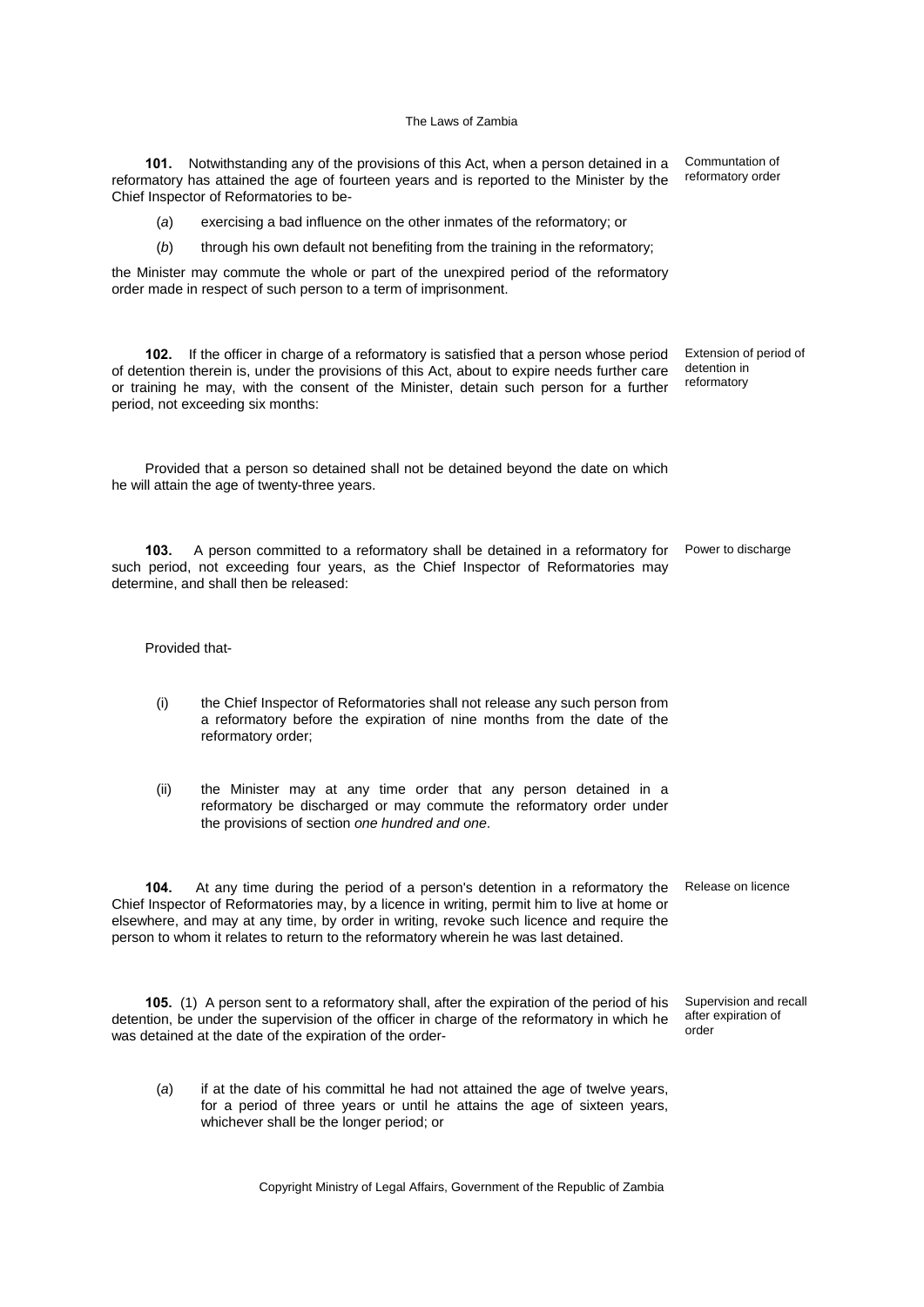(*b*) if at the date of his committal he had attained the age of twelve years, for a period of three years after the expiration of his period of detention or until he attains the age of twenty-three years, whichever shall be the shorter period.

(2) The Chief Inspector of Reformatories may, by notice in writing, recall to the reformatory any person under the age of twenty-three years who is under the supervision of an officer in charge of a reformatory:

### Provided that-

- (i) a person shall not be recalled unless, in the opinion of the Chief Inspector of Reformatories, it is necessary in the interest of such person so to recall him;
- (ii) a person who has so been recalled shall be released as soon as the officer in charge of the reformatory is of opinion that he can properly be released, and in no case shall he be detained for a longer period than six months or after he has attained the age of twenty-three years.

(3) Where any person has been recalled as aforesaid, he shall, during any period for which he may be detained, be deemed to be detained under the authority of the original reformatory order made in respect of him.

**106.** (1) For the purposes of this Act, a person who is under the supervision of or out on licence from a reformatory shall be deemed to be under the care of the officer in charge of the reformatory.

Powers and duties of officer in charge of reformatory towards persons on licence or under supervision

(2) It shall be the duty of the officer in charge of the reformatory to cause a person who is under the supervision of or out on licence from a reformatory to be visited, advised and befriended, and to give him assistance in maintaining himself and finding suitable employment, or, where practicable, to arrange for the continuance of his education.

**107.** The Minister may, by statutory instrument, if he thinks fit, make rules as to the Rules management and administration of reformatories and the treatment and control of persons detained therein.

(*As amended by No.* 53 *of* 1963 *and G.N. No.* 276 *of* 1964)

*Escapes*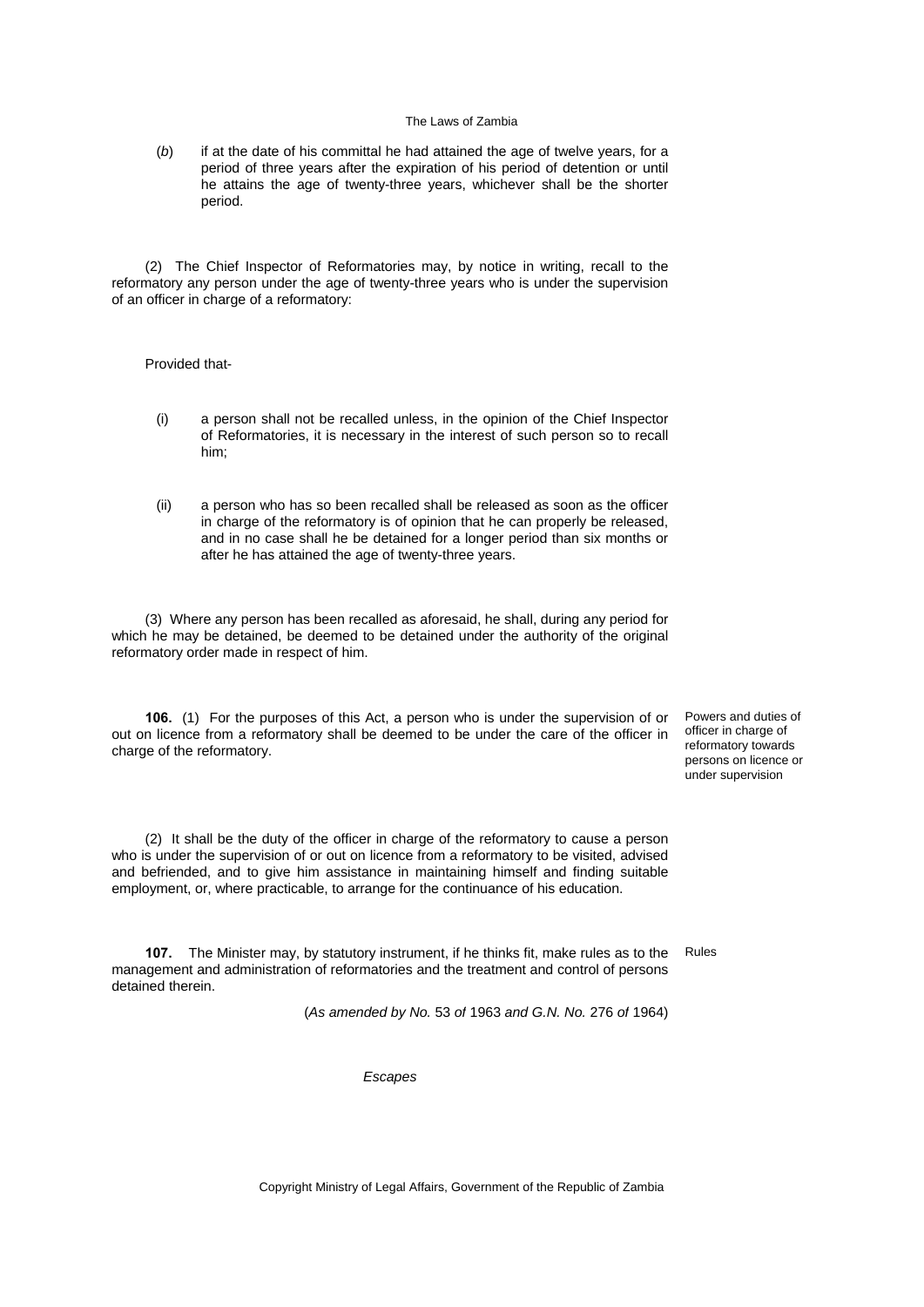**108.** (1) Any person who has been ordered to be sent to an approved school or to a Escapes from reformatory and who-

approved schools and reformatories

- (*a*) escapes from the school or reformatory in which he is detained, or from any hospital, home or other place in which he is receiving medical attention; or
- (*b*) being absent from his school or reformatory on temporary leave of absence, or on licence, runs away from the person in whose charge he is, or fails to return to the school or reformatory upon the expiration of his leave or upon the revocation of his licence; or
- (*c*) being absent from his school or reformatory under supervision, fails to return thereto upon being recalled;

may be apprehended without warrant, and may, any other enactment to the contrary notwithstanding, be brought before a court having jurisdiction where he is found or where the school or reformatory is situated; and that court may, not withstanding any limitation contained in this Act upon the period during which he may be detained in an approved school or reformatory, order him to be taken back to his school or reformatory and to have the period of his detention therein increased by such period not exceeding six months as the court may direct.

(2) Where a person is, under subsection (1), taken back to a chool or reformatory, the period of his detention shall, notwithstanding any limitations contained in this Act upon the period during which he may be detained in an approved school or reformatory, be increased, over and above any increase ordered by a court, by a period equal to the period during which he was unlawfully at large.

- (3) If any person knowingly-
	- (*a*) assists or persistently attempts to induce or induces a juvenile to commit any such offence as is mentioned in subsection (1); or
	- (*b*) harbours and conceals a juvenile who has committed such an offence, or prevents him from returning;

he shall be liable to a fine not exceeding one thousand five hundred penalty units, or to imprisonment for any term not exceeding six months, or to both.

(*As amended by Act No.* 13 *of* 1994)

### PART V SUPPLEMENTALPART V

### **SUPPLEMENTAL**

### *Financial Provisions*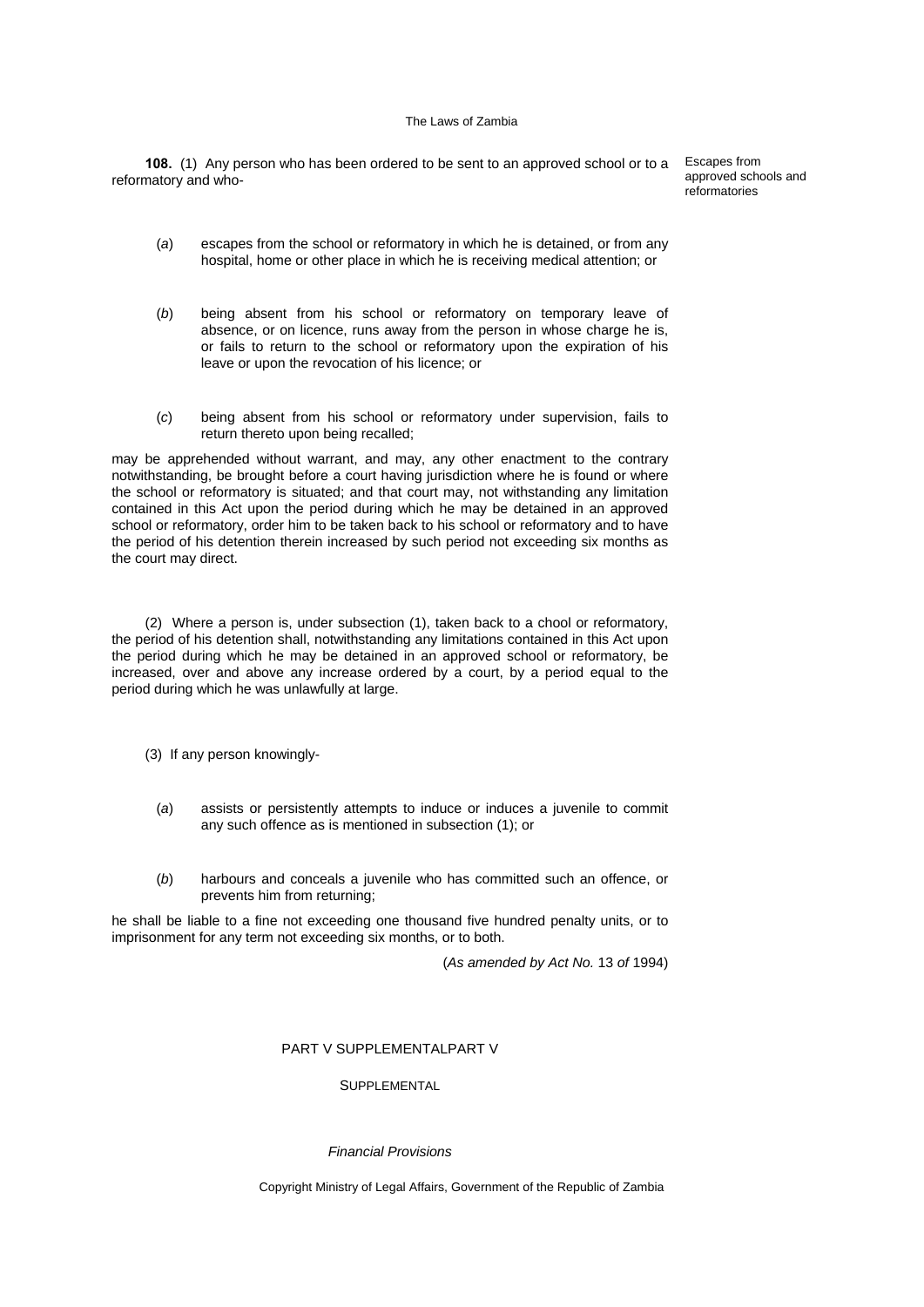**109.** Where an order has been made by a court committing a juvenile to the care of a fit person, or sending him to an approved school, the following persons shall be liable to make contributions in respect of his maintenance, namely:

- (*a*) the father and mother of the juvenile so long only as the juvenile has not attained the age of sixteen years; and no payment shall be required to be made by the father or mother of a juvenile under any order made under the provisions of the next following section after the juvenile has attained the age of sixteen years;
- (*b*) a juvenile who has attained the age of sixteen years and is engaged in remunerative work shall be liable to make contributions in respect of himself.

**110.** (1) Where an order has been made by a court committing a juvenile to the care of a fit person or sending him to an approved school, the court which makes it may at the same time, and any subordinate court having jurisdiction in the place where the person to be charged is for the time being residing may subsequently at any time, make an order (hereinafter referred to as a "contribution order") on any person who is, under the last preceding section, liable to make contributions in respect of the juvenile, requiring him to contribute such sums as the court having regard to his means thinks fit, and any court as aforesaid may from time to time vary or revoke such order.

(2) A contribution order may be made on the application of the person to whose care the juvenile is committed or who is named in the approved school order, and either at the time the committal order is made or subsequently, and the sums contributed shall be paid to such person as the court may name and be applied for the maintenance of the juvenile.

(3) A contribution order shall remain in force, in the case of a juvenile committed to the care of a fit person, so long as the order for his committal is in force, and in the case of a juvenile ordered to be sent to an approved school, until he ceases to be under the care of the managers of such a school:

Provided that no contribution shall be payable under a contribution order in respect of any period during which a juvenile ordered to be sent to an approved school is out on licence or under supervision from such school.

(4) A contribution order shall be enforceable as an affiliation order and any enactments relating to the enforcement of affiliation orders shall apply accordingly, subject to any necessary modifications.

Contribution to be made by parents

Contribution orders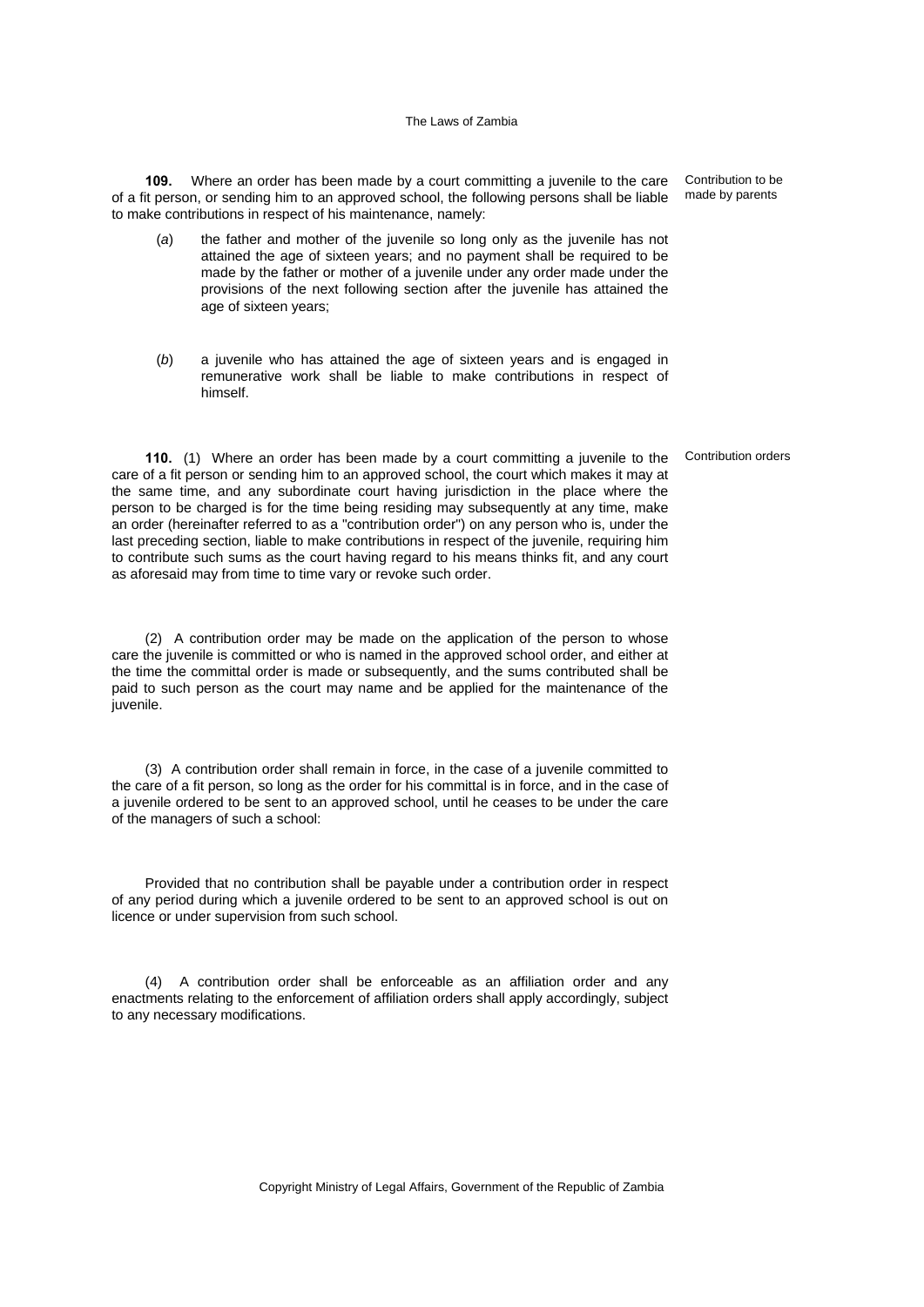(5) A person on whom a contribution order is made shall, if he changes his address, forthwith give notice thereof to the person who was, immediately before the change, entitled to receive the contributions, and if he fails to do so he shall be guilty of an offence and shall be liable on conviction to a fine not exceeding one hundred and fifty penalty units.

(*As amended by Act No.* 13 *of* 1994)

Affiliation orders

**111.** (1) Where a juvenile who is ordered by a court to be committed to the care of a fit person or to be sent to an approved school is illegitimate, and an affiliation order for his maintenance is in force, that court may at the same time, and any subordinate court having jurisdiction in the place where the putative father is for the time being residing may subsequently at any time, order the payments under the affiliation order to be paid to the person who is from time to time entitled to receive payments under a contribution order in respect of the juvenile. Applications for orders under this subsection may be made by the persons by whom, and in the circumstances in which, applications for contribution orders may be made.

(2) Where an order made under this section with respect to an affiliation order is in force-

- (*a*) any powers conferred by any enactment upon subordinate courts, relating to the enforcement of affiliation orders, shall as respects the affiliation order in question be exercisable, and exercisable only, by courts having jurisdiction in the place where the person liable is for the time being residing;
- (*b*) any sums received under the affiliation order shall be applied in like manner as if they were contributions received under a contribution order;
- (*c*) if the putative father changes his address, he shall forthwith give notice thereof to the person who was immediately before the change entitled to receive payments under the order and, if he fails so to do, he shall be guilty of an offence and shall be liable on conviction to a fine not exceeding one hundred and fifty penalty units.

(3) The making of an order under this section with respect to an affiliation order shall not extend the duration of that order, and that order shall not in any case remain in force (except for the recovery of arrears)-

- (*a*) in the case of a juvenile committed to the care of a fit person, after the order for his committal has ceased to be in force;
- (*b*) in the case of a juvenile ordered to be sent to an approved school, after he has been released from his school, either absolutely or on licence: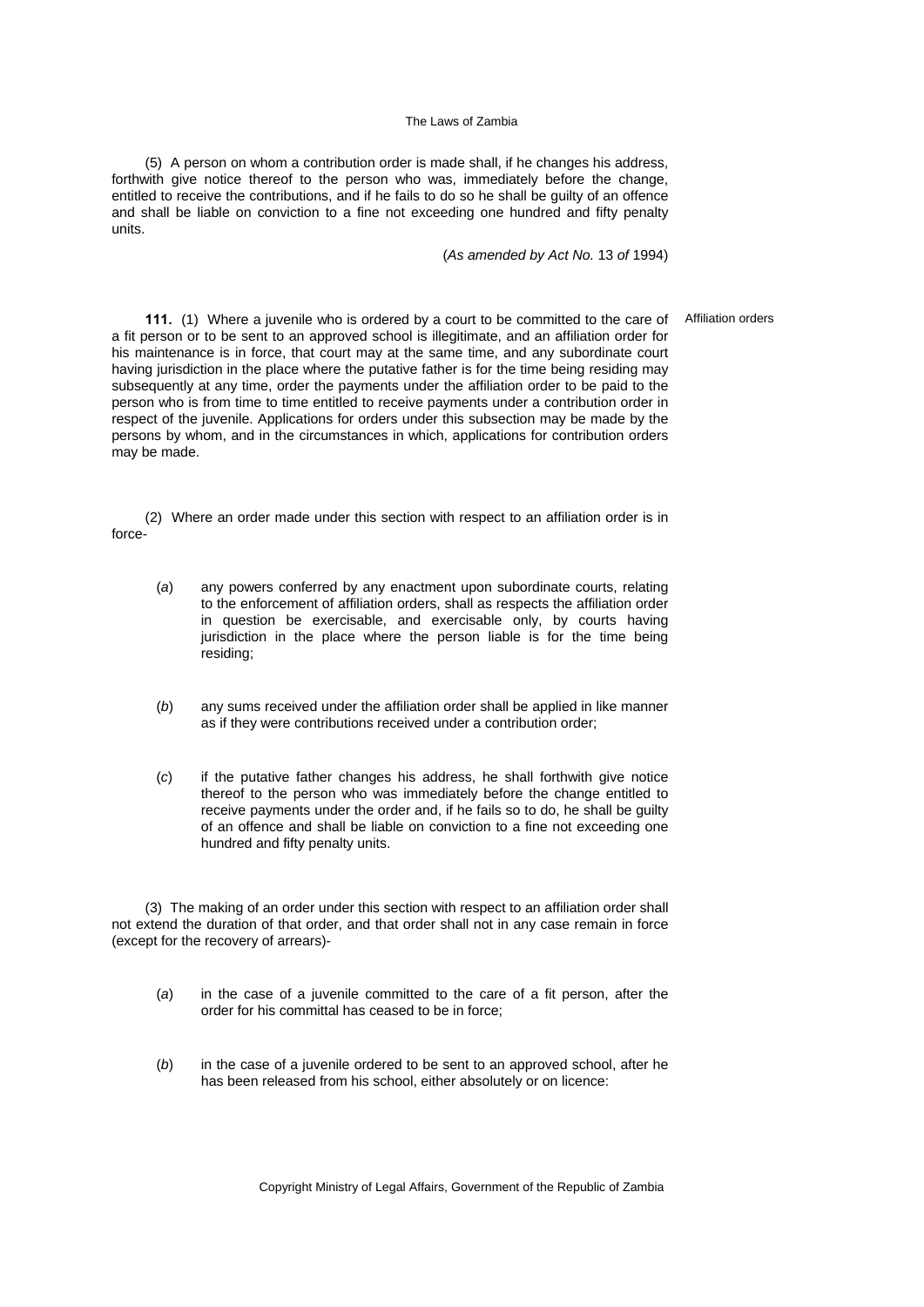Provided that, where an affiliation order would, but for the provisions of this subsection have continued in force, the mother, or any person entitled to make application for an affiliation order, may apply to a subordinate court having jurisdiction where she is for the time being residing, for an order that the affiliation order may be revived and that payments thereunder may until the expiration thereof be made to the applicant.

(*As amended by Act No.* 13 *of* 1994)

**112.** (1) Where a juvenile is by an order of any court made under this Act removed from the care of any person, and that person is entitled under any trust to receive any sum of money in respect of the maintenance of the juvenile, the court may order the whole or any part of the sum so payable under the trust to be paid to any person the court may name, to be applied for the benefit of the juvenile in such manner as, having regard to the terms of the trust, the court may decide.

(2) An appeal shall lie from an order of a subordinate court made under this section to the High Court.

**113.** The maintenance of juveniles detained in places of safety or committed to the Grants-in-aid care of fit persons may, to the extent that funds from other sources are inadequate for the purpose, be defrayed out of such sums as may from time to time be appropriated for the purpose by Parliament and placed at the disposal of the Commissioner for Juvenile Welfare:

Provided that such grants-in-aid shall be subject to such conditions as may be laid down by the Commissioner for Juvenile Welfare.

*Removal of Persons out of Zambia*

**114.** (1) It shall be lawful for the President to enter into any agreement with the Government of any scheduled territory, on such terms and conditions as he may think fit, for the reception into the scheduled territory and the detention in any reformatory, approved school or other institution therein of any person who has been ordered by a court under the provisions of this Act to be detained in a reformatory, approved school or other institution.

(2) The agreement set forth in the Third Schedule shall be deemed to have been lawfully entered into under the powers conferred by this section.

> (*As amended by No.* 53 *of* 1963, *G.N. No.* 276 *of* 1964 *and S.I. No.* 63 *of* 1964)

**115.** (1) Any person who has been ordered under the provisions of this Act to be detained in a reformatory, approved school or other institution may, while still subject to such order, by warrant signed by the President, be removed in custody into any of the scheduled territories in order that he may be detained in any reformatory, approved school or other institution therein in accordance with the law in force in the scheduled territory authorising such detention until the expiration of the order or until he is sooner released according to law.

Copyright Ministry of Legal Affairs, Government of the Republic of Zambia

Variation of trusts for maintenance of juvenile

Power to enter into agreements

Removal of persons out of Zambia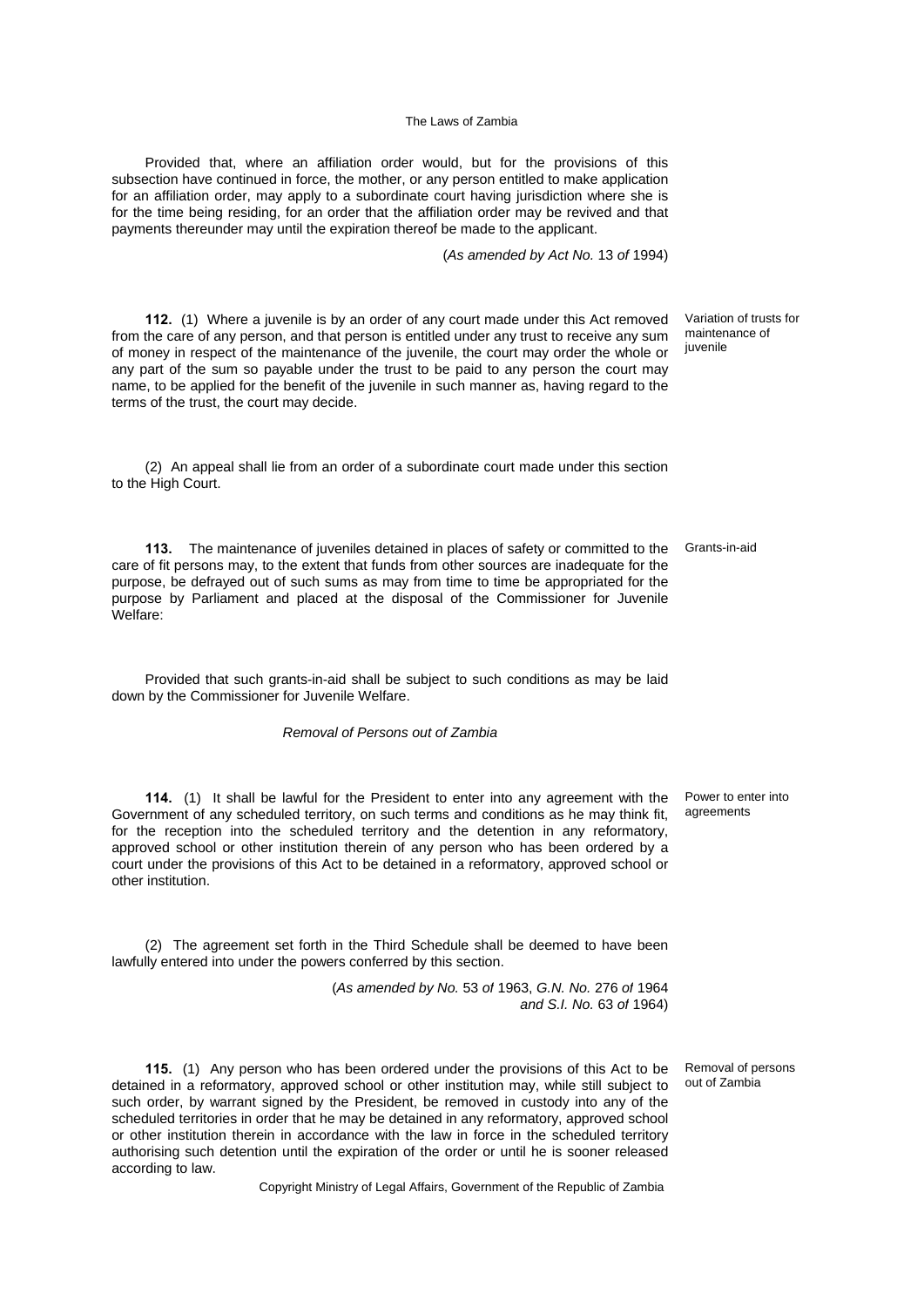(2) No person shall be removed in custody in a scheduled territory under this section unless the original warrant of committal accompanies him.

(3) Any person in course of removal under a warrant signed under this section shall be deemed to be in lawful custody.

> (*As amended by G.N. No.* 276 *of* 1964 *and S.I. No.* 63 *of* 1964)

**116.** Any person who has been ordered by a court under the provisions of this Act to be detained in a reformatory, approved school or other institution shall, pending his removal to any such reformatory, school or institution in a scheduled territory, be detained in such place and in the custody of such person as the Minister may direct and subject to such conditions as the Minister may prescribe.

**117.** Nothing contained in this Act shall prevent the finding and orders of a court in respect of any person removed hereunder into lawful custody in a scheduled territory from being questioned within Zambia in the same manner as if he had not been so removed, and the order for detention of any such person may be remitted or his discharge ordered in the same manner and by the same authority as if he had not been so removed.

*Provisions in Relation to Court Proceedings in which Juveniles are Involved*

**118.** (1) Where a person, whether charged with an offence or not, is brought before any court otherwise than for the purpose of giving evidence, and it appears to the court that he is a juvenile, the court shall make due inquiry as to the age of that person, and for that purpose shall take such evidence as may be forthcoming at the hearing of the case, but an order of judgment of the court shall not be invalidated by any subsequent proof that the age of that person has not been correctly stated to or estimated by the court, and the age presumed or declared by the court to be the age of the person so brought before it shall, for the purposes of this Act, be deemed to be the true age of that person and, where it appears to the court that the person so brought before it has attained the age of nineteen years, that person shall, for the purposes of this Act, be deemed not to be a juvenile.

(2) Where, in any charge or indictment for any offence under this Act, or for any scheduled offence, it is alleged that the person by or in respect of whom the offence was committed was a juvenile or was under or had attained any specified age, and he appears to the court to have been at the date of the commission of the alleged offence a juvenile, or to have been under or to have attained the specified age, as the case may be, he shall, for the purposes of this Act, be presumed at that date to have been a juvenile or to have been under or to have attained the specified age, as the case may be, unless the contrary is proved.

(3) Where a person is charged with an offence under this Act in respect of a person apparently under a specified age, it shall be a defence to prove that the person in respect of whom the offence is alleged to have been committed was actually of or over that age.

Copyright Ministry of Legal Affairs, Government of the Republic of Zambia

Detention pending removal

Appeals after removal

Presumption and determination of age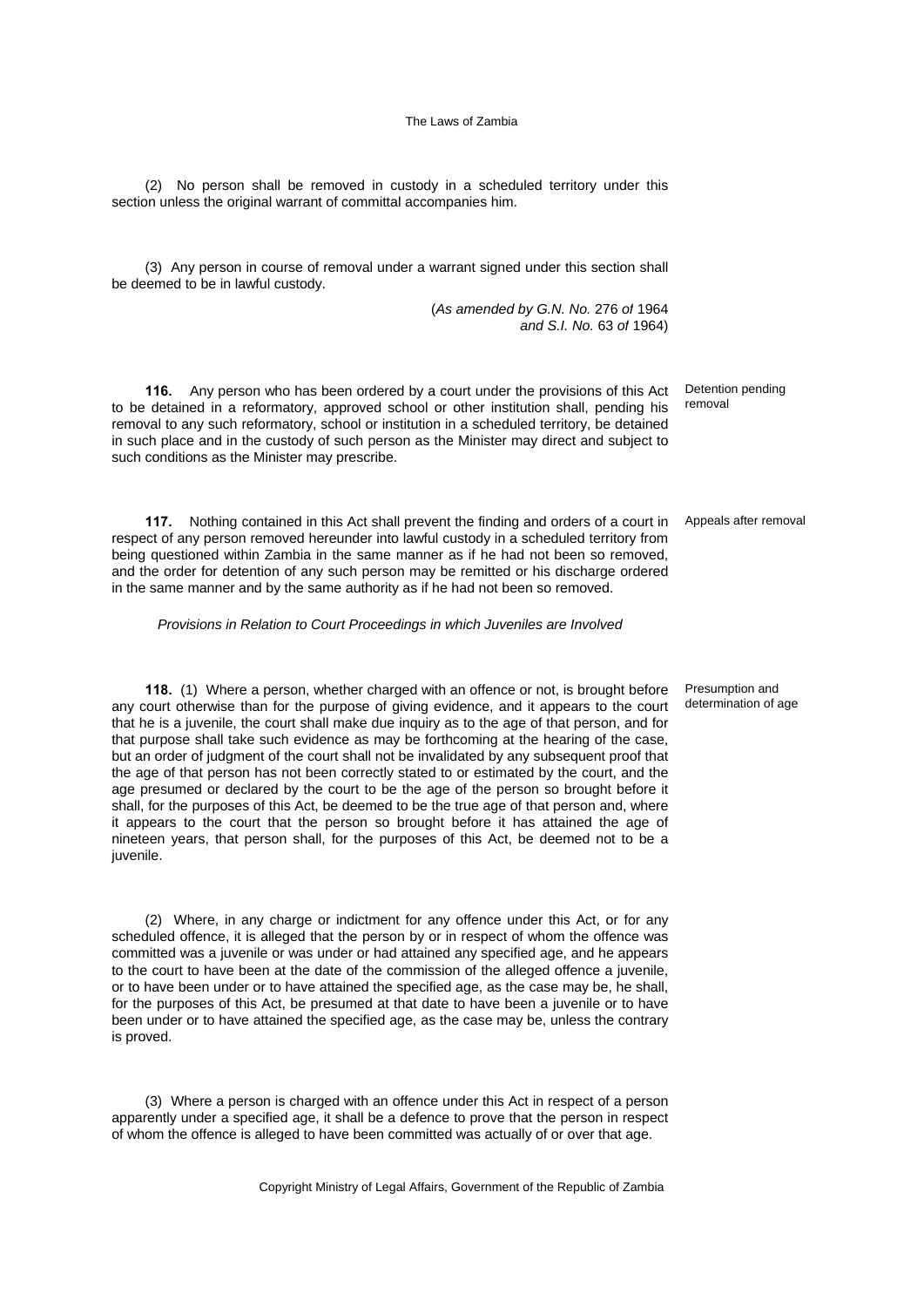**119.** (1) A juvenile court shall sit in a room other than that in which any courts other than juvenile courts ordinarily sit, unless no such other room is available or suitable, and if no such room is available or suitable, the juvenile court shall sit on different days or at different times from those on or at which ordinary sittings are held.

(2) No person shall be present at any sitting of a juvenile court, or at any sitting of the High Court when hearing charges against a juvenile not jointly charged with a person who is not a juvenile, except-

- (*a*) members and officers of the court;
- (*b*) parties to the case, their legal advisers, and witnesses and other persons directly concerned in that case;
- (*c*) *bona fide* representatives of newspapers and news agencies;
- (*d*) such other persons as the court may specifically authorise to be present.

**120.** No child (other than an infant in arms) shall be permitted to be present in court during the trial of any other person charged with an offence, or during any proceedings preliminary thereto, except during such time as his presence is required as a witness or otherwise for the purposes of justice; and any child present in court when under this section he is not permitted to be so shall be ordered to be removed.

**121.** (1) Where, in any proceedings in relation to any offence against, or any Power to clear court conduct contrary to, decency or morality, a person who, in the opinion of the court, is a juvenile is called as a witness, the court may direct that all or any persons, not being members or officers of the court or parties to the case, their counsel or solicitors, or persons otherwise directly concerned in the case, be excluded from the court during the taking of the evidence of the juvenile:

Provided that nothing in this section shall authorise the exclusion of *bona fide* representatives of a newspaper or news agency.

(2) The powers conferred on a court by this section shall be in addition and without prejudice to any other powers of the court to hear proceedings *in camera*.

**122.** (1) Where, in any proceedings against any person for any offence or in any civil proceedings, any child of tender years called as a witness does not, in the opinion of the court, understand the nature of an oath, his evidence may be received though not on oath, if, in the opinion of the court, he is possessed of sufficient intelligence to justify the reception of his evidence and understands the duty of speaking the truth; and his evidence though not given on oath but otherwise taken and reduced into writing so as to comply with the requirements of any law in force for the time being, shall be deemed to be a deposition within the meaning of any law so in force:

Copyright Ministry of Legal Affairs, Government of the Republic of Zambia

Sittings of juvenile

courts

Children not allowed in court

Evidence of a child of tender years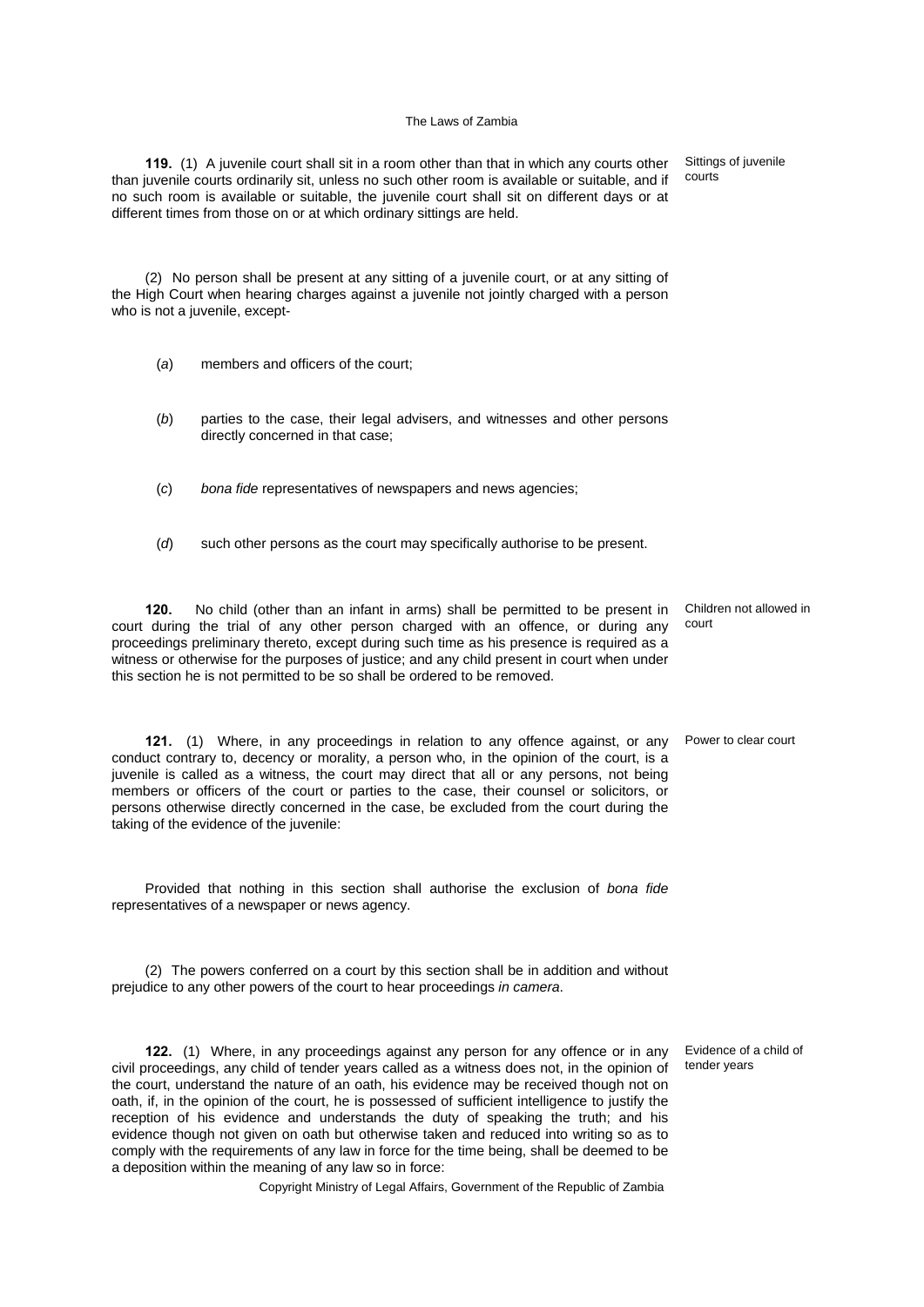Provided that where evidence admitted by virtue of this section is given on behalf of the prosecution, the accused shall not be liable to be convicted of the offence unless that evidence is corroborated by some other material evidence in support thereof implicating him.

(2) If any child whose evidence is received as aforesaid wilfully gives false evidence in such circumstances that he would, if the evidence had been given on oath, have been guilty of perjury, he shall be liable on conviction to be dealt with as if he had been convicted of an offence punishable in the case of an adult with imprisonment.

**123.** (1) In relation to any proceedings in any court-<br> **123.** (1) In relation to any proceedings in any court-

publication of certain matters

- (*a*) no newspaper report or wireless broadcast of the proceedings shall reveal the name, address or school, or include any particulars calculated to lead to the identification, of any juvenile concerned in the proceedings, either as being the person against or in respect of whom the proceedings are taken, or as being a witness therein;
- (*b*) no picture shall be published in any manner as being or including a picture of any juvenile so concerned in the proceedings as aforesaid:

Provided that the court or the Minister may in any case, if satisfied that it is in the interests of justice so to do, by order dispense with the requirements of this subsection to such extent as may be specified in the order.

(2) Any person who publishes or broadcasts by wireless any matter in contravention of any such direction shall be guilty of an offence and shall be liable on conviction to a fine not exceeding one thousand five hundred penalty units in respect of each offence.

(*As amended by G.N. No.* 276 *of* 1964 *and Act No.* [sn]13 *of* 1994)

**124.** Where, in any proceedings with relation to any scheduled offence, the court is satisfied that the attendance before the court of any juvenile in respect of whom the offence is alleged to have been committed is not essential to the just hearing of the case, the case may be proceeded with and determined in the absence of the juvenile.

**125.** (1) Where a magistrate is satisfied by the evidence of a duly qualified medical practitioner that the attendance before a court of any juvenile in respect of whom any scheduled offence is alleged to have been committed would involve serious danger to his life or health, the magistrate may take in writing the deposition of the juvenile on oath, and shall thereupon subscribe the deposition and add thereto a statement of his reason for taking it and of the date when and the place where it was taken, and of the names of the persons (if any) present at the taking thereof.

Power to proceed with case in absence of iuvenile

Extension of power to take depositions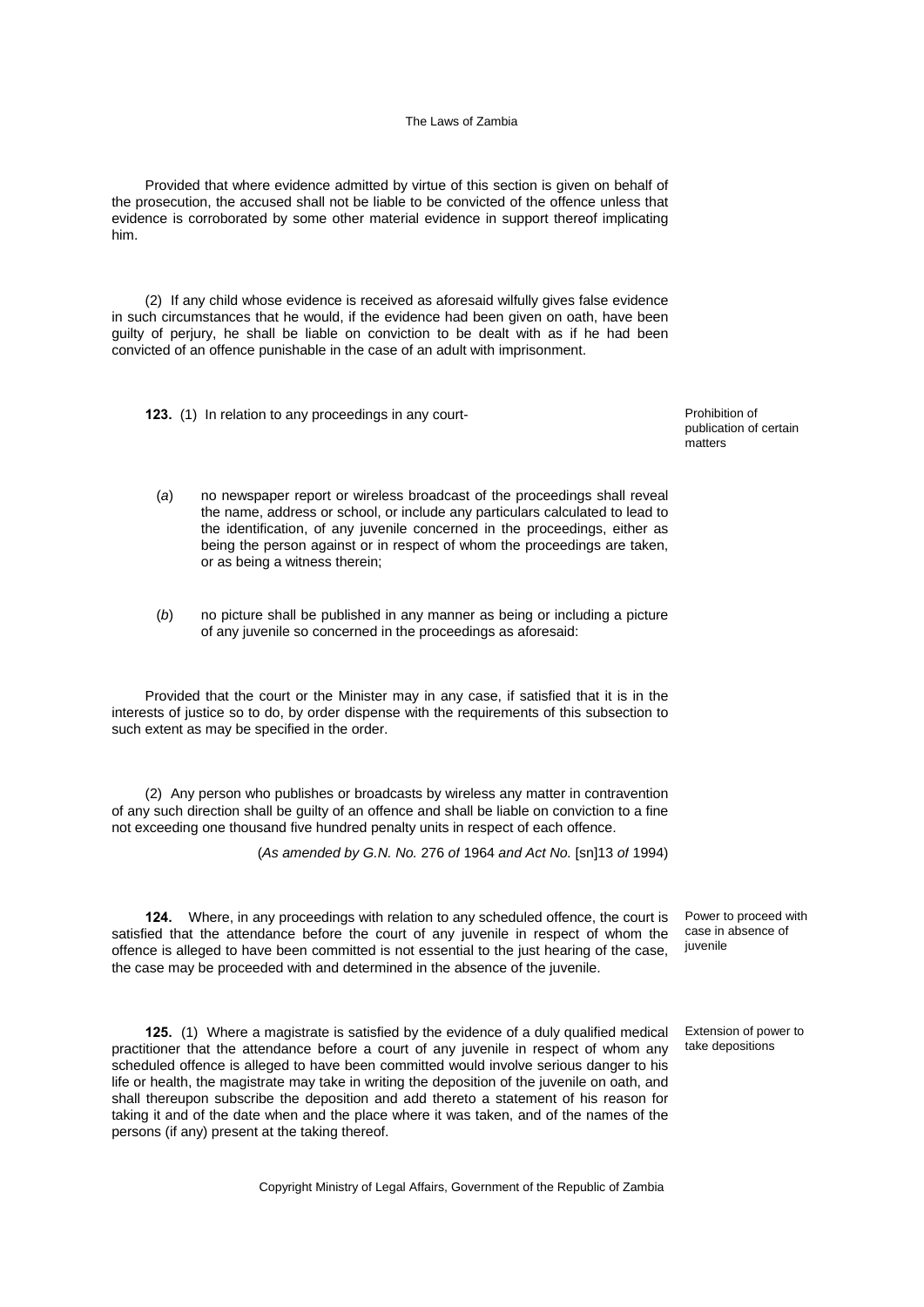(2) The magistrate taking any such deposition shall transmit it with his statement-

- (*a*) if the deposition relates to an offence for which any accused person is already committed for trial, to the proper officer of the court for trial at which the accused person has been committed; and
- (*b*) in any other case, to the clerk of the court before which proceedings are pending in respect of the offence.

**126.** Where, in any proceedings in respect of any scheduled offence, the court is satisfied by the evidence of a duly qualified medical practitioner that the attendance before the court of any juvenile in respect of whom the offence is alleged to have been committed would involve serious danger to his life or health, any deposition of the juvenile taken under theCriminal Procedure Code or under this Part shall be admissible in evidence either for or against the accused person without further proof thereof if it purports to be signed by the magistrate by or before whom it purports to be taken:

Provided that the deposition shall not be admissible in evidence against the accused person unless it is proved that reasonable notice of the intention to take the deposition has been given to him or that it was taken in the presence of the accused person and that he or his advocate had opportunity of cross-examining the juvenile making the deposition.

**127.** (1) Where a juvenile is charged with any offence, or is for any other reason brought before a court, his parent or guardian may in any case, and shall if he can be found and resides within a reasonable distance, be required to attend at the court before which the case is heard or determined during all the stages of the proceedings, unless the court is satisfied that it would be unreasonable to require his attendance.

(2) Where a juvenile is arrested or taken to a place of safety, the police officer by whom he is arrested or in charge of the police station to which he is brought, or the person by whom he is taken to the place of safety, as the case may be, shall cause the parent or guardian of the juvenile, if he can be found, to be warned to attend at the court before which the juvenile will appear.

(3) If any parent or guardian who has been required to attend as aforesaid, having received reasonable notice of the time and place at which he is required to attend, fails to attend accordingly, and does not excuse his failure to the satisfaction of the court, he shall be liable to a fine not exceeding three hundred penalty units.

(4) The parent or guardian whose attendance shall be required under this section shall be the parent or guardian having the actual possession and control of the juvenile:

Provided that if that person is not the father, the attendance of the father may also be required.

Copyright Ministry of Legal Affairs, Government of the Republic of Zambia

Admission of deposition of juvenile Cap. 88

Attendance in court of parent of juvenile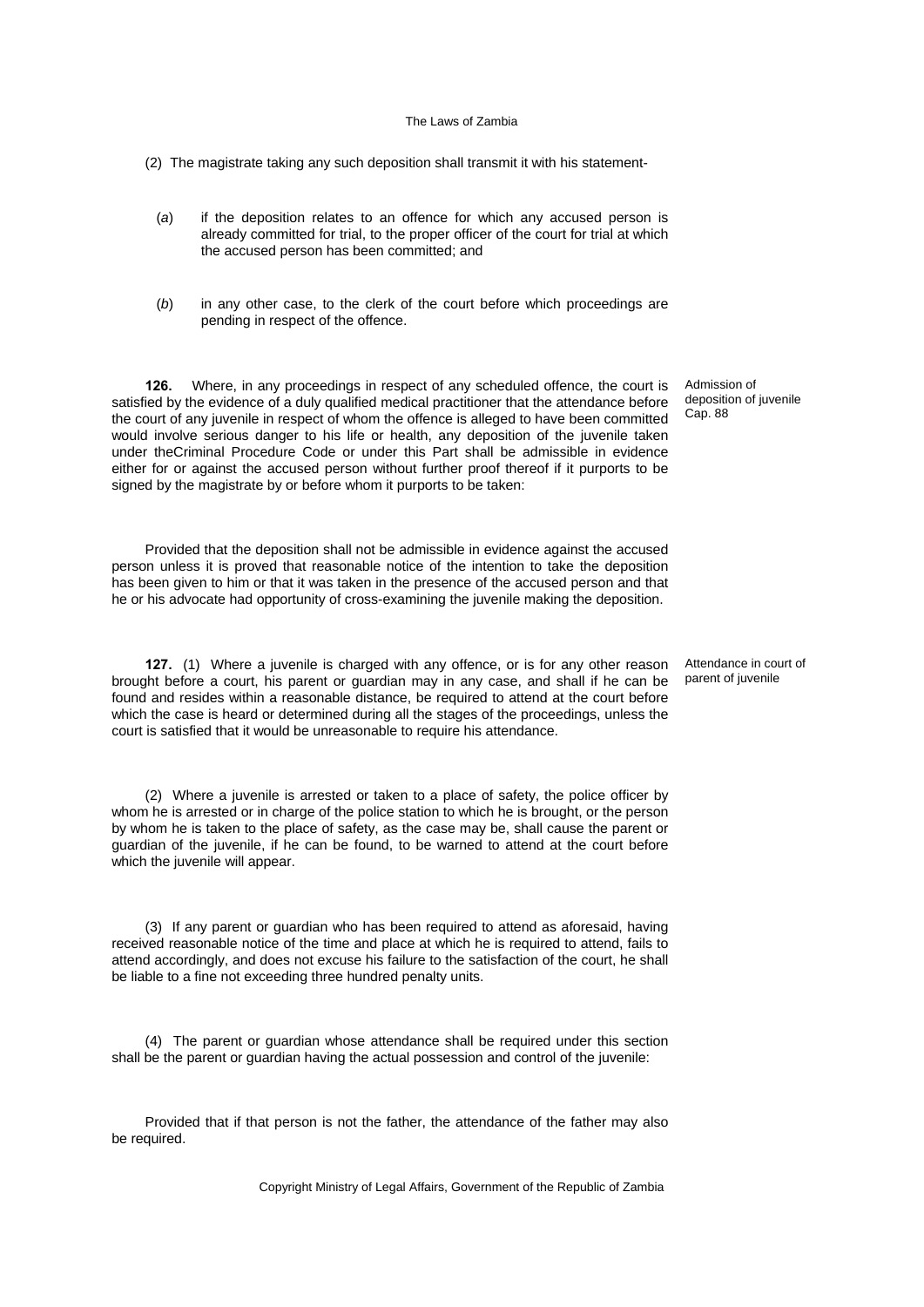(5) The attendance of the parent of a juvenile shall not be required under this section in any case where the juvenile was, before the institution of the proceedings, removed from the custody or charge of his parent by order of a court.

(*As amended by Act No.* 13 *of* 1994)

### PART VI MISCELLANEOUSPART VI

### **MISCELLANEOUS**

**128.** In any proceedings against any person for any scheduled offence, the husband or wife of the person charged shall be a competent witness for the prosecution or defence without the consent of such person.

**129.** In any proceedings under this Act, a copy of an entry in the wages book of any employer of labour or, if no wages book be kept, a written statement signed by the employer or a responsible person in his employ, shall be evidence that the wages therein entered or stated as having been paid to any person have in fact been so paid.

**130.** (1) Appeals may be brought, in manner provided by Part V of the Subordinate Courts Act, by the following persons in the following cases, that is to say:

- (*a*) in the case of an order committing a juvenile to the care of a fit person, requiring a juvenile to be sent to an approved school, or placing a juvenile under the supervision of a probation officer or other person, by the juvenile or his parent or guardian on his behalf;
- (*b*) in the case of an order requiring a person to enter into a recognizance to exercise proper care and guardianship over a juvenile, by the person required to enter into the recognizance;
- (*c*) in the case of an order requiring all or any part of the payments accruing due under an affiliation order to be paid to some other person, by the person who but for the order would be entitled to the payments;
- (*d*) in the case of a contribution order, by the person required to contribute.

(2) Nothing in this section shall be construed as affecting the rights of appeal conferred by sections *sixty-seven* and *one hundred and twelve*, or any other right of appeal conferred by this or any other Act.

Copyright Ministry of Legal Affairs, Government of the Republic of Zambia

Evidence of husband or wife of accused person

Evidence of wages

Appeals Cap. 28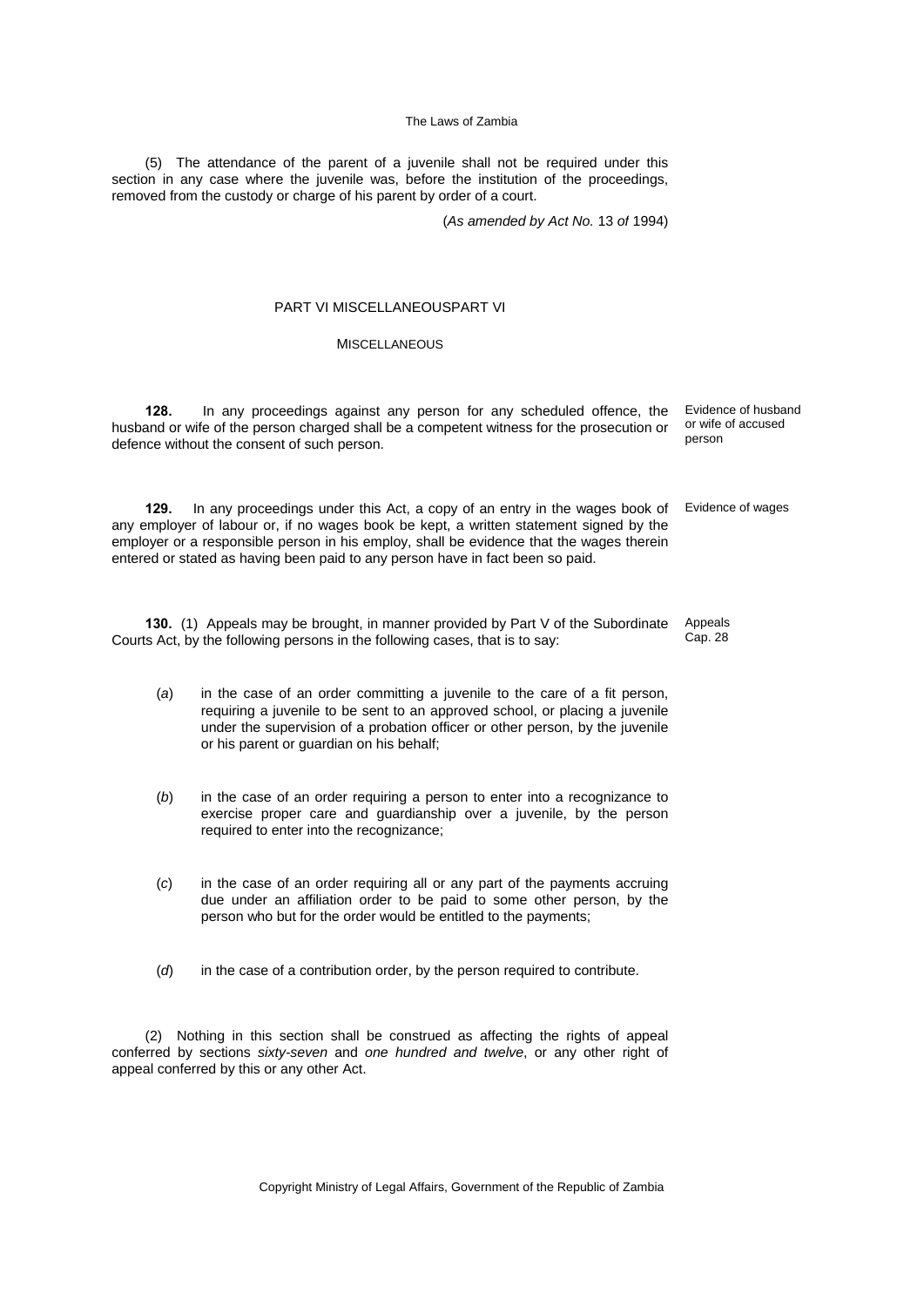| 131.<br>A document purporting to be a copy of-                                                                                                                                                                                                                                               | Provisions as to<br>documents, etc. |  |  |  |  |
|----------------------------------------------------------------------------------------------------------------------------------------------------------------------------------------------------------------------------------------------------------------------------------------------|-------------------------------------|--|--|--|--|
| (a)<br>an order made by a court under or by virtue of any of the provisions of this<br>Act: or                                                                                                                                                                                               |                                     |  |  |  |  |
| an affiliation order referred to in an order under section one hundred and<br>(b)<br>eleven:                                                                                                                                                                                                 |                                     |  |  |  |  |
| shall, if it purports to be certified as a true copy by the clerk of the court by which such<br>order was made, be evidence of such order.                                                                                                                                                   |                                     |  |  |  |  |
| 132.<br>The President may, by statutory notice, alter, amend or add to the Second<br>Schedule.                                                                                                                                                                                               | Power to amend<br>Second Schedule   |  |  |  |  |
| (As amended by No. 53 of 1963, G.N. No. 276 of 1964<br>and S.I. No. 63 of 1964)                                                                                                                                                                                                              |                                     |  |  |  |  |
| 133.<br>The Minister may, by statutory instrument, make regulations prescribing<br>anything to be prescribed under this Act.                                                                                                                                                                 | Regulations                         |  |  |  |  |
| (As amended by No. 53 of 1963<br>and G.N. No. 276 of 1964)                                                                                                                                                                                                                                   |                                     |  |  |  |  |
| 134. (1) Reference in any Act or document to juvenile courts under the Juvenile<br>Offenders Act, Chapter 8 of the 1950 Edition of the Laws, or the Juveniles Act, Chapter 8<br>of the 1956 Edition of the Laws, shall be construed as including reference to such courts<br>under this Act. | <b>Transitional provisions</b>      |  |  |  |  |
| (2) Any order or warrant made or issued whether by virtue of the Juvenile Offenders<br>Act, Chapter 8 of the 1950 Edition of the Laws, or the Juveniles Act, Chapter 8 of the 1956<br>Edition of the Laws, shall be deemed to have been made under and by virtue of this Act.                |                                     |  |  |  |  |
| 135.<br>The Juveniles Act, Chapter 8 of the 1956 Edition of the Laws, is hereby<br>repealed:                                                                                                                                                                                                 | Repeal and saving                   |  |  |  |  |

Provided that all orders and warrants made or issued under the said Act shall remain in force and be enforced in accordance with the terms thereof.

### FIRST SCHEDULE

(*Sections* 2, 9, 13, 16, 44, 120, 125, 126 *and* 128)

OFFENCES AGAINST JUVENILES TO WHICH SPECIAL PROVISIONS OF THIS ACT APPLY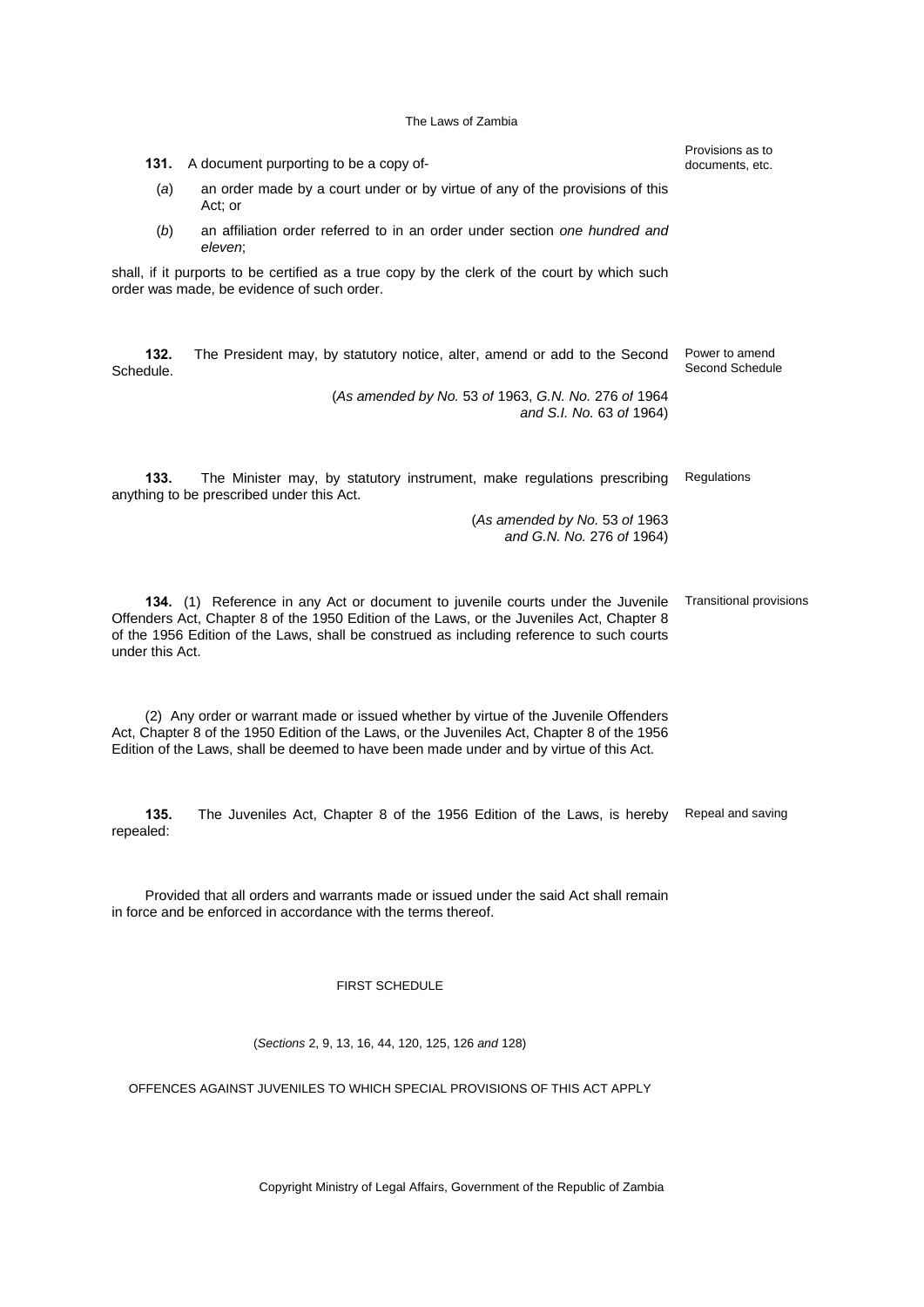| The murder or manslaughter of a juvenile;                                                         | Cap. 87            |
|---------------------------------------------------------------------------------------------------|--------------------|
| Infanticide:                                                                                      | Cap. 87<br>Cap. 89 |
| Any offence against section 136 or 171 of the Penal Code;                                         |                    |
| Any offence against a juvenile under section 137, 155, 156, 157, 158, 159, 199, 247 or 248 of the |                    |

Penal Code;

Any offence under section 46, 47, 48, 50 or 54 of this Act;

Any offence under section 8 of the Suicide Act where the person who killed himself is a juvenile;

Any other offence involving bodily injury to a juvenile.

(*As amended by No.* 1 *of* 1967)

### SECOND SCHEDULE

(*Sections* 2, 75, 115, 116, 117 *and* 132)

### SCHEDULED TERRITORIES

Botswana. Malawi. South Africa. Zimbabwe.

(*As amended by S.I. No.* 63 *of* 1964)

THIRD SCHEDULE

(*Section* 114)

### AGREEMENT WITH THE UNION

*Agreement under Section* 14 *of the Prisons and Reformatories Act No.* 46 *of* 1920

 WHEREAS it appears that provision has been made by section *fourteen* of the Prisons and Reformatories Act Amendment Act No. 46 of 1920, authorising the Governor-General of the Union of South Africa to enter into an agreement with the Officer administering the Government of any territory in South Africa south of the Equator (being a portion of the British Dominions or a Territory under the Protection of the Crown), for the purposes specified in the said section;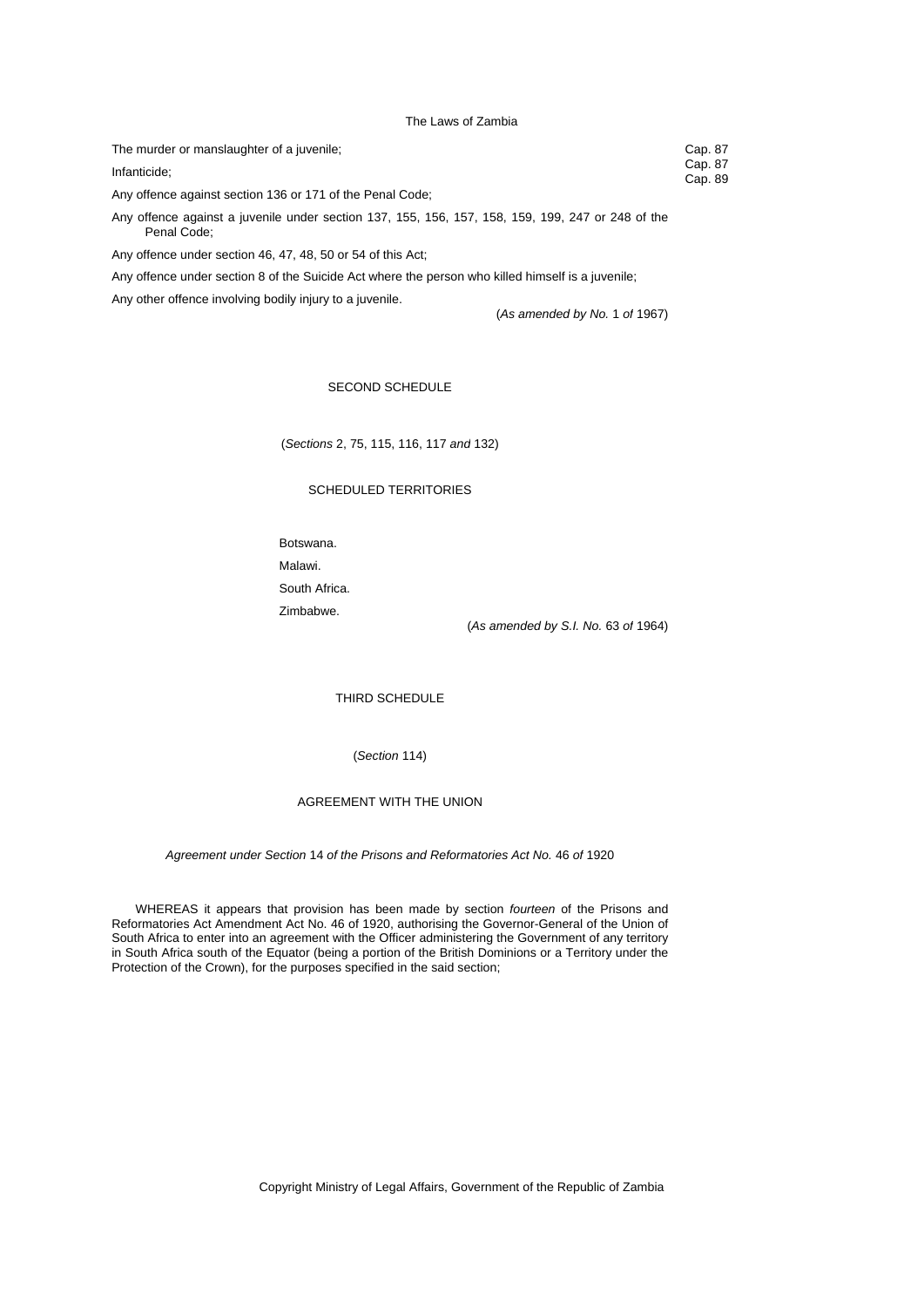AND WHEREAS the Administrator of Northern Rhodesia desires to enter into such an agreement as aforesaid;

 AND WHEREAS the Officer administering the Government of the Union of South Africa has consented thereto;

 NOW, THEREFORE, it is hereby agreed between the Officer administering the Government of the Union of South Africa, and the Administrator of Northern Rhodesia that, subject to the provisions of the said Act, and to conditions hereinafter appearing, an arrangement shall exist-

- (*a*) for the reception in the Union and detention in any prison or gaol therein of any person sentenced by a competent court of Northern Rhodesia according to law in force therein to imprisonment with or without hard labour; and
- (*b*) for the reception in the Union and detention in any juvenile reformatory or juvenile adult reformatory therein of any person who, being an juvenile or juvenile adult, has been ordered by a competent court of Northern Rhodesia according to law in force therein to be detained in a juvenile or juvenile adult reformatory.

 And the Officer administering the Government of the Union of South Africa, and the Administrator of Northern Rhodesia hereby agree on behalf of the Union Government and the Northern Rhodesia Administration, respectively, that when accommodation is available, and the Union Government has agreed to accept any prisoner or juvenile, there shall be paid by the Administrator of Northern Rhodesia to the Union Government in respect of each prisoner or juvenile the sum of three shillings per head per day, or such other amount as may be mutually agreed upon between the Administration and the Prisons Department of the Union of South Africa, and that the Union Government shall be entitled to a refund of any expenses incurred by the latter Department in returning such persons to their homes on discharge from custody.

 This Agreement shall take effect as provided by law on the publication of a summary of the terms thereof in the *Gazette* of the Union of South Africa, and shall be terminated on three months' notice being given by either of the parties to the Agreement.

 Given under my Hand and the Great Seal of the Union of South Africa, at Pretoria this 5th day of November, One Thousand Nine Hundred and Twenty.

> J. ROSE INNES, *Officer administering the Government*.

 Given under my Hand and Seal at Livingstone this 17th day of November, One Thousand Nine Hundred and Twenty.

> HUGH C. MARSHALL, *Acting Administrator*.

### **SUBSIDIARY LEGISLATION**

JUVENILES CAP. 53

*Government Notices* 116 *of* 1956 497 *of* 1964

SECTION 1-APPLICATION

*Order by the Minister* 

The provisions of the Act are hereby applied to the whole of Zambia with the exception of sections thirty-two to forty-two inclusive which do not apply to the Western Province nor to any area situated in a reserve or in trust land as defined in the Zambia (State Lands and Reserves) Orders, 1928 to 1964, and the Zambia (Trust Land) Orders, 1947 to 1964. App. 9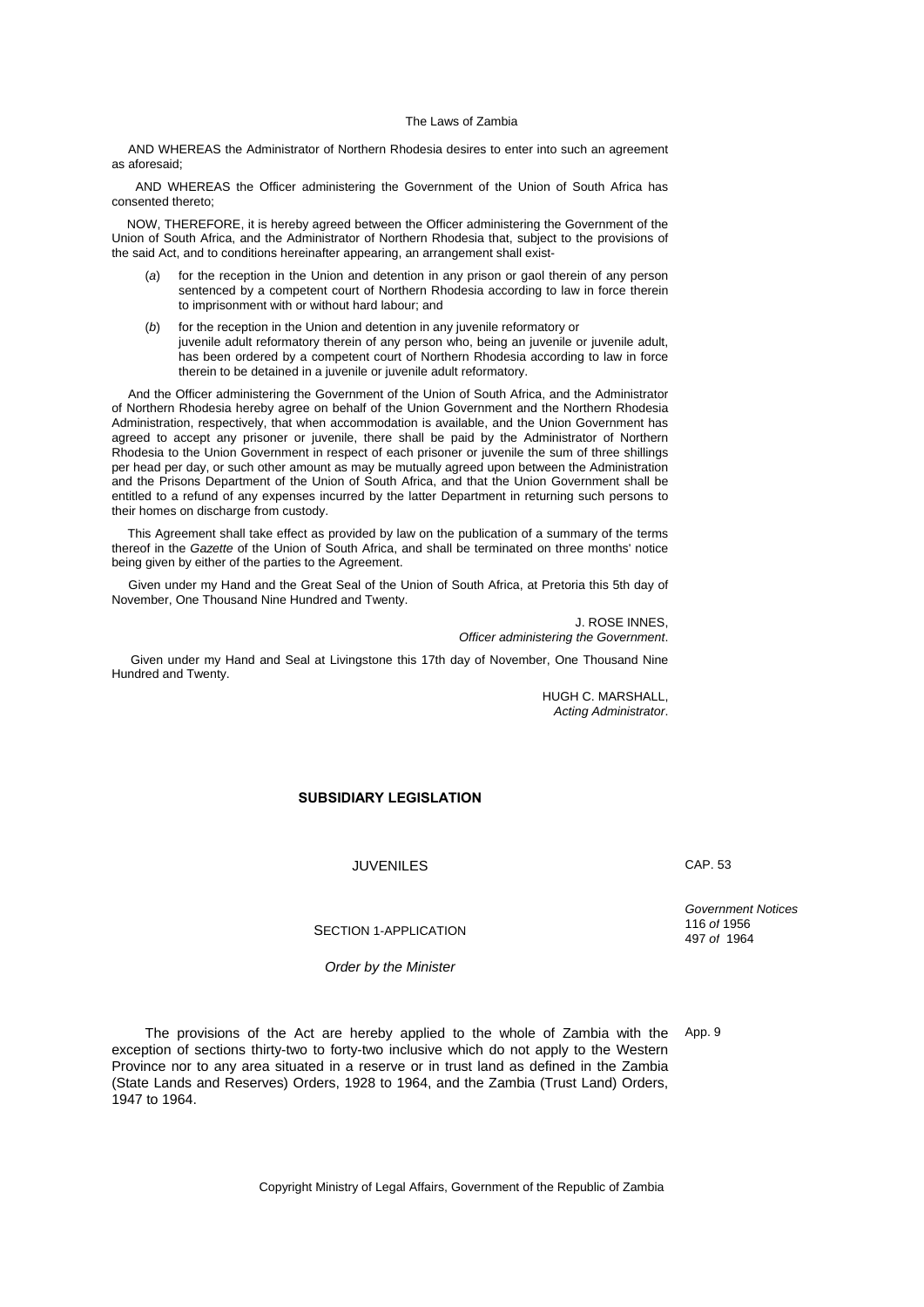### SECTION 3-APPROVAL OF SOCIETY

*Notice by the Minister* 

The Management Committee of the Zambia Guild of St. Joseph's Home is hereby approved as an approved society.

### SECTION 7-AUTHORISATIONS

*Notices by the Commissioner for Juvenile Welfare*

The person for the time being holding the office of Chief Social Welfare Officer or Senior Social Welfare Officer, being a juveniles inspector, is hereby authorised to exercise or perform the powers and duties entrusted to the Commissioner for Juvenile Welfare under the provisions of the sections of the Act listed below:

Sections 3(4), 4, 19(2), 22(3), 23(*a*), 23(*b*), 28, 34, 57, 83, 84, 87 and 88.

The persons for the time being holding the offices of Senior Social Welfare Officer, being juveniles inspectors, are hereby authorised to exercise or perform the powers and duties entrusted to the Commissioner for Juvenile Welfare under the provisions of the section of the Act listed below: *General Notice* 185 *of* 1963

Section 22(2).

### SECTION 53-EXEMPTION FROM PROVISIONS

*Order by the Minister* 

Any school entertainment approved by the Minister responsible for education is hereby exempted from the provisions of section *fifty-three* of the Act.

SECTION 75-APPROVED SCHOOLS

*Notices by the Minister* 

Nakupota Training Centre, Ndola, and Nakambala Training School, Mazabuka, are hereby established as approved schools.

Copyright Ministry of Legal Affairs, Government of the Republic of Zambia

*Government Notice 93* of 1961

*Government Notice* 1943 *of* 1961

*Government Notice* 119 *of* 1956

*Government Notices* 240 *of* 1961

363 *of* 1963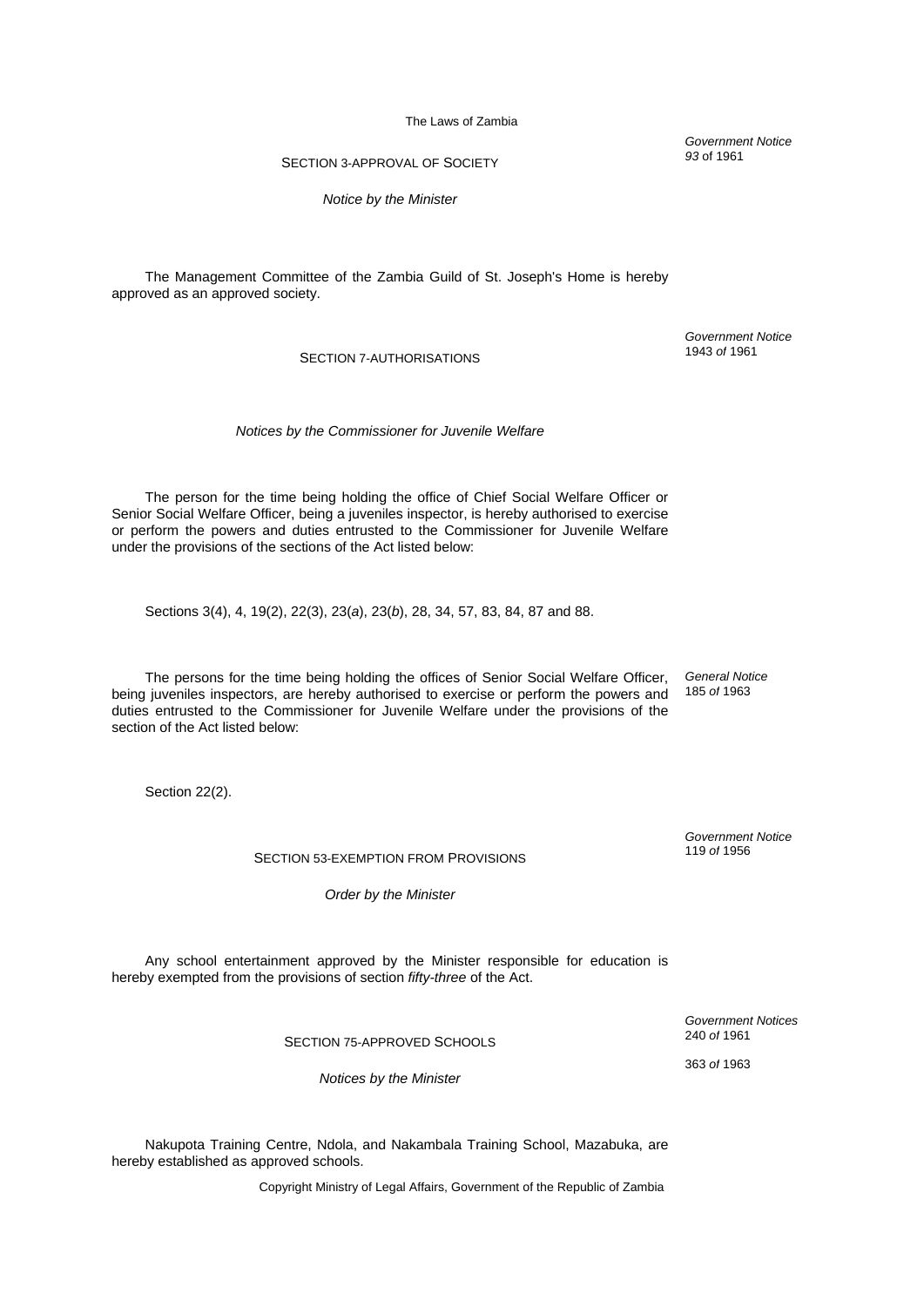Lowden Lodge, Umtali, and Mount Hampden Training School, near Harare, are hereby approved as approved schools. *General Notice* 1973 *of* 1960

### THE APPROVED SCHOOLS RULES

### ARRANGEMENT OF RULES

*Rule*

- 1. Title
- 2. Interpretation
- 3. Accommodation
- 4. Duties and responsibilities of Principal
- 5. Visiting committee
- 6. Care of pupils
- 7. Daily routine
- 8. Education and training
- 9. Employment
- 10. Religious instruction
- 11. Recreation, letters and visits
- 12. Discipline and punishment
- 13. Release on licence
- 14. After care
- 15. Medical care
- 16. Records
- 17. Promulgation of Rules
- 18. Inspection

SECTION 90-THE APPROVED SCHOOLS RULES

*Rules by the Minister* 

*Government Notice* 417 *of* 1962 *Statutory Instrument* 63 *of* 1964

**1.** These Rules may be cited as the Approved Schools Rules. These Rules are the Rules of Title

**2.** In these Rules, unless the context otherwise requires-

"Commissioner" means the Commissioner for Juvenile Welfare or his duly authorised agent;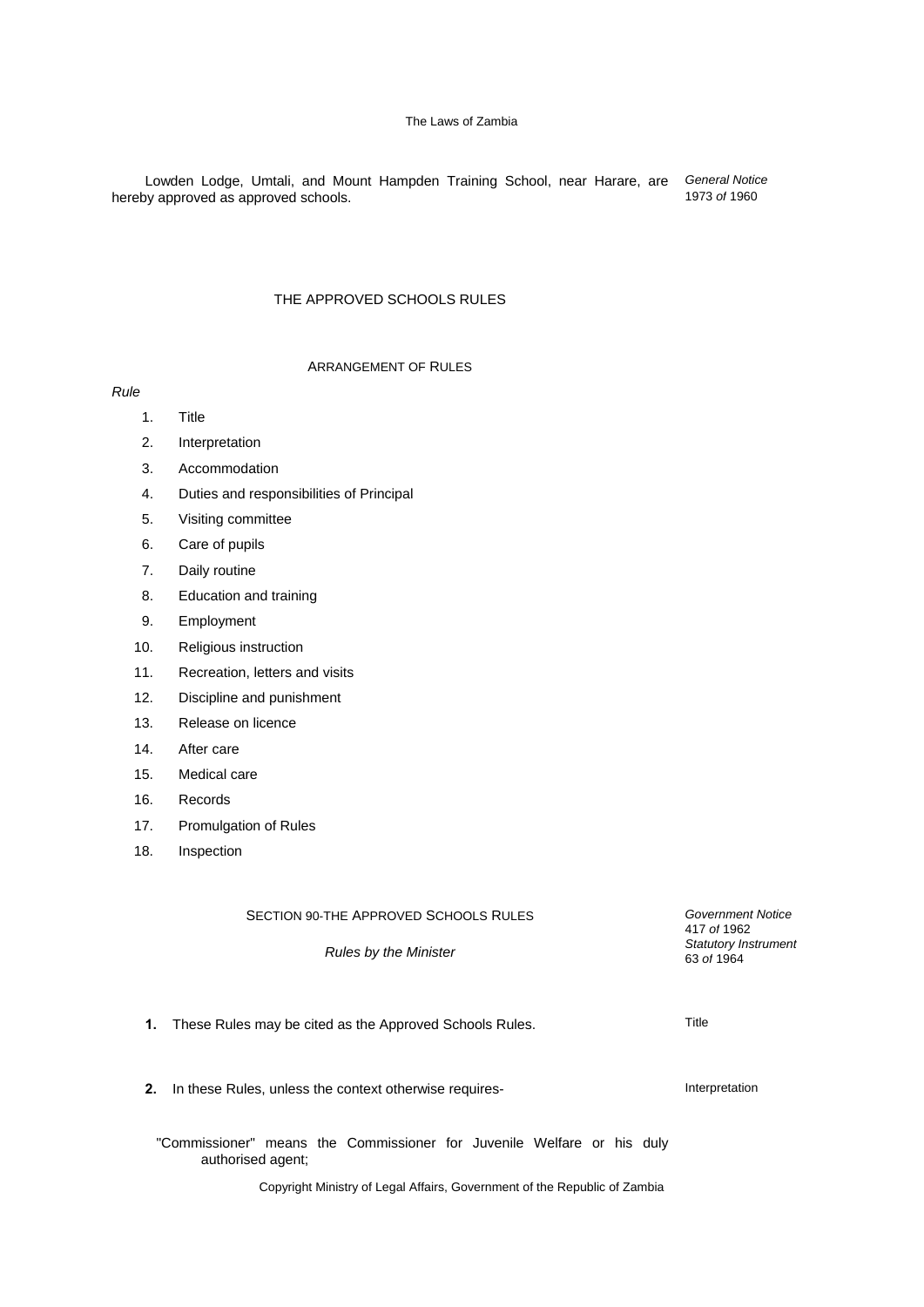- "Principal" means the person appointed by the Commissioner to manage an approved school;
- "pupil" means a juvenile sent to an approved school in pursuance of an approved school order;
- "school" means an approved school established by the Minister under subsection (1) of section *seventy-five* of the Act;
- "visiting committee" means the persons appointed by the Commissioner under rule 5 (1).

(*As amended by S.I. No.* 63 *of* 1964)

**3.** The number of pupils accommodated in a school shall not exceed such number Accommodation as may be fixed for that school from time to time by the Commissioner.

**4.** (1) The Principal of a school shall be responsible to the Commissioner for the efficient conduct of the school. Duties and responsibilities of

Principal

(2) The Principal shall keep-

- (*a*) a register of admissions and discharges in which shall be recorded all admissions, licences, revocation of licences, recalls, releases and discharges;
- (*b*) a log book in which shall be entered every event of importance connected with the school;
- (*c*) a daily register of the presence or absence of each pupil; and
- (*d*) a punishment book.

(3) The Principal shall determine the duties of the members of the staff. These shall include duties connected with the supervision of the pupils in the school, their recreation and their after care, and a list of such duties shall be made available to every staff member.

(4) When the Principal of a school is absent from the school, the Commissioner may appoint a member of the staff to perform the duties and exercise the powers of the Principal during his absence.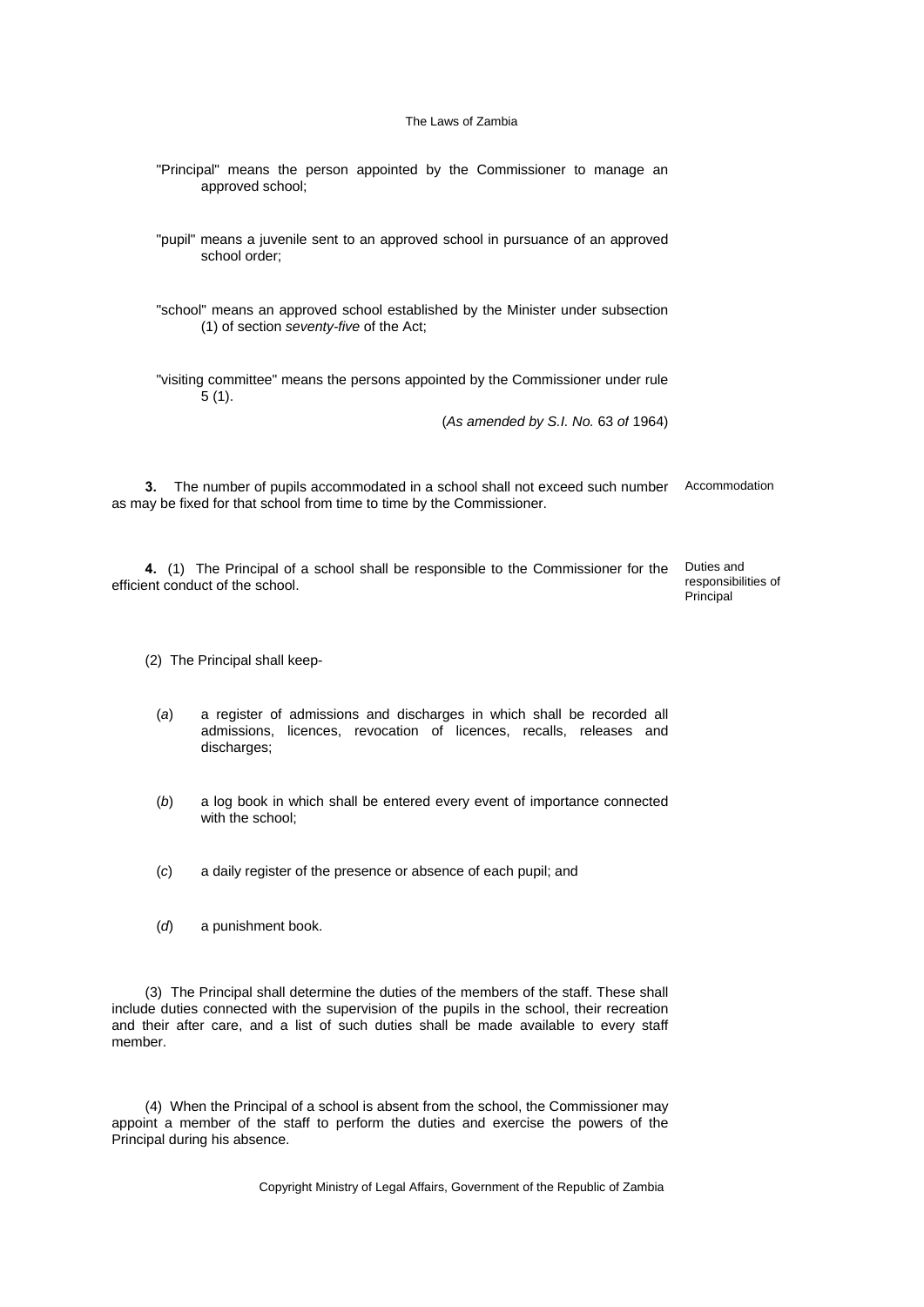(5) As soon as practicable after the admission of a pupil, the Principal shall notify that pupil's parent or guardian of his whereabouts if such parent or guardian can be traced.

**5.** (1) The Commissioner shall appoint at least four persons to be members of a visiting committee. Such persons shall reside within a reasonable distance of the school and shall act in an advisory capacity to the Principal in respect of the matters described in sub-rule (3). Visiting committee

(2) The committee shall meet at the school at least monthly.

(3) It shall be the duty of the visiting committee to satisfy themselves that the conditions of the school and the training, welfare and education of the pupils under their care are satisfactory and in this respect members of the committee may inspect the premises, books, and records of the school and consult with the Principal on any matter regarding the administration of the school, or any matter contained in these Rules and require him, if necessary, to transmit their views to the Commissioner. On such a requirement being made, the Principal shall transmit the views of the committee to the Commissioner as soon thereafter as may be reasonably practicable.

(4) Any pupil shall have the right of personal access to the visiting committee, the Principal, the Senior Social Welfare Officer for the Province and the Commissioner.

(5) A record of all proceedings of meetings of the visiting committee shall be kept by the secretary who shall be appointed by the Commissioner.

**6.** (1) Each pupil shall be provided with a separate bed and shall be kept supplied Care of pupils with suitable bed clothing.

(2) The pupils shall be supplied with sufficient and varied food based on a dietary scale approved by the Commissioner after consultation with the Director of Medical Services. A copy of the dietary scale shall be kept posted in the school kitchen.

(3) Pupils shall be issued with suitable articles of clothing which shall remain the property of the Government:

Provided that a pupil may on his release be issued with essential articles of clothing free of charge.

**7.** (1) The daily routine of the school (including the hours of rising, schoolroom Daily routineinstruction and practical physical training, domestic work, meals, recreation and retiring) shall be in accordance with a scheme approved by the Commissioner.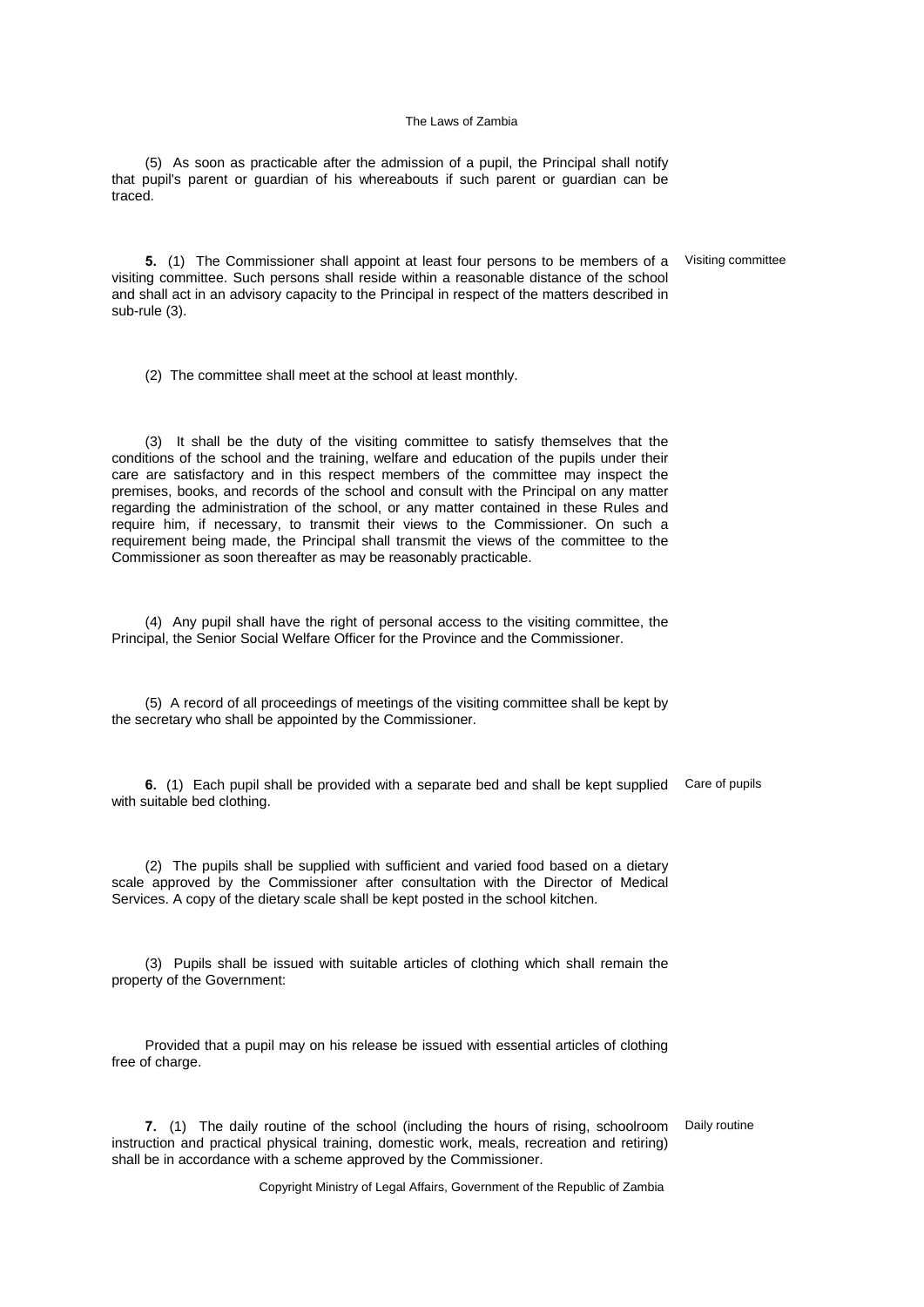(2) A copy of the daily routine shall be kept posted in some conspicuous place in the school.

(3) Any substantial deviation from the daily routine shall be entered in the log book.

**8.** (1) Lower primary education shall be afforded to all pupils in a school and further education may be provided for individual pupils according to their age, aptitude and capability. Education and training

(2) The schoolroom time-table and syllabus shall be subject to the approval of the Commissioner and a copy of the time-table shall be kept posted in the schoolroom.

(3) All pupils shall be given vocational training in accordance with a scheme approved from time to time by the Commissioner. Any substantial deviation from the scheme shall be recorded in the log book.

(4) The attendance of pupils in the schoolroom and at all periods of vocational training shall be recorded in the manner prescribed by the Commissioner.

**9.** Pupils may be employed in performing such tasks as the Principal may from time to time prescribe, subject to their need for education, instruction, recreation and leisure. Pupils under twelve years shall not be employed except on light work. Employment

**10.** Where a pupil is of a particular religious persuasion, arrangements shall be made as far as practicable for him to receive religious assistance and instruction from a minister of religion of the church to which he belongs. Religious instruction

**11.** (1) Pupils shall be encouraged to write to their parents or guardians at least once a month. Letters written by pupils shall be despatched at public expense in a plain envelope. Recreation letters and visits

(2) Pupils may be allowed visits from their parents, relatives and friends at such intervals and on such days and at such times as the Principal may determine.

(3) Arrangements may be made for providing pupils with pocket money each week, subject to such conditions as may be prescribed by the Commissioner.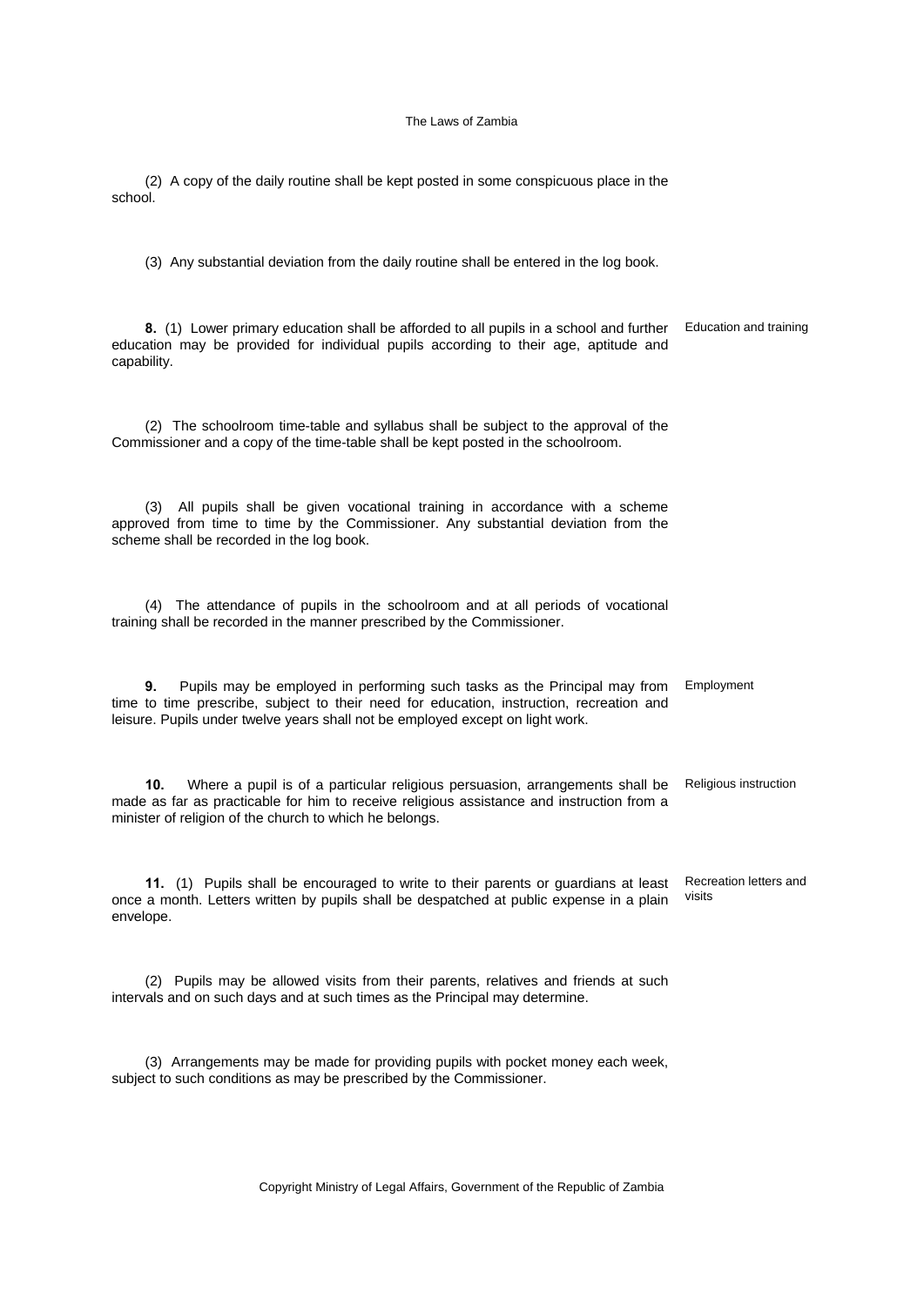(4) The Principal may suspend any of the facilities and privileges mentioned in this rule if he is satisfied that they interfere with the discipline of the school; any such suspension shall be recorded in the log book.

**12** (1) The Principal may introduce any system approved by the Commissioner which will encourage good conduct and industry and will facilitate the reformative treatment of the pupils. Discipline and punishment

(2) When punishment is necessary for the maintenance of discipline, the Principal in his discretion may adopt one of the following sanctions:

- (*a*) the forfeiture of privileges under rule 11;
- (*b*) separation from other pupils;

Provided that this punishment shall only be used in exceptional cases and subject to the following conditions:

- (i) no pupil under the age of twelve years shall be kept in separation;
- (ii) the room used for the purpose shall be light and airy and kept lighted after dark;
- (iii) some form of occupation shall be given;
- (iv) means of communication with a member of the staff shall be provided;
- (v) if the separation is to be continued for more than twenty-four hours, it shall be reported immediately to the Commissioner;
- (*c*) corporal punishment. Every effort shall be made to enforce discipline without resort to corporal punishment which may be used only as a last resort. Where it is found necessary, its application shall be in strict accordance with sub-rule (3).
- (3) Corporal punishment shall be subject to the following conditions:
	- (*a*) it shall be inflicted only with a type of cane approved by the Commissioner;
	- (*b*) if applied on the hands, the number of strokes shall not exceed three on each hand, but no boy over fifteen years shall be so punished;
	- (*c*) if applied on the posterior, it shall be over the boy's ordinary cloth trousers and the number of strokes shall not exceed six for boys under fifteen years and eight for boys of fifteen years and over: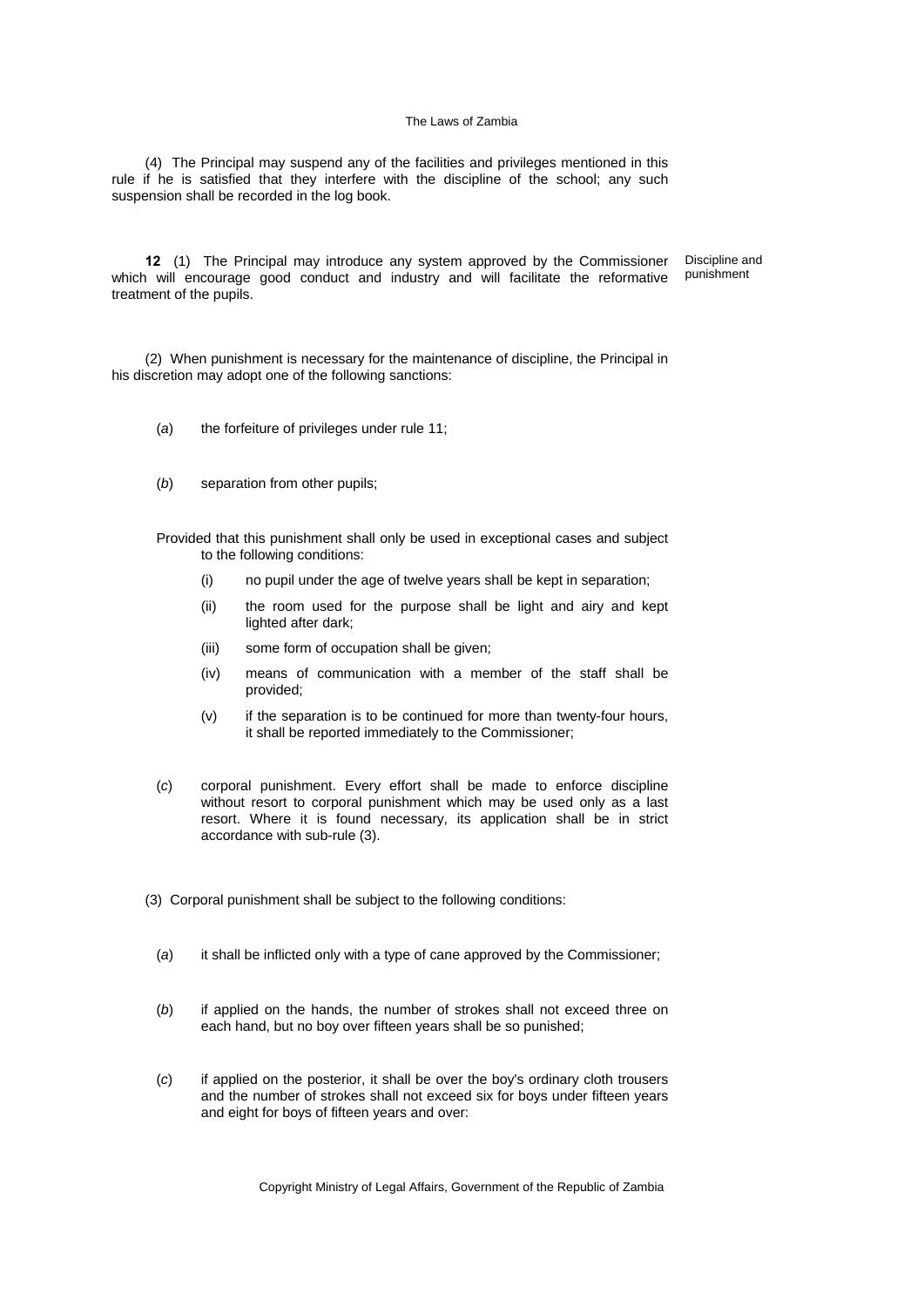Provided that in exceptional cases, with the special approval of the Commissioner, twelve strokes may be administered to boys of fifteen years and over;

- (*d*) no boy with any physical or mental disability shall be punished without the sanction of the medical officer;
- (*e*) no corporal punishment shall be inflicted except by the Principal (or during his absence by the officer appointed under rule 4 (4) to exercise the duties of the Principal);
- (*f*) it shall not be inflicted in the presence of other boys;
- (*g*) notwithstanding the provisions of paragraphs (*e*) and (*f*), for minor offences committed in the school-room by boys under fifteen years, the principal teacher may be authorised by the Principal to administer with a light cane, not more than two strokes on each hand. A book known as the school-room punishment book shall be kept and the principal teacher shall at once enter therein a record of any corporal punishment inflicted by him under this paragraph.

(4) The Principal shall be responsible for the immediate recording of a punishment awarded in the punishment book which he is required to keep under rule 4 (2) and he shall enter therein such details as may be required by the Commissioner.

(5) The punishment book shall be examined at each meeting of the visiting committee and shall be signed by the chairman. It will also be shown to the Provincial Medical Officer on his request.

(6) No pupil shall be allowed to administer any form of punishment to any other pupil.

**13.** (1) It shall be the duty of the Principal to recommend placement on licence of each pupil as soon as the pupil has made sufficient progress in his training; and with this object in view, he shall review the progress made by each pupil and all the circumstances of the case (including home surroundings) towards the end of his first year in the school and thereafter as often as may be necessary and at least quarterly.

(2) At each review the Principal, in consultation with the visiting committee, shall consider the date at which the pupil is likely to be fit to be placed on licence. The views of the visiting committee shall be transmitted, along with the Principal's report, to the Commissioner.

(3) Where there is reason to believe that a pupil can be placed on licence during the first twelve months of his detention, the case shall be reported by the Principal to the visiting committee and the same procedure followed as in sub-rule (2).

Copyright Ministry of Legal Affairs, Government of the Republic of Zambia

Release on licence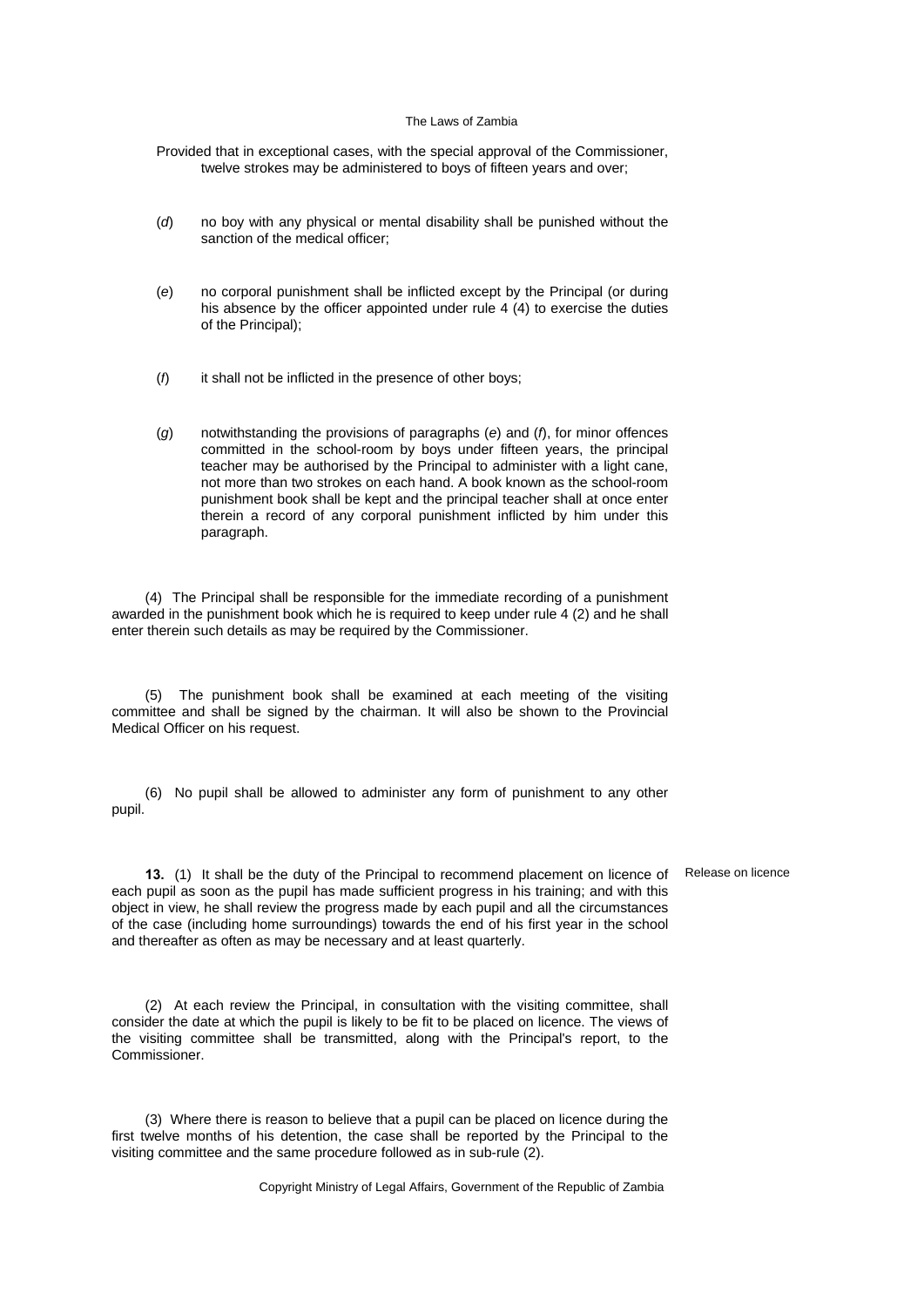(4) The Principal shall maintain a licensing register in a form prescribed by the Commissioner showing the date and result of his review of each case and the reasons for his recommendation.

**14.** (1) The Principal shall see that every effort is made to obtain suitable employment for a pupil who is fit for release on licence, and for this purpose he shall avail himself where necessary of any help that can be obtained, whether from public organisations or private individuals. When the pupil's home is unsatisfactory, he shall endeavour to place him in a hostel or other suitable lodging. After care

(2) The Principal shall provide every pupil on leaving with a sufficient outfit and, if necessary, a reasonable sum for travelling and subsistence.

(3) If the pupil is returning to the care of his parents, the Principal shall communicate with the pupil's parents or guardian beforehand, and make adequate arrangements for his transportation and reception.

**15.** (1) The Commissioner shall arrange for a medical officer to be appointed whose Medical care duties shall include

- (*a*) a thorough examination of each pupil as soon as possible after admission and shortly before leaving the school:
- (*b*) a quarterly inspection of each juvenile;
- (*c*) a general inspection of the school from a hygienic point of view and advice as to dietary and general hygiene;
- (*d*) the examination and treatment of all sick and ailing pupils;
- (*e*) the keeping of medical records in respect of each pupil;
- (*f*) the furnishing of such reports and certificates as the Commissioner may require.

(2) Notice of any meeting of the visiting committee shall be given to the medical officer so that he may have an opportunity of attending and presenting a report.

(3) The Principal shall report at once any death and any case of serious illness, infectious disease, or accident involving a pupil to the parent or guardian of the pupil and to the Commissioner.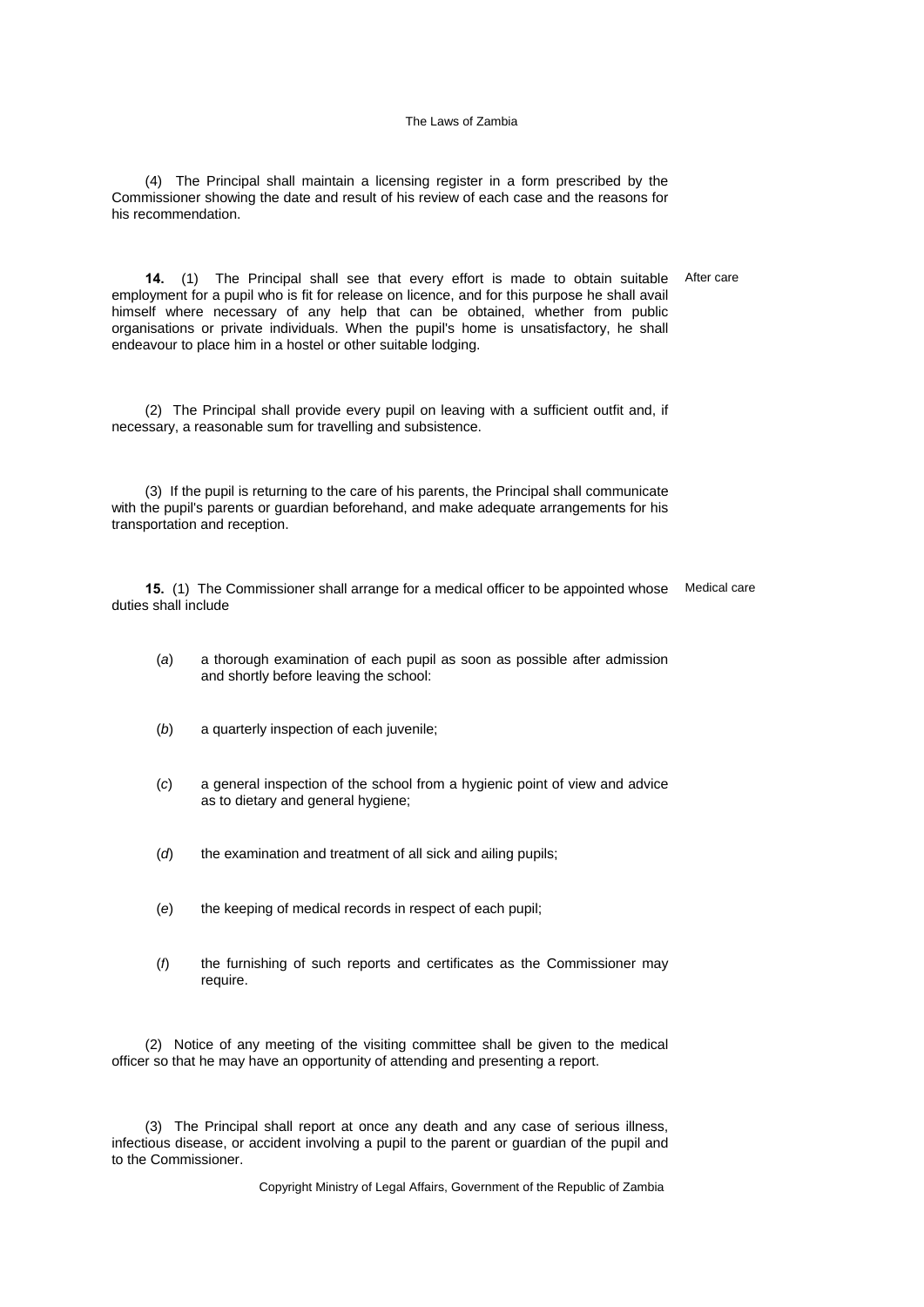(4) Any violent or sudden death of a pupil shall be notified immediately by the Principal to the coroner of the District in which the death occurs. A report of the proceedings at any inquest shall be sent without delay to the Commissioner.

**16.** The Principal shall arrange for the keeping of all registers and records required by the Commissioner and shall cause to be sent to him such returns, statements and other information as may be required by him from time to time. Records

**17.** The Principal shall cause a copy of these Rules to be given to each member of Promulgation of Rules the staff and to the medical officer.

**18.** The Principal shall arrange that the school shall be open at all times to inspection by or on behalf of the Commissioner and he shall give all facilities for the examination of the books and records of the school. Inspection

SECTION 91-ESTABLISHMENT OF REFORMATORIES

*Notices by the Minister* 

*General Notice* 1644 *of* 1953 *Federal Government Notices* 267 *of* 1957 22 *of* 1958 137 *of* 1958

Reformatory and receiving centre established at Katombora, Livingstone District.

Government prisons at Livingstone and Lusaka established as reformatories and receiving centres.

The prisons specified in the Schedule established as reformatories and the juvenile section within each of the said prisons as a receiving centre. *Federal Notices* 512 *of* 1959

532 *of* 1962

SCHEDULE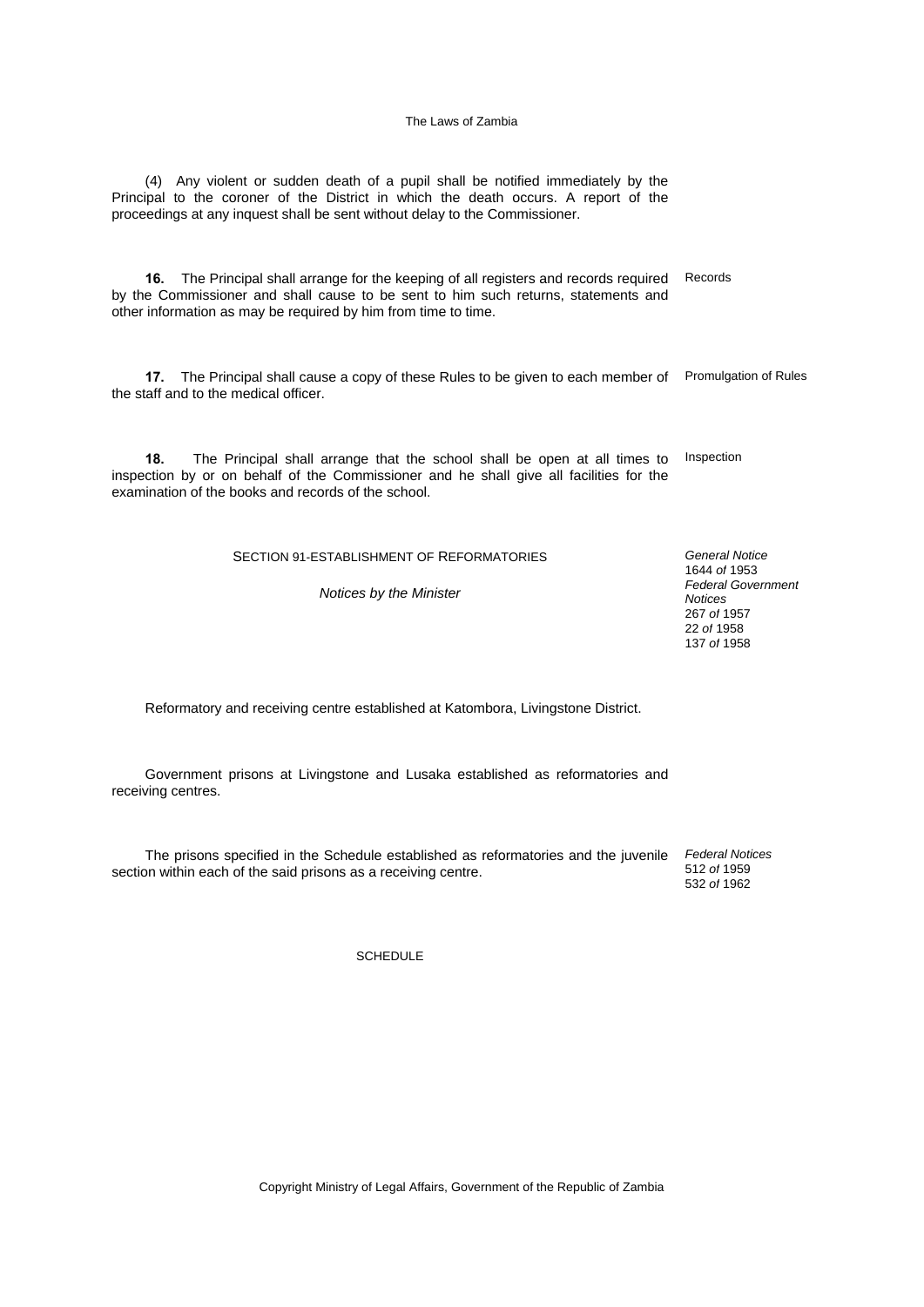| The Laws of Zambia |  |
|--------------------|--|
|--------------------|--|

| Bwana Mkubwa Prison.          |
|-------------------------------|
| Chingola Prison.              |
| Chipata Prison.               |
| Kabwe Medium Security Prison. |
| Kasama Prison.                |
| Kitwe Prison.                 |
| Mongu Prison.                 |
| Ndola Prison.                 |
|                               |

| Detention camp at Kabwe established as reformatory.                                                                                                                                                                                                                                                  | Gazette Notice<br>1280 of 1966             |  |  |
|------------------------------------------------------------------------------------------------------------------------------------------------------------------------------------------------------------------------------------------------------------------------------------------------------|--------------------------------------------|--|--|
| SECTION 107-THE JUVENILES (REFORMATORY DIETARY SCALES) RULES                                                                                                                                                                                                                                         | <b>Statutory Instrument</b><br>194 of 1965 |  |  |
| <b>Rules by the Minister</b>                                                                                                                                                                                                                                                                         |                                            |  |  |
| 1.<br>These Rules may be cited as the Juveniles (Reformatory Dietary Scales) Rules.                                                                                                                                                                                                                  | Title                                      |  |  |
| 2.<br>In these Rules, unless the context otherwise requires-                                                                                                                                                                                                                                         | Interpretation                             |  |  |
| "medical officer" means a medical officer appointed or nominated in terms of<br>section sixteen of the Prisons Act;                                                                                                                                                                                  | Cap. 97                                    |  |  |
| "officer in charge" means the person appointed to control and administer a<br>reformatory in terms of section ninety-six of the Act.                                                                                                                                                                 |                                            |  |  |
| Subject to the provisions of rule 4, a person detained in a reformatory shall be<br>3.<br>placed on the dietary scale as set out in the Schedule.                                                                                                                                                    | Dietary scale                              |  |  |
| 4. (1) The officer in charge may, on the advice of the medical officer, increase,<br>reduce or vary the dietary scale or substitute one item for another.                                                                                                                                            | Variation of dietary<br>scale              |  |  |
| (2) The officer in charge shall report to the Chief Inspector of Reformatories any<br>increase, reduction, variation or substitution made by him in terms of sub-rule (1) and shall<br>enter details of such increase, reduction, variation or substitution in a book to be kept for<br>the purpose. |                                            |  |  |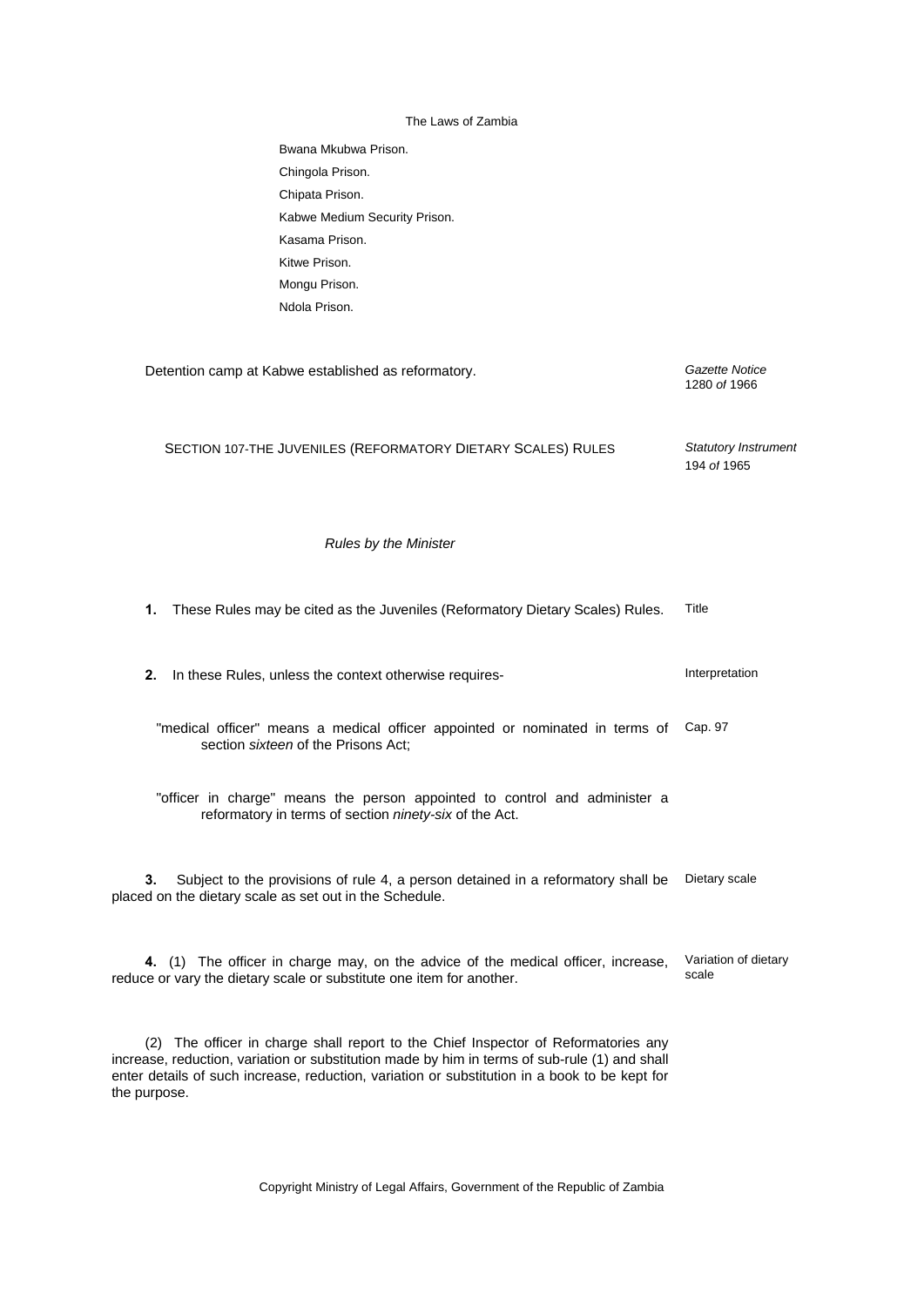(3) A person detained in a reformatory who is admitted to a civil hospital shall be placed on the appropriate hospital diet.

### **SCHEDULE**

### (*Rule* 3)

### DIETARY SCALE

#### *Daily Issues*

| Fresh Meat (less 25% bone)                                         |                          | $\ddot{\phantom{0}}$ | $\ddot{\phantom{0}}$ |                      | . .                  | $\ddot{\phantom{a}}$ | $\ddot{\phantom{0}}$                             |                      | $\therefore$ 141.75 g |
|--------------------------------------------------------------------|--------------------------|----------------------|----------------------|----------------------|----------------------|----------------------|--------------------------------------------------|----------------------|-----------------------|
| OR Fresh Fish                                                      | $\ddot{\phantom{0}}$     | $\ddot{\phantom{0}}$ | . .                  | . .                  | . .                  | $\sim$ $\sim$        | $\ddot{\phantom{0}}$                             | $\ddot{\phantom{0}}$ |                       |
| <b>OR Dried Fish</b>                                               | $\sim$                   | $\ddot{\phantom{0}}$ | $\ddot{\phantom{0}}$ | $\ddot{\phantom{0}}$ | $\ddot{\phantom{0}}$ | $\ddot{\phantom{0}}$ | $\ddot{\phantom{0}}$                             | $\ddot{\phantom{0}}$ |                       |
| Maize Meal OR Millet Meal                                          |                          | $\ddot{\phantom{0}}$ | $\ddot{\phantom{0}}$ | $\ddot{\phantom{0}}$ | . .                  | . .                  | $\ddot{\phantom{0}}$                             | $\ddot{\phantom{0}}$ |                       |
| OR Rice (unpolished) (see Note 1)                                  |                          |                      | . .                  | . .                  | . .                  | . .                  | $\ddot{\phantom{0}}$                             |                      |                       |
| OR Bread (see Note 1)                                              |                          | $\ddot{\phantom{0}}$ | $\cdot$ $\cdot$      | $\ddot{\phantom{0}}$ | $\ddot{\phantom{0}}$ | $\cdot$ .            | $\ddotsc$                                        |                      |                       |
| Protone Soup Powder                                                |                          | $\ddot{\phantom{a}}$ | $\ddot{\phantom{0}}$ | $\ddot{\phantom{0}}$ | $\ddot{\phantom{0}}$ | $\cdot$ .            | $\ddotsc$                                        | $\ddot{\phantom{0}}$ |                       |
| OR Milk, non-fat<br>$\sim$ $\sim$ $\sim$                           |                          | $\ddot{\phantom{0}}$ | . .                  | $\ddot{\phantom{0}}$ | . .                  | . .                  | $\ddot{\phantom{0}}$                             | $\ddot{\phantom{a}}$ | 9.45q                 |
| OR Milk Powder, non-fat                                            |                          | $\ddot{\phantom{0}}$ | . .                  | $\ddot{\phantom{0}}$ | $\ddot{\phantom{a}}$ | $\ddot{\phantom{0}}$ | $\ddot{\phantom{0}}$                             | . .                  | 28.35 g               |
| <b>Bread</b><br>$\mathbf{r}$ , and $\mathbf{r}$ , and $\mathbf{r}$ |                          | $\ddot{\phantom{a}}$ | $\ddot{\phantom{a}}$ | $\ddot{\phantom{0}}$ | $\ddot{\phantom{0}}$ | $\ddot{\phantom{0}}$ | $\ddot{\phantom{0}}$                             | . .                  | 226.8 <sub>a</sub>    |
| OR Porridge, Flour and Rice (see Note 2)                           |                          |                      |                      |                      | $\ddot{\phantom{0}}$ | $\ddot{\phantom{a}}$ | $\ddot{\phantom{0}}$                             | $\ddot{\phantom{0}}$ | 226.8 <sub>g</sub>    |
| Beans, Peas, Lentils or Dhal                                       |                          |                      | $\ddot{\phantom{0}}$ | $\ddot{\phantom{0}}$ | $\ddot{\phantom{a}}$ | $\ddot{\phantom{a}}$ | $\ddot{\phantom{0}}$                             | . .                  | 42.62 $q$             |
| <b>AND Groundnuts</b>                                              | $\ddot{\phantom{0}}$     | $\ddot{\phantom{0}}$ | $\ddot{\phantom{a}}$ | . .                  | $\ddot{\phantom{a}}$ | $\sim$               | $\ddot{\phantom{0}}$                             | $\ddot{\phantom{0}}$ | 56.7 g                |
| OR Cheese                                                          | $\ddot{\phantom{a}}$     | $\ddot{\phantom{0}}$ | $\ddot{\phantom{0}}$ | $\ddot{\phantom{0}}$ | $\ddot{\phantom{0}}$ | $\ddot{\phantom{0}}$ | $\ddot{\phantom{0}}$                             | $\ddot{\phantom{0}}$ | $\ddot{\phantom{0}}$  |
| 28.35 <sub>q</sub>                                                 |                          |                      |                      |                      |                      |                      |                                                  |                      |                       |
| Dripping<br><b>Service Control</b>                                 | <b>Contract Contract</b> |                      | $\ddot{\phantom{a}}$ | $\ddot{\phantom{0}}$ |                      | $\ddot{\phantom{a}}$ | $\ddot{\phantom{0}}$                             | $\sim$ $\sim$        | 28.35 <sub>q</sub>    |
| OR Margarine                                                       | <b>Contract</b>          | $\ddot{\phantom{a}}$ | $\ddot{\phantom{a}}$ | $\ddot{\phantom{0}}$ | $\ddot{\phantom{a}}$ | $\ddot{\phantom{0}}$ | $\sim 10^{-11}$                                  | $\ddotsc$            | 28.35 <sub>q</sub>    |
| OR Groundnut Cooking Oil                                           |                          | $\ddotsc$            | $\cdot$ $\cdot$      |                      | $\ddot{\phantom{0}}$ | $\ddot{\phantom{0}}$ | $\therefore$ 14.2 g                              |                      |                       |
| OR Red Palm Oil                                                    | $\sim 10^{-10}$          | $\ddot{\phantom{a}}$ | $\ddot{\phantom{0}}$ | . .                  | . .                  | $\ddot{\phantom{a}}$ | $\ddot{\phantom{0}}$<br><b>Contract Contract</b> |                      | 3.6 <sub>q</sub>      |
| Mixed Fresh Vegetables                                             |                          | $\ddot{\phantom{a}}$ | $\ddot{\phantom{0}}$ | $\ddot{\phantom{0}}$ | $\ddot{\phantom{0}}$ | $\ddot{\phantom{0}}$ | . . 170.1 g                                      |                      |                       |
| <b>OR Potatoes</b>                                                 |                          | $\ddot{\phantom{a}}$ | $\ddot{\phantom{0}}$ | $\ddot{\phantom{0}}$ | $\ddot{\phantom{0}}$ | $\ddot{\phantom{0}}$ | $\ddot{\phantom{0}}$                             | $\ddot{\phantom{0}}$ | 226.8 <sub>q</sub>    |
| AND Sweet Potatoes (when available) (see Note 4)                   |                          |                      |                      |                      | $\ddot{\phantom{0}}$ | $\ddot{\phantom{a}}$ | $\ddot{\phantom{a}}$                             | $\ddot{\phantom{0}}$ | 226.8 <sub>q</sub>    |
| AND Pumpkin (when available)                                       |                          |                      | $\ddot{\phantom{0}}$ | $\ddot{\phantom{0}}$ | $\ddot{\phantom{a}}$ | $\ddot{\phantom{a}}$ | . . 113.4 g                                      |                      |                       |
| Mixed Fresh Fruit (in season)                                      |                          |                      | $\ddot{\phantom{0}}$ | $\ddot{\phantom{0}}$ | . .                  | $\sim$               | $\ddot{\phantom{0}}$                             | $\ddot{\phantom{0}}$ | 113.4 g               |
| Cocoa OR Coffee OR Tea                                             |                          | $\ddot{\phantom{0}}$ | $\ddot{\phantom{0}}$ | . .                  | . .                  | $\ddot{\phantom{a}}$ | $\ddot{\phantom{a}}$                             | $\ddot{\phantom{a}}$ | 14.175 g              |
| Sugar<br>the contract of the contract of                           |                          | $\ddot{\phantom{0}}$ | $\ddot{\phantom{a}}$ | $\cdot$ $\cdot$      | $\cdot$ $\cdot$      | $\ddot{\phantom{0}}$ | $\ddot{\phantom{0}}$                             | $\sim$ $\sim$        | 21.5 <sub>q</sub>     |
| Salt (iodised, if available)                                       |                          | $\ddot{\phantom{0}}$ | $\cdot$ $\cdot$      | $\ddot{\phantom{0}}$ | $\ddot{\phantom{a}}$ | $\sim$ $\sim$        | $\ddot{\phantom{0}}$                             |                      | . 14.175 g            |
| Chillies OR Peppers                                                |                          | $\ddot{\phantom{0}}$ | $\ddot{\phantom{a}}$ | $\ddot{\phantom{0}}$ | $\ddot{\phantom{a}}$ | $\sim$ $\sim$        | $\ddot{\phantom{0}}$                             | <b>College</b>       | 3.6 <sub>q</sub>      |
|                                                                    |                          |                      |                      |                      |                      |                      |                                                  |                      |                       |

#### NOTES

1. Bread or rice may be substituted for maize or millet on the recommendation of the Medical Officer or the School Reception Board.

2. Where bread or rice is supplied in place of maize or millet meal, porridge, flour and rice the total weight of 226.8 g should be supplied.

3. Where bread is supplied in place of maize or millet meal, 56.7 g of cheese, syrup or jam may be substituted for 56.7 g of beans, peas, lentils, dhal or groundnuts.

4. Sweet potatoes should be of the yellow varieties, if possible, and, when unavailable, cereal meal should be augmented by 56.7 g per day.

### GENERAL OBSERVATIONS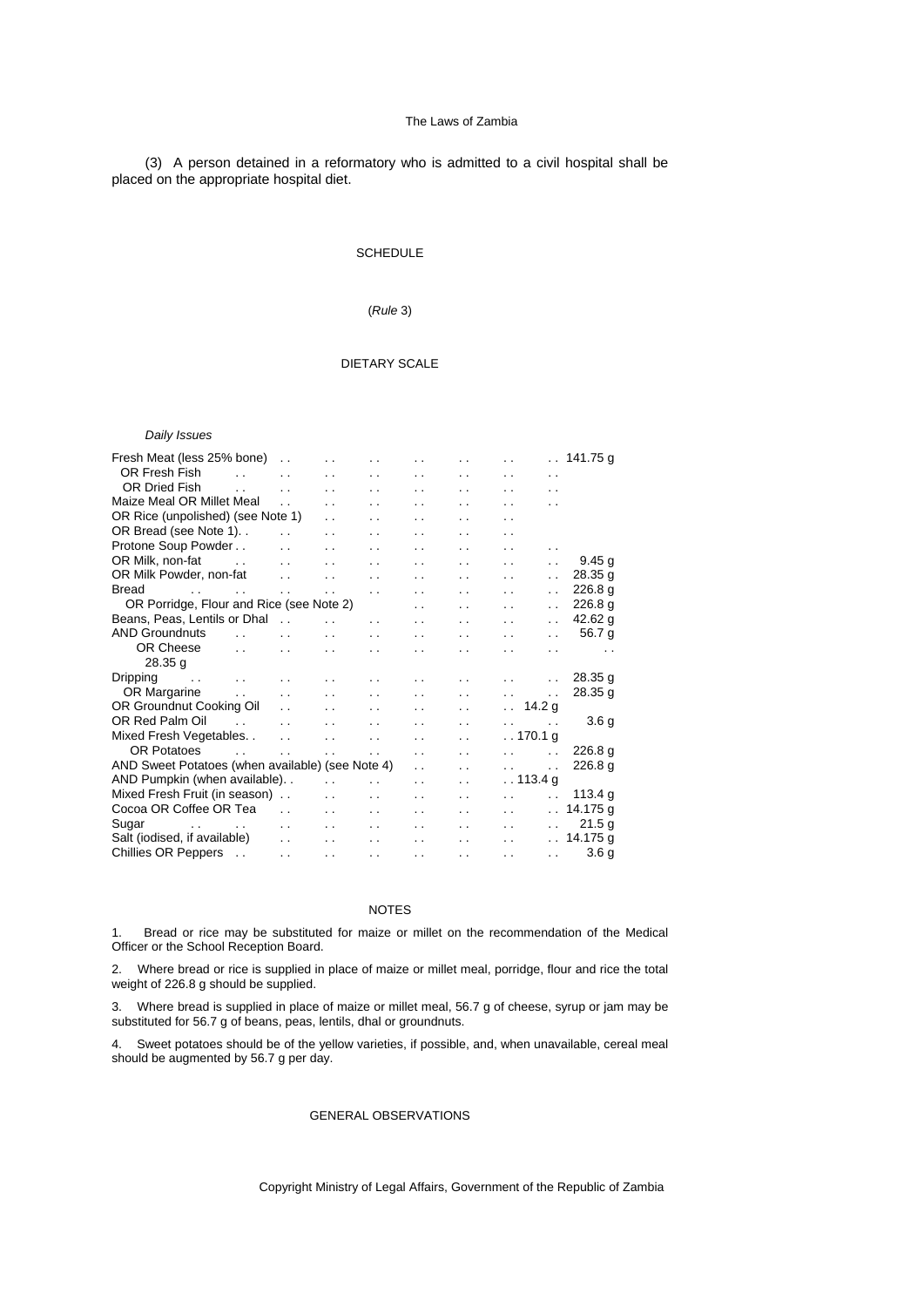- (i) The above quantities are raw weights.
- (ii) Fish should not be used on more than two days per week.
- (iii) 113.4 g of meal may be substituted for 226.8 g of bread, where regular supplies of bread are not available.
- (iv) Protone Soup powder, where supplied, should be added to the water used for cooking vegetables or meat.
- (v) Vegetables include spinach, cabbage, tomatoes, kale, pumpkin, turnip, kohl rabi, lettuce, onions, beetroot, carrots, peas, beans, leeks.
- (vi) Rice may be included in the ration not more than twice a week and should be unpolished or par-boiled.
- (vii) Fruit includes lemons, limes, oranges, pawpaw, bananas, mangoes, guava, grenadillas, mulberries.
- (viii) Tea or coffee may be substituted for cocoa if necessary.
- (ix) Expenditure may be incurred at such rates as the Minister may approve from time to time for the purposes of purchasing additional rations for issue on Christmas Day and on such other days as may be approved by the Minister.

### THE REFORMATORY SCHOOLS RULES

### ARRANGEMENT OF RULES

# PART I PRELIMINARYPART I PRELIMINARY

### *Rule*

- 1. Title
- 2. Interpretation

# PART II CONTROL AND ADMINISTRATIONPART II CONTROL AND ADMINISTRATION

3. Control and administration

# PART III ACCOMMODATIONPART III ACCOMMODATION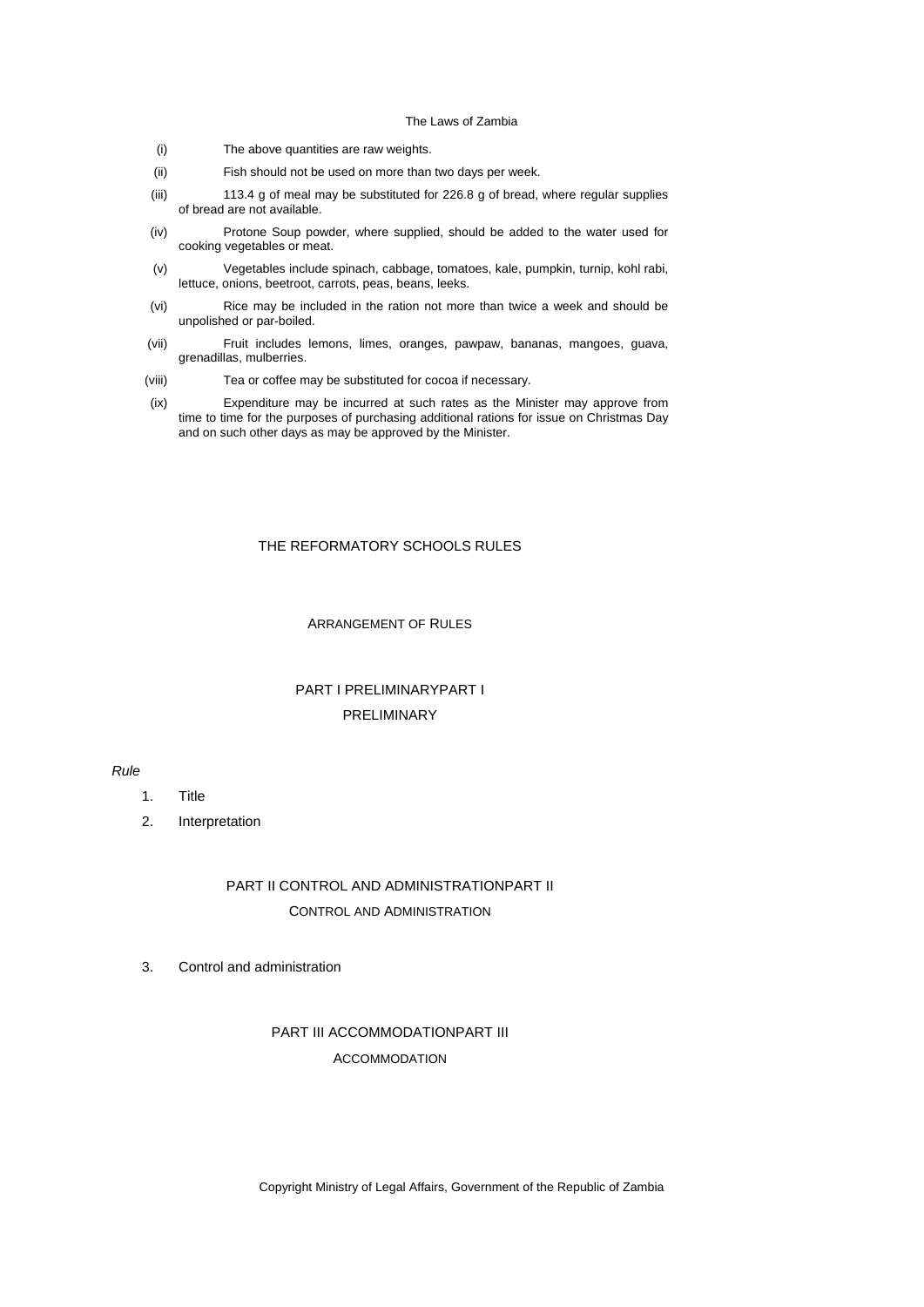- 4. Accommodation
- 5. Accommodation by night
- 6. Sick inmates
- 7. Cleanliness
- 8. Confinement of inmates

# PART IV ADMISSION, DISCHARGE AND REMOVALPART IV

### ADMISSION, DISCHARGE AND REMOVAL

- 9. Admission
- 10. Inmate's property
- 11. Particulars of inmates
- 12. Medical examination of inmates
- 13. Baths
- 14. Infectious or contagious disease
- 15. Interview and information to inmates
- 16. Information to be understood
- 17. Medical examination
- 18. Close custody
- 19. Production orders

# PART V PROHIBITED ARTICLESPART V PROHIBITED ARTICLES

### *Rule*

- 20. Possession of prohibited articles
- 21. Conveyance of prohibited articles
- 22. Search of vehicles and persons entering or leaving
- 23. Liquor
- 24. Tobacco

# PART VI CLOTHING AND BEDDINGPART VI CLOTHING AND BEDDING

- 25. Clothing outfit
- 26. Bedding scale
- 27. Excess prohibited
- 28. Cleanliness of clothes and bedding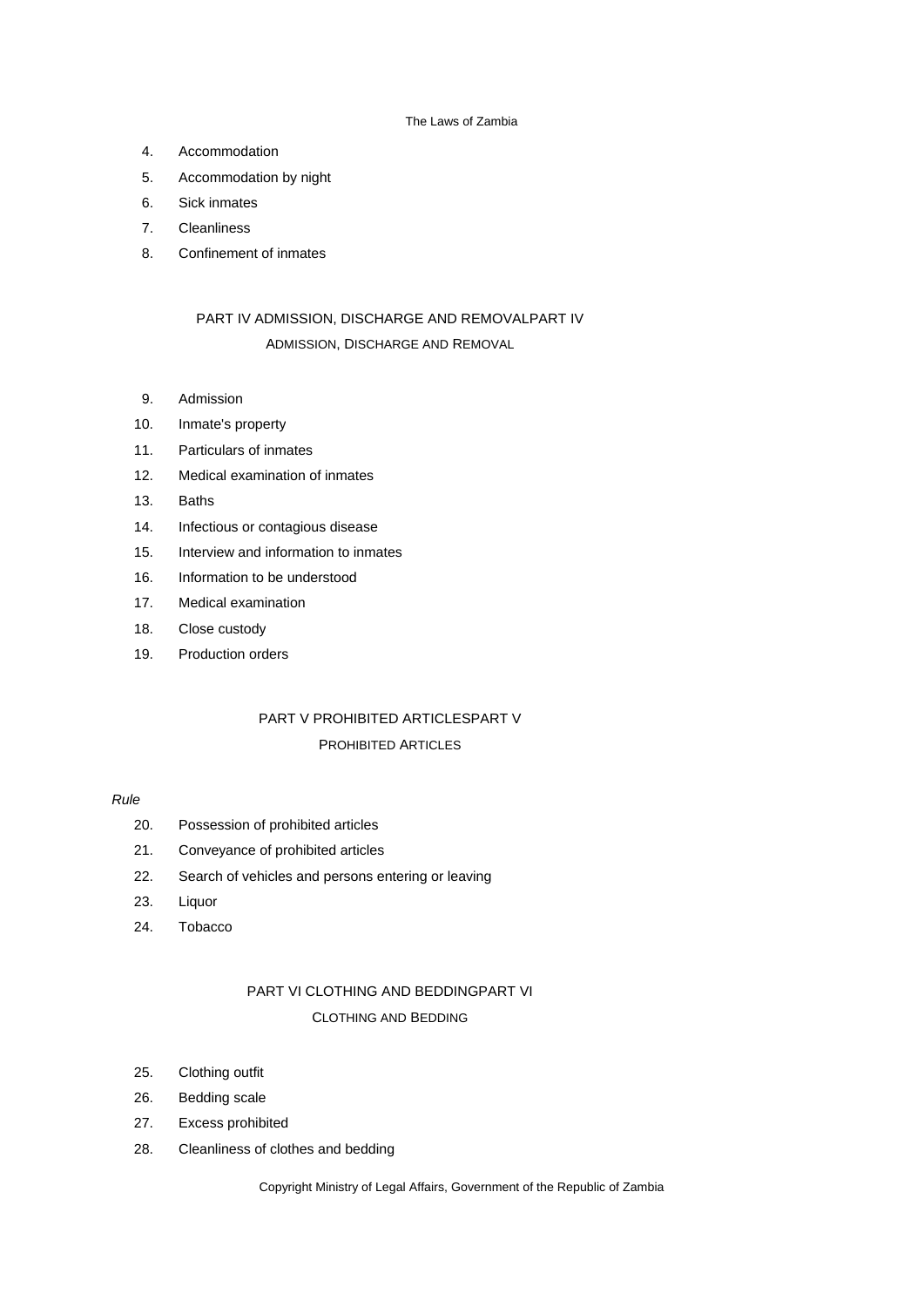# PART VII FOODPART VII FOOD

- 29. Food
- 30. Extra food
- 31. Complaints about food

# PART VIII HEALTH AND CLEANLINESSPART VIII HEALTH AND CLEANLINESS

- 32. Personal hygiene
- 33. Exercise

# PART IX EMPLOYMENTPART IX EMPLOYMENT

- 34. Work
- 35. Work on Sundays and holidays

# PART X RELIGIOUS INSTRUCTIONPART X RELIGIOUS INSTRUCTION

### *Rule*

- 36. Religious ministration
- 37. Religious books

# PART XI EDUCATIONPART XI EDUCATION

38. Classes

# PART XII VISITS AND COMMUNICATIONSPART XII VISITS AND COMMUNICATIONS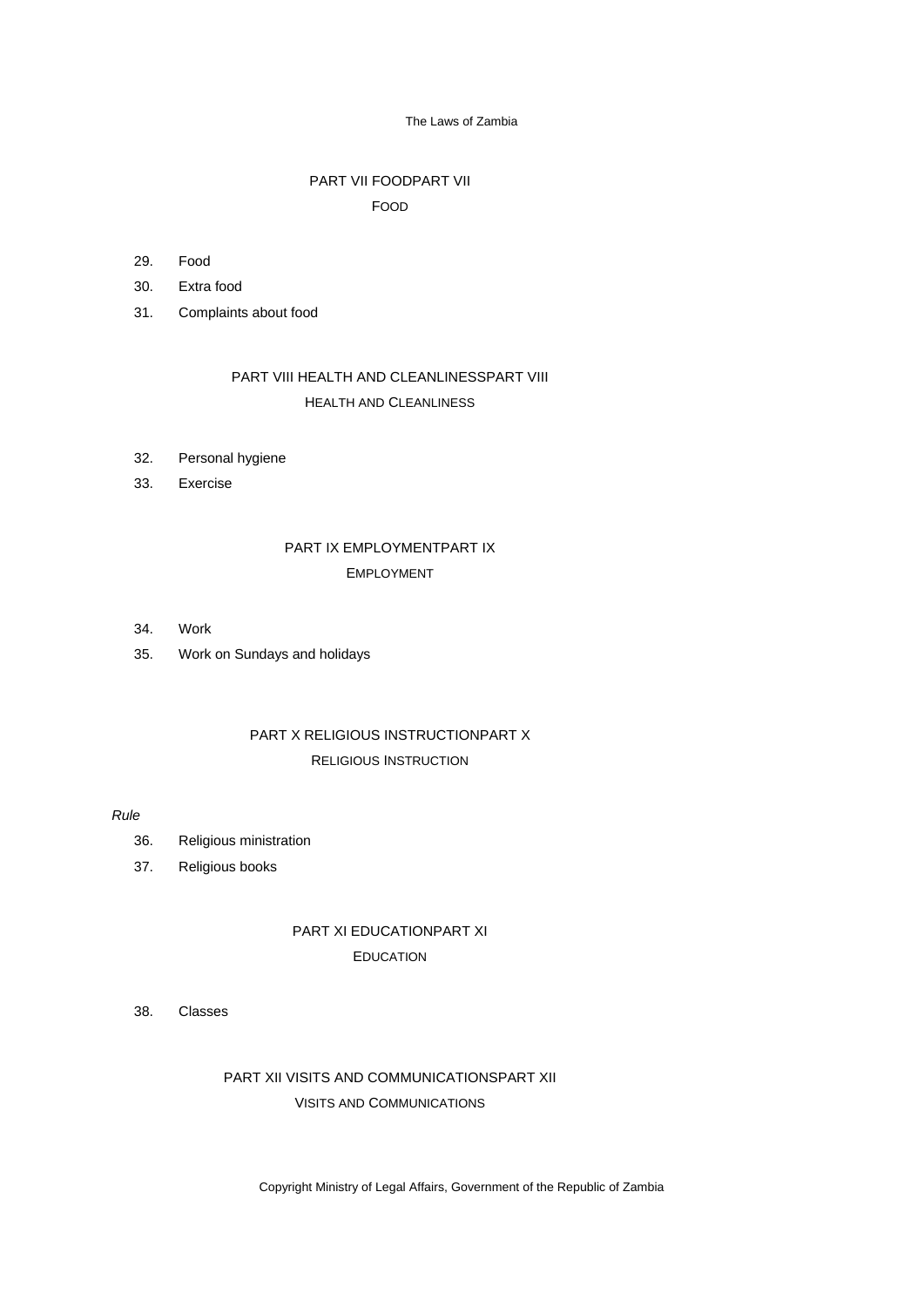- 39. Visits and letters
- 40. Postponement of privileges of letters and visits
- 41. Visits to sick inmates
- 42. Inmate shall see legal representative
- 43. Letters to be read
- 44. Visits by police officers
- 45. Leave of absence
- 46. Leave of absence licence

# PART XIII OFFENCES AND PUNISHMENTSPART XIII OFFENCES AND PUNISHMENTS

- 47. Institution offences
- 48. Inquiry into offences
- 49. Isolation pending adjudication
- 50. Inmate to be informed
- 51. Investigation into reports
- 52. Hearing of charge
- 53. Serious offences
- 54. Record of punishments
- 55. Remission and reduction of awards
- 56. Medical examination of inmates
- 57. Visits to inmates under confinement
- 58. Confirmation of caning

# *Rule*

- 59. Caning
- 60. Restricted diet and work

# PART XIV RESTRAINTSPART XIV

## **RESTRAINTS**

- 61. Not to be used as a punishment
- 62. Mechanical restraint
- 63. Confinement of refractory inmates

# PART XV COMPLAINTS BY INMATESPART XV COMPLAINTS BY INMATES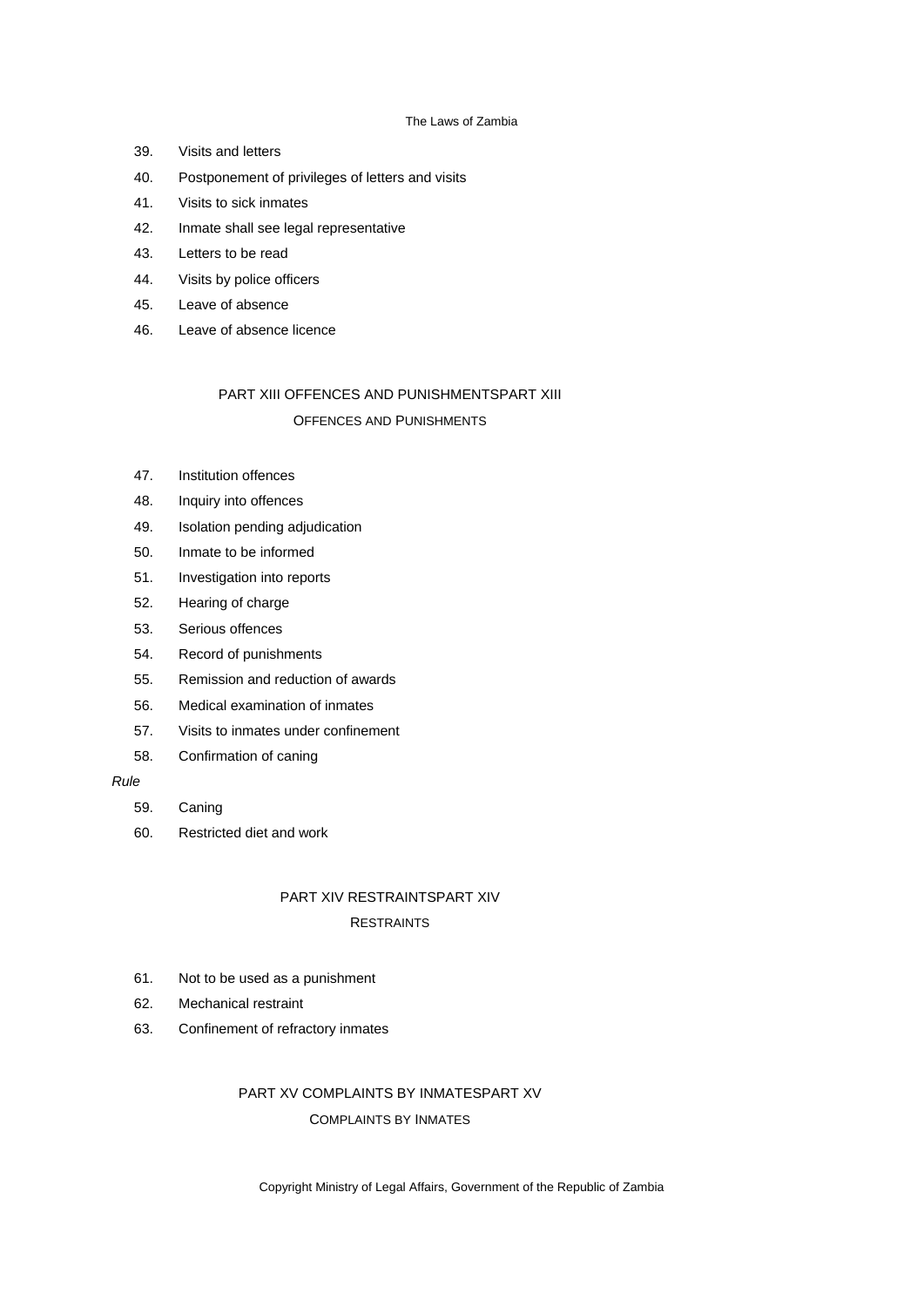## 64. Hearing of complaints

# PART XVI CLASSIFICATION AND GRADESPART XVI CLASSIFICATION AND GRADES

# 65. Classification of inmates

66. Grades and stages

# PART XVII DISCHARGEPART XVII **DISCHARGE**

67. Recommendation for release

# PART XVIII STAFFPART XVIII

## **STAFF**

- 68. General duty of officers
- 69. Absence
- 70. Sick inmates
- 71. No provocation or unnecessary use of force
- 72. Discretion by officers
- 73. No business transactions without authority
- 74. Fee or gratuity prohibited
- 75. Communications
- 76. Contracts
- 77. Search

## *Rule*

- 78. Unauthorised publicity
- 79. Quarters
- 80. Punishment
- 81. Offences

# PART XIX SUPERINTENDENTPART XIX

# SUPERINTENDENT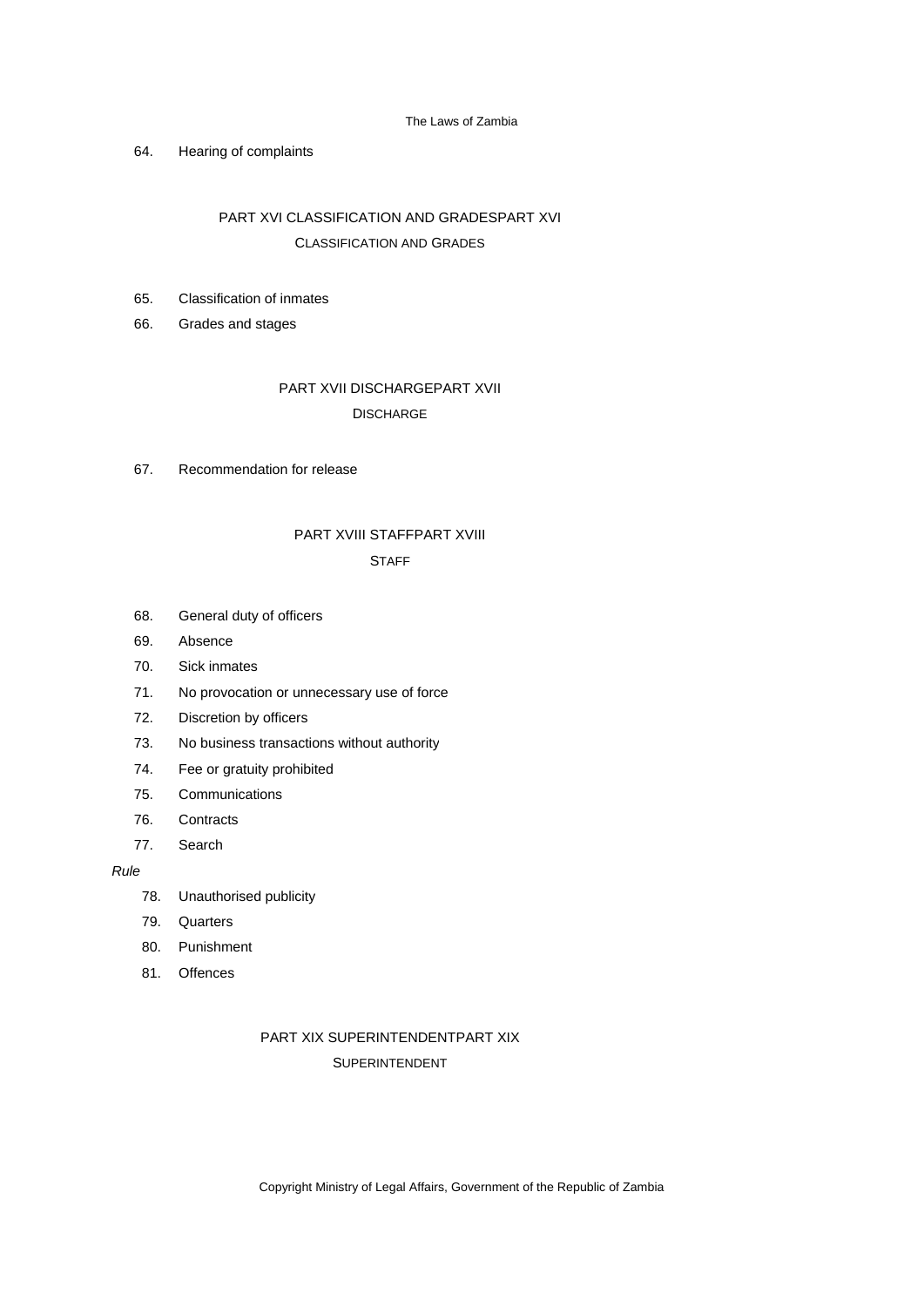- 82. Responsibilities of the superintendent
- 83. Special duties
- 84. Suspension of subordinates
- 85. Duties of superintendent as to health
- 86. Relatives to be informed
- 87. Mental state of inmates
- 88. Ventilation, etc.
- 89. Death of an inmate
- 90. Inquest
- 91. Absence of superintendent
- 92. Visits to institution
- 93. Fire precautions
- 94. Housemaster responsible for each house
- 95. Officers attached to house
- 96. General duties

# PART XX MEDICAL OFFICERPART XX MEDICAL OFFICER

- 97. Medical officer to attend regularly
- 98. Medical officer to make reports
- 99. Medical examinations on admission and discharge
- 100. Quarterly inspection
- 101. Inspection of food, etc.
- 102. Inmate unfit for discipline
- 103. Mental condition of inmates
- 104. Spread of disease

# PART XXI REFORMATORY BOARDSPART XXI REFORMATORY BOARDS

# *Rule*

105. Appointment of After Care Committee

FIRST SCHEDULE-Restricted diet

SECOND SCHEDULE-Prescribed forms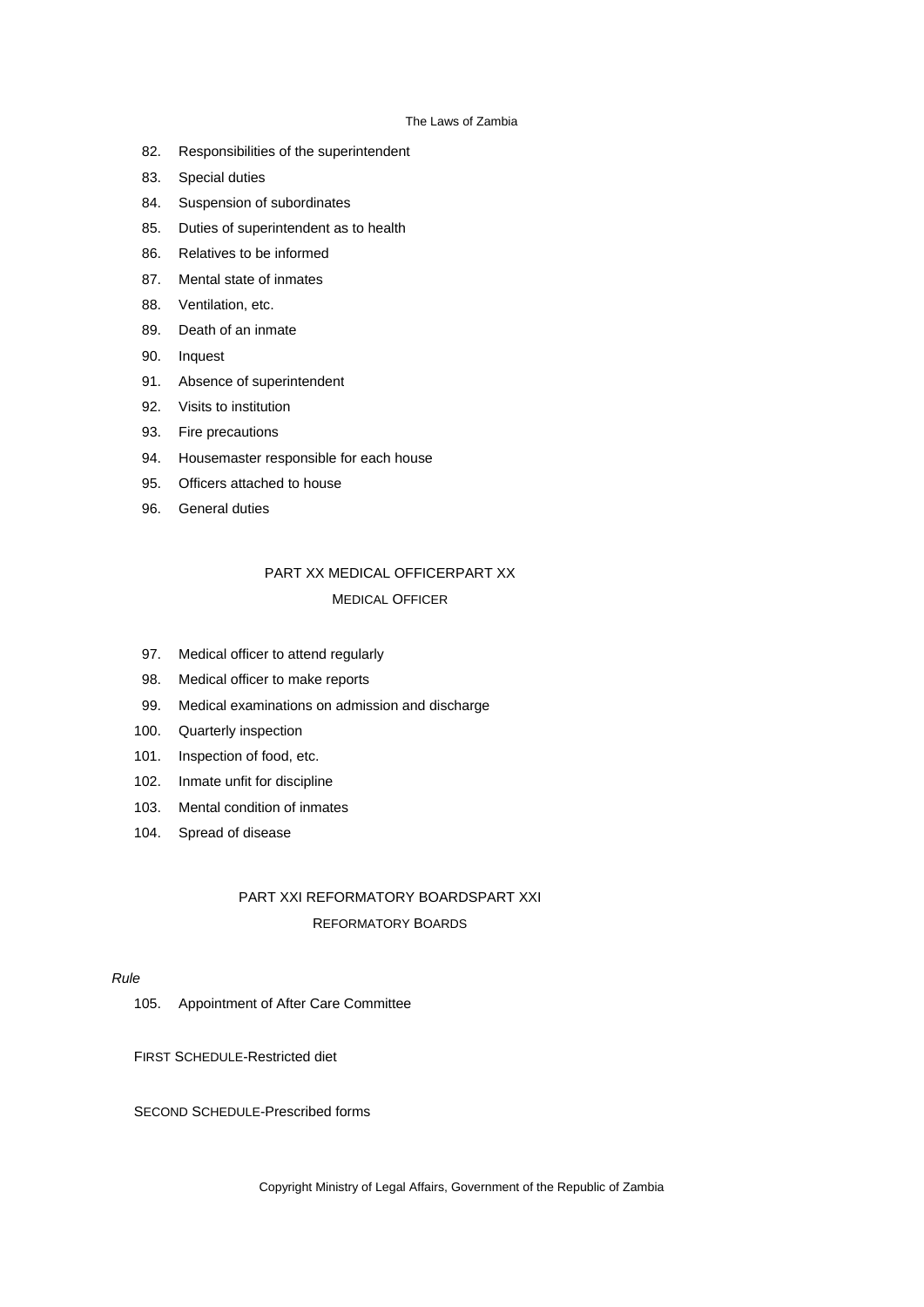*Statutory Instrument*

7 *of* 1965

SECTION 107-THE REFORMATORY SCHOOLS RULES

*Rules by the Minister*

## PART I PRELIMINARYPART I

## PRELIMINARY

**1.** These Rules may be cited as the Reformatory Schools Rules. Title **2.** In these Rules, unless the context otherwise requires-<br> **2.** Interpretation "After Care Committee" means the persons forming the After Care Committee of the Reformatory Board under rule 105(1); "Chief Inspector" means the Chief Inspector of Reformatories; "housemaster" or "assistant housemaster" means the officers appointed to be housemasters or assistant housemasters of a reformatory school by the Chief Inspector; "inmate" means any person detained in a reformatory school or receiving centre and includes any person granted leave of absence under section *ninety-nine* or licence under section *one hundred and four* of the Act; "institution" means a reformatory school; "matron", in relation to a reformatory school, means the officer appointed to be a matron of such school; "officer" means any officer employed by or in the Zambia Prison Service and posted to the staff of a reformatory school; "Reformatory Board" means the persons or body of persons appointed for the relevant year by the Minister under subsection (3) of section *ninety-five* of the Act; "visiting justice" means Ministers of the Government of the Republic of Zambia and magistrates exercising jurisdiction in the area where a reformatory is situated;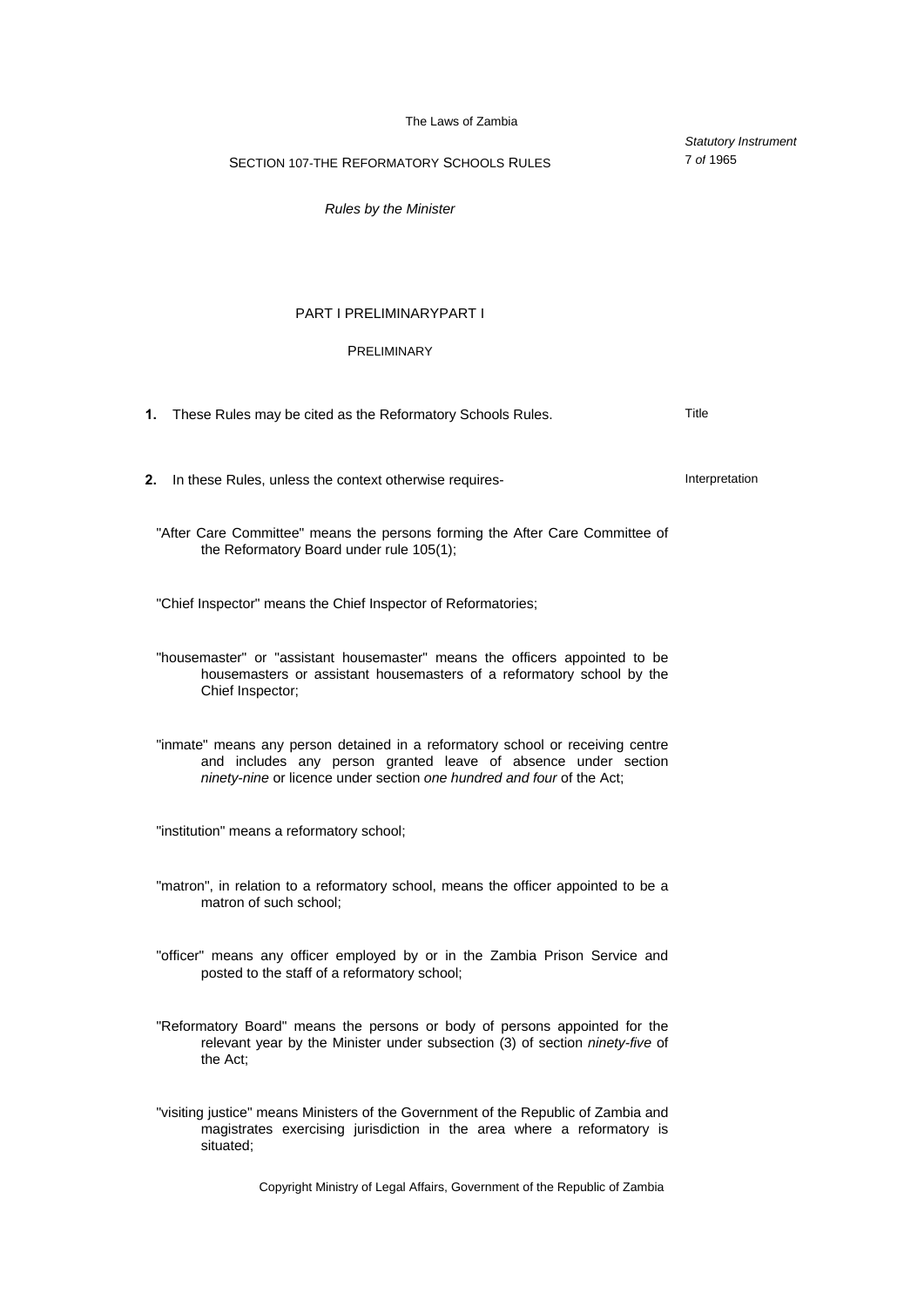"visitor" means any member of a Reformatory Board.

## PART II CONTROL AND ADMINISTRATIONPART II

## CONTROL AND ADMINISTRATION

**3.** (1) Every institution shall be under the control of the Chief Inspector. Control and

administration

(2) The general charge and administration of a reformatory school shall be vested in the superintendent.

(3) The Chief Inspector, with the approval of the Minister, shall appoint for each institution a fit and proper person to be superintendent thereof and such number of housemasters, assistant housemasters and other officers as may be necessary.

## PART III ACCOMMODATIONPART III

## **ACCOMMODATION**

4. A room or dormitory shall not be used for the confinement of inmates unless it is Accommodation certified by the Chief Inspector, on the advice of a medical officer, to be of such a size and to be lighted, ventilated and fitted up in such a manner as may be requisited for health. If the certificate of any room or dormitory is cancelled, that room or dormitory shall not be used for the confinement of inmates, unless and until it is again certified. The certificate shall specify the maximum number of inmates to be located at any one time in such room or dormitory, and the number so specified shall not be exceeded. In special circumstances, with the authority of the Chief Inspector, inmates may be located in tents or other temporary accommodation.

**5.** Inmates may be accommodated by night in rooms or dormitories with one, three or more than three inmates in each room or dormitory, and each inmate shall be provided with a separate bed. Accommodation by night

**6.** At every institution a proper place for the reception, accommodation and treatment of sick inmates shall be provided. Sick inmates

**7.** The institution and every room and part thereof shall be kept clean and every inmate shall keep his room, dormitory, utensils, books and other articles issued for his use and his clothing and bedding, clean and neatly arranged as may be directed and shall clean and sweep the yards, passages and other parts of the institution as may be ordered. **Cleanliness**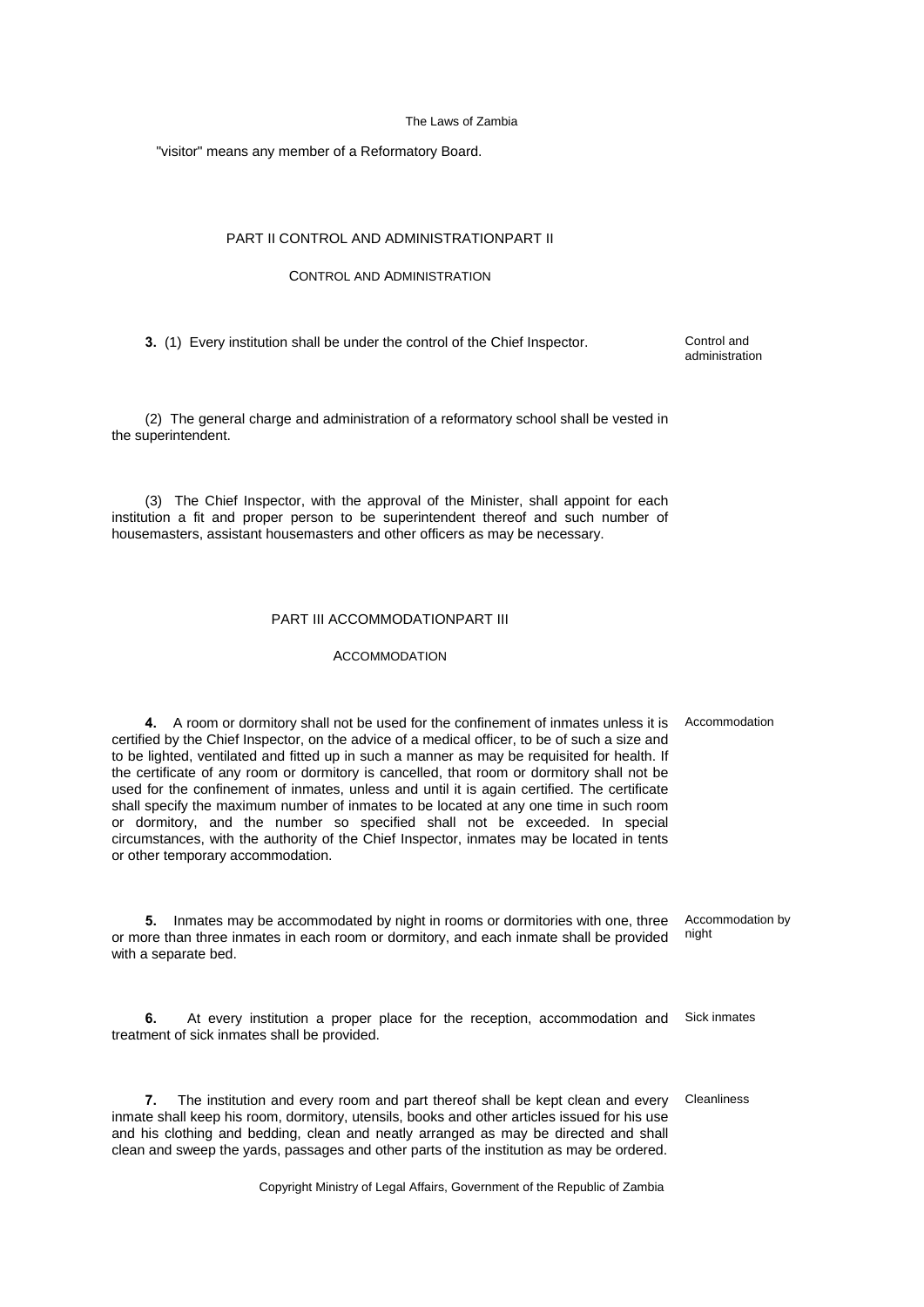**8.** In every institution rooms shall from time to time be set aside for the confinement of inmates undergoing punishment for institution offences and shall be certified as fit to be used for such purposes by the medical officer. Confinement of inmates

#### PART IV ADMISSION, DISCHARGE AND REMOVALPART IV

#### ADMISSION, DISCHARGE AND REMOVAL

**9.** (1) The superintendent shall, upon the delivery to him of an order for detention in a reformatory school, make all the necessary arrangements for the conveyance of the young person, named therein, to the institution. Admission

(2) Every inmate shall be searched on admission and at such times subsequently as Manner of search may be directed, and all unauthorised articles shall be taken from him.

(3) The searching of an inmate shall be conducted in as seemly a manner as is consistent with the necessity of discovering any concealed article.

**10.** (1) All money, clothing or other effects belonging to an inmate, which he is not allowed to retain, shall be placed in the custody of the superintendent, who shall keep an inventory thereof, which shall be signed by the inmate. Inmate's property

(2) All articles of a perishable nature and all articles infected with vermin or otherwise likely to spread disease which are in possession of an inmate on admission shall be destroyed. Destruction of infected articles

(3) In any case where the clothes of an inmate are so old, worn out or dirty as to be useless, the superintendent shall order them to be destroyed and, in such case, on the release of the inmate, the superintendent shall issue replacement clothing of a suitable kind.

(4) Articles which in the opinion of the superintendent are too bulky for storage shall Bulky articles not be accepted into an institution.

(5) On discharge of an inmate, all articles of clothing and property shall be returned to him, unless they have been destroyed under this rule.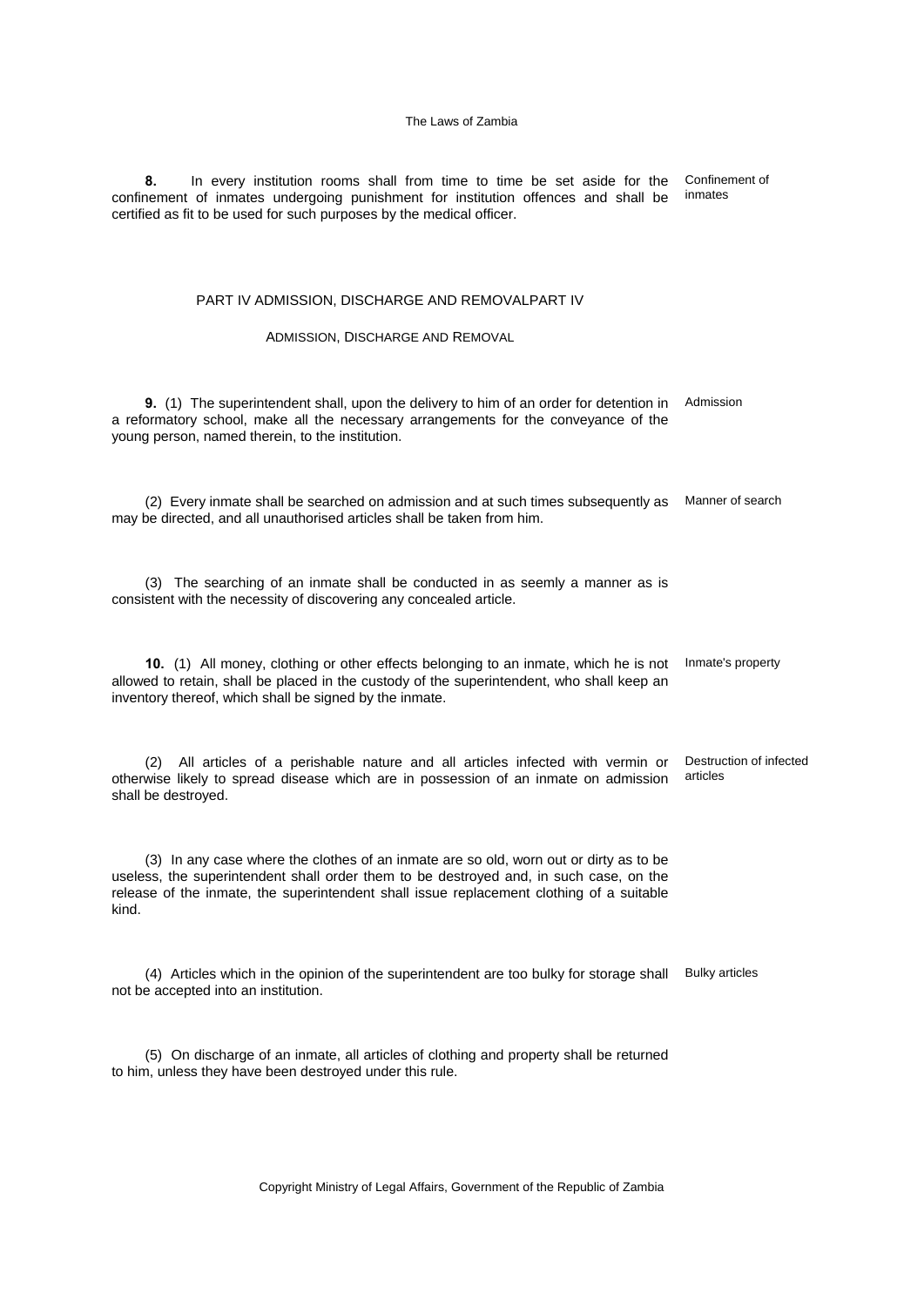| (6) If any inmate is discharged from an institution and fails to claim his property<br>within six months from his discharge, or if any inmate dies in the institution and his<br>personal representative or relatives do not claim his property within six months of his<br>death, the superintendent may, if in his opinion such property is of no substantial value,<br>destroy it, or if he considers it possible to sell it, he shall sell it and devote the proceeds to<br>the welfare of the inmates in the institution generally. | Unclaimed property                      |
|------------------------------------------------------------------------------------------------------------------------------------------------------------------------------------------------------------------------------------------------------------------------------------------------------------------------------------------------------------------------------------------------------------------------------------------------------------------------------------------------------------------------------------------|-----------------------------------------|
| The name, age, height, weight, particular marks and such other measurements<br>11.<br>and particulars as may be required, in regard to an inmate, shall, upon his admission, and<br>from time to time, be recorded in such manner as may be directed.                                                                                                                                                                                                                                                                                    | Medical examination<br>of inmates       |
| 12.<br>Every inmate shall, on the day of his reception or as soon as possible after his<br>admission, be separately examined by the medical officer.                                                                                                                                                                                                                                                                                                                                                                                     | Particulars of inmates                  |
| Every inmate shall be given a bath on reception, and thereafter daily, unless it<br>13.<br>is otherwise directed, in any particular case, by the superintendent or medical officer.                                                                                                                                                                                                                                                                                                                                                      | <b>Baths</b>                            |
| If the inmate is found to have any infectious or contagious disease or to be in a<br>14.<br>verminous condition, steps shall be taken to treat the condition and to prevent it from<br>spreading to other inmates.                                                                                                                                                                                                                                                                                                                       | Infectious or<br>contagious disease     |
| The superintendent shall see every inmate on reception and explain to him the<br>15.<br>rules of the institution. In every room and dormitory there shall be provided sufficient<br>information as to the rules concerning the disciplinary requirements of the institution, to<br>earnings and gratuities and privileges and to the proper methods of submitting<br>applications and of making complaints as to food, clothing, bedding and other<br>necessaries.                                                                       | Interview and<br>information to inmates |
| 16. (1) The superintendent shall, personally or through another officer, ensure that<br>as soon as possible after admission into an institution, and in any case within twenty-four<br>hours, every inmate who can read understands the information so provided.                                                                                                                                                                                                                                                                         | Information to be<br>understood         |
| (2) Where an inmate cannot read or has difficulty in understanding the information<br>so provided, it shall be explained to him so that he may be aware of his rights and<br>obligations.                                                                                                                                                                                                                                                                                                                                                |                                         |
| 17.<br>Every inmate shall be examined by the medical officer before being<br>discharged, or removed to another institution. No inmate shall be removed to any other<br>institution unless the medical officer certifies that he is fit for removal, and no inmate who<br>is suffering from any acute or dangerous illness shall be discharged from the institution                                                                                                                                                                       | Medical examination                     |

Copyright Ministry of Legal Affairs, Government of the Republic of Zambia

until, in the opinion of the medical officer, it is safe to do so or, his order having expired,

he refuses to stay.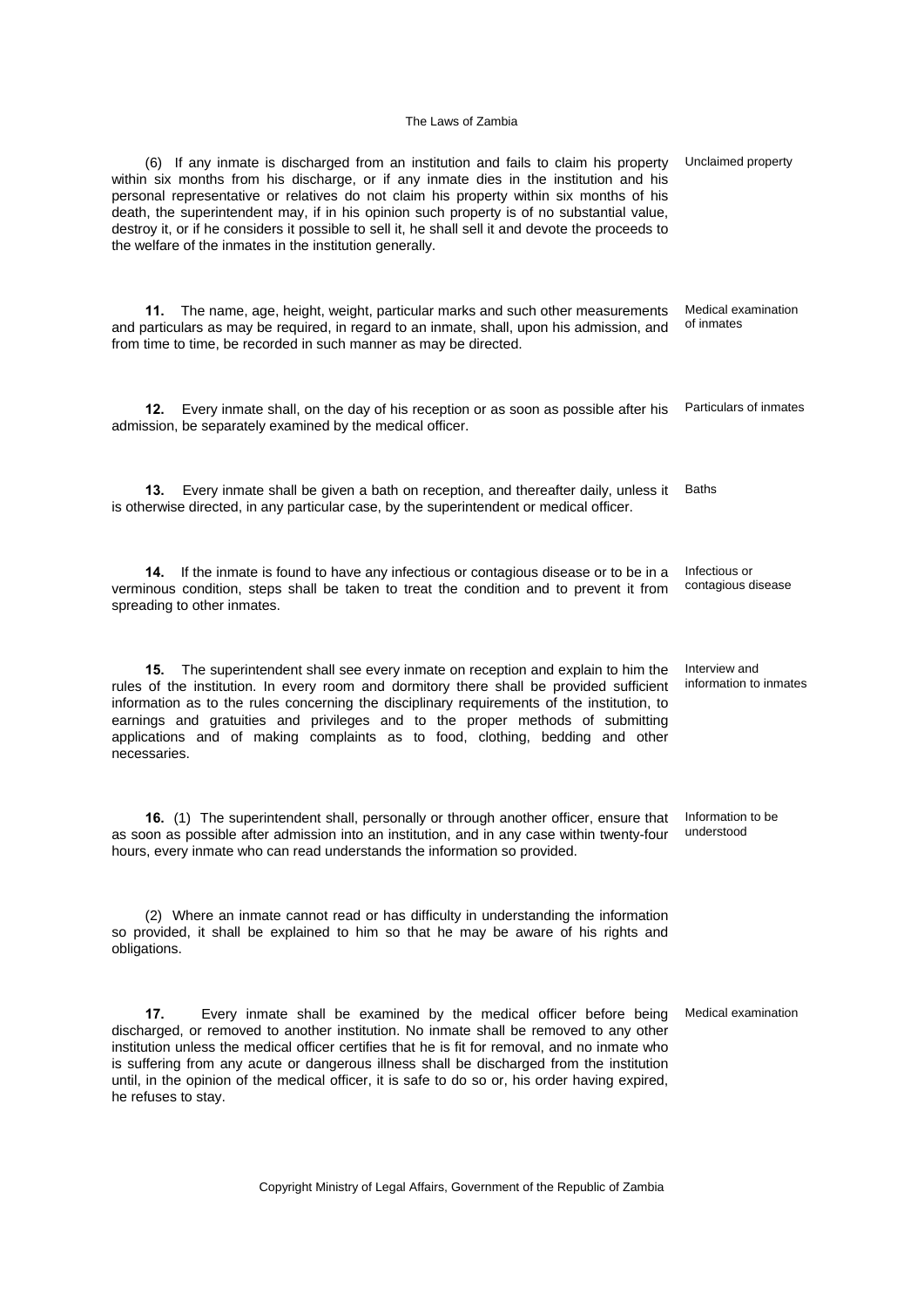18. An inmate in close custody shall be exposed to public view as little as possible Close custody while being removed from or to an institution.

**19.** Any inmate, for whose production at any place an order is issued, may, while outside the institution, be kept in the custody of the officers directed to convey him to that place. Production orders

## PART V PROHIBITED ARTICLESPART V

## PROHIBITED ARTICLES

**20.** No inmate shall have in his possession any prohibited article, and any such article which may be found in the possession of an inmate may be confiscated by the superintendent. Possession of prohibited articles

**21.** No person shall, without authority, convey or throw into, or deposit in, the institution, or convey or throw out of the institution, or deposit with a view to its coming into the possession of any such inmate, any money, clothing, food, drink, tobacco, letter, paper, book, tool, or other article whatsoever. Anything so conveyed, deposited or thrown without authority may be confiscated by the superintendent. Conveyance of prohibited articles

**22.** All persons or vehicles entering or leaving the institution may be examined and searched, and any person suspected of bringing any prohibited article into the institution, or of carrying out any prohibited article or any property belonging to the institution, shall be stopped, and immediate notice thereof shall be given to the superintendent.

Search of vehicles and persons entering or

leaving

**23.** No inmate shall be given or allowed to have any intoxicating liquor, except in pursuance of a written order of the medical officer specifying the quantity to be given and the name of the inmate for whose use it is intended. Liquor

**24.** No inmate shall be allowed to smoke or to have in his possession any tobacco, except in accordance with such orders as may be given by the superintendent with the approval of the Chief Inspector. **Tobacco** 

## PART VI CLOTHING AND BEDDINGPART VI

CLOTHING AND BEDDING

25. Every inmate shall be provided with an outfit of clothing adequate for warmth Clothing outfit and health in accordance with a scale approved by the Chief Inspector and shall wear such clothing and no other: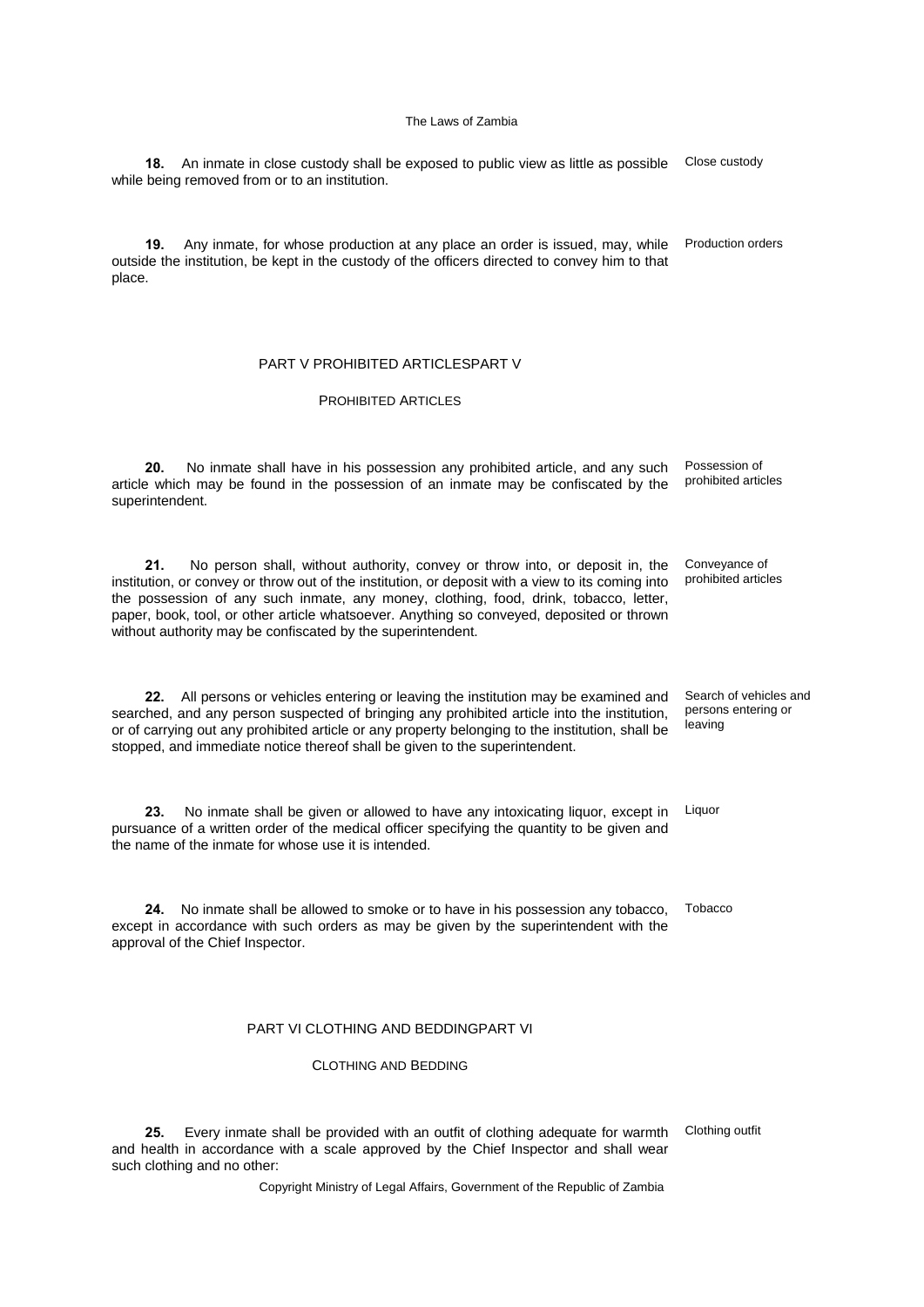Provided that, with the authority of the Chief Inspector, other clothing may be worn in special circumstances or if recommended by the medical officer.

**26.** Every inmate shall be provided with bedding adequate for warmth and health in accordance with a scale approved by the Chief Inspector. Additional bedding may be authorised in special circumstances on the recommendation of the medical officer. Bedding scale

**27.** Except as provided in rules 25 and 26, no inmate shall, without authority of the Excess prohibited superintendent, receive or have in his possession any clothing, bedding or equipment in excess of the authorised allowance.

**28.** (1) The clothes of an inmate shall be changed and washed at least weekly and bedclothes shall be washed and aired as often as the superintendent directs. Cleanliness of clothes and bedding

(2) The institution clothing and bedding left by an inmate on discharge shall be thoroughly washed, dried and disinfected before being reissued.

## PART VII FOODPART VII

#### FOOD

**29.** (1) Every inmate shall be entitled to a sufficient quantity of plain wholesome food, in accordance with the dietary scale set out in the Juveniles (Reformatory Dietary Scales) Rules. Food

(2) A copy of the dietary scale shall be displayed in some conspicuous place in the institution.

(3) The diet of an inmate who persistently wastes his food may be reduced by the Waste of food superintendent after obtaining the written advice of the medical officer.

(4) An inmate ordered restricted diet shall have his ordinary diet replaced by the restricted diet set out in the First Schedule, unless the medical officer otherwise recommends. Restricted diet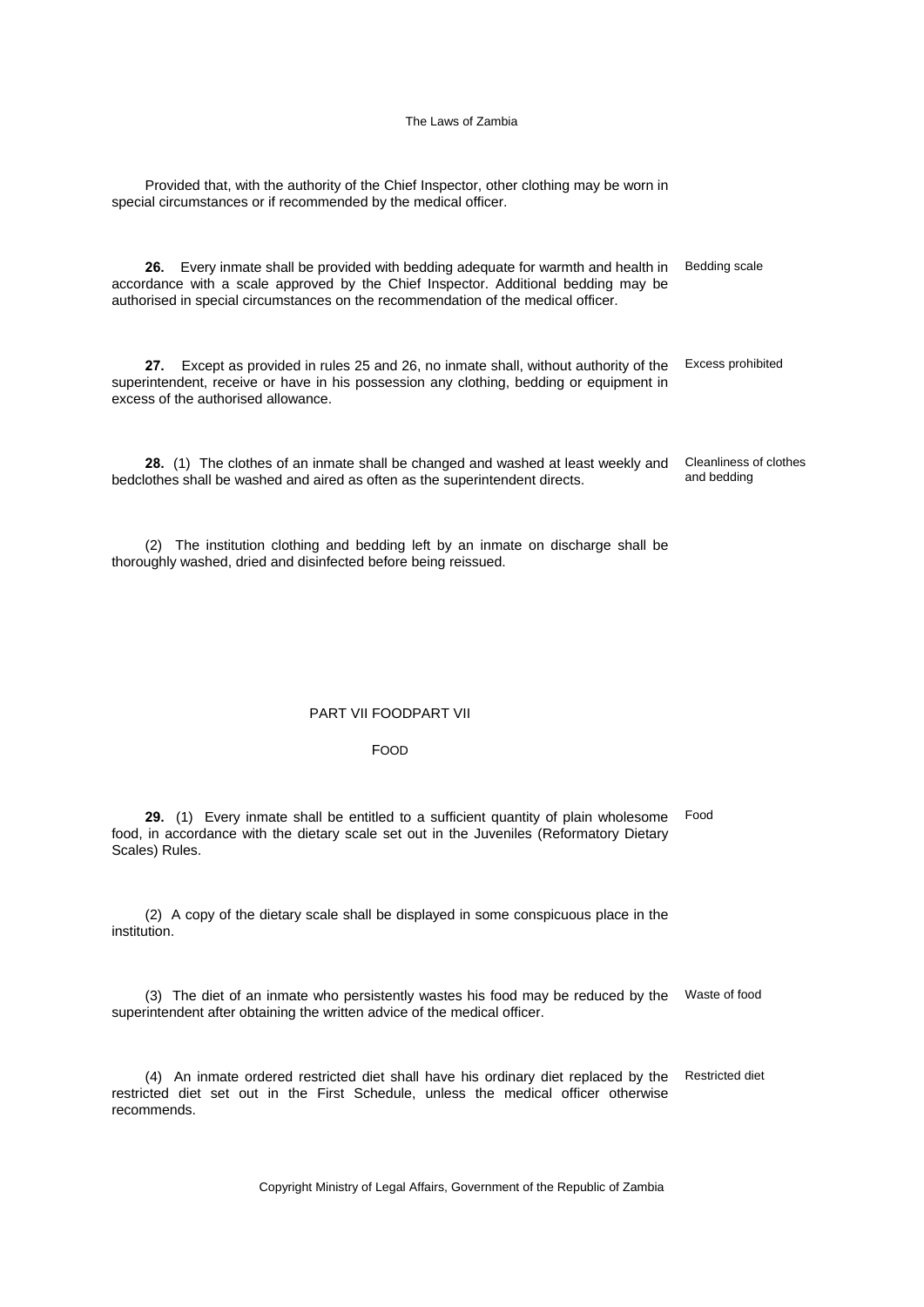**30.** No inmate shall receive or have in his possession any food other than the Extra food allowance authorised by the dietary scale except-

- (*a*) with the authority of the superintendent; or
- (*b*) with the authority of the medical officer, if a variation of diet is ordered on medical grounds.

**31.** An inmate who has any complaint to make regarding food supplied to him shall Complaints about food make it to the superintendent or other senior officer as soon as possible after the food has been served to him.

## PART VIII HEALTH AND CLEANINESSPART VIII

## HEALTH AND CLEANINESS

**32.** Every inmate shall obey such directions as may from time to time be given to Personal hygiene him as regards washing, bathing, shaving and haircutting.

**33.** (1) Inmates, if medically fit, shall be exercised regularly at physicial drill, games Exercise and gymnastics.

(2) Every inmate, unless excused by the medical officer on medical grounds, shall take such exercise as may be ordered.

(3) Subject to the directions of the Director of Medical Services, the medical officer may depute any of the functions or duties under this Part to any person who he considers is suitably qualified to carry out such duties and functions.

(4) At regular intervals and not less than once a month the weight of every inmate shall be taken and recorded in such manner as may be directed.

## PART IX EMPLOYMENTPART IX

#### EMPLOYMENT

**34.** (1) Every inmate shall be required to engage in useful work, all of which, so far as is practicable, shall be performed in association with other inmates, whether on the necessary services of the institution, or in workshops or on outdoor work; and shall be instructed, as far as possible, in useful occupations which may help him to earn his livelihood on discharge. Work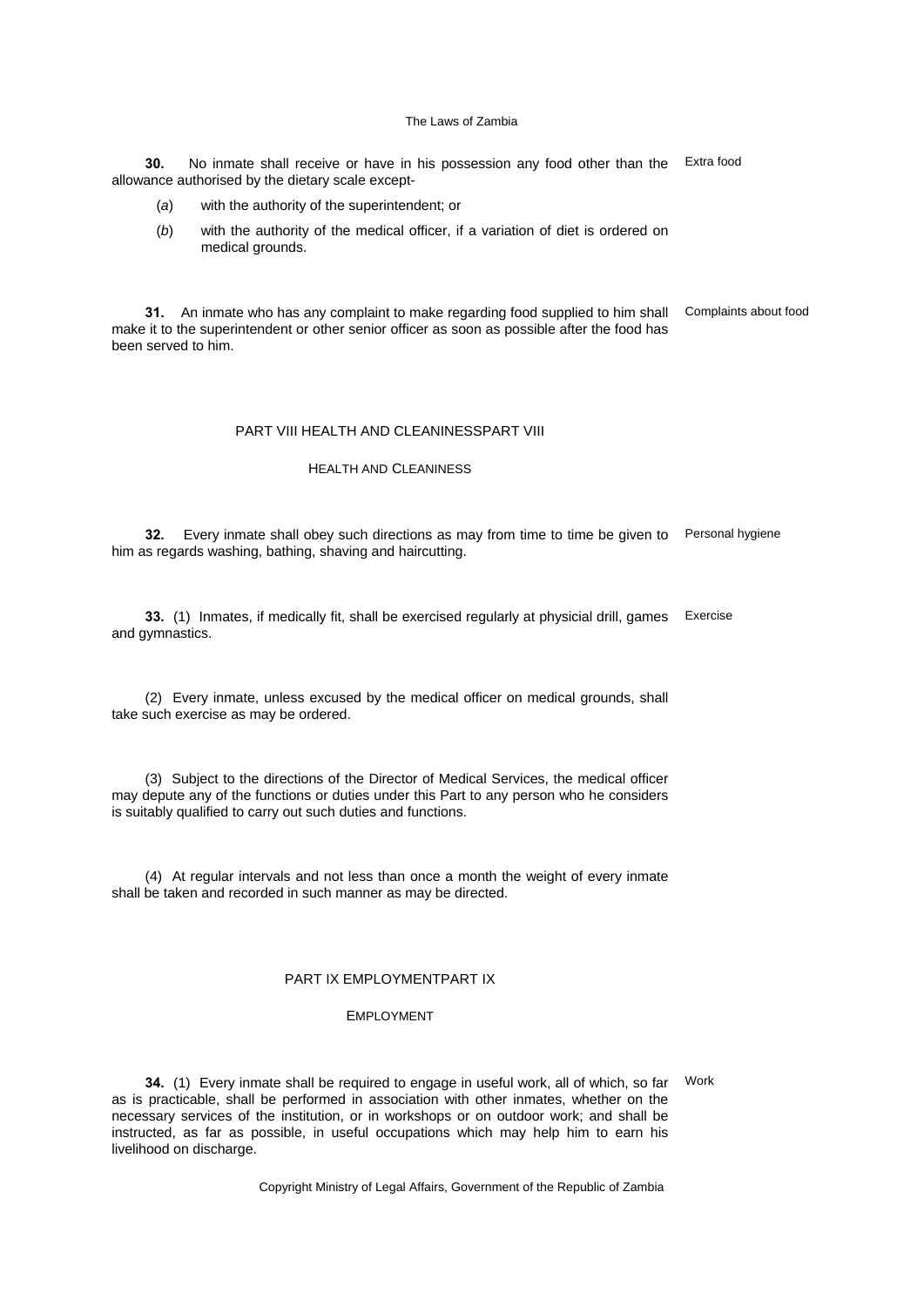(2) No inmate shall be set to work unless he has been certified as fit for that type of work by the medical officer.

(3) Every inmate who has not been exempted by the medical officer shall be required to work at least forty hours a week and shall, in addition to work, attend educational classes as required.

(4) In every institution there shall be a scheme approved by the Minister under which inmates may receive payment for work done.

(5) (*a*) Inmates participating in the earnings scheme shall be classified in the Earnings scheme following grades:

- Grade A-inmates who, in the opinion of the Chief Inspector, are of exemplary conduct and are skilled in their trade, or whose output and effort at work is exemplary, and inmates who are placed in a position of trust and responsibility and are promoted to be prefects, house captains or school captain.
- Grade B-inmates who, in the opinion of the superintendent, are of good conduct and are semi-skilled in their trade or whose output at work is above average.
- Grade C-inmates who are eligible to participate in the earnings scheme but who are not in Grade A or Grade B.
- (*b*) Promotion to Grade A shall be made by the Chief Inspector and promotion to Grades B and C by the superintendent.

**35.** (1) Except where the Chief Inspector otherwise directs, inmates shall not be required to do any work, other than keeping the institution clean and preparing food, on Sundays and public holidays. Work on Sundays and holidays

(2) The superintendent shall make special arrangements for the observation by inmates of religious and national festivals.

## PART X RELIGIOUS INSTRUCTIONPART X

#### RELIGIOUS INSTRUCTION

**36.** Adequate arrangements shall be made for the provision of religious ministration or instruction to inmates according to their religious beliefs. Religious ministration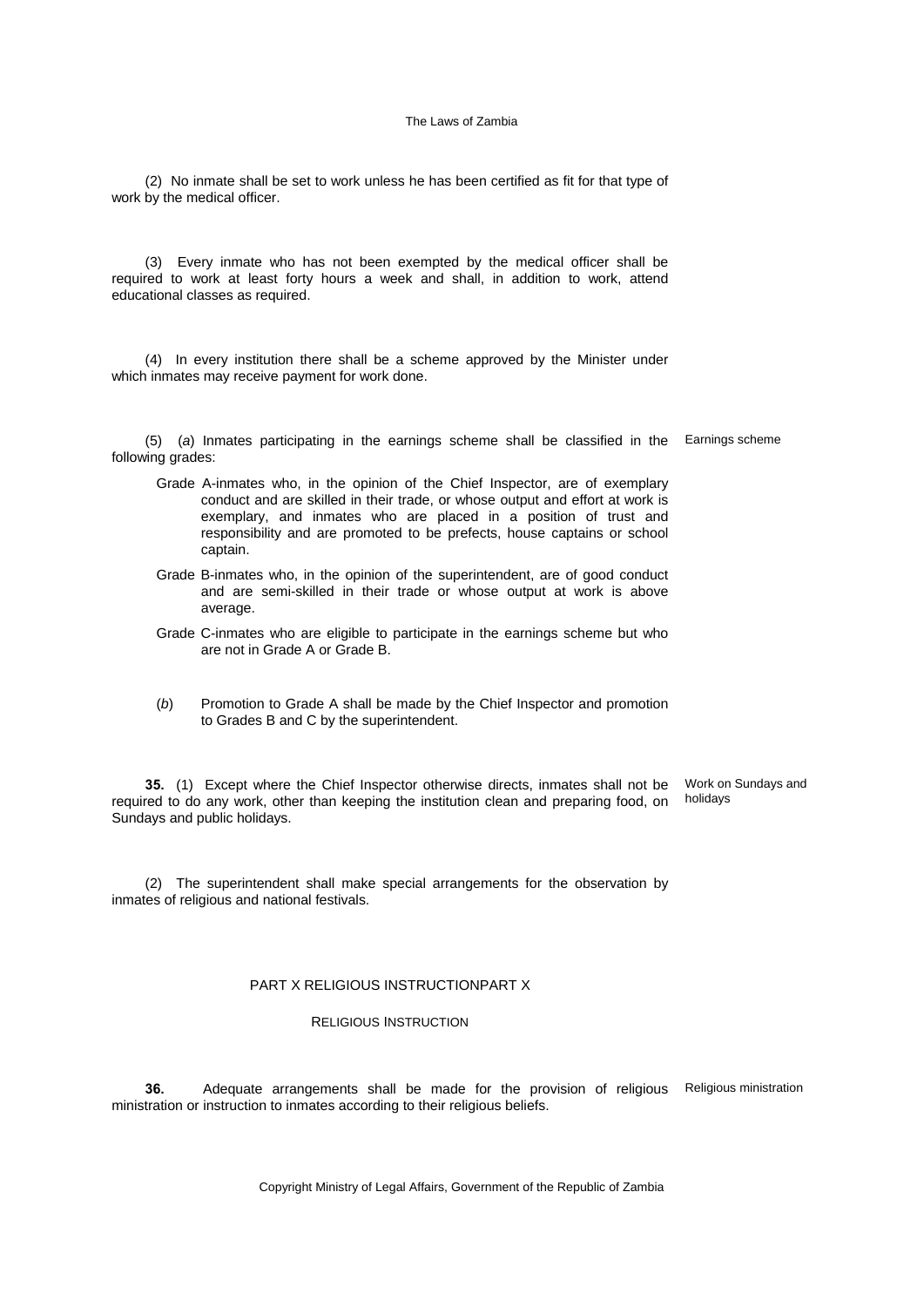**37.** Every inmate shall, from the beginning of his training, be furnished with such religious books as are recognised for the faith to which he belongs, and are obtainable. Religious books

## PART XI EDUCATIONPART XI

## EDUCATION

**38.** (1) Provision shall be made for educational classes for the benefit of all inmates Classes and every inmate shall attend such classes as may be directed by the superintendent.

(2) A library of books for the use of the inmates shall be provided and every inmate shall be allowed to have not more than three library books in his room or dormitory at any one time and to exchange them as often as possible. Library books

(3) The superintendent may arrange for lectures, concerts and debates for inmates to take place outside the hours of work.

#### PART XII VISITS AND COMMUNICATIONSPART XII

#### VISITS AND COMMUNICATIONS

**39.** (1) Communications between inmates and other persons shall be allowed only in accordance with this rule, and the superintendent may restrict such communications still further if he thinks it necessary for the maintenance of discipline and order in the institution and the welfare of the inmates. Visits and letters

(2) Save as provided in sub-rule (3), visits and letters shall be governed by the following:

- (*a*) on admission an inmate shall be entitled to write and receive one letter;
- (*b*) an inmate shall be entitled to write one letter every week to persons approved by the superintendent and to receive letters as often as the superintendent considers desirable;
- (*c*) an inmate shall be entitled to receive one visit of thirty minutes' duration every month from three persons on such conditions relating to visits as may be imposed by the superintendent.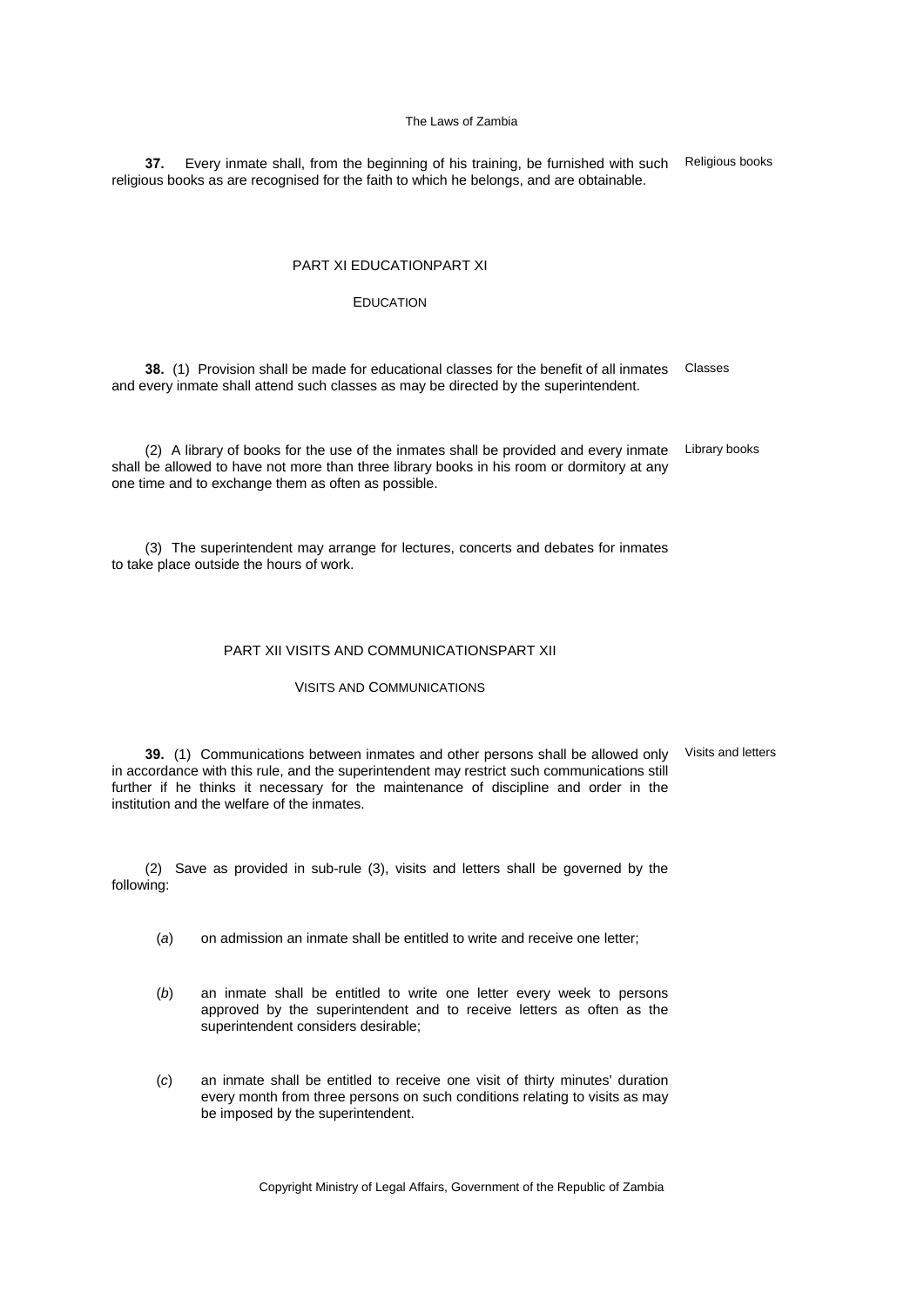(3) The superintendent may allow an inmate to write a special letter and to receive a

reply or to receive a special visit at his discretion.

(4) The superintendent shall at any time communicate to an inmate, or to his relatives or friends, any matter which he thinks likely to be of importance to such inmate. (5) The degree of supervision to be exercised during visits to inmates shall be within the discretion of the superintendent. **40.** (1) The privilege of writing and receiving letters and receiving visits may, at the discretion of the superintendent, be postponed at any time in case of misconduct, but shall not be subject to forfeiture. Postponement of privileges of letters and visits (2) When an inmate who becomes entitled to a letter or visit is at the time undergoing punishment, the superintendent shall defer the privilege to a suitable time. **41.** If an inmate who is dangerously ill desires to be visited by a near relative or friend, the superintendent may give an order in writing for the admission of that relative or friend. Visits to sick inmates **42.** (1) Reasonable facilities shall be allowed for the legal representative of an inmate to see him on any legal matter in the sight of but not in the hearing of an officer of the institution. Inmate shall see legal representative (2) For the purposes of this rule, "legal representative" shall include a legal representative's clerk. **43.** Every letter to or from an inmate shall be read by the superintendent, or by an Letters to be read officer deputed by him for the purpose, and it shall be within the discretion of the superintendent to stop any letter, on the grounds that he considers its contents are objectionable or that it is of inordinate length. **44.** On production of an order from the proper police authority, a police officer may visit, in the sight and hearing of an officer of the institution, any inmate who is willing to see such police officer. Visits by police officers **45.** An inmate may be released by order of the Chief Inspector on leave of Leave of absence absence on conditions and for reasons approved by the Chief Inspector, to be absent from the institution for a stated length of time. Should the inmate break any condition of his parole, while absent from the institution, he shall be liable to be dealt with as though he had been discharged on an ordinary licence and the licence had been revoked.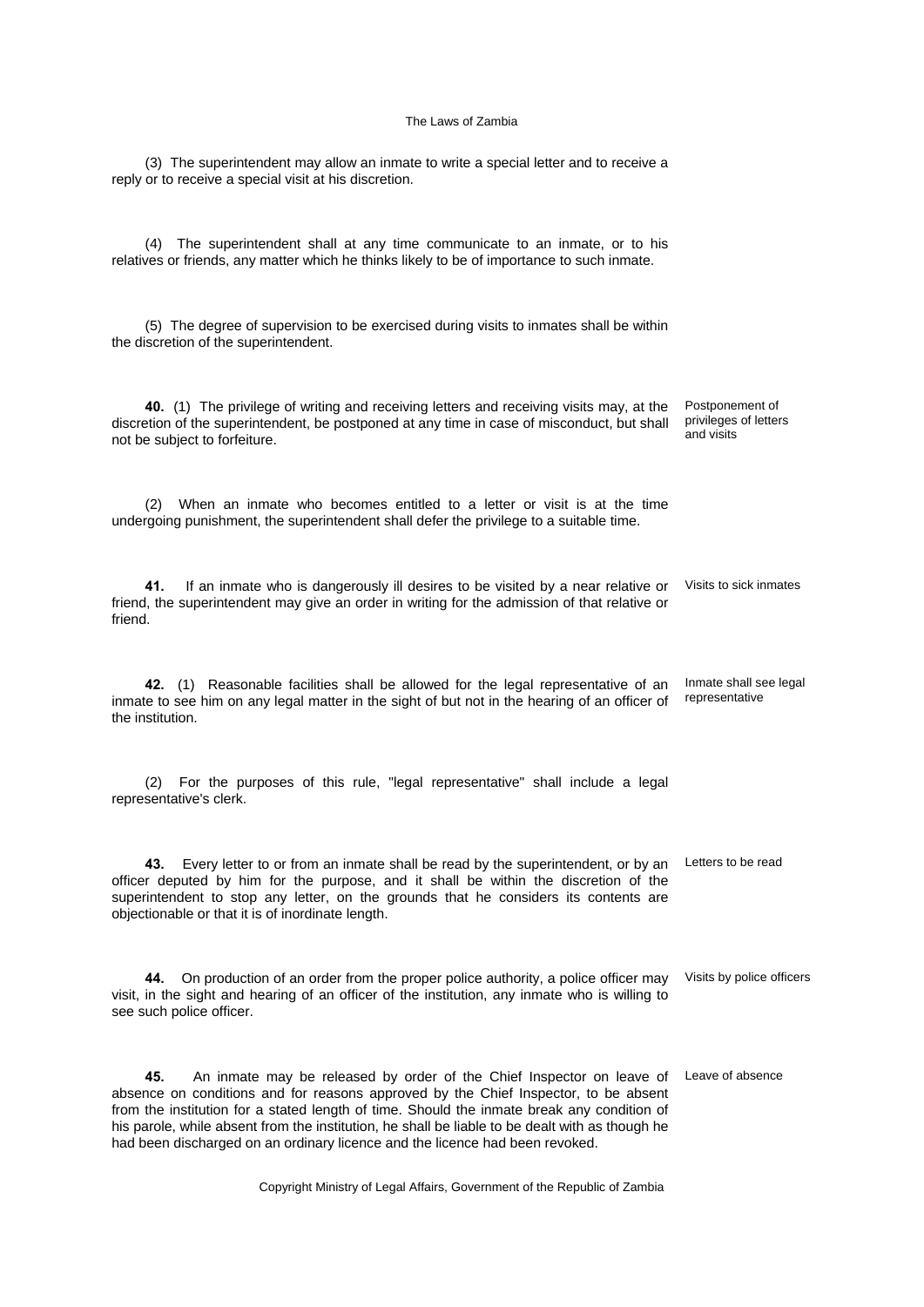**46.** Where the Chief Inspector allows an inmate to be absent from the institution under section *ninety-nine* of the Act, he shall issue to the inmate a leave of absence in Form 1 in the Second Schedule.

## PART XIII OFFENCES AND PUNISHMENTSPART XIII

## OFFENCES AND PUNISHMENTS

- **47.** An inmate who-
	- (*a*) disobeys any order of the superintendent or of any other officer or any institution rule;
	- (*b*) is careless, idle or negligent at work or refuses to work;
	- (*c*) is indecent in language, act or gesture;
	- (*d*) escapes from the institution or from lawful custody;
	- (*e*) mutinies or incites other inmates to mutiny;
	- (*f*) commits an assault of any other inmate;
	- (*g*) commits personal violence against any officer or servant of the institution;
	- (*h*) leaves his room or dormitory or place of work or appointed place without permission;
	- (*i*) wilfully disfigures or damages any part of the institution or any property which is not his own;
	- (*j*) has in his possession any unauthorised articles, or attempts to obtain such articles;
	- (*k*) gives to or receives from any person any unauthorised article;
	- (*l*) makes repeated and groundless complaints;
	- (*m*) in any way offends against good order and discipline;
	- (*n*) attempts to do any of the foregoing things; or
	- (*o*) aids and abets the doing of any of the foregoing things;

shall be guilty of an institution offence.

**48.** No report against an inmate shall be dealt with by any officer of the institution Inquiry into offences except the superintendent, or, in his absence, the officer appointed to act for him.

**49.** When an inmate has been reported for an offence, the superintendent may order him to be kept apart from other inmates, pending adjudication. Isolation pending adjudication

**50.** An inmate shall, before a report is dealt with, be informed of the offence for which he has been reported and shall be given an opportunity of hearing the facts alleged against him and of being heard in his defence. Inmate to be informed

Copyright Ministry of Legal Affairs, Government of the Republic of Zambia

Institution offences

Leave of absence

licence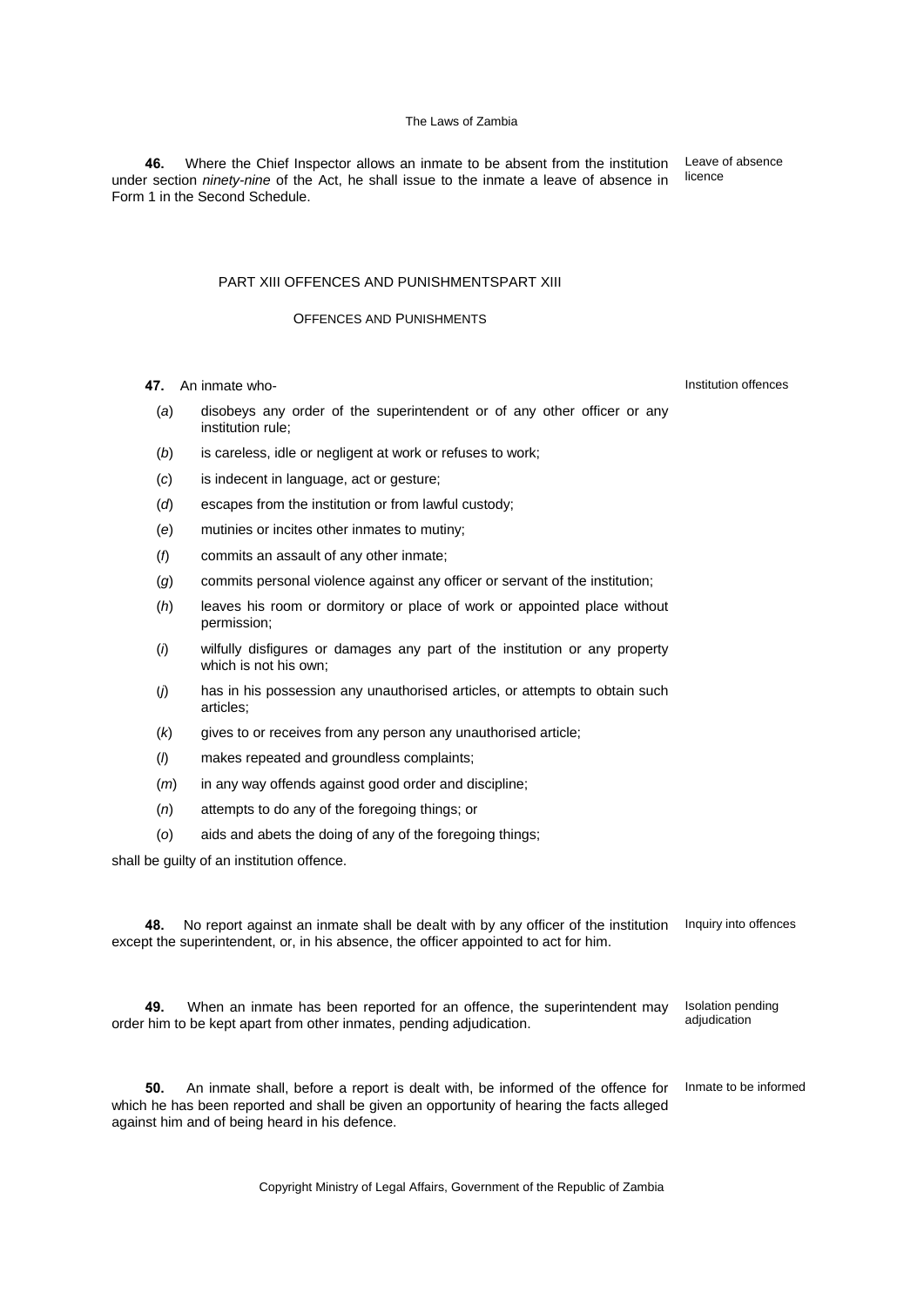**51.** Every offence against discipline shall be reported forthwith, and the superintendent shall investigate such reports not later than the following day, unless that day be a weekly or public holiday. Investigation into reports

**52.** (1) A charge against an inmate in respect of an alleged offence against discipline may be heard and determined within an institution by the superintendent, by a visiting justice or a senior officer of the Zambia Prison Service appointed by the Chief Inspector. Hearing of charge

(2) If the superintendent, visiting justice or senior officer of the Zambia Prison Service finds an inmate guilty of an offence against discipline, he may make one or more of the following awards: Awards

- (*a*) Removal from house to penal grade.
- (*b*) Deprivation of any of the following privileges for a period not exceeding one month:
	- (i) Association.
	- (ii) Recreation and games.
	- (iii) Earnings.
- (*c*) Extra work or fatigues outside normal labour hours for not more than two hours a day and for a period not exceeding one month.
- (*d*) A fine not exceeding the equivalent of one month's earnings.
- (*e*) Reduction in stage or delay in promotion to a higher stage or reduction in earnings grade for a period not exceeding three months.
- (*f*) Confinement to a room for a period not exceeding three days.
- (*g*) Restricted diet, as laid down in the First Schedule, for a period not exceeding three days.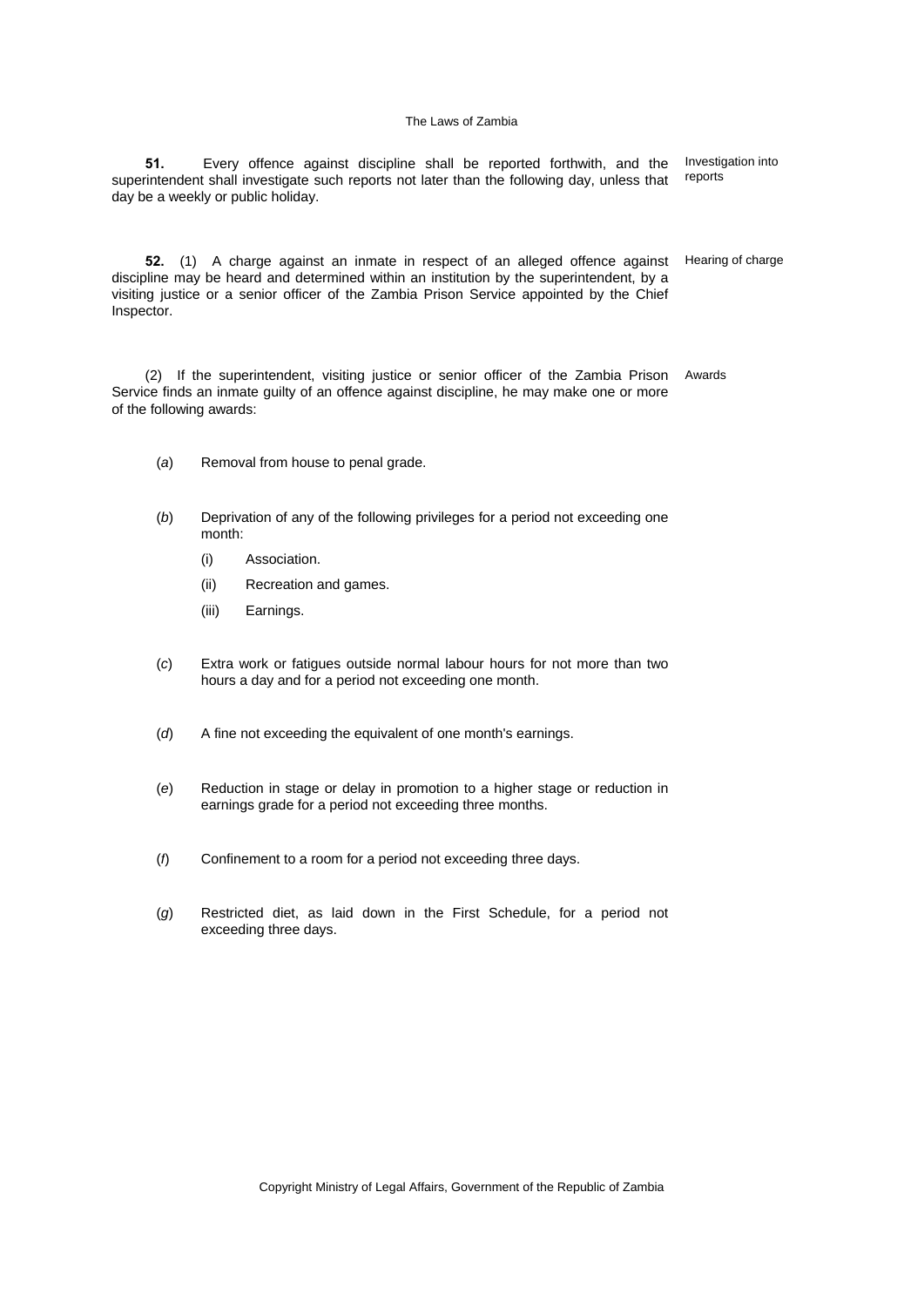- **53.** Where an inmate is reported for any of the following offences, viz:
	- (i) mutiny or incitement to mutiny;
	- (ii) gross personal violence to any officer or servant of the institution or any other inmates;
	- (iii) escaping from the institution or from legal custody;
	- (iv) any serious or repeated offence against discipline for which such award as the superintendent is authorised to make is deemed by him insufficient;
		-
	- (v) any offence upon which the superintendent, having regard to the circumstances of the case, thinks it expedient that a visiting justice or senior officer of the Zambia Prison Service appointed by the Chief Inspector should adjudicate;

the superintendent may forthwith report the offence to a visiting justice or the Chief Inspector who shall thereupon arrange to inquire into the report, and if an inmate is found guilty, the visiting justice or senior officer of the Zambia Prison Service may make one or more of the following awards:

- (*a*) Any award authorised under rule 52 (2). Awards
- (*b*) Deprivation of privileges.
- (*c*) Loss of stage or grade.
- (*d*) Removal from the earnings scheme.
- (*e*) A fine not exceeding three months' earnings.
- (*f*) Confinement in a room not exceeding fourteen days.
- (*g*) Restricted diet not exceeding fifteen days.
- (*h*) Whipping with a light cane not exceeding ten strokes.

**54.** A record shall be kept in every institution of the charge against any inmate, the evidence supporting the charge, the decision of the superintendent, visiting justice or senior officer appointed by the Chief Inspector, and the punishment awarded. A special book kept for the purpose shall be used to record any award of corporal punishment, the date of infliction and the number of strokes inflicted. Record of

punishments

**55.** (1) Any disciplinary award may be remitted or reduced by the Chief Inspector. Remission and

reduction of awards

Copyright Ministry of Legal Affairs, Government of the Republic of Zambia

Serious offences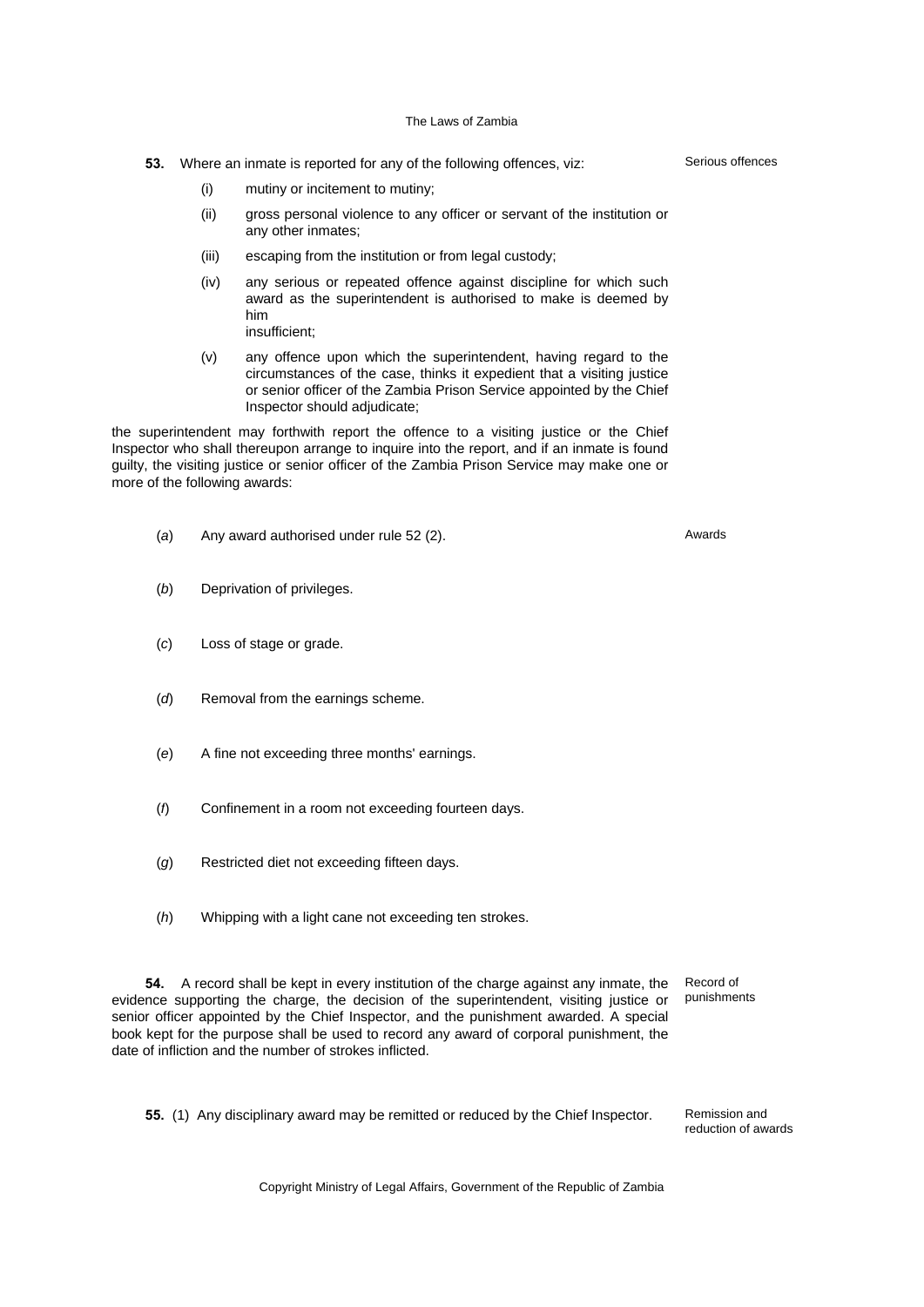(2) A disciplinary award may be determined at any time during the currency thereof by the superintendent.

**56.** Confinement in a room, corporal punishment or restricted diet shall in no case be awarded unless the medical officer has certified that the inmate is in a fit condition of health to sustain it. Medical examination of inmates

**57.** (1) Every inmate undergoing confinement in a room shall be visited at least once a day by the superintendent, and any inmates confined to a room shall be visited by the appointed officer at intervals of not more than one hour during the day and night. Visits to inmates under confinement

(2) Every inmate undergoing confinement in a room shall be taken for exercise each day for one hour in the morning and one hour in the afternoon.

**58.** (1) Before an inmate is ordered to undergo caning with a light cane in respect of Confirmation of caning any of the offences set out in rule 53, the case shall be adjourned without announcing the punishment which shall be submitted for approval to the Chief Inspector who, if the award exceeds five strokes, shall submit the case to the Minister for confirmation.

(2) The award shall be reviewed in the shortest possible time and, if confirmed, the superintendent shall announce the punishment and arrange for it to be carried out without undue delay.

(3) If the award is not confirmed, the adjudicating officer or the Minister or Chief Inspector, as the case may be, may substitute any other punishment as prescribed in rule 53.

(4) Caning shall be inflicted with a light cane not more than 835mm long and not more than 9.38 mm thick.

**59.** (1) All caning within the institution shall be attended by the superintendent and Caning the medical officer.

(2) The medical officer shall, immediately before corporal punishment is inflicted, examine the inmate and satisfy himself that the inmate is fit to undergo the punishment.

(3) At any time after the infliction of the punishment has commenced, the medical officer may, if he deems it necessary in order to prevent injury to the inmate's health, recommend that no further punishment be inflicted, and the superintendent shall thereupon remit the remainder of the punishment.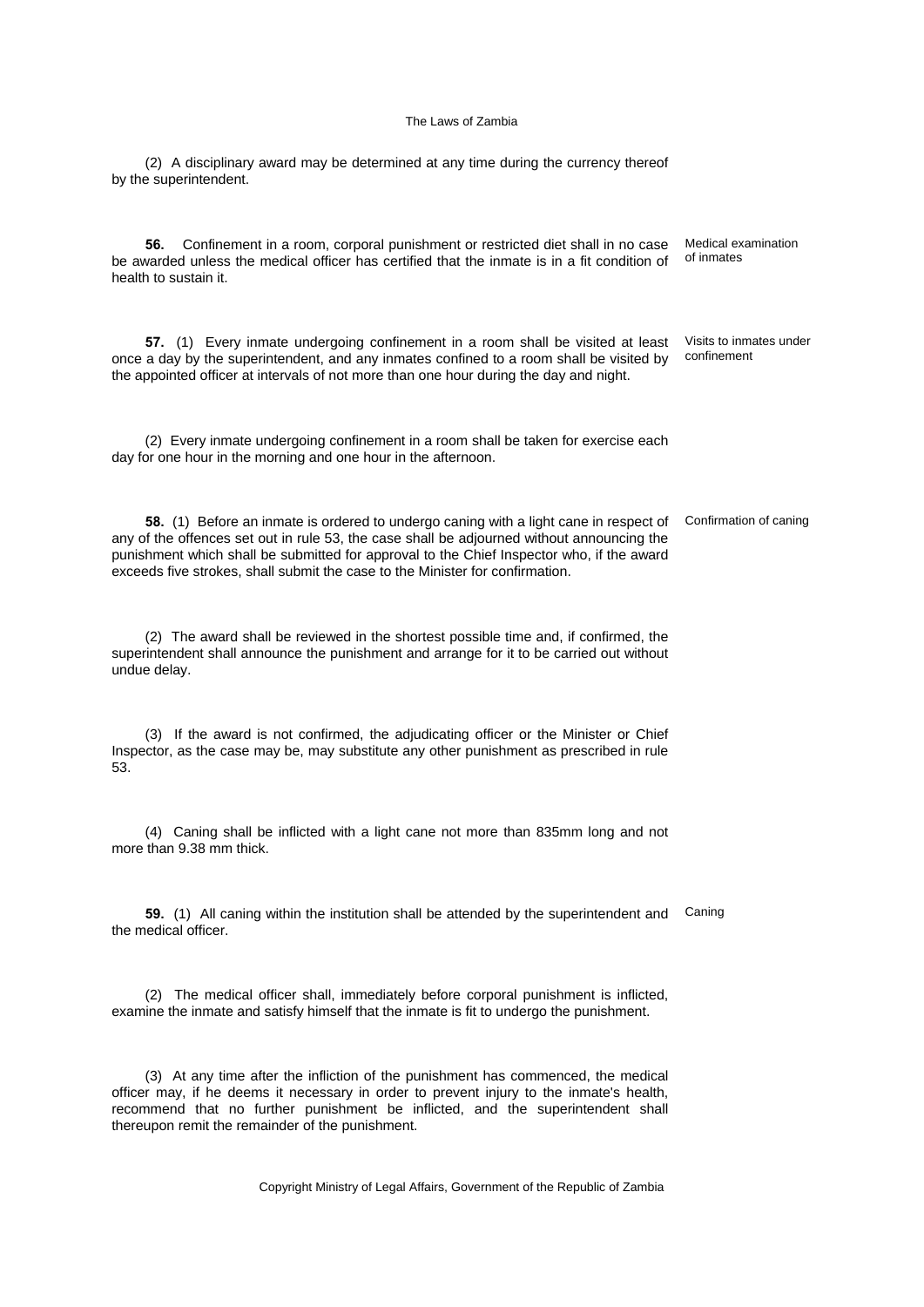(4) The superintendent shall enter in the caning book the hour at which the punishment was inflicted, the number of strokes inflicted and any orders he may have given as to remission.

**60.** Where restricted diet is ordered for a longer period than six days, the offender shall receive three days' ordinary diet after each period of six days' restricted diet:

## Provided that-

- (i) no manual work shall be enforced on any one of the days on which restricted diet constitutes the sole food supplied to the inmate, who may, nevertheless, be allowed the option of performing suitable labour, if he so desires;
- (ii) no inmate who has been on restricted diet shall be placed upon this diet for a fresh offence until an interval has elapsed equal to the period already passed by the inmate on restricted diet.

### PART XIV RESTRAINTSPART XIV

## **RESTRAINTS**

**61.** No inmate shall be placed in handcuffs or other mechanical restraint as a punishment. Not to be used as a punishment

**62.** (1) When it appears to the superintendent that in order to prevent an inmate from injuring himself or others, or damaging property, or creating a disturbance, it is necessary that he should be placed under mechanical restraint, he may order him to be placed under mechanical restraint, and notice thereof shall forthwith be given to the Chief Inspector and to the medical officer.

(2) No inmate shall be kept under mechanical restraint for longer than is necessary, and in any case not for more than twenty-four hours, unless an order in writing from the Chief Inspector is given, specifying the cause thereof and the time during which the inmate is to be kept, which order shall be preserved by the superintendent as his warrant.

(3) Particulars of every case of mechanical restraint shall be forthwith recorded by the superintendent.

Copyright Ministry of Legal Affairs, Government of the Republic of Zambia

Restricted diet and work

Mechanical restraint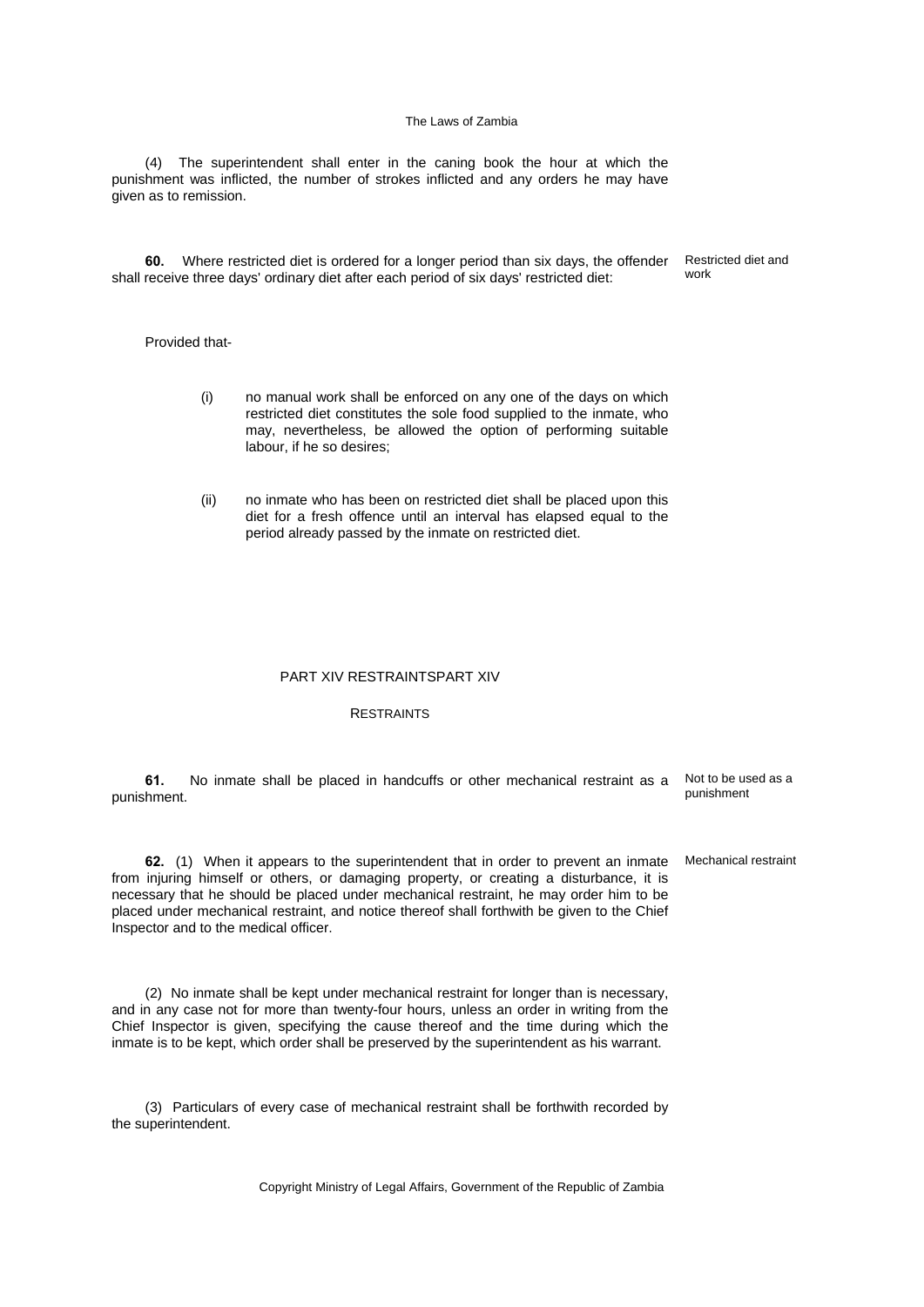**63.** The superintendent shall order any refractory or violent inmate to be temporarily confined in a special room certified for the purpose, but no inmate shall be confined in such a room as a punishment, or for longer than is necessary.

## PART XV COMPLAINTS BY INMATESPART XV

## COMPLAINTS BY INMATES

**64.** (1) Any request made by an inmate to see the superintendent or the Chief Hearing of complaints Inspector shall be recorded by the officer to whom it is made and conveyed without delay to the superintendent, who shall inform the Chief Inspector, as the case may be, of any such request.

Confinement of refractory inmates

(2) The superintendent shall, at a convenient hour every day other than the weekly holiday and public holidays, hear the applications of all the inmates who have requested to see him.

## PART XVI CLASSIFICATION AND GRADESPART XVI

### CLASSIFICATION AND GRADES

**65.** The superintendent shall classify all inmates, having regard to their character, previous history and other relevant circumstances, and shall arrange for each inmate to receive such training for which, in his opinion, he is most suitable. Classification of inmates

**66.** (1) Inmates shall be divided into such grades and stages as the Chief Inspector Grades and stages may approve.

(2) An inmate may be placed in the penal grade by order of the superintendent, if he is satisfied that such inmate is exercising a bad influence and is idle or ill-conducted, but no inmate shall be detained in it longer than is necessary in the interests of himself or others. While in the penal grade he shall not be employed in association with other inmates and shall receive no payment.

(3) An inmate shall not be promoted in stage or grade, except after full consideration of the circumstances of his case by a board, called the "Institution Board", composed of such officers of the institution as the Chief Inspector may decide. The Board may also order reversions to a lower grade, if, for some reason other than an act of misconduct, they consider it desirable.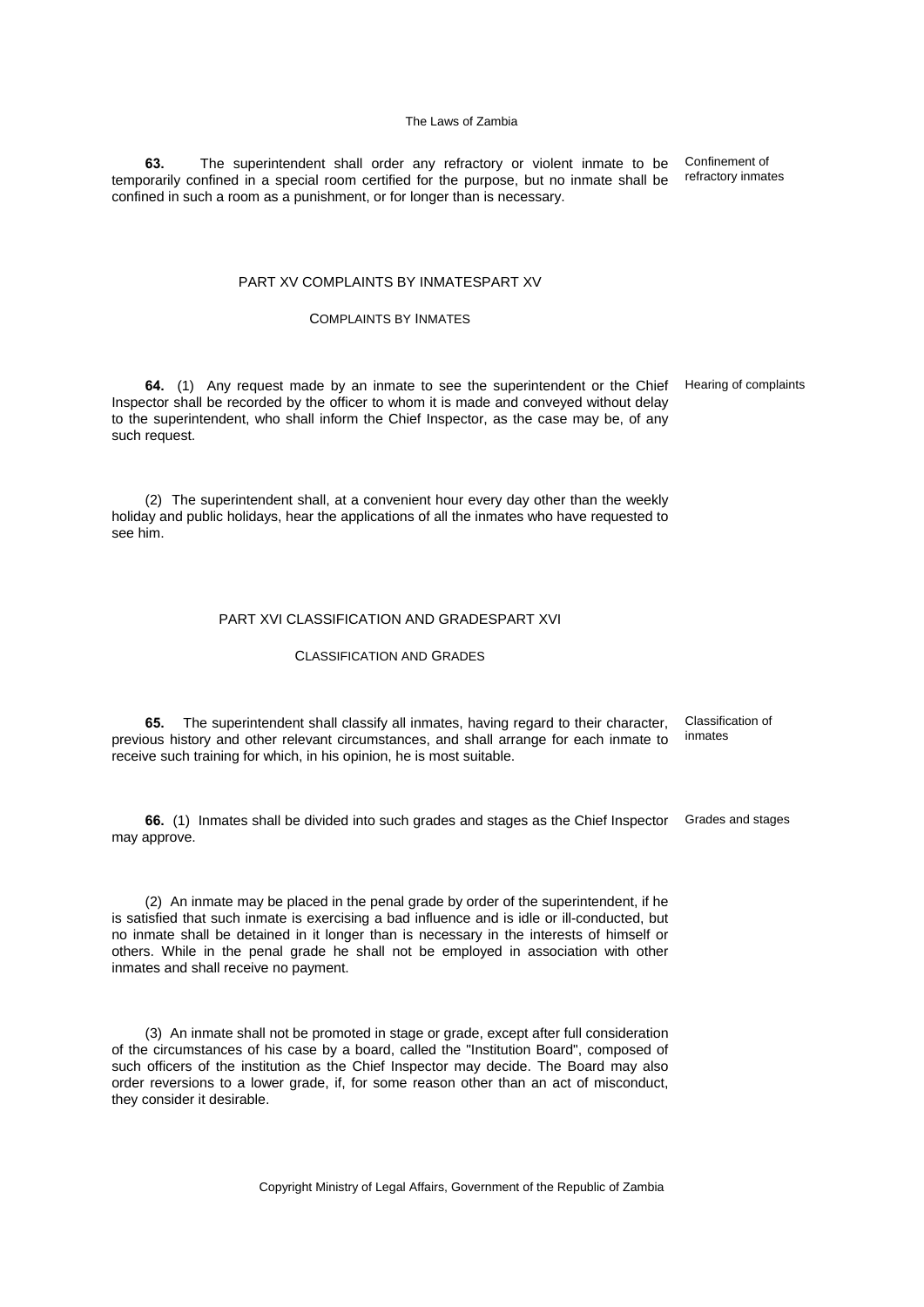## PART XVII DISCHARGEPART XVII

#### **DISCHARGE**

**67.** (1) An inmate shall become eligible for release on licence after he has served not less than nine months of his term of detention. If the superintendent, in consultation with the After Care Committee, is of the opinion that there is a reasonable probability that an inmate will lead a useful and industrious life and abstain from crime, he shall submit his recommendation to the Chief Inspector, who, if he thinks fit, may thereupon order that he be discharged from the institution on licence. Recommendation for

(2) When the Chief Inspector has decided that an inmate shall be released on Release on licence licence, every effort shall be made, in consultation with the After Care Committee and a Probation Officer, to obtain suitable employment for him. The Probation Officer shall give all relevant information and full assistance, with a view to securing a continuous and well-directed supervision of the case, both at the moment of discharge and afterwards at the home or place to which the inmate proceeds. Every encouragement shall be given to the Probation Officer or other authorised persons to visit the inmate before discharge, in order that they may have a personal knowledge of, and be in possession of, the views of the authorities of the institution concerning such inmate.

(3) If the Chief Inspector is satisfied that an inmate who has been released on licence has escaped from the supervision of the person under whose care he has been placed, or who has been guilty of a serious and wilful breach of the conditions of his licence, and that the case cannot be dealt with by admonition and warning, he may revoke the licence.

(4) An inmate whose licence has been revoked may, on readmission to an institution, be detained in the penal grade for such length of time as the superintendent shall deem necessary, having regard to all the circumstances of the case.

(5) An order for release on licence shall be in Form 2 and revocation of licence shall be in Form 3 in the Second Schedule.

## PART XVIII STAFFPART XVIII

#### **STAFF**

**68.** (1) It shall be the duty of an officer of a reformatory to carry out his duties and General duty of responsibilities in accordance with the Act, these Rules and any standing orders, administrative directions or general or special instructions issued by the Chief Inspector or superintendent.

officers

Copyright Ministry of Legal Affairs, Government of the Republic of Zambia

release

Revocation of licence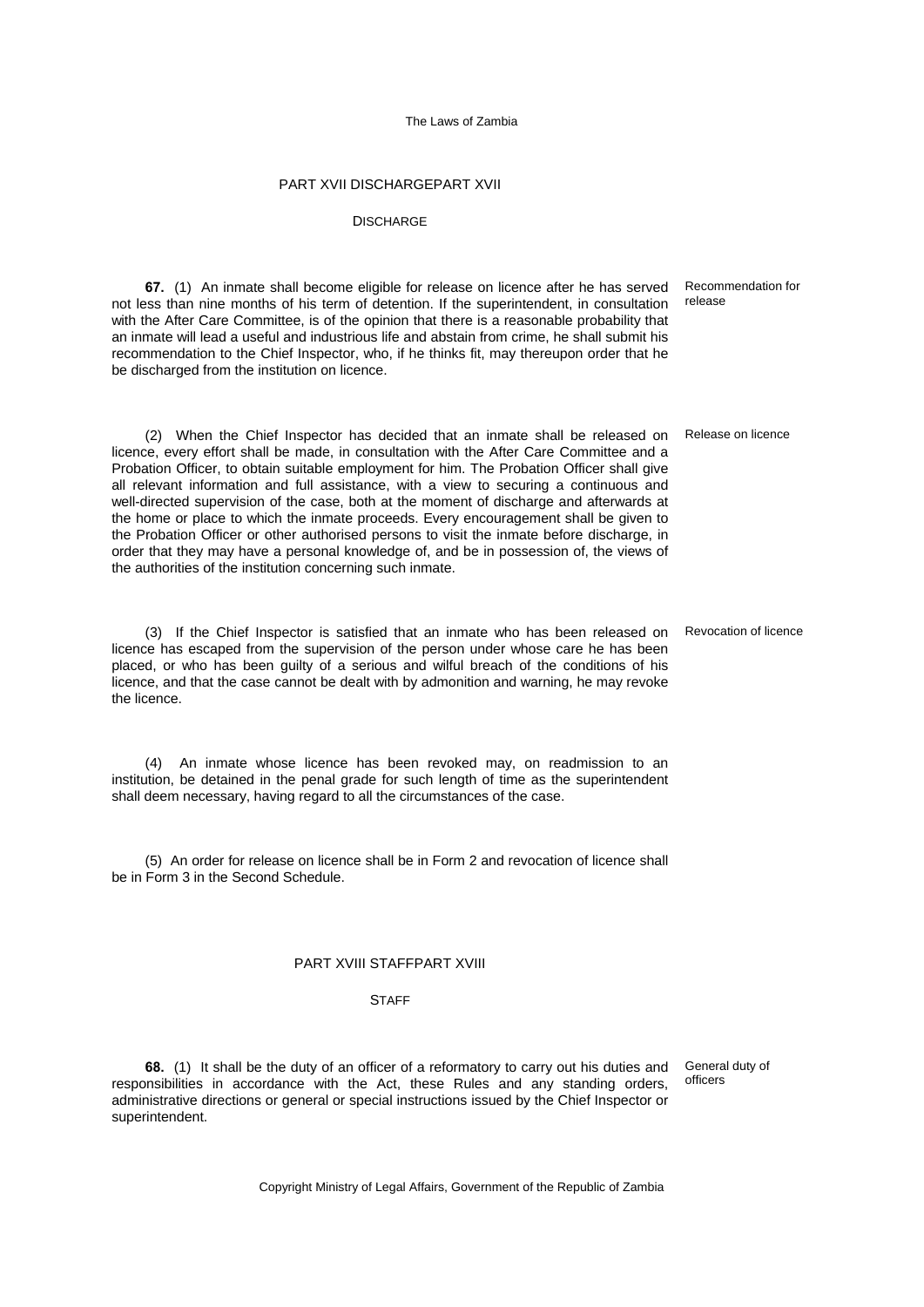(2) Any breach or non-compliance by an officer of a reformatory with any provisions of the Act, these Rules or any standing orders or general or special instructions issued by the Chief Inspector or superintendent shall be a disciplinary offence.

(3) The conditions of service of the officers of a reformatory shall be subject to the Cap. 97 Prisons Rules.

**69.** No officer shall be absent from the institution without leave from the Absence superintendent.

**70.** Every officer shall direct the attention of the superintendent to any inmate, whether he complains or not, who appears to be out of health, or whose state of mind appears to be deserving of special notice and care, and the superintendent shall without delay bring such cases to the notice of the medical officer. Sick inmates

**71.** (1) No officer shall act in a manner calculated to provoke an inmate. No provocation or unnecessary use of

(2) No officer, in dealing with inmates, shall use force unnecessarily, and, in any case in which the application of force to an inmate is needful, no more force than is necessary shall be used.

(3) If an officer strikes or uses force against an inmate, he shall have the inmate as soon as possible examined by the medical officer, and shall immediately report the incident to the superintendent.

**72.** (1) No officer shall communicate with an inmate for an improper purpose. Discretion by officers

(2) No officer shall discuss his duties or any matters of discipline or of institutional arrangements within the hearing of an inmate.

(3) Every officer shall at once communicate to the superintendent any abuse or impropriety which may come to his knowledge.

**73.** (1) No officer shall, without the authority of the Chief Inspector, carry out any pecuniary or business transaction with or on behalf of any inmate. No business

transaction without authority

force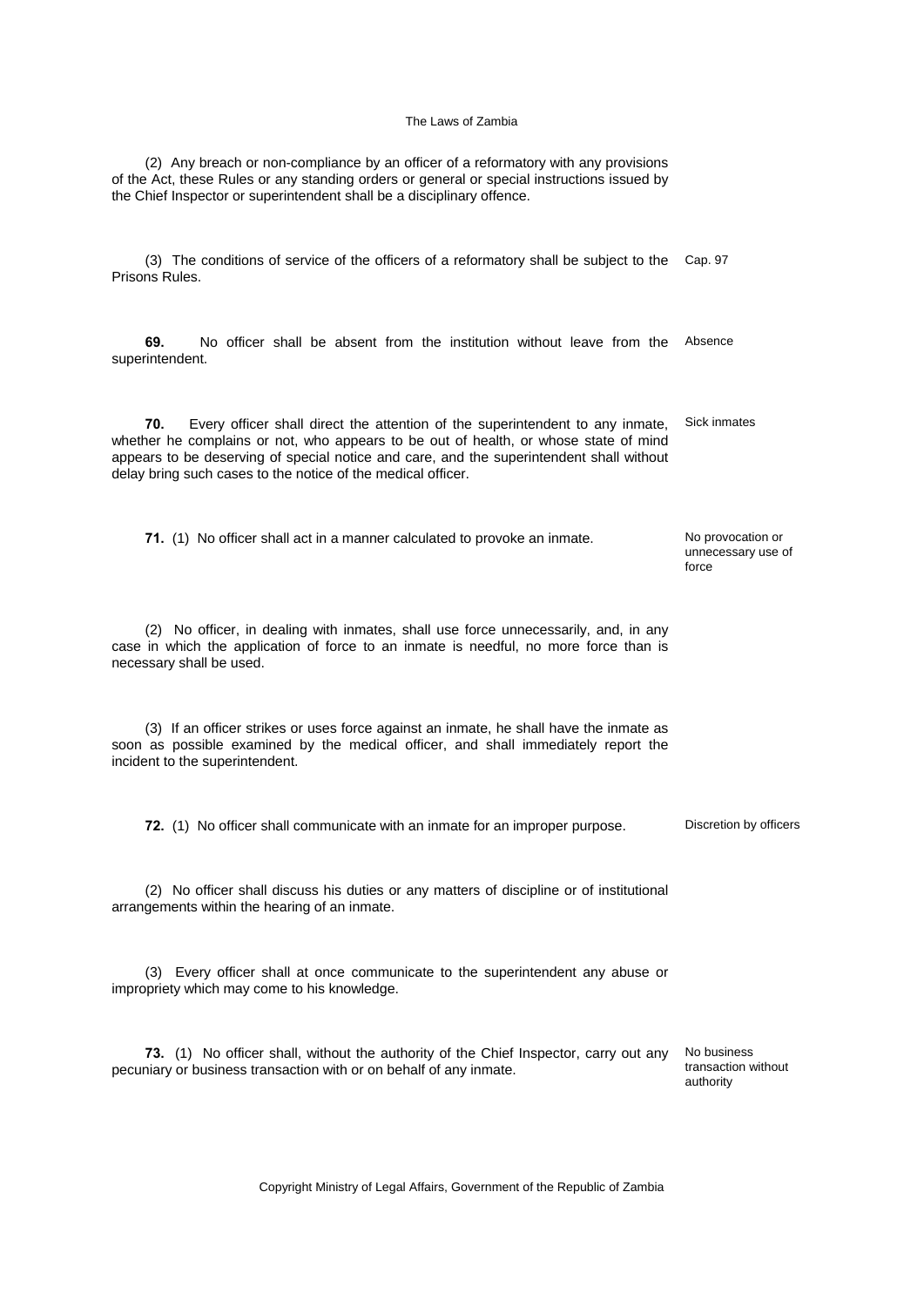(2) No officer shall, without the authority of the superintendent, bring in, or carry out, or attempt to bring in or carry out, or knowingly allow to be brought in or carried out, to or for any inmate any article whatsoever.

**74.** No officer shall receive any fee or gratuity or other consideration in connection with the admission of any visitors to the institution, or in connection with the admission of any visitors to inmates. Fee or gratuity prohibited

**75.** No officer shall, directly or indirectly, communicate with any ex-inmate or with the friends or relatives of any ex-inmate, or inmate, except with the knowledge of the superintendent. Communications

**76.** No officer shall, directly or indirectly, have any interest in any contract in connection with the institution, nor shall he receive, directly or indirectly, under any pretence whatsoever, any fee, gratuity or other consideration from any contractor or from any person tendering or any other person whatever in connection with any such contract. **Contracts** 

**77.** Every officer or servant of the institution shall submit himself to be searched in the institution if called upon to do so by the superintendent. Search

**78.** (1) No officer shall, directly or indirectly, make any unauthorised communication to representatives of the Press or any other persons with reference to matters which have become known to him in the course of his official duties. Unauthorised publicity

(2) No officer shall, without the authority of the Chief Inspector, publish any matter or make any public pronouncement relating to the institution or inmates or the administration of the Zambia Prison Service.

79. (1) Every officer shall occupy quarters as may be assigned to him and shall at Quarters any time vacate them, if required to do so.

(2) On the termination of an officer's service, he shall give up the quarters he has occupied, as soon as he is required to do so; and, on the death of an officer, his family shall give up the quarters, when required to do so.

**80.** An officer shall not punish any inmate unless authorised to do so under the Act Punishment or these Rules.

**81.** Nothing in this or any other rule shall be so construed as to exempt any officer of a reformatory from being prosecuted under the Act or any other written law in respect of any act or omission that is an offence under the Act or any other written law: **Offences**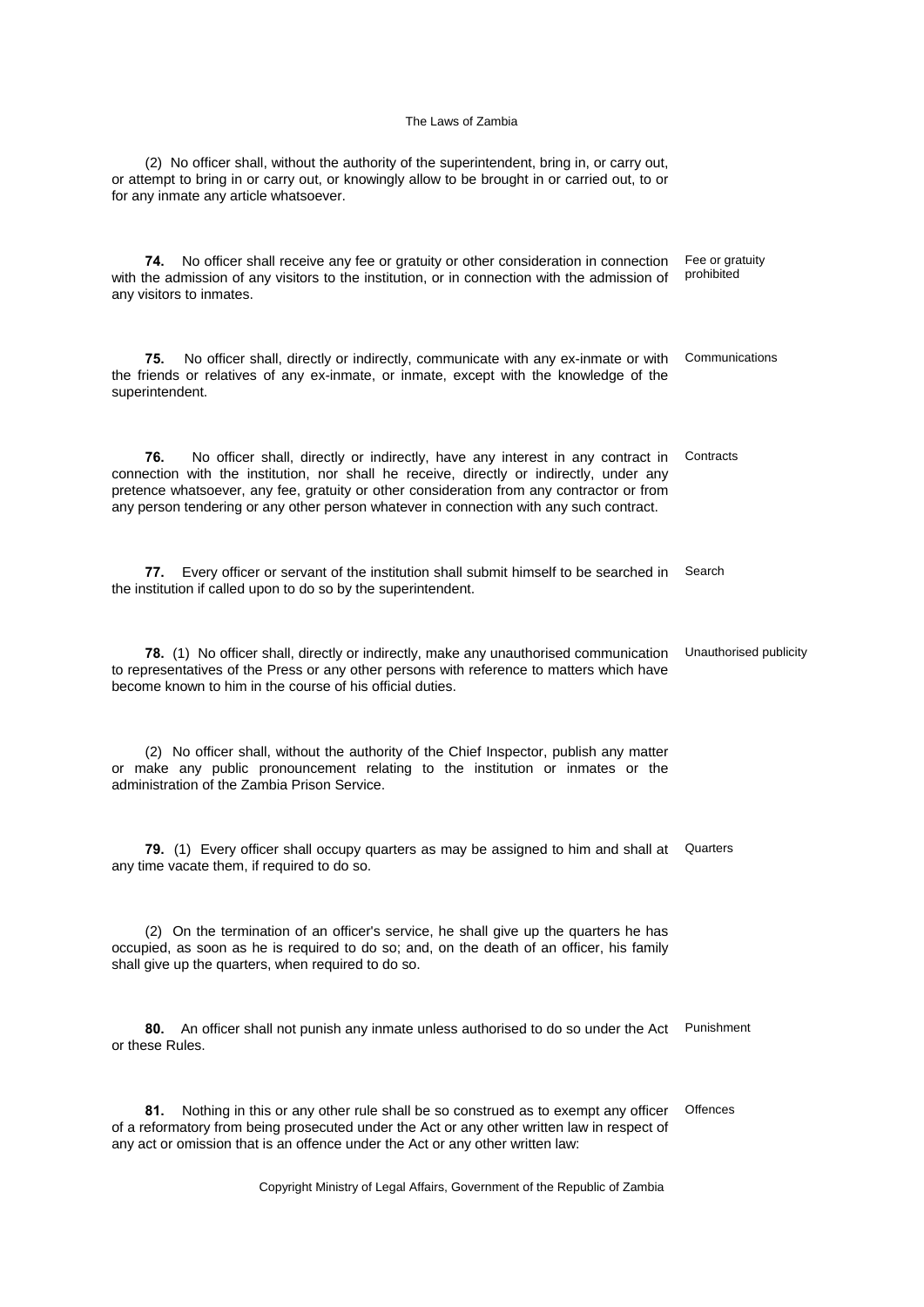Provided that an officer shall not be punished twice for the same offence or disciplinary offence.

## PART XIX SUPERINTENDENTPART XIX

## SUPERINTENDENT

**82.** (1) The superintendent shall be responsible for the maintenance of discipline in the institution. Responsibilities of the superintendent

(2) The superintendent shall also be responsible for all property in the institution and shall keep the following books and accounts:

- (*a*) an inventory of the furniture and tools in the institution;
- (*b*) a diary in which all occurrences of importance within the institution must be recorded;
- (*c*) a nominal record of all inmates committed to the institution, showing the date and period of commitment of inmates, the names and addresses of their parents (if known), their particular marks, general appearance, race, language, nationality, apparent age, health, height and weight; a record of the health and conduct of inmates while in the institution shall be kept;
- (*d*) a punishment book in which all punishments shall be recorded;
- (*e*) a visitors' book for the entry of observations by visitors;
- (*f*) an account of all materials purchased for use in the workshops of the institution and the disposal thereof;
- (*g*) a record of all articles manufactured in the institution, and of all sales of such articles, showing cost of materials, transport and other expenses connected therewith.

(3) In the absence of the superintendent, the senior housemaster shall have the powers and duties of the superintendent.

(4) The superintendent and the senior house-master shall never be absent from the institution at the same time.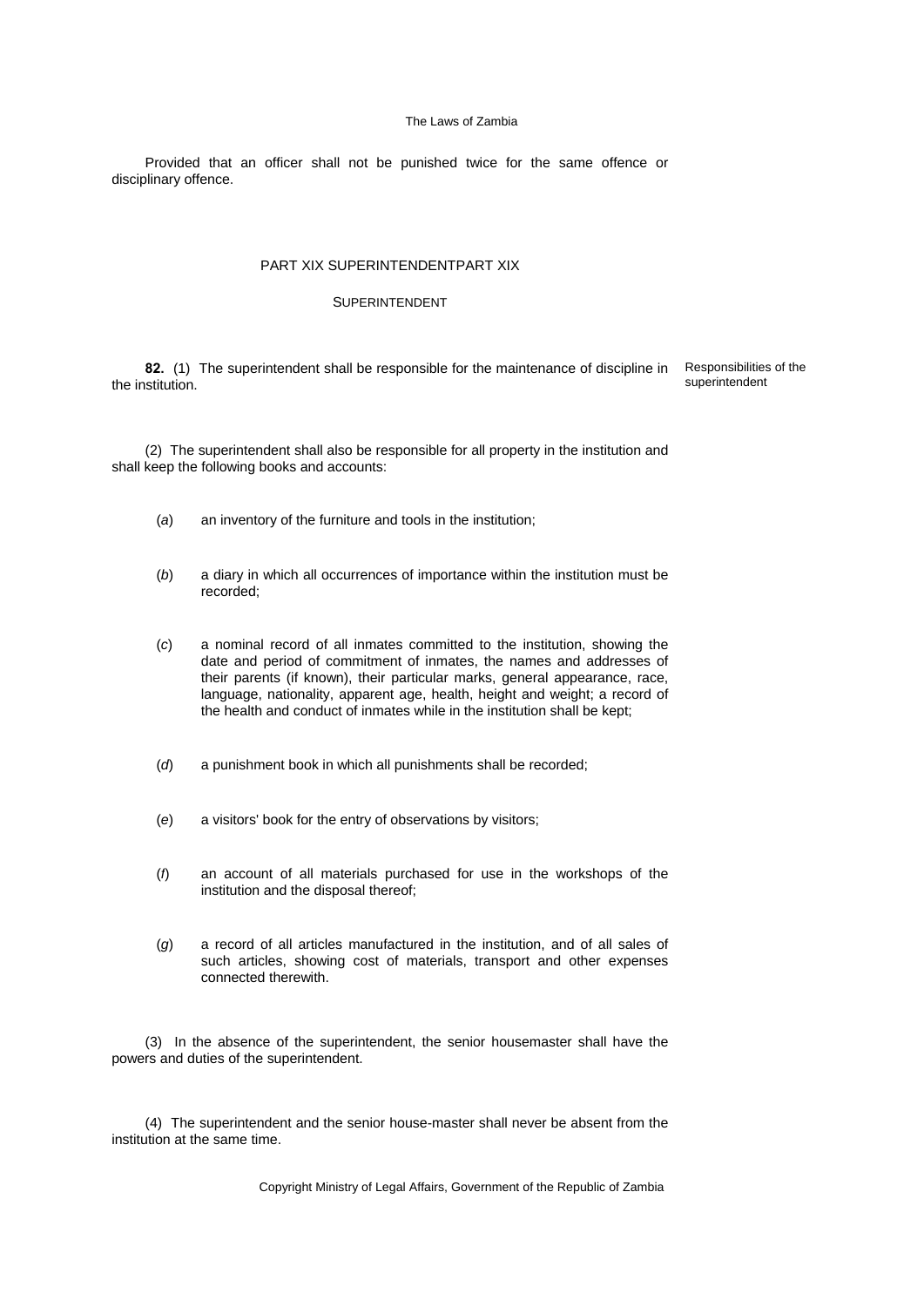(5) The senior house-master and the subordinate staff of the institution shall be under the orders of the superintendent and shall not be absent from the institution without leave from him, to be recorded in the diary.

(6) The superintendent, or in his absence the senior house-master may, subject to the limitations laid down in these Rules, inflict punishment where it appears necessary that it should be inflicted immediately.

**83.** (1) The superintendent shall exercise a close and personal supervision of the whole institution, and shall visit and inspect daily all parts of the institution where inmates are employed or confined, and shall give special attention to every inmate who for any reason is confined to his room, and to every inmate who is a hospital patient. Special duties

(2) The superintendent shall, from time to time, visit the institution during the night and satisfy himself as to the state of the institution. Such visits shall be made at varying intervals and at varying times and not less often than twice a fortnight.

(3) The superintendent shall take an early opportunity to interview all inmates as soon as possible after their reception and he shall again interview them prior to discharge.

**84.** The superintendent, in case of misconduct, may suspend any subordinate officer, and shall report the particulars without delay to the Chief Inspector. Suspension of subordinates

**85.** The superintendent shall, as far as practicable, carry into effect any written recommendation made by the medical officer on grounds of health, for the alteration of the discipline or treatment of any inmate, or for his separation from other inmates.

**86.** Where an inmate is, in the opinion of the medical officer, dangerously ill, the superintendent shall whenever practicable forthwith inform the relatives of such inmate.

**87.** The superintendent shall, without delay, report to the Chief Inspector any case of insanity or apparent insanity occurring among the inmates, or any case in which the medical officer is of the opinion that the mental state of any inmate is becoming impaired or enfeebled by continued discipline or treatment, or any sick inmate will not survive his sentence, or is totally and permanently unfit for the discipline of the institution.

**88.** The superintendent shall pay attention to the ventilation, drainage and sanitary condition of the institution, and take any measures as may be necessary for their being maintained in proper order.

Copyright Ministry of Legal Affairs, Government of the Republic of Zambia

Duties of superintendent as to health

Relatives to be informed

Mental state of inmates

Ventilation etc.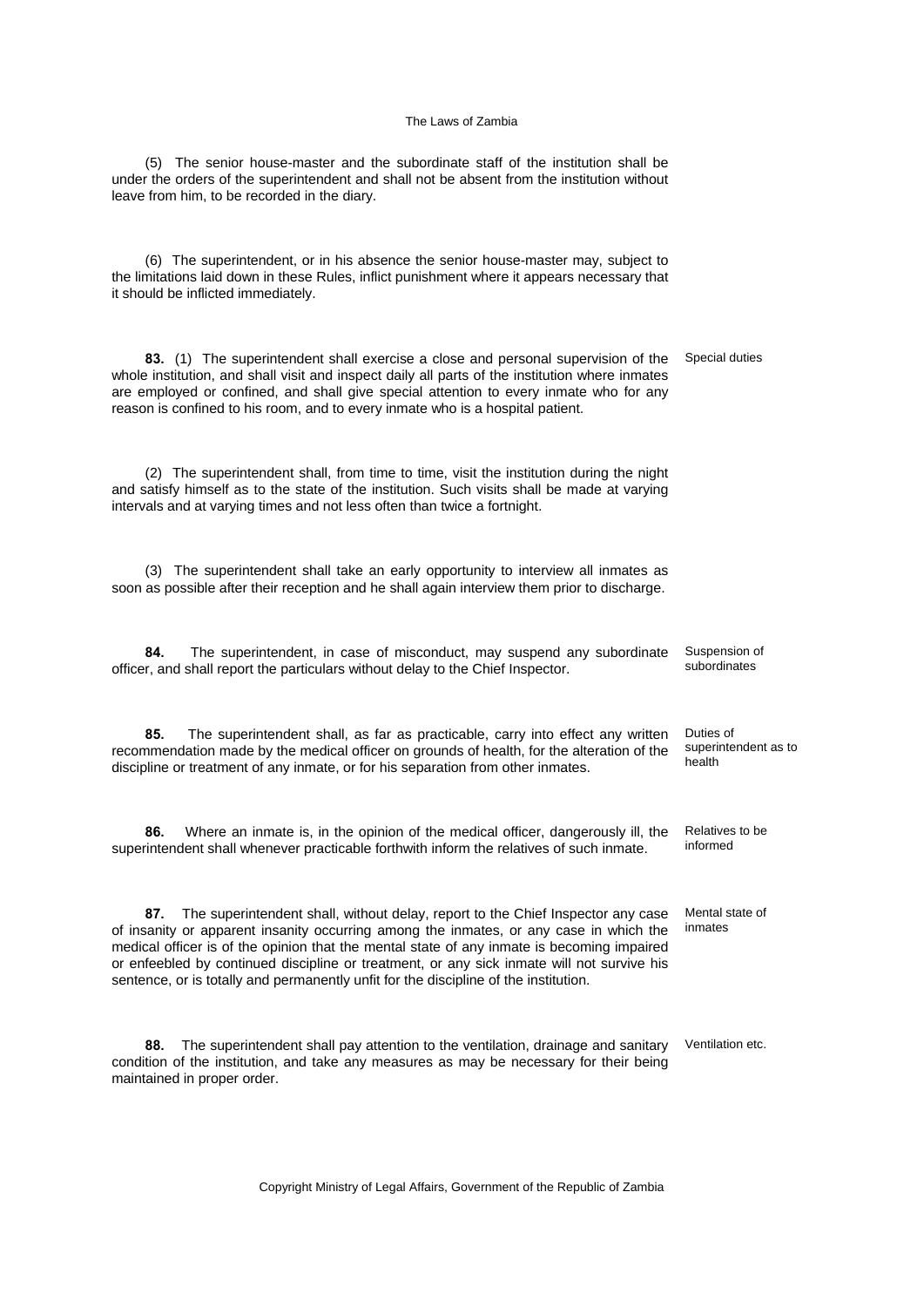| Upon the death of an inmate, the superintendent shall give immediate notice<br>89.<br>thereof to the coroner or magistrate having jurisdiction in respect of such death and to the<br>Chief Inspector, and, where practicable, to the nearest relative of the deceased.                                                                                                                        | Death of an inmate                           |
|------------------------------------------------------------------------------------------------------------------------------------------------------------------------------------------------------------------------------------------------------------------------------------------------------------------------------------------------------------------------------------------------|----------------------------------------------|
| <b>90.</b> (1) The superintendent shall supply to the coroner or magistrate the name of<br>any inmate who tenders his evidence in the case of an inquest about to be held on the<br>body of any inmate.                                                                                                                                                                                        | Inquest                                      |
| (2) After any inquest on an inmate the superintendent shall report to the Chief<br>Inspector the finding of the jury, or of the coroner, and such other circumstances of<br>importance as may arise at the inquest.                                                                                                                                                                            |                                              |
| The Chief Inspector may appoint any officer to perform in the absence of the<br>91.<br>superintendent all or any of the duties required to be performed by the superintendent.                                                                                                                                                                                                                 | Absence of<br>superintendent                 |
| 92. (1) The Chief Inspector and the superintendent may, in the exercise of their<br>discretion, allow any person to visit the institution.                                                                                                                                                                                                                                                     | Visits to institution                        |
| No person visiting an institution shall, without the permission of the<br>(2)<br>superintendent, make any sketch, or take any photograph, and this permission shall not<br>be granted unless an undertaking is given that the sketch or photograph will not be<br>published without the authority of the Chief Inspector.                                                                      |                                              |
| (3) The superintendent may remove from the institution any visitor whose conduct is<br>improper.                                                                                                                                                                                                                                                                                               |                                              |
| 93.<br>The superintendent shall ensure that proper precautions against fire are<br>adopted, and that the appliances for the extinction of fire are at all times kept in good<br>order and ready for use. He shall ensure that instructions are given as to the steps to be<br>taken in the case of fire, and that the officers concerned are acquainted with their duties in<br>such an event. | Fire precautions                             |
| 94.<br>Where a reformatory is divided into houses, a house-master or assistant<br>housemaster shall be responsible for the administration of each house, subject to the<br>general directions of the Chief Inspector and the superintendent.                                                                                                                                                   | Housemaster<br>responsible for each<br>house |
| One or more officers on the staff of a reformatory may be attached to each<br>95.<br>house, and shall be subject to the directions of the housemaster or assistant housemaster<br>in charge of the house.                                                                                                                                                                                      | Officers attached to<br>house                |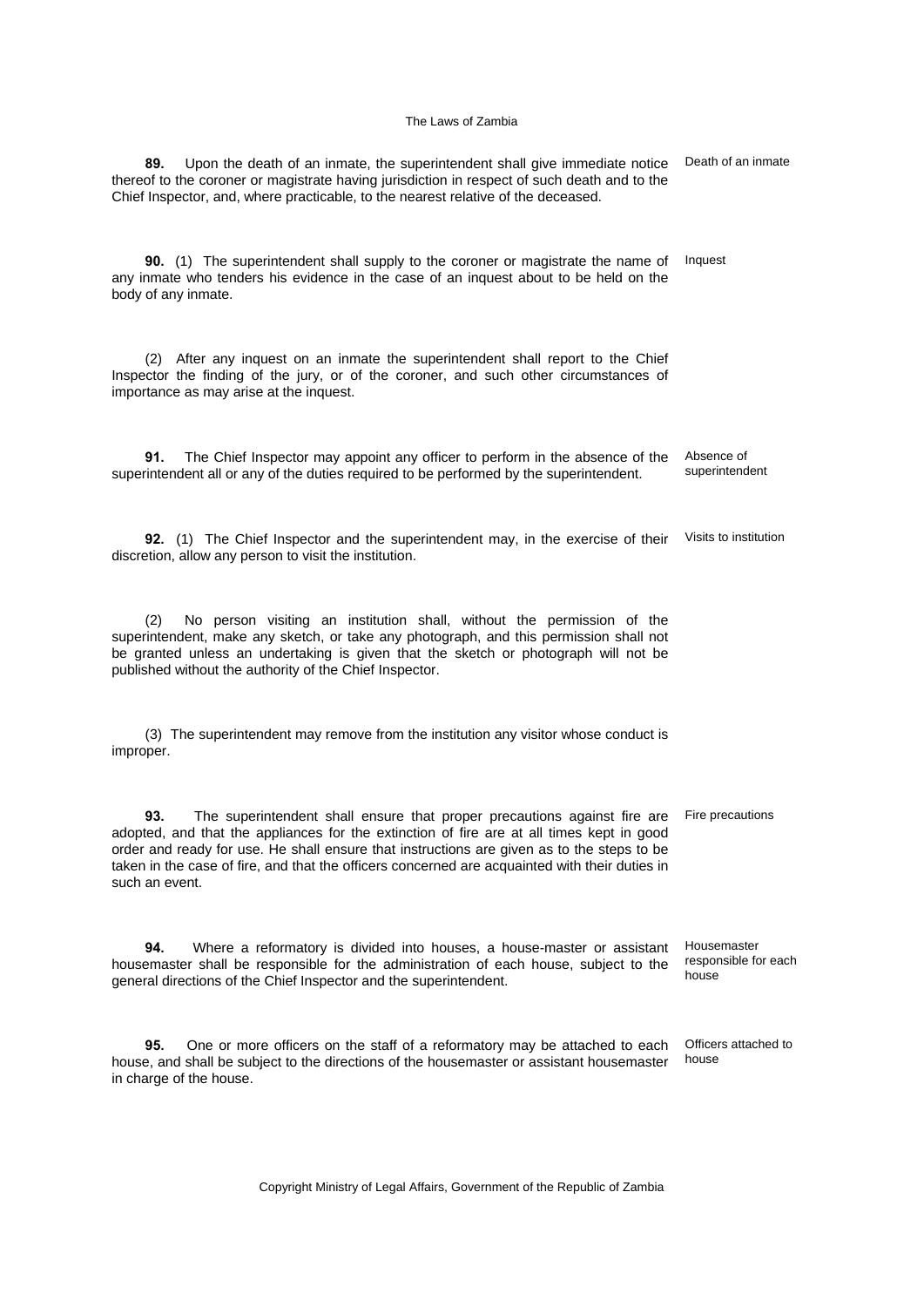**96.** Housemasters, assistant housemasters and subordinate officers on the staff of a reformatory shall devote themselves to the mental, moral and physical development of each inmate under their charge.

General duties

on admission and

## PART XX MEDICAL OFFICERPART XX

## MEDICAL OFFICER

**97.** The medical officer shall have the general care of the health of the inmates, and he shall visit the institution whenever practicable. Medical officer to attend regularly

**98.** The medical officer shall report to the Chief Inspector, through the superintendent, any circumstances connected with the institution or the treatment of the inmates which, at any time, appear to him to require consideration on medical grounds. Medical officer to make reports

**99.** (1) The medical officer shall examine every inmate as soon as possible after his admission. The medical officer shall also examine every inmate before discharge. On each occasion the medical officer shall record the state of health of the inmate and such particulars as may be prescribed by the Chief Inspector. Medical examinations discharge

(2) The medical officer shall see such inmates who complain of illness, and shall report to the superintendent in writing their fitness or otherwise for work. He shall visit every sick inmate at such times as may be necessary. He shall attend at once on receiving information of the serious illness of any inmate. Visits

(3) The medical officer shall visit every inmate under restraint, confined to a room, or on restricted diet, or any other inmate to whom his attention is specially directed.

(4) When an inmate is about to be removed from an institution, the medical officer shall examine him and certify as to his fitness to travel and as to such other particulars regarding him as may be required.

(5) The medical officer shall frequently examine the provisions made for cleanliness and sanitation and see whether they are in efficient working order and report at once to the superintendent any defect or insufficiency therein. Cleanliness and sanitation

(6) The medical officer shall keep a record of the death of any inmate, which shall Death of inmateinclude the following particulars: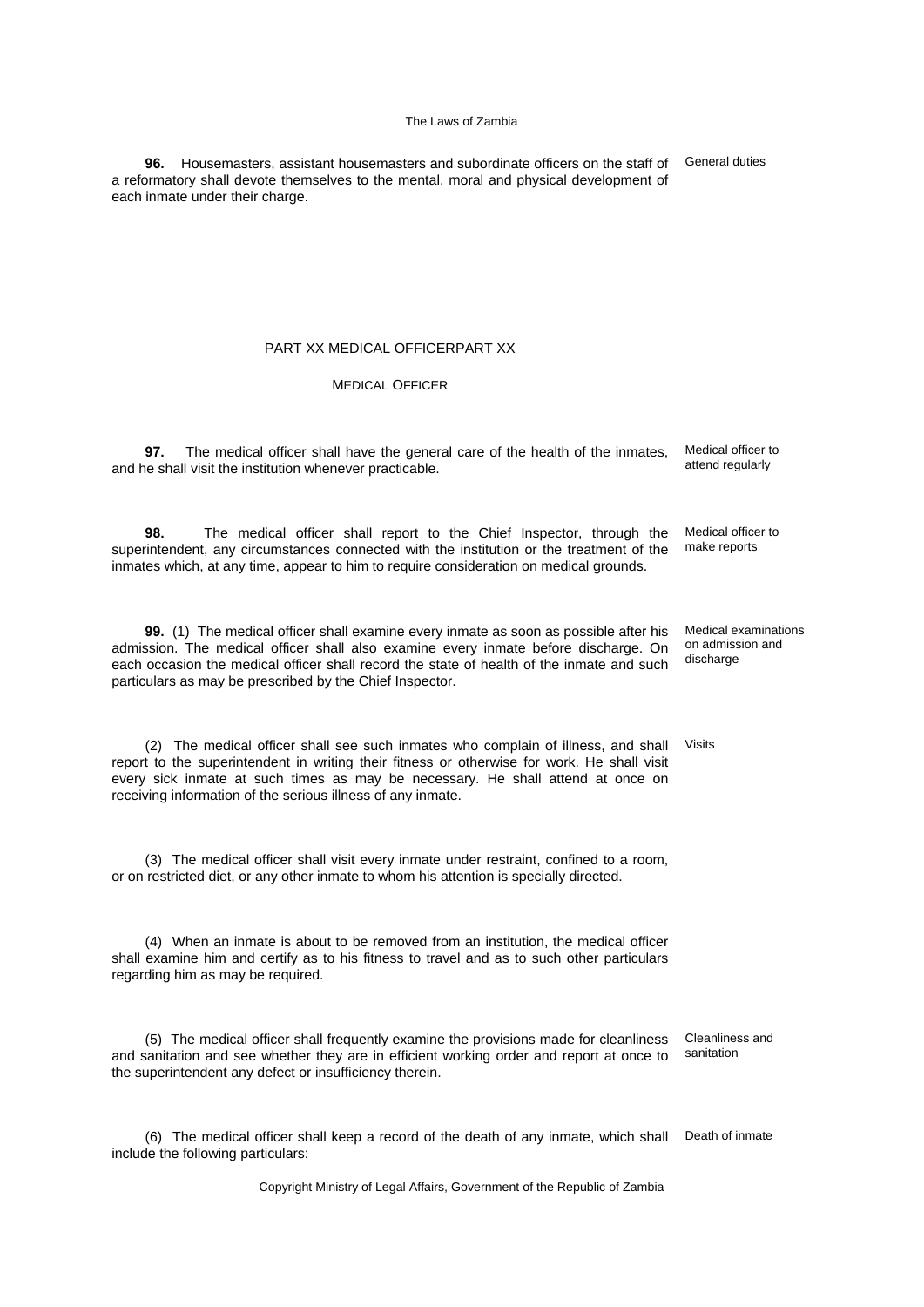- (*a*) the time and date when the deceased was taken ill and when the illness was first notified to the medical officer;
- (*b*) the nature of the disease;
- (*c*) the time and date of death; and
- (*d*) an account of the appearances after death (in cases where post mortem examinations are made) together with any special remarks that appear to him to be required.

**100.** Once in every quarter of the year the medical officer shall inspect every part Quarterly inspection of the institution, for the purpose of ascertaining that nothing exists therein to be injurious to the health of the inmates, and, especially, that the ventilation is sufficiently provided for and properly attended to. The result of this inspection shall be reported to the Chief Inspector forthwith.

**101.** The medical officer shall frequently inspect the inmates food, both cooked Inspection of food, etc. and uncooked and shall report to the superintendent as to the state and quality of the food, and as to any deficiency in the quantity or defect in the quality of the water; and also as to the sufficiency of clothing and bedding and any other matter which may affect the health of the inmates.

**102.** (1) Whenever the medical officer has reason to believe that an inmate's health is likely to be injuriously affected by the discipline or treatment, he shall report the case in writing, through the superintendent to the Chief Inspector together with such recommendations as he thinks proper. Inmate unfit for discipline

(2) Whenever the medical officer is of the opinion that the life of any inmate will be endangered by continued discipline or that any sick inmate will not survive his sentence, or is permanently and totally unfit for training, he shall report his opinion and the grounds thereof in writing, through the superintendent, to the Chief Inspector. Inmate unfit for training

(3) Whenever any inmate appears to the medical officer to be dangerously ill, he shall give notice thereof to the superintendent.

(4) The medical officer shall report in writing to the superintendent the case of any inmate to which he thinks it necessary, on medical grounds, to draw attention, and shall make such recommendations as he deems needful for the alteration of the discipline or treatment of the inmate, or for the supply to him of additional articles.

Alteration in treatment on medical grounds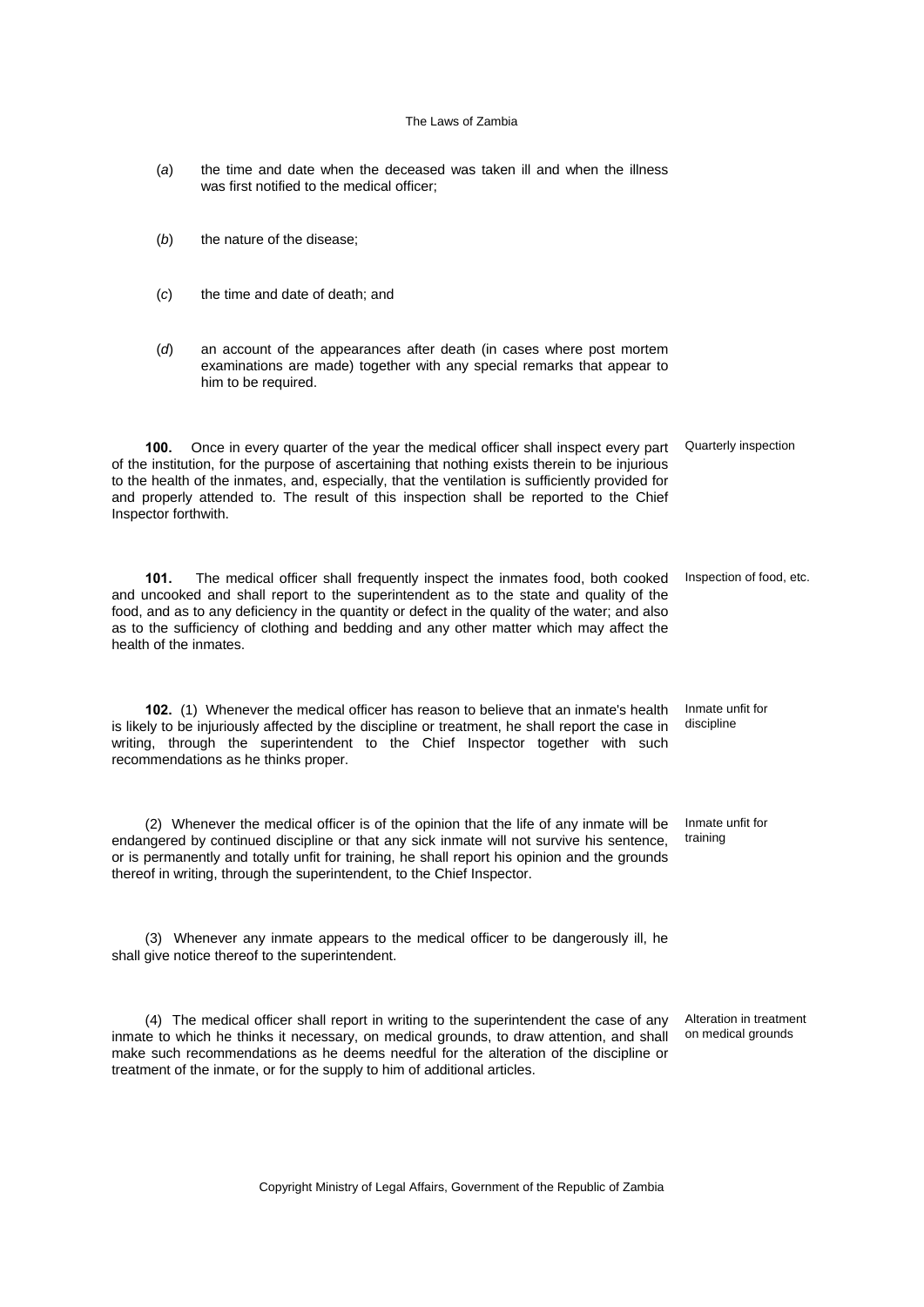**103.** The medical officer shall have the special care of the mental health of the inmates, keeping under his special observation any inmate whose mental condition appears to require such observation, and, if necessary, shall take such steps as he may consider proper with a view to the segregation or removal of such inmate to an institution designed for the observation of weak-minded inmates, or certification under any written law relating to mental health and mental deficiency or disorder.

**104.** The medical officer shall submit to the superintendent in writing a recommendation for separating from other inmates any inmate suffering, or suspected of suffering, from any infectious or contagious disease; and shall immediately take such steps as may be necessary to prevent the spread of any such disease.

## PART XXI REFORMATORY BOARDSPART XXI

## REFORMATORY BOARDS

**105.** (1) The Board appointed by the Minister under section *ninety-five* of the Act shall appoint an After Care Committee whose duties shall include the responsibility for matters relating to the release, employment, supervision and after care of inmates. Appointment of After Care Committee

(2) The Board shall meet quarterly but shall appoint one or more of its members to visit the institution in each month of the year.

(3) A member of the Board may at any time visit an institution and may inspect the several wards, cells, yards, punishment cells and other apartments or divisions of the institution, and may inspect and test the quality and quantity of the inmates' food, and may question any inmate or any member of the staff, and shall ascertain, so far as possible, whether the institution rules are adhered to, and shall call the attention of the superintendent to any irregularity that may be observed in the working of the institution or in the treatment of any inmate, and shall exercise and perform such duties as may be prescribed.

#### FIRST SCHEDULE

(*Rules* 29 (4) *and* 52 (2) (*g*))

## RESTRICTED DIET

Mental condition of inmates

Spread of disease

Monthly visits by members

Powers and duties of members of Board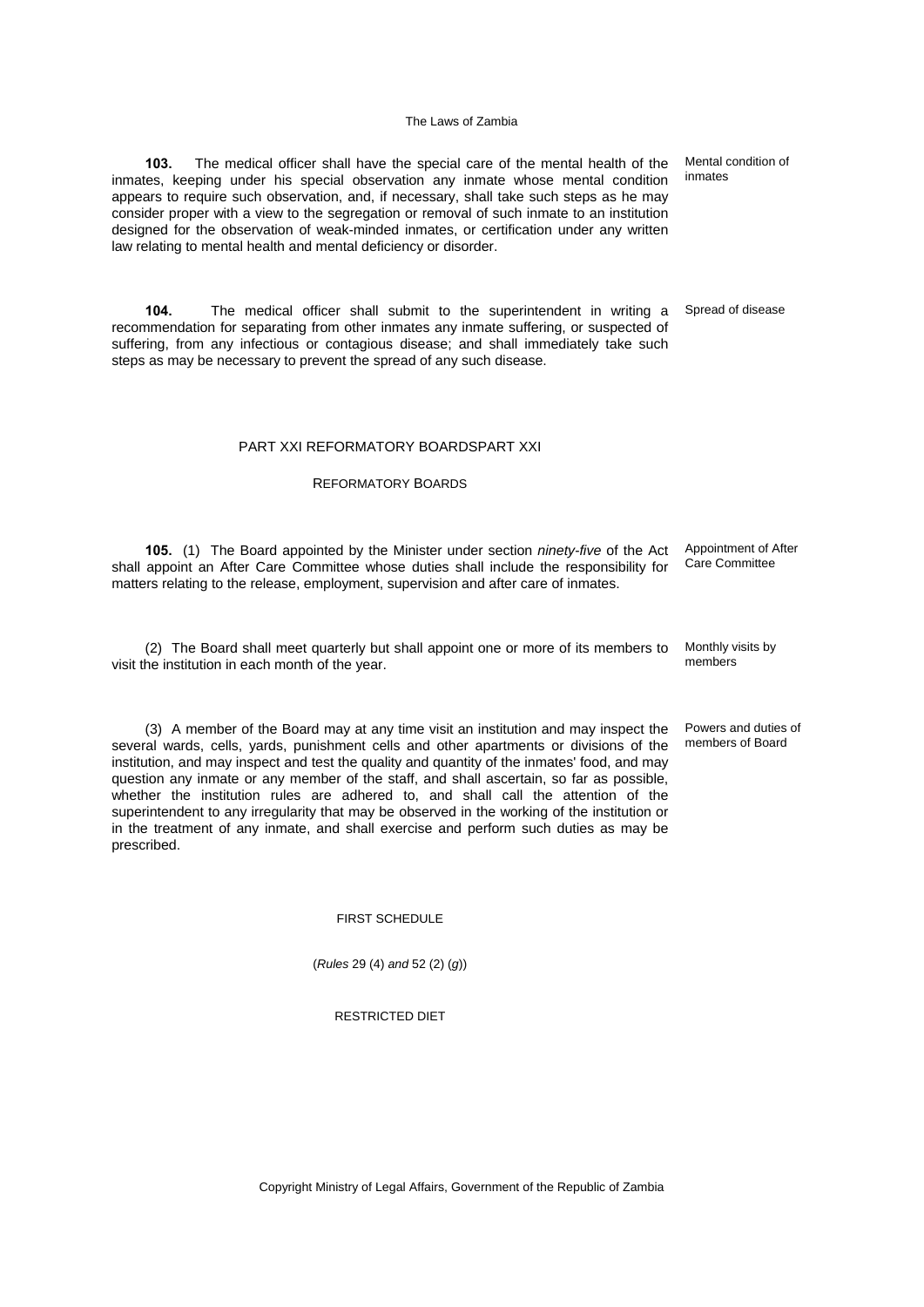| <b>Bread</b>     |     |                      |                |
|------------------|-----|----------------------|----------------|
|                  |     | $\cdot$ .            | 500 g per day. |
| Οľ               |     |                      |                |
| Maize meal       | . . | $\ddot{\phantom{a}}$ | 500 g per day. |
| Ωľ               |     |                      |                |
| Cassava meal     |     | $\cdot$ .            | 500 g per day. |
| Οľ               |     |                      |                |
| Millet meal      |     | $\ddot{\phantom{0}}$ | 500 g per day. |
|                  |     |                      |                |
| Unlimited water. |     |                      |                |

## SECOND SCHEDULE

# PRESCRIBED FORMS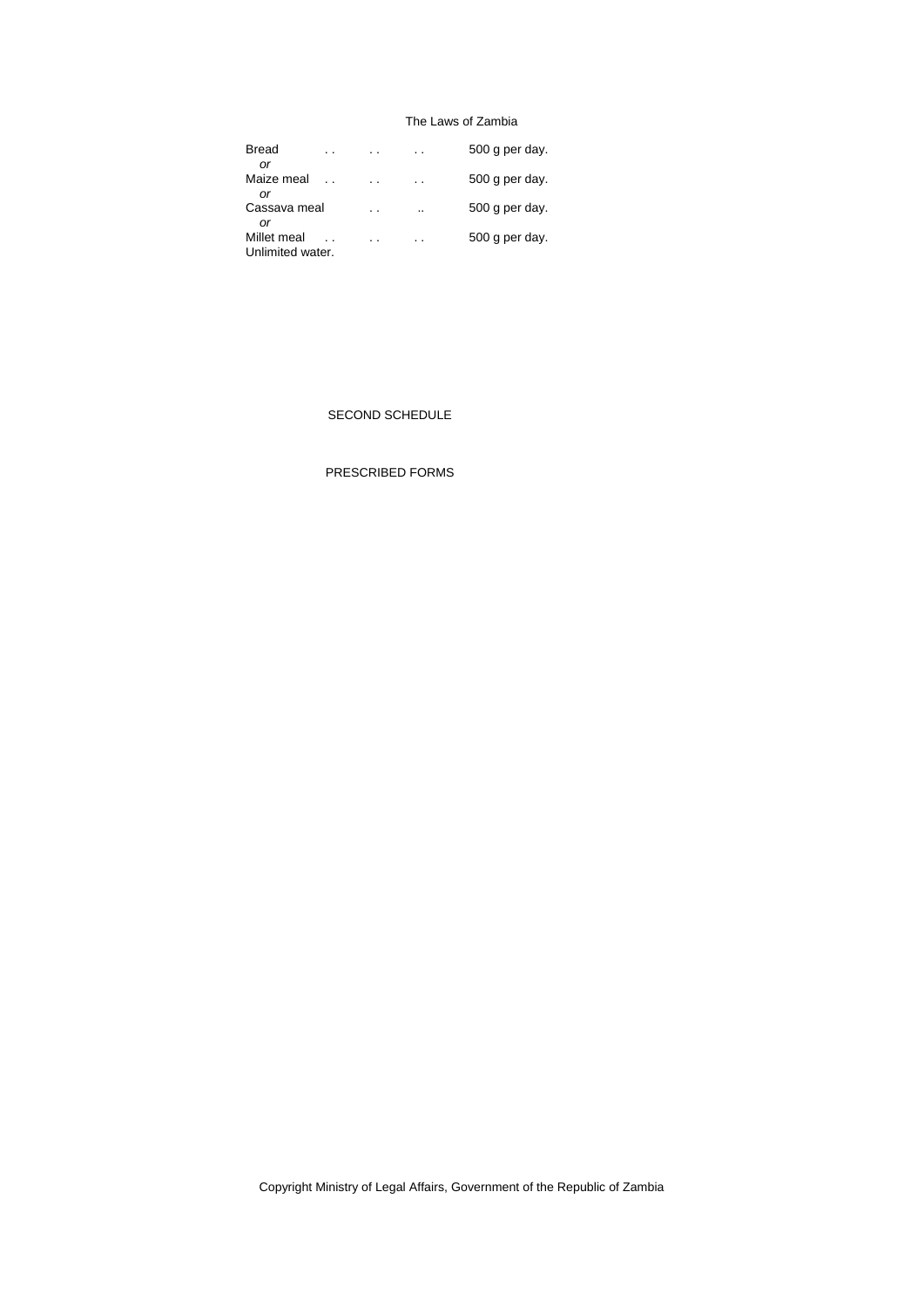FORM 1 (*Rule* 46)

.................................................... .......................................

## LEAVE OF ABSENCE LICENCE

|                                                                                          | Date                                                                                                                      |
|------------------------------------------------------------------------------------------|---------------------------------------------------------------------------------------------------------------------------|
| $\tau$ o:                                                                                |                                                                                                                           |
| on the following conditions:                                                             |                                                                                                                           |
| 1. You will go to such place as the Superintendent directs.                              |                                                                                                                           |
| 2. You will not change your address without permission.                                  |                                                                                                                           |
| 3. You will keep away from persons of bad character.                                     |                                                                                                                           |
|                                                                                          | If the Superintendent has instructed you to report to the Probation Officer or any other person, you will do so.          |
| advice or help.                                                                          | If you receive any instructions, you will carry them out. In any case, you should see the Probation Officer if you want   |
| His name and address is:                                                                 |                                                                                                                           |
|                                                                                          |                                                                                                                           |
|                                                                                          |                                                                                                                           |
| will render yourself liable to be arrested. No extension of this licence can be granted. |                                                                                                                           |
|                                                                                          | You will keep this form on you all the time that you are on licence and you will produce it if you are required to do so. |
|                                                                                          | Superintendent<br>(on the authority of the Chief<br>Inspector of Reformatories)                                           |

I have read and understood the conditions of my parole, and the conditions of my licence have been explained to me.

*.................................................................. Inmate*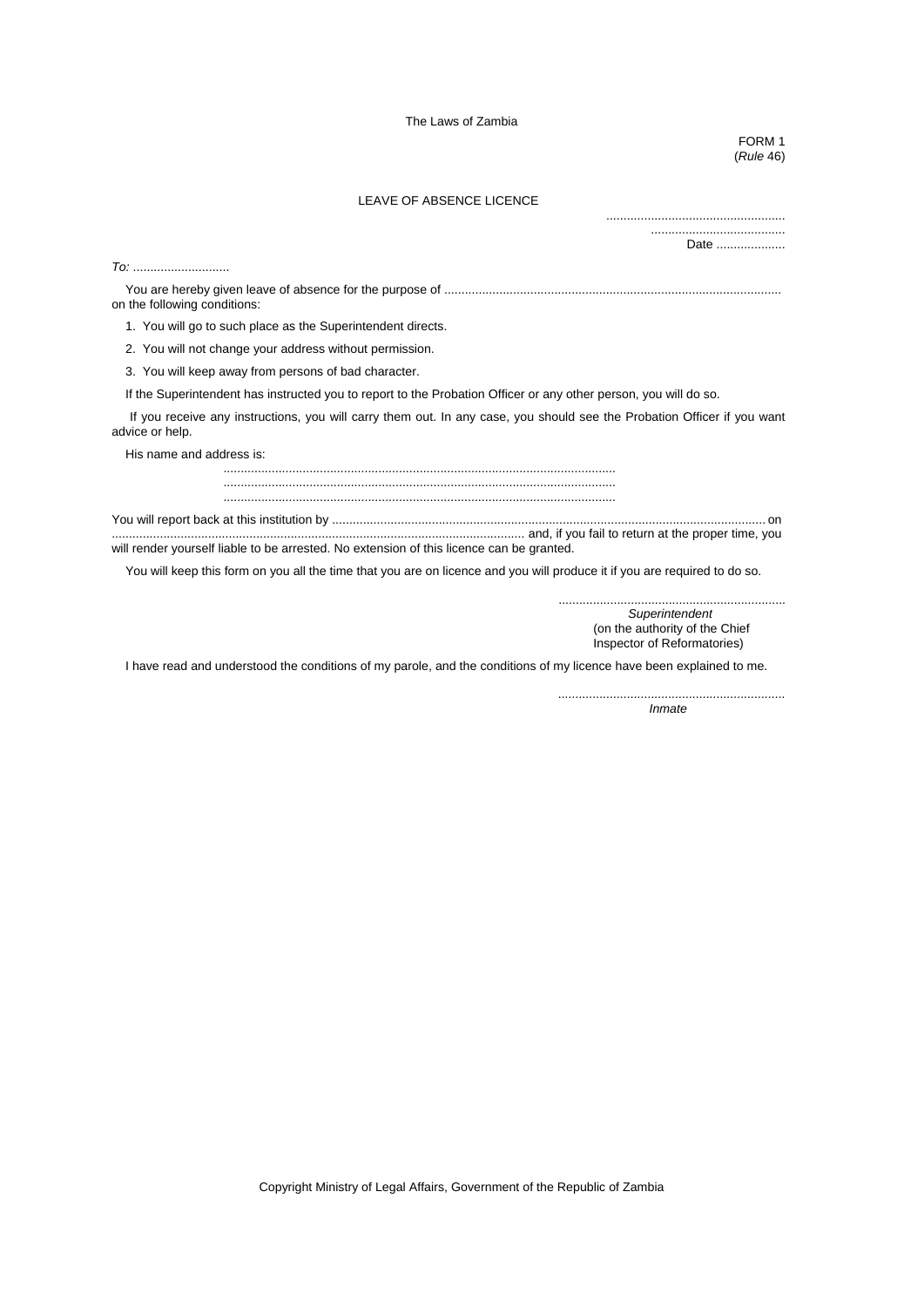FORM 2 (*Rule* 67 (5))

## ORDER FOR DISCHARGE ON LICENCE

| The Chief Inspector of Reformatories, in pursuance of the power conferred upon him by section 104 of the Juveniles Act,      |  |
|------------------------------------------------------------------------------------------------------------------------------|--|
|                                                                                                                              |  |
|                                                                                                                              |  |
|                                                                                                                              |  |
|                                                                                                                              |  |
|                                                                                                                              |  |
| to be discharged from the said school within thirty days from the date hereof on condition that the licensee is placed under |  |
|                                                                                                                              |  |
|                                                                                                                              |  |
|                                                                                                                              |  |
|                                                                                                                              |  |
|                                                                                                                              |  |
| revoke or alter this licence.                                                                                                |  |

 This license is granted subject to the conditions endorsed hereon upon the breach of any of which it will be liable to be revoked and forfeited.

*............................................................................*

*Chief Inspector of Reformatories*

#### CONDITIONS

# 1. The licensee shall proceed to such place as is directed by the ....................................................................................

............................................................................................................ and shall not, without the consent of the person under whose charge he has been placed, remove from that place or such other place as may be named by the person.

 2. The licensee shall obey such instructions as may be given with regard to punctual and regular attendance at employment or otherwise, shall report periodically either personally or by letter, if required to do so, and shall make no change of address without permission.

 3. The licensee shall abstain from any violation of the law, shall not associate with persons of bad character, and shall lead a sober, steady and industrious life to the satisfaction of ..................................................................................................

 4. The licensee shall not visit the school or write to any inmate in it without first obtaining the permission of the Superintendent.

I hereby acknowledge that I am aware of the above-named conditions, which have been explained to me.

| Inmate |  |
|--------|--|
|        |  |
|        |  |
|        |  |

*Superintendent*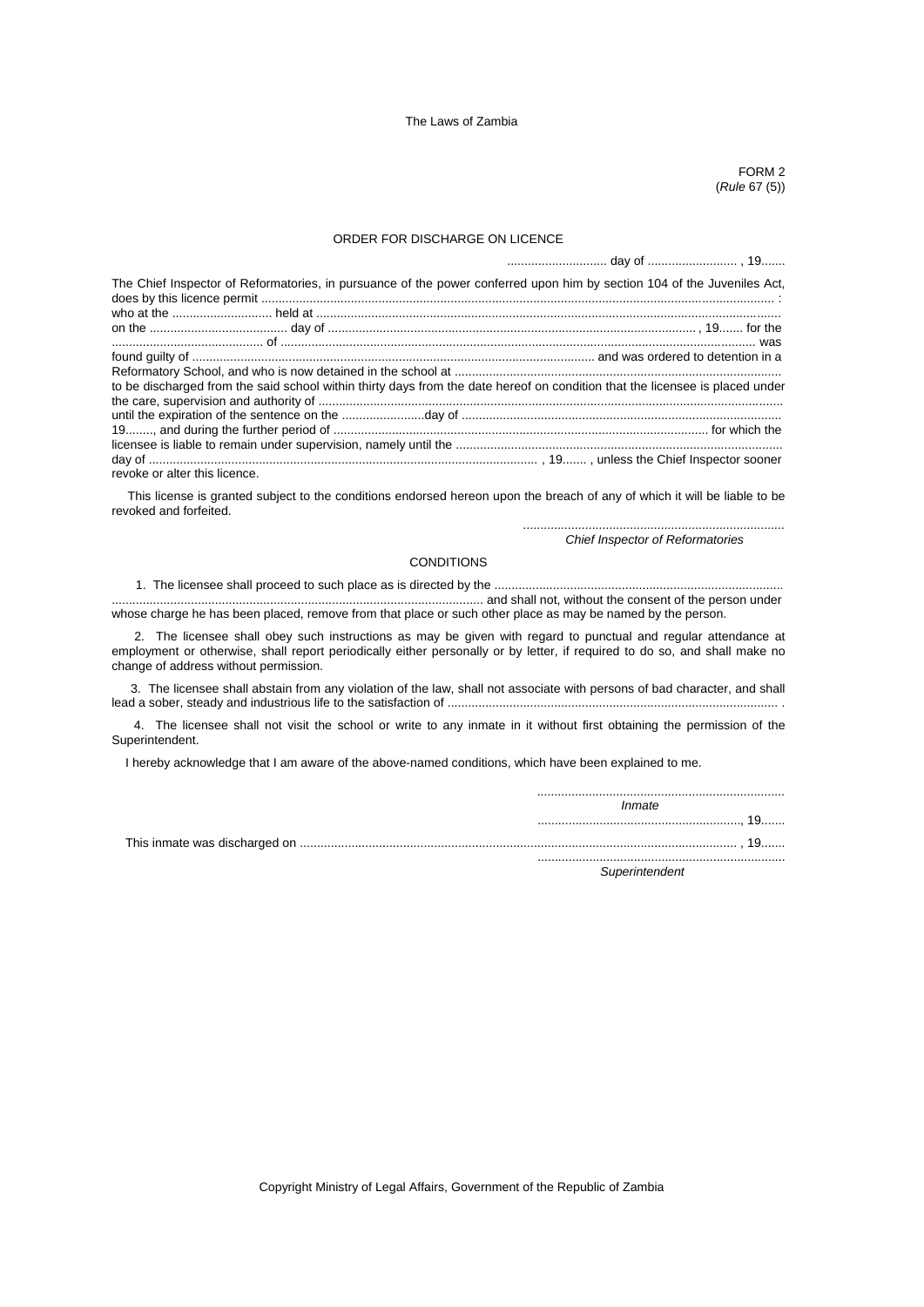FORM 3 (*Rule* 67 (5))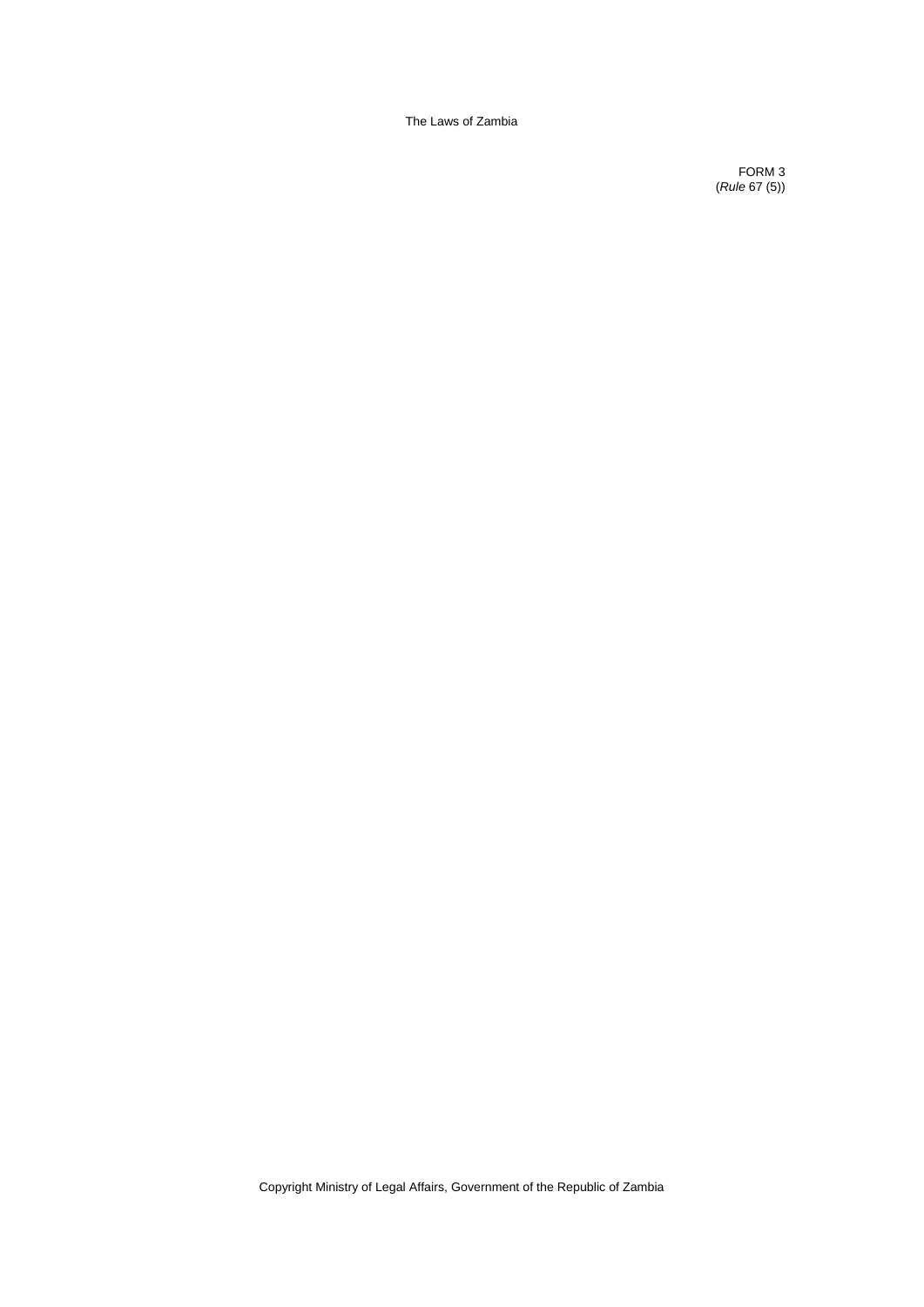## ORDER OF REVOCATION OF LICENCE

| the Chief Inspector of Reformatories does hereby revoke the said licence from the date hereof, and requires you the said |  |
|--------------------------------------------------------------------------------------------------------------------------|--|
|                                                                                                                          |  |
|                                                                                                                          |  |

.......................................................................... *Chief Inspector of Reformatories*

NOTE.-A person failing to return to a Reformatory School on revocation of licence may be apprehended without warrant and taken to the school.